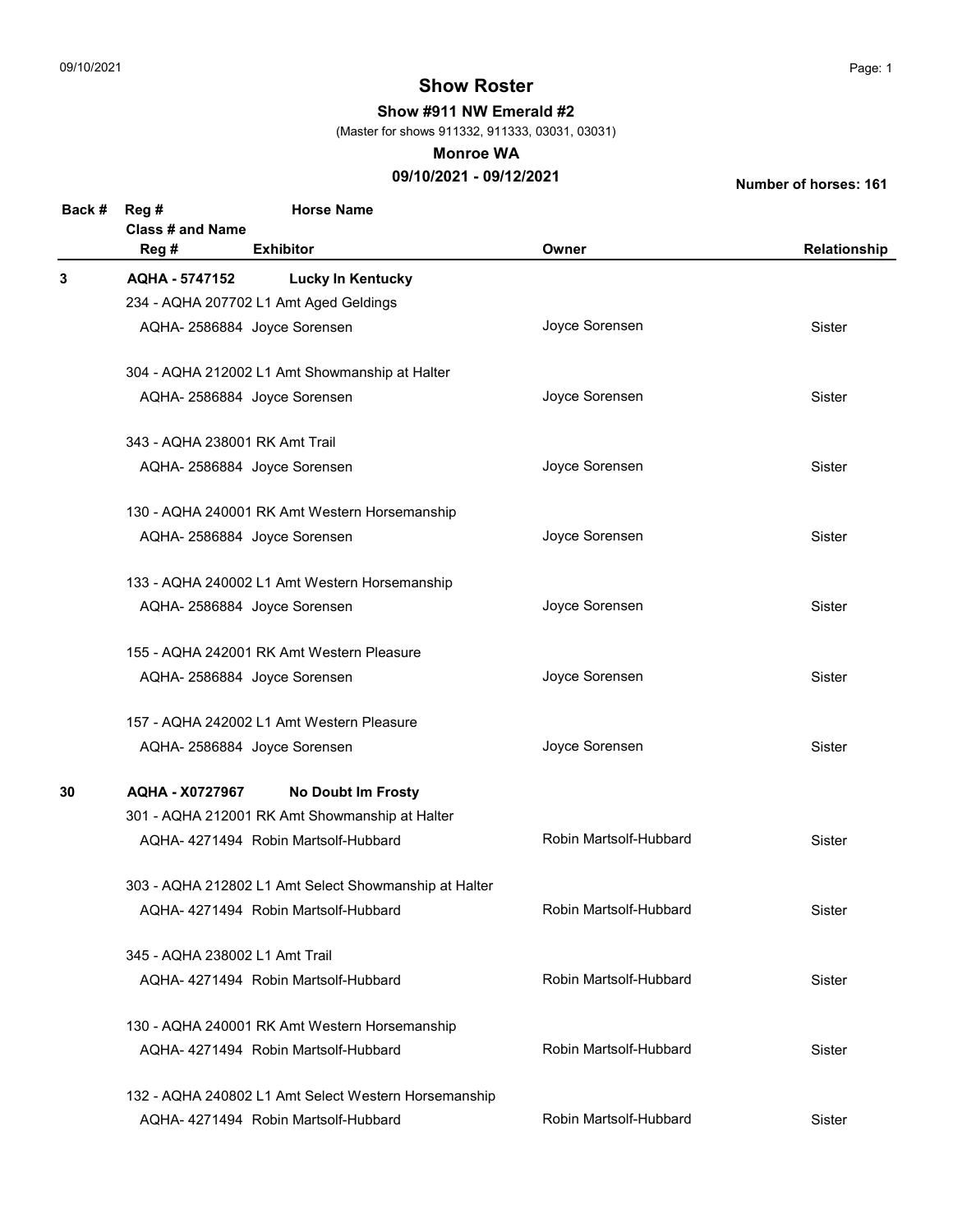Show #911 NW Emerald #2

(Master for shows 911332, 911333, 03031, 03031)

#### Monroe WA

## 09/10/2021 - 09/12/2021

| Back # | Reg #                          | <b>Horse Name</b>                                          |                 |               |
|--------|--------------------------------|------------------------------------------------------------|-----------------|---------------|
|        | Class # and Name               |                                                            |                 |               |
|        | Reg #                          | <b>Exhibitor</b>                                           | Owner           | Relationship  |
| 57     | APHA - 966378                  | <b>Hotrods Cool Kid</b>                                    |                 |               |
|        |                                | 161 - APHA AWP6 Amateur Masters Western Pleasure 45 & Over |                 |               |
|        |                                | APHA-8211916 Robin A Gorman                                | Robin Gorman    | Self          |
|        |                                | 158 - APHA WP3 Sr Western Pleasure                         |                 |               |
|        |                                |                                                            |                 |               |
|        |                                | APHA-8776444 Monica L Webb                                 | Robin Gorman    |               |
| 68     | AQHA - 5058527                 | <b>Best To Be Hot</b>                                      |                 |               |
|        | 331 - AQHA 138004 L1 Trail     |                                                            |                 |               |
|        |                                | AQHA- 3633692 Jordan Aikens                                | Lonnie K Annas  | None          |
|        |                                | 303 - AQHA 212802 L1 Amt Select Showmanship at Halter      |                 |               |
|        |                                | AQHA- 3478186 Lonnie K Annas                               | Lonnie K Annas  | Sister        |
|        |                                |                                                            |                 |               |
|        | 343 - AQHA 238001 RK Amt Trail |                                                            |                 |               |
|        |                                | AQHA- 3478186 Lonnie K Annas                               | Lonnie K Annas  | Sister        |
|        |                                | 130 - AQHA 240001 RK Amt Western Horsemanship              |                 |               |
|        |                                | AQHA-3478186 Lonnie K Annas                                | Lonnie K Annas  | <b>Sister</b> |
|        |                                | 132 - AQHA 240802 L1 Amt Select Western Horsemanship       |                 |               |
|        |                                | AQHA-3478186 Lonnie K Annas                                | Lonnie K Annas  | Sister        |
|        |                                | 155 - AQHA 242001 RK Amt Western Pleasure                  |                 |               |
|        |                                |                                                            | Lonnie K Annas  | <b>Sister</b> |
|        |                                | AQHA- 3478186 Lonnie K Annas                               |                 |               |
|        |                                | 159 - AQHA 242802 L1 Amt Select Western Pleasure           |                 |               |
|        |                                | AQHA- 3478186 Lonnie K Annas                               | Lonnie K Annas  | Sister        |
|        |                                | 235 - AQHA 277002 L1 Amt Performance Halter Geldings       |                 |               |
|        |                                | AQHA- 3478186 Lonnie K Annas                               | Lonnie K Annas  | Sister        |
| 85     | APHA - 855369                  | <b>Justa Lopenby The Bay</b>                               |                 |               |
|        |                                | 310 - APHA WT01 Youth W/T Showmanship 5-10                 |                 |               |
|        |                                | APHA-9156831 Kara Johnson                                  | Lola C Whitford | Sister        |
|        |                                | 143 - APHA WT02 Youth W/T Western Pleasure 5-10            |                 |               |
|        |                                |                                                            | Lola C Whitford |               |
|        |                                | APHA- 9156831 Kara Johnson                                 |                 | Sister        |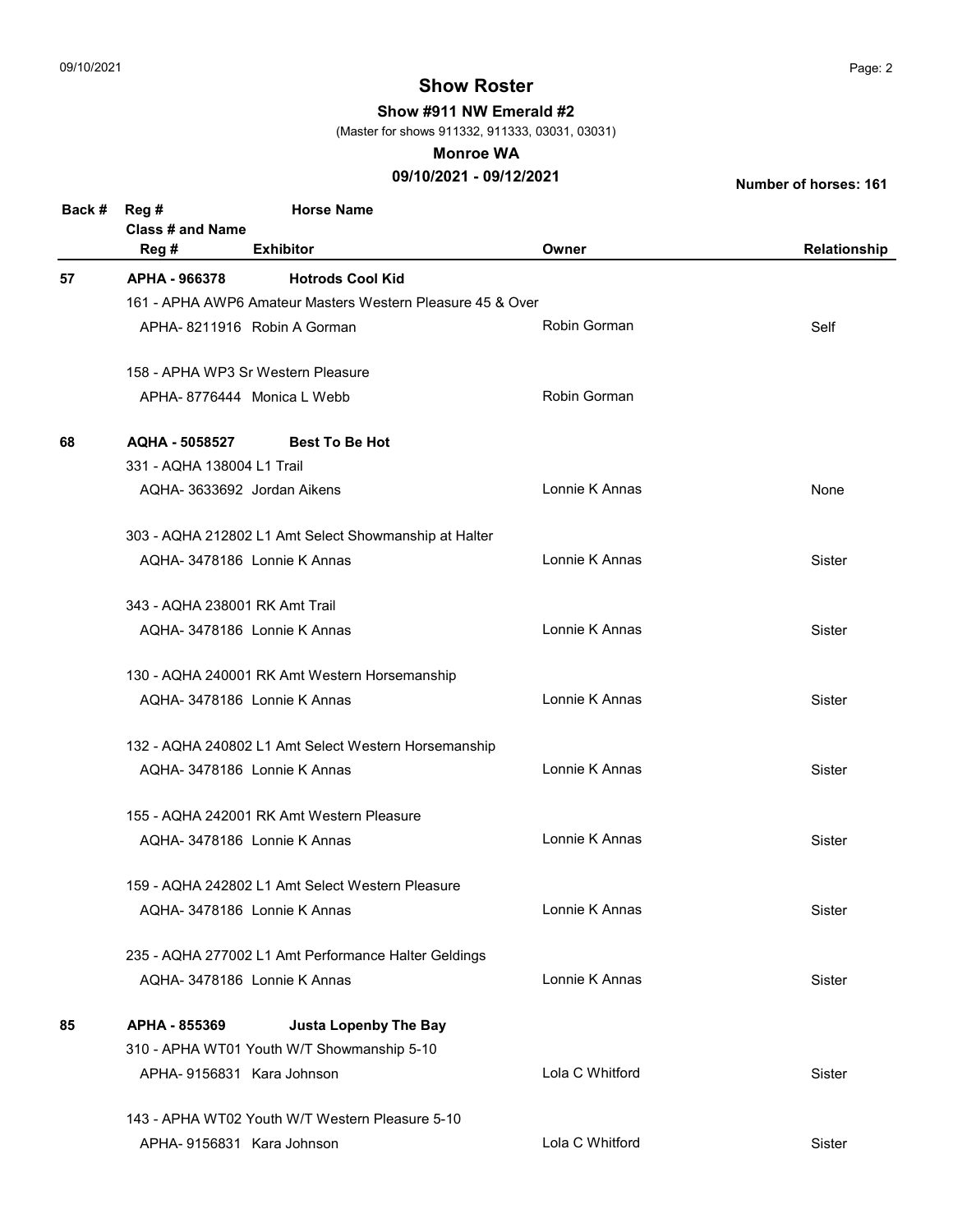Show #911 NW Emerald #2

(Master for shows 911332, 911333, 03031, 03031)

#### Monroe WA

## 09/10/2021 - 09/12/2021

| Back # | Reg #<br>Class # and Name  | <b>Horse Name</b>                                   |                  |              |
|--------|----------------------------|-----------------------------------------------------|------------------|--------------|
|        | Reg #                      | <b>Exhibitor</b>                                    | Owner            | Relationship |
|        |                            |                                                     |                  |              |
|        |                            | 117 - APHA WT03 Youth W/T Western Horsemanship 5-10 |                  |              |
|        | APHA-9156831 Kara Johnson  |                                                     | Lola C Whitford  | Sister       |
|        |                            |                                                     |                  |              |
|        |                            | 336 - APHA WT04 Youth W/T Trail 5-10                |                  |              |
|        | APHA-9156831 Kara Johnson  |                                                     | Lola C Whitford  | Sister       |
|        |                            | 175 - APHA WT05 Youth W/T Hunter Under Saddle 5-10  |                  |              |
|        | APHA-9156831 Kara Johnson  |                                                     | Lola C Whitford  | Sister       |
|        |                            |                                                     |                  |              |
|        |                            | 426 - APHA WT06 Youth W/T Hunt Seat Equitation 5-10 | Lola C Whitford  |              |
|        | APHA- 9156831 Kara Johnson |                                                     |                  | Sister       |
|        |                            | 270 - APHA YM1 Youth Mares All Ages                 |                  |              |
|        | APHA-9156831 Kara Johnson  |                                                     | Lola C Whitford  | Sister       |
|        |                            |                                                     |                  |              |
| 100    | AQHA - 5610855             | <b>Hourgirl Sleeps</b>                              |                  |              |
|        |                            | 244 - AQHA 175000 Performance Halter Mares          |                  |              |
|        | AQHA-4323071 Tami Mekeel   |                                                     | Tami Mekeel      | Self         |
|        |                            | 259 - AQHA 275000 Amt Performance Halter Mares      |                  |              |
|        | AQHA-4323071 Tami Mekeel   |                                                     | Tami Mekeel      | Self         |
|        |                            | 293 - AQHA 412001 RK Youth Showmanship at Halter    |                  |              |
|        |                            | AQHA- 4323070 Sophia Mekeel                         | Tami Mekeel      | Child        |
|        |                            |                                                     |                  |              |
|        |                            | 295 - AQHA 412702 L1 Youth Showmanship (13 & Under) |                  |              |
|        |                            | AQHA- 4323070 Sophia Mekeel                         | Tami Mekeel      | Child        |
| 102    | AQHA - 5502046             | <b>DW Krymsun Advantage</b>                         |                  |              |
|        |                            | 308 - AQHA 212000 Amt Showmanship at Halter         |                  |              |
|        |                            | AQHA- 3591424 Megan Neugebauer                      | Megan Neugebauer | None         |
|        |                            | 137 - AQHA 240000 Amt Western Horsemanship          |                  |              |
|        |                            | AQHA- 3591424 Megan Neugebauer                      | Megan Neugebauer | None         |
|        |                            | 163 - AQHA 242000 Amt Western Pleasure              |                  |              |
|        |                            | AQHA- 3591424 Megan Neugebauer                      | Megan Neugebauer | None         |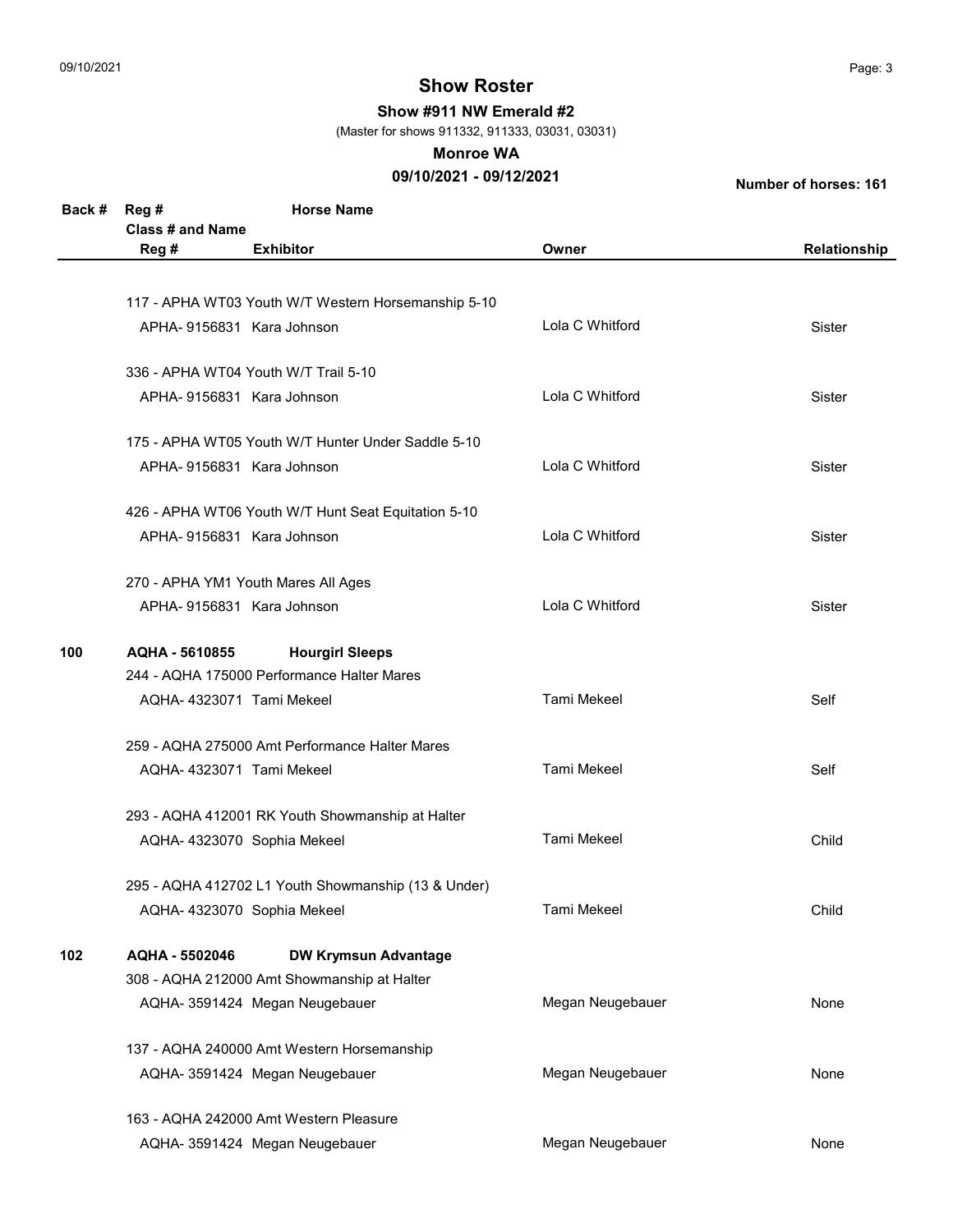Show #911 NW Emerald #2

(Master for shows 911332, 911333, 03031, 03031)

### Monroe WA

## 09/10/2021 - 09/12/2021

| Back # | Reg #<br><b>Class # and Name</b> | <b>Horse Name</b>                                       |                   |               |
|--------|----------------------------------|---------------------------------------------------------|-------------------|---------------|
|        | Reg #                            | <b>Exhibitor</b>                                        | Owner             | Relationship  |
|        |                                  |                                                         |                   |               |
| 103    | AQHA - 5855811                   | <b>Huntin Diamonds</b>                                  |                   |               |
|        |                                  | 405 - AQHA 252000 Amt Hunt Seat Equitation              |                   |               |
|        |                                  | AQHA- 3591424 Megan Neugebauer                          | Megan Neugebauer  | Self          |
|        |                                  | 259 - AQHA 275000 Amt Performance Halter Mares          |                   |               |
|        |                                  | AQHA- 3591424 Megan Neugebauer                          | Megan Neugebauer  | Self          |
| 104    | APHA - 1062987                   | <b>Especially Lazy</b>                                  |                   |               |
|        |                                  | 172 - APHA BPH2 Jr Hunter Under Saddle                  |                   |               |
|        |                                  | APHA-8317254 Michael R Davis                            | Ella J Storch     |               |
|        |                                  | 141 - APHA GWP Green Western Pleasure All Ages          |                   |               |
|        |                                  | APHA-8317254 Michael R Davis                            | Ella J Storch     |               |
|        |                                  | 247 - APHA PHM1 Performance Halter, Mares All Ages      |                   |               |
|        |                                  | APHA-8317254 Michael R Davis                            | Ella J Storch     |               |
| 106    | AQHA - 5551386                   | Icandie                                                 |                   |               |
|        |                                  | 100 - AQHA 136004 L1 Western Riding                     |                   |               |
|        |                                  | AQHA- 3305177 Savannah C Mcguire                        | Debra A Schleiger | <b>Sister</b> |
|        | 331 - AQHA 138004 L1 Trail       |                                                         |                   |               |
|        |                                  | AQHA- 3305177 Savannah C Mcguire                        | Debra A Schleiger | <b>Sister</b> |
|        |                                  | 244 - AQHA 175000 Performance Halter Mares              |                   |               |
|        |                                  | AQHA- 3305177 Savannah C Mcguire                        | Debra A Schleiger | Sister        |
| 107    | AQHA - 5720927                   | <b>Betterinthemoonlite</b>                              |                   |               |
|        |                                  | 119 - AQHA 440001 RK Youth Western Horsemanship         |                   |               |
|        | <b>AQHA-NEW</b>                  | <b>Emerson Sullivan</b>                                 | Erin Mcgowan      | Lease         |
|        |                                  | 177 - AQHA 444001 RK Youth Hunter Under Saddle          |                   |               |
|        | <b>AQHA-NEW</b>                  | <b>Emerson Sullivan</b>                                 | Erin Mcgowan      | Lease         |
|        |                                  | 1811 - AQHA 444802 L1 Youth Hunter Under Saddle (14-18) |                   |               |
|        | <b>AQHA-NEW</b>                  | <b>Emerson Sullivan</b>                                 | Erin Mcgowan      | Lease         |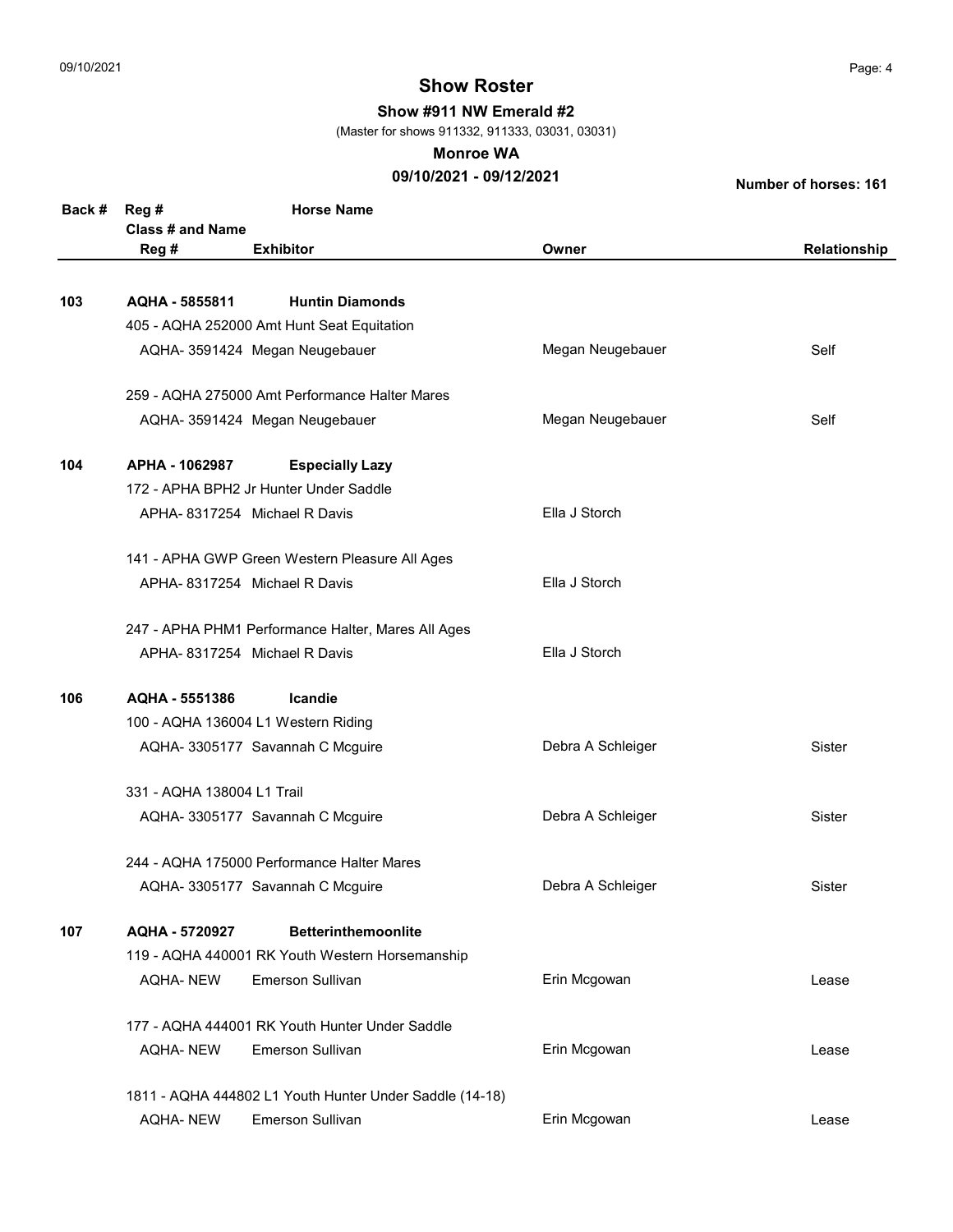Show #911 NW Emerald #2

(Master for shows 911332, 911333, 03031, 03031)

#### Monroe WA

## 09/10/2021 - 09/12/2021

| Back # | Reg #<br>Class # and Name                               | <b>Horse Name</b>                                   |                      |              |
|--------|---------------------------------------------------------|-----------------------------------------------------|----------------------|--------------|
|        | Reg #                                                   | <b>Exhibitor</b>                                    | Owner                | Relationship |
|        |                                                         | 407 - AQHA 452001 RK Youth Hunt Seat Equitation     |                      |              |
|        | <b>AQHA-NEW</b>                                         | <b>Emerson Sullivan</b>                             | Erin Mcgowan         | Lease        |
| 108    | AQHA - 5957310                                          | <b>A Dry Martini</b>                                |                      |              |
|        |                                                         | 169 - AQHA 144004 L1 Hunter Under Saddle            |                      |              |
|        |                                                         | AQHA- 3688643 Ginger Leeper                         | <b>Ginger Leeper</b> | Self         |
|        |                                                         | 171 - AQHA 144100 Junior Hunter Under Saddle        |                      |              |
|        |                                                         | AQHA- 3688643 Ginger Leeper                         | <b>Ginger Leeper</b> | Self         |
| 109    | AQHA - 5742569                                          | <b>Hot N Southern</b>                               |                      |              |
|        |                                                         | 293 - AQHA 412001 RK Youth Showmanship at Halter    |                      |              |
|        |                                                         | AQHA- 4109257 Brooke Jackson                        | Robert Jackson       | None         |
|        |                                                         | 299 - AQHA 412800 Youth Showmanship (14 - 18)       |                      |              |
|        |                                                         | AQHA- 4109257 Brooke Jackson                        | Robert Jackson       | None         |
|        |                                                         | 177 - AQHA 444001 RK Youth Hunter Under Saddle      |                      |              |
|        |                                                         | AQHA-4109257 Brooke Jackson                         | Robert Jackson       | None         |
|        |                                                         | 182 - AQHA 444800 Youth Hunter Under Saddle (14-18) |                      |              |
|        |                                                         | AQHA-4109257 Brooke Jackson                         | Robert Jackson       | None         |
|        | 1811 - AQHA 444802 L1 Youth Hunter Under Saddle (14-18) |                                                     |                      |              |
|        |                                                         | AQHA- 4109257 Brooke Jackson                        | Robert Jackson       | None         |
|        |                                                         | 168 - WSQHA ESCH English Schooling Class            |                      |              |
|        | WSQHA-                                                  | Brooke Jackson                                      | Robert Jackson       |              |
| 110    | AQHA - 5903864                                          | <b>Lopin Like Thizz</b>                             |                      |              |
|        |                                                         | 139 - AQHA 142004 L1 Western Pleasure               |                      |              |
|        |                                                         | AQHA-2738694 Monica L Webb                          | Robin A Gorman       | None         |
|        |                                                         | 141 - APHA GWP Green Western Pleasure All Ages      |                      |              |
|        |                                                         | APHA-8776444 Monica L Webb                          | Robin A Gorman       |              |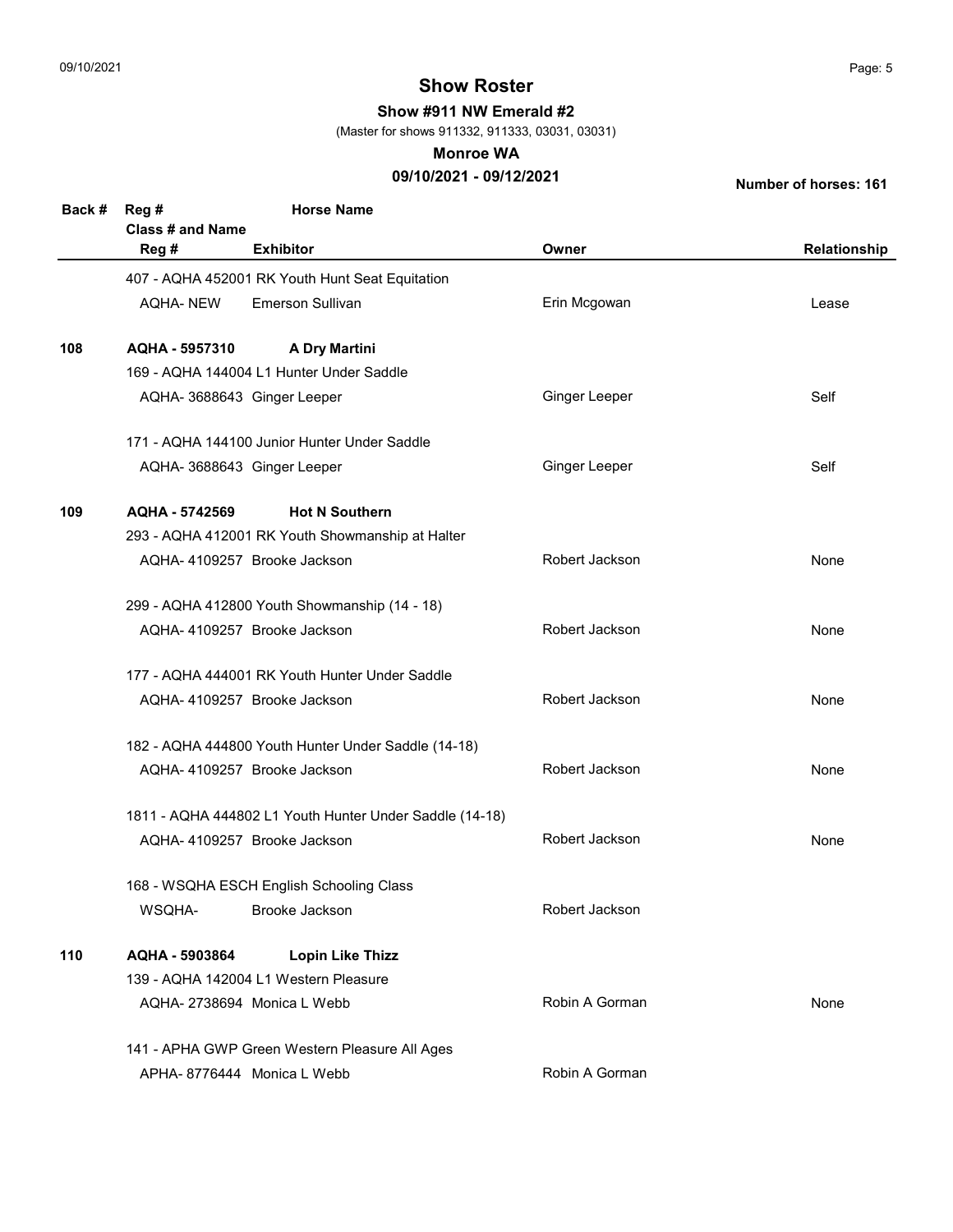Show #911 NW Emerald #2

(Master for shows 911332, 911333, 03031, 03031)

#### Monroe WA

### 09/10/2021 - 09/12/2021

| Back # | Reg #                            | <b>Horse Name</b>                                       |                           |              |
|--------|----------------------------------|---------------------------------------------------------|---------------------------|--------------|
|        | <b>Class # and Name</b><br>Reg # | <b>Exhibitor</b>                                        | Owner                     | Relationship |
|        |                                  |                                                         |                           |              |
| $111$  | APHA - 913570                    | <b>He Thinks Hes Hot</b>                                |                           |              |
|        |                                  | 311 - APHA WT11 Youth W/T Showmanship 11-18             |                           |              |
|        |                                  | APHA- 9155490 Madeline Anderson                         | <b>Christine Meng</b>     | Child        |
|        |                                  | 144 - APHA WT12 Youth W/T Western Pleasure 11-18        |                           |              |
|        |                                  | APHA-9155490 Madeline Anderson                          | <b>Christine Meng</b>     | Child        |
|        |                                  | 118 - APHA WT13 Youth W/T Western Horsemanship 11-18    |                           |              |
|        |                                  | APHA- 9155490 Madeline Anderson                         | <b>Christine Meng</b>     | Child        |
|        |                                  | 337 - APHA WT14 Youth W/T Trail 11-18                   |                           |              |
|        |                                  | APHA-9155490 Madeline Anderson                          | <b>Christine Meng</b>     | Child        |
|        |                                  | 176 - APHA WT15 Youth W/T Hunter Under Saddle 11-18     |                           |              |
|        |                                  | APHA-9155490 Madeline Anderson                          | <b>Christine Meng</b>     | Child        |
|        |                                  | 427 - APHA WT66 Youth W/T Hunt Seat Eq 11-18            |                           |              |
|        |                                  | APHA- 9155490 Madeline Anderson                         | <b>Christine Meng</b>     | Child        |
| $112$  | AQHA - 5667593                   | <b>Certain Bout This</b>                                |                           |              |
|        |                                  | 139 - AQHA 142004 L1 Western Pleasure                   |                           |              |
|        |                                  | AQHA- 1378588 Nikki L DeForest                          | Amberley A Cameron        | None         |
| 113    | AQHA - 5760238                   | <b>Best Assets</b>                                      |                           |              |
|        |                                  | 122 - AQHA 440802 L1 Youth Western Horsemanship 14 - 18 |                           |              |
|        |                                  | AQHA- 4040751 Tailyr Gromelski                          | Caroline French- Campbell | Grandchild   |
|        |                                  | 1811 - AQHA 444802 L1 Youth Hunter Under Saddle (14-18) |                           |              |
|        |                                  | AQHA- 4040751 Tailyr Gromelski                          | Caroline French- Campbell | Grandchild   |
|        |                                  | 419 - AQHA 452802 L1 Youth Hunt Seat Equitation (14-18) |                           |              |
|        |                                  | AQHA- 4040751 Tailyr Gromelski                          | Caroline French- Campbell | Grandchild   |
| 114    | AQHA - 5796445                   | A Light N The Dark                                      |                           |              |
|        | 331 - AQHA 138004 L1 Trail       |                                                         |                           |              |
|        |                                  | AQHA- 1197787 Michael S Edwards                         | Jeannie Schmidt           | Sister       |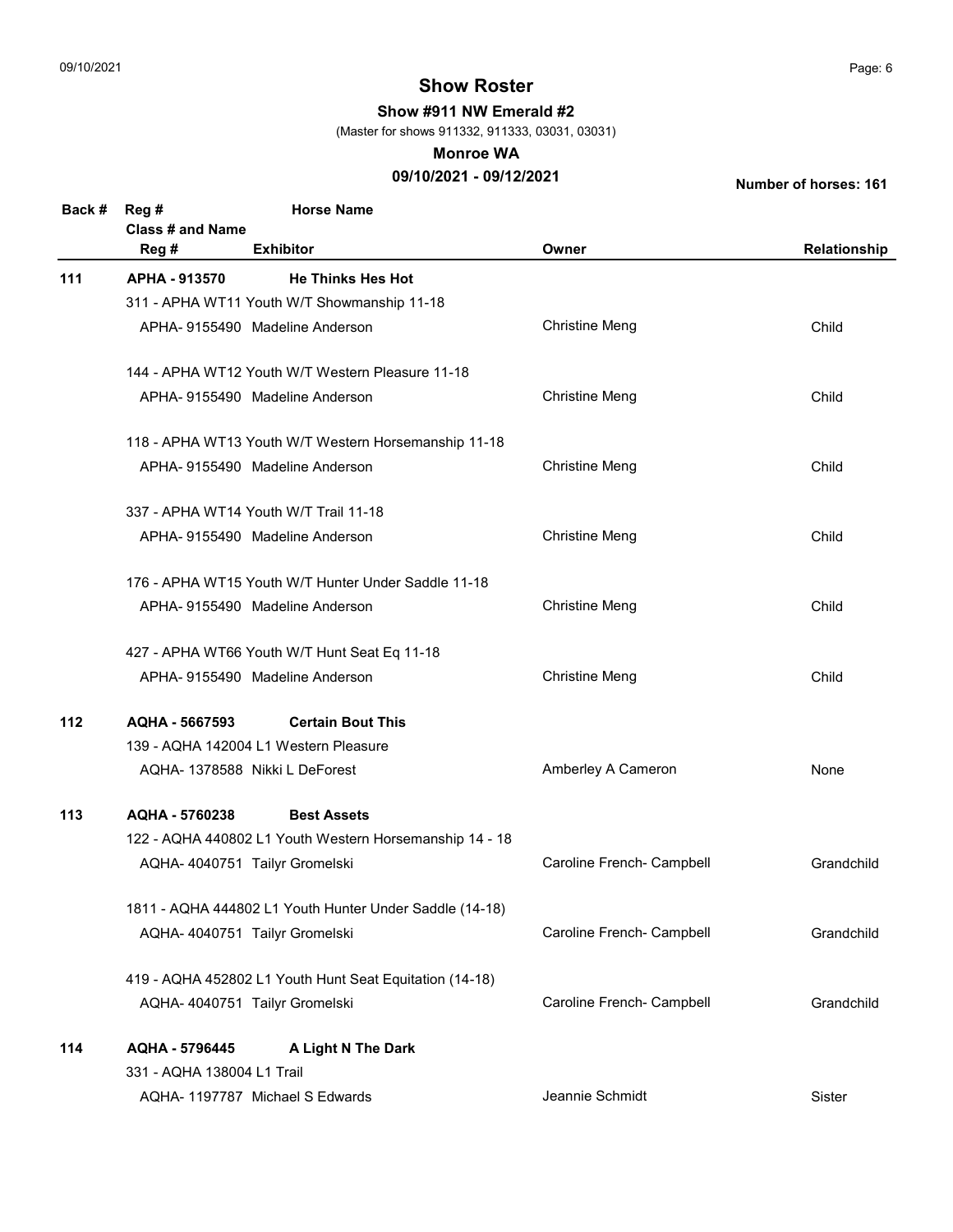Show #911 NW Emerald #2

(Master for shows 911332, 911333, 03031, 03031)

#### Monroe WA

## 09/10/2021 - 09/12/2021

Number of horses: 161

| Back # | Reg #<br>Class # and Name                      | <b>Horse Name</b>                                       |                         |              |
|--------|------------------------------------------------|---------------------------------------------------------|-------------------------|--------------|
|        | Reg #                                          | <b>Exhibitor</b>                                        | Owner                   | Relationship |
| 117    | APHA - 01074104                                | <b>Good N Sensational</b>                               |                         |              |
|        |                                                | 134 - APHA AH1 Amateur Western Horsemanship All Ages    |                         |              |
|        |                                                | APHA- 8350608 Stephanie Fricke                          | Stephanie Fricke        | Self         |
|        |                                                | 424 - APHA AHS1 Amateur Hunt Seat Equitation All Ages   |                         |              |
|        |                                                | APHA- 8350608 Stephanie Fricke                          | Stephanie Fricke        | Self         |
|        |                                                | 236 - APHA APHG Am Performance Halter Geldings All Ages |                         |              |
|        |                                                | APHA- 8350608 Stephanie Fricke                          | <b>Stephanie Fricke</b> | Self         |
|        |                                                | 305 - APHA ASH1 Amateur Showmanship All Ages            |                         |              |
|        |                                                | APHA- 8350608 Stephanie Fricke                          | Stephanie Fricke        | Self         |
|        |                                                | 156 - APHA NWP1 Novice Amateur Western Pleasure         |                         |              |
|        |                                                | APHA- 8350608 Stephanie Fricke                          | Stephanie Fricke        | Self         |
| 134    | AQHA - 5835338                                 | <b>TheUltimate GoodWife</b>                             |                         |              |
|        | 308 - AQHA 212000 Amt Showmanship at Halter    |                                                         |                         |              |
|        | AQHA-2308419 Sara J Larsen                     |                                                         | Sara J Larsen           | Self         |
|        | 304 - AQHA 212002 L1 Amt Showmanship at Halter |                                                         |                         |              |
|        | AQHA-2308419 Sara J Larsen                     |                                                         | Sara J Larsen           | Self         |
| 136    | AQHA - 5847417                                 | <b>Enchanted Kiss</b>                                   |                         |              |
|        | 243 - AQHA 105700 Aged Mares                   |                                                         |                         |              |
|        | AQHA-2143483 Shelly O'Hara                     |                                                         | Shelly O'Hara           | Self         |
|        | 258 - AQHA 205700 Amt Aged Mares               |                                                         |                         |              |
|        | AQHA-2143483 Shelly O'Hara                     |                                                         | Shelly O'Hara           | Self         |
| 137    | AQHA - 5998697                                 | <b>Lopen Ona Impulse</b>                                |                         |              |
|        |                                                | 293 - AQHA 412001 RK Youth Showmanship at Halter        |                         |              |
|        | AQHA- 4246405 Sunny Stiles                     |                                                         | <b>Sunny Stiles</b>     | Self         |
|        |                                                | 299 - AQHA 412800 Youth Showmanship (14 - 18)           |                         |              |
|        | AQHA- 4246405 Sunny Stiles                     |                                                         | <b>Sunny Stiles</b>     | Self         |
|        |                                                |                                                         |                         |              |

142 - AQHA 442001 RK Youth Western Pleasure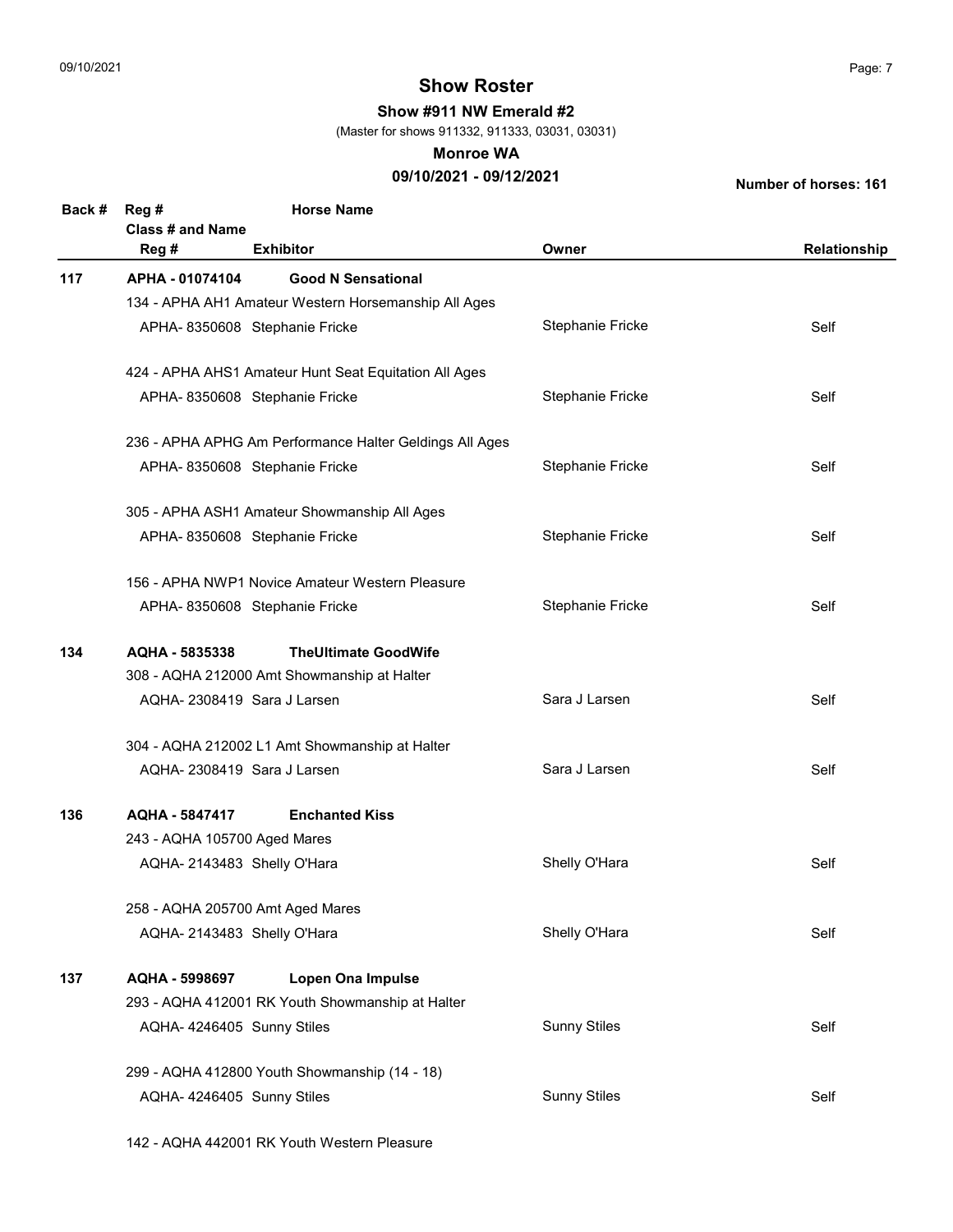Show #911 NW Emerald #2

(Master for shows 911332, 911333, 03031, 03031)

#### Monroe WA

## 09/10/2021 - 09/12/2021

| Back # | Reg #                                                      | <b>Horse Name</b>                                            |                     |              |
|--------|------------------------------------------------------------|--------------------------------------------------------------|---------------------|--------------|
|        | <b>Class # and Name</b><br>Reg #                           | <b>Exhibitor</b>                                             | Owner               | Relationship |
|        |                                                            | AQHA- 4246405 Sunny Stiles                                   | <b>Sunny Stiles</b> | Self         |
|        |                                                            | 150 - AQHA 442800 Youth Western Pleasure (14-18)             |                     |              |
|        |                                                            | AQHA- 4246405 Sunny Stiles                                   | <b>Sunny Stiles</b> | Self         |
| 180    | AQHA - 5982131                                             | <b>Somethins Gota Give</b>                                   |                     |              |
|        |                                                            | 195 - AQHA 103200 Two Yr Old Stallions                       |                     |              |
|        |                                                            | AQHA- 3573248 Alex Wahlen                                    | Nathan Sijohn       | None         |
| 222    | AQHA - 5379093                                             | <b>Suddens Best Asset</b>                                    |                     |              |
|        |                                                            | 279 - AQHA 407702 L1 Youth Aged Geldings                     |                     |              |
|        |                                                            | AQHA- 4317164 Trinity Eserjose                               | Alefa Eserjose      | Child        |
|        |                                                            | 295 - AQHA 412702 L1 Youth Showmanship (13 & Under)          |                     |              |
|        |                                                            | AQHA- 4317164 Trinity Eserjose                               | Alefa Eserjose      | Child        |
|        |                                                            | 347 - AQHA 438702 L1 Youth Trail (13 & Under)                |                     |              |
|        |                                                            | AQHA- 4317164 Trinity Eserjose                               | Alefa Eserjose      | Child        |
|        | 121 - AQHA 440702 L1 Youth Western Horsemanship 13 & Under |                                                              |                     |              |
|        |                                                            | AQHA- 4317164 Trinity Eserjose                               | Alefa Eserjose      | Child        |
|        |                                                            | 145 - AQHA 442702 L1 Youth Western Pleasure (13 & Under)     |                     |              |
|        |                                                            | AQHA- 4317164 Trinity Eserjose                               | Alefa Eserjose      | Child        |
|        |                                                            | 408 - AQHA 452702 L1 Youth Hunt Seat Equitation (13 & Under) |                     |              |
|        |                                                            | AQHA- 4317164 Trinity Eserjose                               | Alefa Eserjose      | Child        |
| 242    | AQHA - 5751839                                             | <b>Km This Rounds On Me</b>                                  |                     |              |
|        |                                                            | 295 - AQHA 412702 L1 Youth Showmanship (13 & Under)          |                     |              |
|        |                                                            | AQHA- 4317165 Makeila Eserjose                               | Alefa Eserjose      | Child        |
|        |                                                            | 347 - AQHA 438702 L1 Youth Trail (13 & Under)                |                     |              |
|        |                                                            | AQHA-4317165 Makeila Eserjose                                | Alefa Eserjose      | Child        |
|        |                                                            | 121 - AQHA 440702 L1 Youth Western Horsemanship 13 & Under   |                     |              |
|        |                                                            | AQHA- 4317165 Makeila Eserjose                               | Alefa Eserjose      | Child        |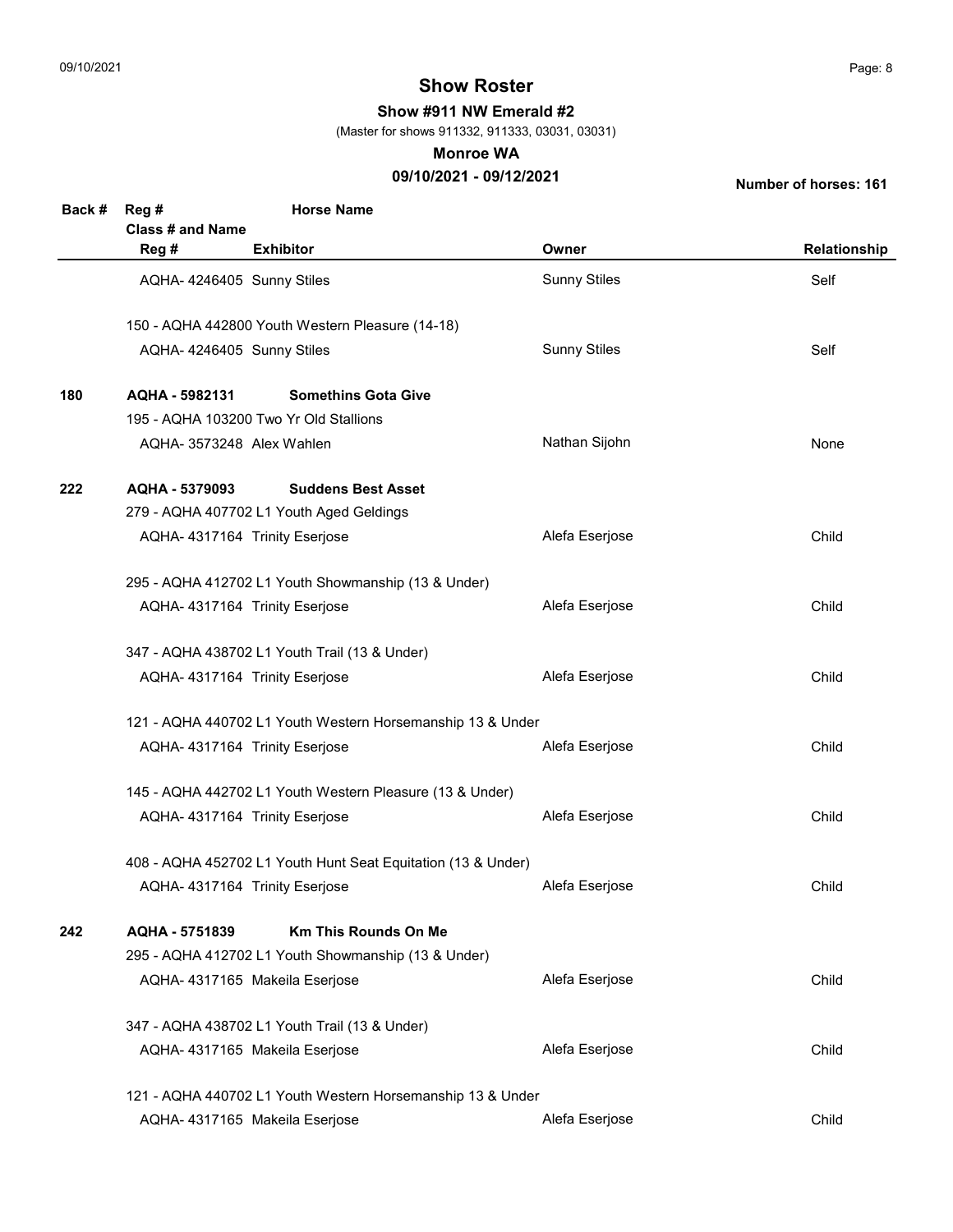Show #911 NW Emerald #2

(Master for shows 911332, 911333, 03031, 03031)

#### Monroe WA

## 09/10/2021 - 09/12/2021

| Back # | Reg #<br>Class # and Name  | <b>Horse Name</b>                                            |                      |              |
|--------|----------------------------|--------------------------------------------------------------|----------------------|--------------|
|        | Reg #                      | <b>Exhibitor</b>                                             | Owner                | Relationship |
|        |                            | 145 - AQHA 442702 L1 Youth Western Pleasure (13 & Under)     |                      |              |
|        |                            | AQHA- 4317165 Makeila Eserjose                               | Alefa Eserjose       | Child        |
|        |                            | 408 - AQHA 452702 L1 Youth Hunt Seat Equitation (13 & Under) |                      |              |
|        |                            | AQHA- 4317165 Makeila Eserjose                               | Alefa Eserjose       | Child        |
| 279    | APHA - 1097248             | <b>Hoos A Showgirl</b>                                       |                      |              |
|        |                            | 310 - APHA WT01 Youth W/T Showmanship 5-10                   |                      |              |
|        | APHA-0148781 Elle F Gimlin |                                                              | Elle F Gimlin        | Self         |
|        |                            | 143 - APHA WT02 Youth W/T Western Pleasure 5-10              |                      |              |
|        | APHA-0148781 Elle F Gimlin |                                                              | Elle F Gimlin        | Self         |
|        |                            | 117 - APHA WT03 Youth W/T Western Horsemanship 5-10          |                      |              |
|        | APHA-0148781 Elle F Gimlin |                                                              | Elle F Gimlin        | Self         |
|        |                            | 175 - APHA WT05 Youth W/T Hunter Under Saddle 5-10           |                      |              |
|        | APHA-0148781 Elle F Gimlin |                                                              | Elle F Gimlin        | Self         |
|        |                            | 426 - APHA WT06 Youth W/T Hunt Seat Equitation 5-10          |                      |              |
|        | APHA-0148781 Elle F Gimlin |                                                              | Elle F Gimlin        | Self         |
|        |                            | 309 - WSQHA WTS11 All Breed W/T Showmanship 11 & Un          |                      |              |
|        | WSQHA-                     | Elle F Gimlin                                                | Elle F Gimlin        |              |
| 280    | APHA - 827563              | <b>Fool Of Irony</b>                                         |                      |              |
|        |                            | 178 - APHA VBH1 Novice Youth Hunter Under Saddle             |                      |              |
|        |                            | APHA-0149423 Violet M Adams                                  | <b>Bethany Adams</b> | Child        |
|        |                            | 428 - APHA VEE1 Novice Youth Hunt Seat Equitation            |                      |              |
|        |                            | APHA-0149423 Violet M Adams                                  | <b>Bethany Adams</b> | Child        |
|        |                            | 120 - APHA VH1 Novice Youth Western Horsemanship             |                      |              |
|        |                            | APHA-0149423 Violet M Adams                                  | <b>Bethany Adams</b> | Child        |
|        |                            | 294 - APHA VSH1 Novice Youth Showmanship                     |                      |              |
|        |                            | APHA- 0149423 Violet M Adams                                 | <b>Bethany Adams</b> | Child        |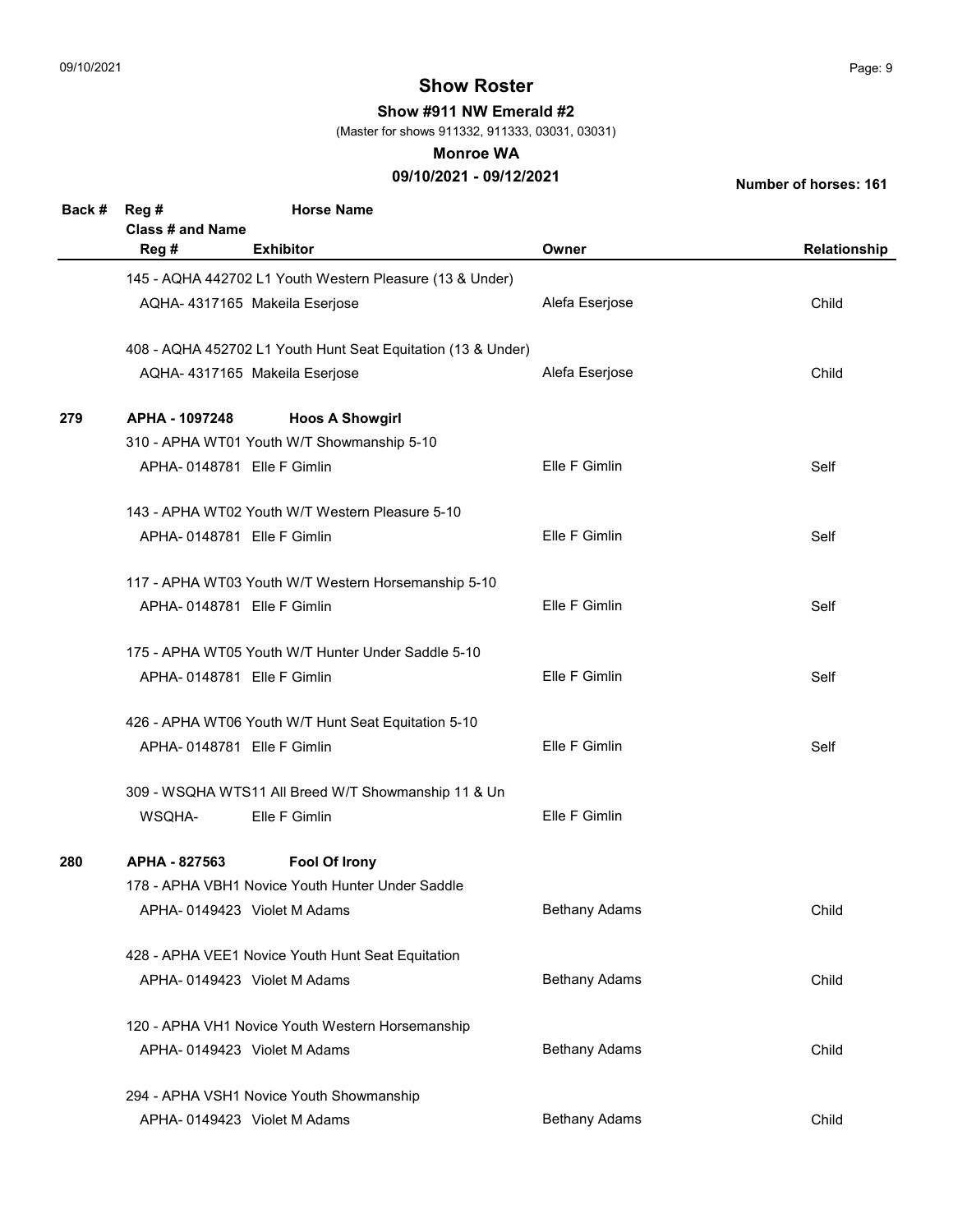Show #911 NW Emerald #2

(Master for shows 911332, 911333, 03031, 03031)

#### Monroe WA

## 09/10/2021 - 09/12/2021

| Back # | Reg #                             | <b>Horse Name</b>                                     |                        |              |  |
|--------|-----------------------------------|-------------------------------------------------------|------------------------|--------------|--|
|        | Class # and Name                  |                                                       |                        |              |  |
|        | Reg #                             | <b>Exhibitor</b>                                      | Owner                  | Relationship |  |
|        | 342 - APHA VT1 Novice Youth Trail |                                                       |                        |              |  |
|        |                                   | APHA-0149423 Violet M Adams                           | <b>Bethany Adams</b>   | Child        |  |
|        |                                   | 147 - APHA VWP1 Novice Youth Western Pleasure         |                        |              |  |
|        |                                   | APHA-0149423 Violet M Adams                           | <b>Bethany Adams</b>   | Child        |  |
|        |                                   | 181 - APHA YBH2 Youth Hunter Under Saddle 13 & Under  |                        |              |  |
|        |                                   | APHA-0149423 Violet M Adams                           | <b>Bethany Adams</b>   | Child        |  |
|        |                                   | 429 - APHA YEE2 Youth Hunt Seat Equitation 13 & Under |                        |              |  |
|        |                                   | APHA-0149423 Violet M Adams                           | <b>Bethany Adams</b>   | Child        |  |
|        |                                   | 240 - APHA YG1 Youth Geldings All Ages                |                        |              |  |
|        |                                   | APHA- 0149423 Violet M Adams                          | <b>Bethany Adams</b>   | Child        |  |
|        |                                   | 125 - APHA YH2 Youth Western Horsemanship 13 & Under  |                        |              |  |
|        |                                   | APHA-0149423 Violet M Adams                           | <b>Bethany Adams</b>   | Child        |  |
|        |                                   | 298 - APHA YSH2 Youth Showmanship 13 & Under          |                        |              |  |
|        |                                   | APHA-0149423 Violet M Adams                           | <b>Bethany Adams</b>   | Child        |  |
|        |                                   | 349 - APHA YT2 Youth Trail 13 & Under                 |                        |              |  |
|        |                                   | APHA-0149423 Violet M Adams                           | <b>Bethany Adams</b>   | Child        |  |
|        |                                   | 149 - APHA YWP2 Youth Western Pleasure 13 & Under     |                        |              |  |
|        |                                   | APHA-0149423 Violet M Adams                           | <b>Bethany Adams</b>   | Child        |  |
| 281    | AQHA - 5801095                    | <b>Mermade</b>                                        |                        |              |  |
|        |                                   | 136 - AQHA 240800 Amt Select Western Horsemanship     |                        |              |  |
|        |                                   | AQHA-2325718 Stephanie Richardson                     | Stephanie Richardson   | Self         |  |
| 282    | APHA - 1078861                    | <b>Battmans A Gentleman</b>                           |                        |              |  |
|        |                                   | 178 - APHA VBH1 Novice Youth Hunter Under Saddle      |                        |              |  |
|        |                                   | APHA- 9175480 Brynn Stevenson                         | <b>Brynn Stevenson</b> | Self         |  |
|        |                                   | 428 - APHA VEE1 Novice Youth Hunt Seat Equitation     |                        |              |  |
|        |                                   | APHA- 9175480 Brynn Stevenson                         | <b>Brynn Stevenson</b> | Self         |  |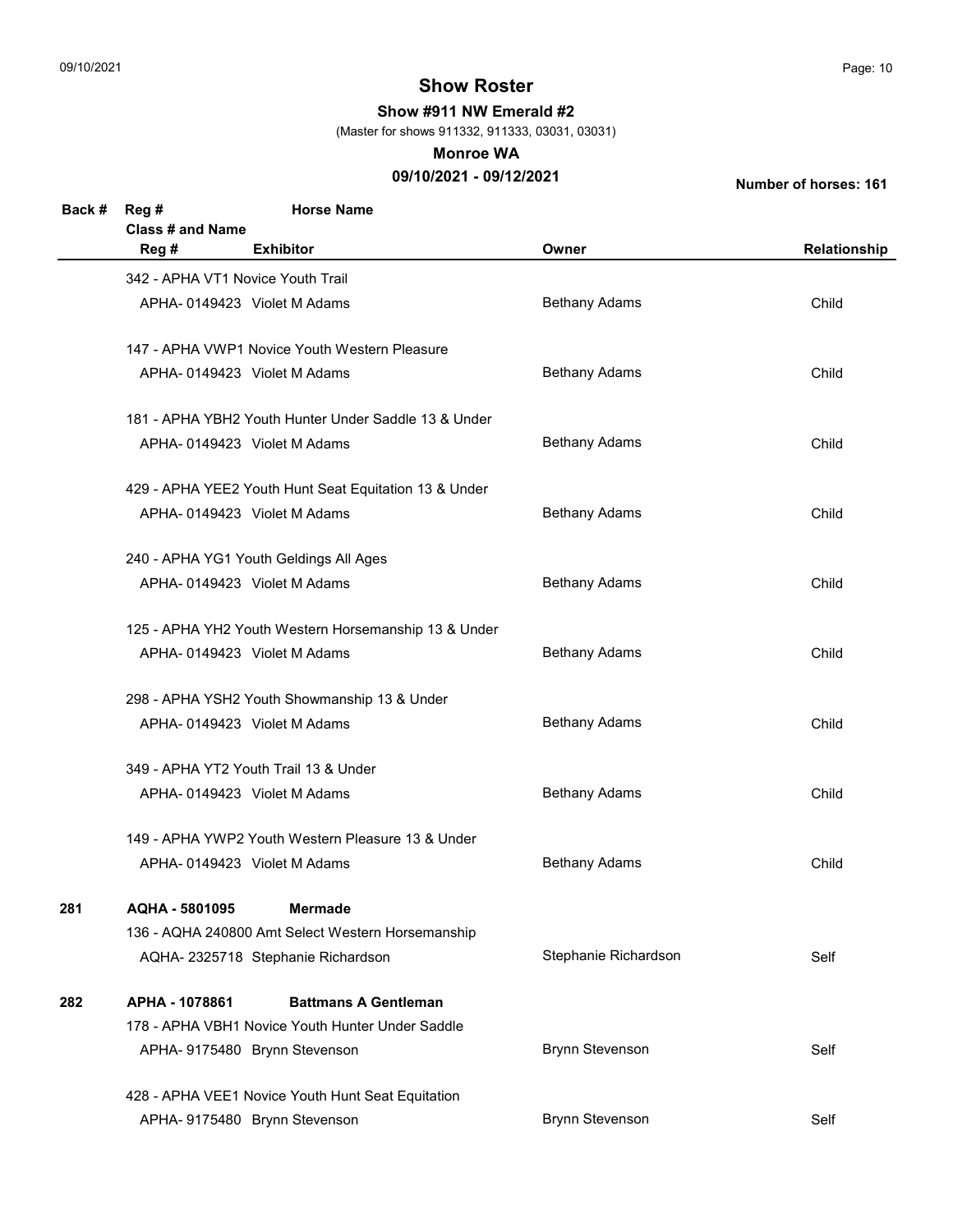Show #911 NW Emerald #2

(Master for shows 911332, 911333, 03031, 03031)

#### Monroe WA

## 09/10/2021 - 09/12/2021

Number of horses: 161

| Back # | Reg #<br>Class # and Name | <b>Horse Name</b>                                     |                        |              |
|--------|---------------------------|-------------------------------------------------------|------------------------|--------------|
|        | Reg #                     | <b>Exhibitor</b>                                      | Owner                  | Relationship |
|        |                           | 120 - APHA VH1 Novice Youth Western Horsemanship      |                        |              |
|        |                           | APHA- 9175480 Brynn Stevenson                         | <b>Brynn Stevenson</b> | Self         |
|        |                           | 294 - APHA VSH1 Novice Youth Showmanship              |                        |              |
|        |                           | APHA- 9175480 Brynn Stevenson                         | <b>Brynn Stevenson</b> | Self         |
|        |                           | 147 - APHA VWP1 Novice Youth Western Pleasure         |                        |              |
|        |                           | APHA- 9175480 Brynn Stevenson                         | <b>Brynn Stevenson</b> | Self         |
|        |                           | 183 - APHA YBH1 Youth Hunter Under Saddle 18 & Under  |                        |              |
|        |                           | APHA- 9175480 Brynn Stevenson                         | <b>Brynn Stevenson</b> | Self         |
|        |                           | 430 - APHA YEE1 Youth Hunt Seat Equitation 18 & Under |                        |              |
|        |                           | APHA- 9175480 Brynn Stevenson                         | <b>Brynn Stevenson</b> | Self         |
|        |                           | 240 - APHA YG1 Youth Geldings All Ages                |                        |              |
|        |                           | APHA- 9175480 Brynn Stevenson                         | <b>Brynn Stevenson</b> | Self         |
|        |                           | 127 - APHA YH1 Youth Western Horsemanship 18 & Under  |                        |              |
|        |                           | APHA- 9175480 Brynn Stevenson                         | <b>Brynn Stevenson</b> | Self         |
|        |                           | 300 - APHA YSH1 Youth Showmanship 18 & Under          |                        |              |
|        |                           | APHA- 9175480 Brynn Stevenson                         | <b>Brynn Stevenson</b> | Self         |
|        |                           | 151 - APHA YWP1 Youth Western Pleasure 18 & Under     |                        |              |
|        |                           | APHA- 9175480 Brynn Stevenson                         | <b>Brynn Stevenson</b> | Self         |
| 283    | AQHA - 5647731            | <b>Owata Good Dresser</b>                             |                        |              |
|        |                           | 119 - AQHA 440001 RK Youth Western Horsemanship       |                        |              |
|        |                           | AQHA-4318737 Madison Knode                            | Madison Knode          | Child        |
|        |                           | 126 - AQHA 440800 Youth Western Horsemanship 14 - 18  |                        |              |
|        |                           | AQHA-4318737 Madison Knode                            | Madison Knode          | Child        |
|        |                           | 142 - AQHA 442001 RK Youth Western Pleasure           |                        |              |
|        |                           | AQHA-4318737 Madison Knode                            | Madison Knode          | Child        |

150 - AQHA 442800 Youth Western Pleasure (14-18)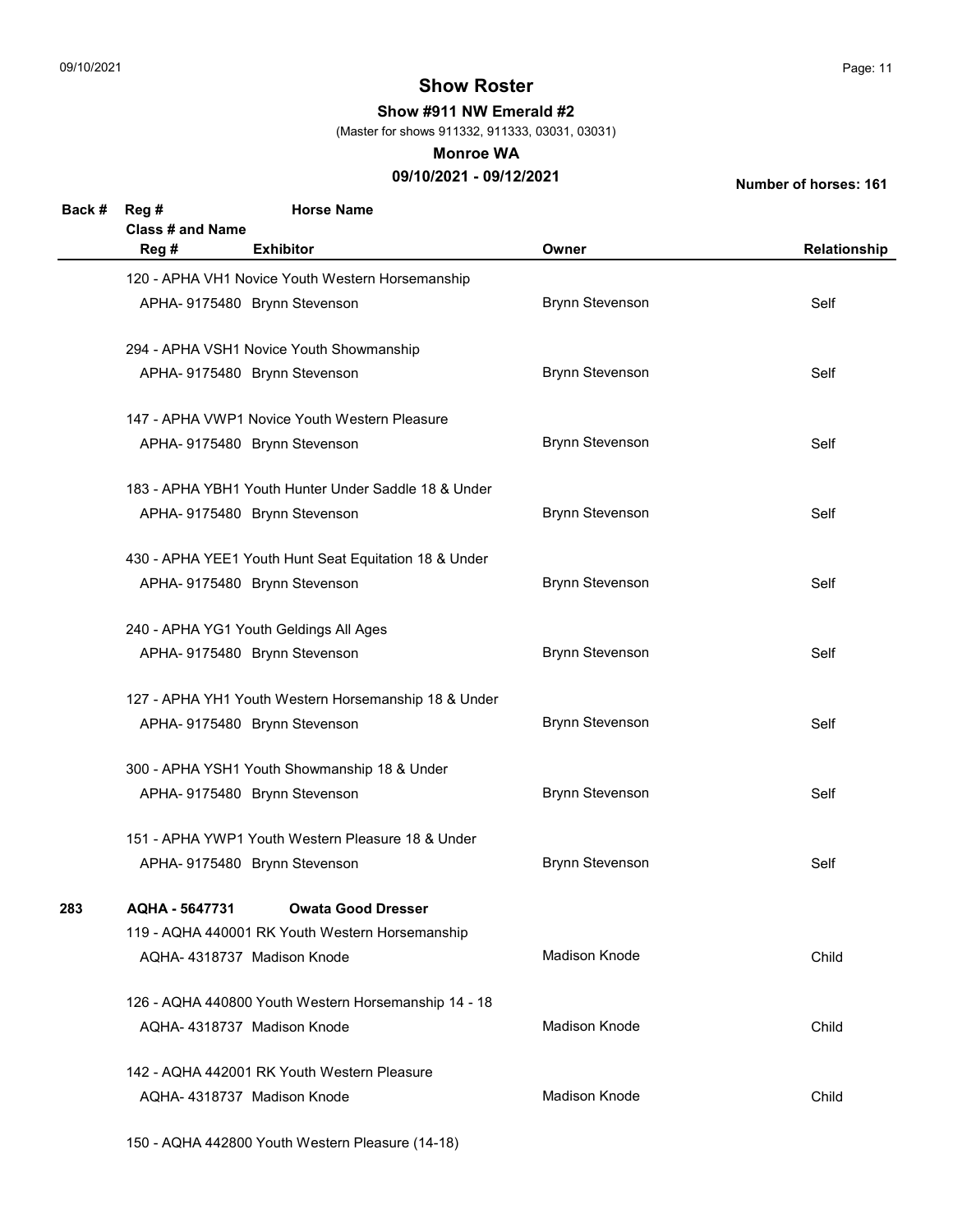Show #911 NW Emerald #2

(Master for shows 911332, 911333, 03031, 03031)

#### Monroe WA

## 09/10/2021 - 09/12/2021

Number of horses: 161

| Back # | Reg #                     | <b>Horse Name</b>                                    |               |              |
|--------|---------------------------|------------------------------------------------------|---------------|--------------|
|        | <b>Class # and Name</b>   |                                                      |               |              |
|        | Reg #                     | <b>Exhibitor</b>                                     | Owner         | Relationship |
|        |                           | AQHA-4318737 Madison Knode                           | Madison Knode | Child        |
|        |                           | 177 - AQHA 444001 RK Youth Hunter Under Saddle       |               |              |
|        |                           | AQHA-4318737 Madison Knode                           | Madison Knode | Child        |
|        |                           | 182 - AQHA 444800 Youth Hunter Under Saddle (14-18)  |               |              |
|        |                           | AQHA- 4318737 Madison Knode                          | Madison Knode | Child        |
| 284    |                           | <b>Chips Heart.</b>                                  |               |              |
|        |                           | 123 - WSQHA WTHM W/T Horsemanship 11 & Un            |               |              |
|        | WSQHA-                    | Sophia Wilson                                        | Sophia Wilson | Self         |
|        |                           | 400 - WSQHA WTHSE W/T All Breed 11 & Un Hunt Seat Eq |               |              |
|        | WSQHA-                    | Sophia Wilson                                        | Sophia Wilson | Self         |
|        |                           | 173 - WSQHA WTHU11 W/T Hus 11 & Un All Breed         |               |              |
|        | WSQHA-                    | Sophia Wilson                                        | Sophia Wilson | Self         |
|        |                           | 309 - WSQHA WTS11 All Breed W/T Showmanship 11 & Un  |               |              |
|        | WSQHA-                    | Sophia Wilson                                        | Sophia Wilson | Self         |
|        |                           | 340 - WSQHA WTT10 W/T Trail 11 & Un All Breed        |               |              |
|        | WSQHA-                    | Sophia Wilson                                        | Sophia Wilson | Self         |
|        |                           | 167 - WSQHA WTW11 W/T 11 & Un Western Plsr All Breed |               |              |
|        | WSQHA-                    | Sophia Wilson                                        | Sophia Wilson | Self         |
| 285    | AQHA - 5164204            | <b>Skip These Irons</b>                              |               |              |
|        |                           | 293 - AQHA 412001 RK Youth Showmanship at Halter     |               |              |
|        | AQHA-4317252 Jaimie Knode |                                                      | Jaimie Knode  | Self         |
|        |                           | 299 - AQHA 412800 Youth Showmanship (14 - 18)        |               |              |
|        | AQHA-4317252 Jaimie Knode |                                                      | Jaimie Knode  | Self         |
|        |                           | 119 - AQHA 440001 RK Youth Western Horsemanship      |               |              |
|        | AQHA-4317252 Jaimie Knode |                                                      | Jaimie Knode  | Self         |

126 - AQHA 440800 Youth Western Horsemanship 14 - 18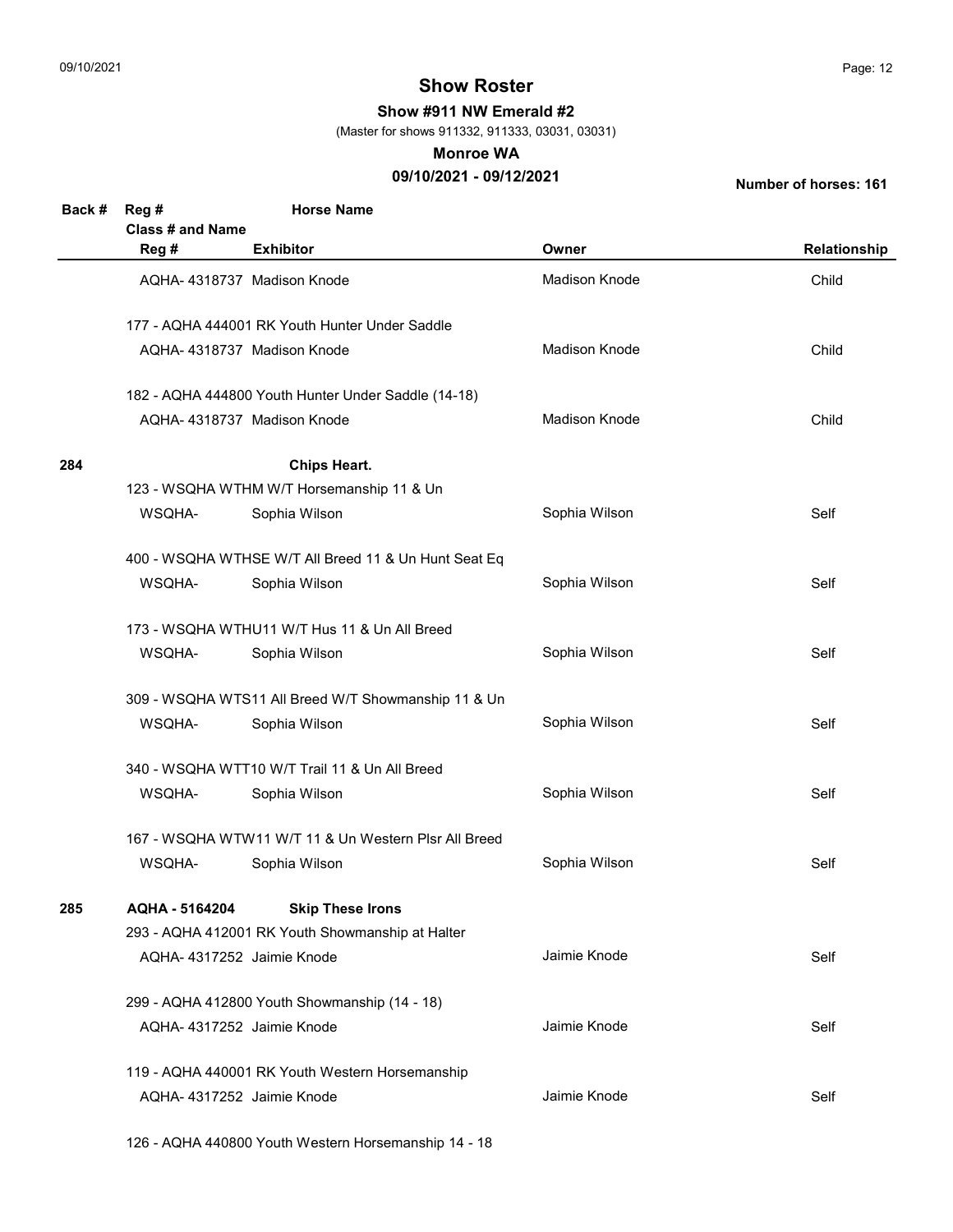Show #911 NW Emerald #2

(Master for shows 911332, 911333, 03031, 03031)

#### Monroe WA

## 09/10/2021 - 09/12/2021

| Back # | Reg #                      | <b>Horse Name</b>                                       |                       |               |
|--------|----------------------------|---------------------------------------------------------|-----------------------|---------------|
|        | <b>Class # and Name</b>    |                                                         |                       |               |
|        | Reg #                      | <b>Exhibitor</b>                                        | Owner                 | Relationship  |
|        | AQHA-4317252 Jaimie Knode  |                                                         | Jaimie Knode          | Self          |
|        |                            | 142 - AQHA 442001 RK Youth Western Pleasure             |                       |               |
|        | AQHA-4317252 Jaimie Knode  |                                                         | Jaimie Knode          | Self          |
|        |                            | 177 - AQHA 444001 RK Youth Hunter Under Saddle          |                       |               |
|        | AQHA-4317252 Jaimie Knode  |                                                         | Jaimie Knode          | Self          |
|        |                            | 182 - AQHA 444800 Youth Hunter Under Saddle (14-18)     |                       |               |
|        | AQHA-4317252 Jaimie Knode  |                                                         | Jaimie Knode          | Self          |
|        |                            | 407 - AQHA 452001 RK Youth Hunt Seat Equitation         |                       |               |
|        | AQHA-4317252 Jaimie Knode  |                                                         | Jaimie Knode          | Self          |
|        |                            | 421 - AQHA 452800 Youth Hunt Seat Equitation (14-18)    |                       |               |
|        | AQHA- 4317252 Jaimie Knode |                                                         | Jaimie Knode          | Self          |
| 287    | APHA - 1054012             | <b>Oceans Of Assets</b>                                 |                       |               |
|        |                            | 236 - APHA APHG Am Performance Halter Geldings All Ages |                       |               |
|        | APHA-8246386 Melissa Neill |                                                         | Melissa 'Missy' Neill | Sister        |
|        |                            | 305 - APHA ASH1 Amateur Showmanship All Ages            |                       |               |
|        | APHA-8246386 Melissa Neill |                                                         | Melissa 'Missy' Neill | Sister        |
|        |                            | 131 - APHA NH1 Novice Amateur Western Horsemanship      |                       |               |
|        | APHA-8246386 Melissa Neill |                                                         | Melissa 'Missy' Neill | Sister        |
|        |                            | 344 - APHA NT1 Novice Amateur Trail                     |                       |               |
|        | APHA-8246386 Melissa Neill |                                                         | Melissa 'Missy' Neill | <b>Sister</b> |
|        |                            | 156 - APHA NWP1 Novice Amateur Western Pleasure         |                       |               |
|        | APHA-8246386 Melissa Neill |                                                         | Melissa 'Missy' Neill | Sister        |
|        |                            | 217 - APHA PHG1 Performance Halter, Geldings All Ages   |                       |               |
|        | APHA-8246386 Melissa Neill |                                                         | Melissa 'Missy' Neill | Sister        |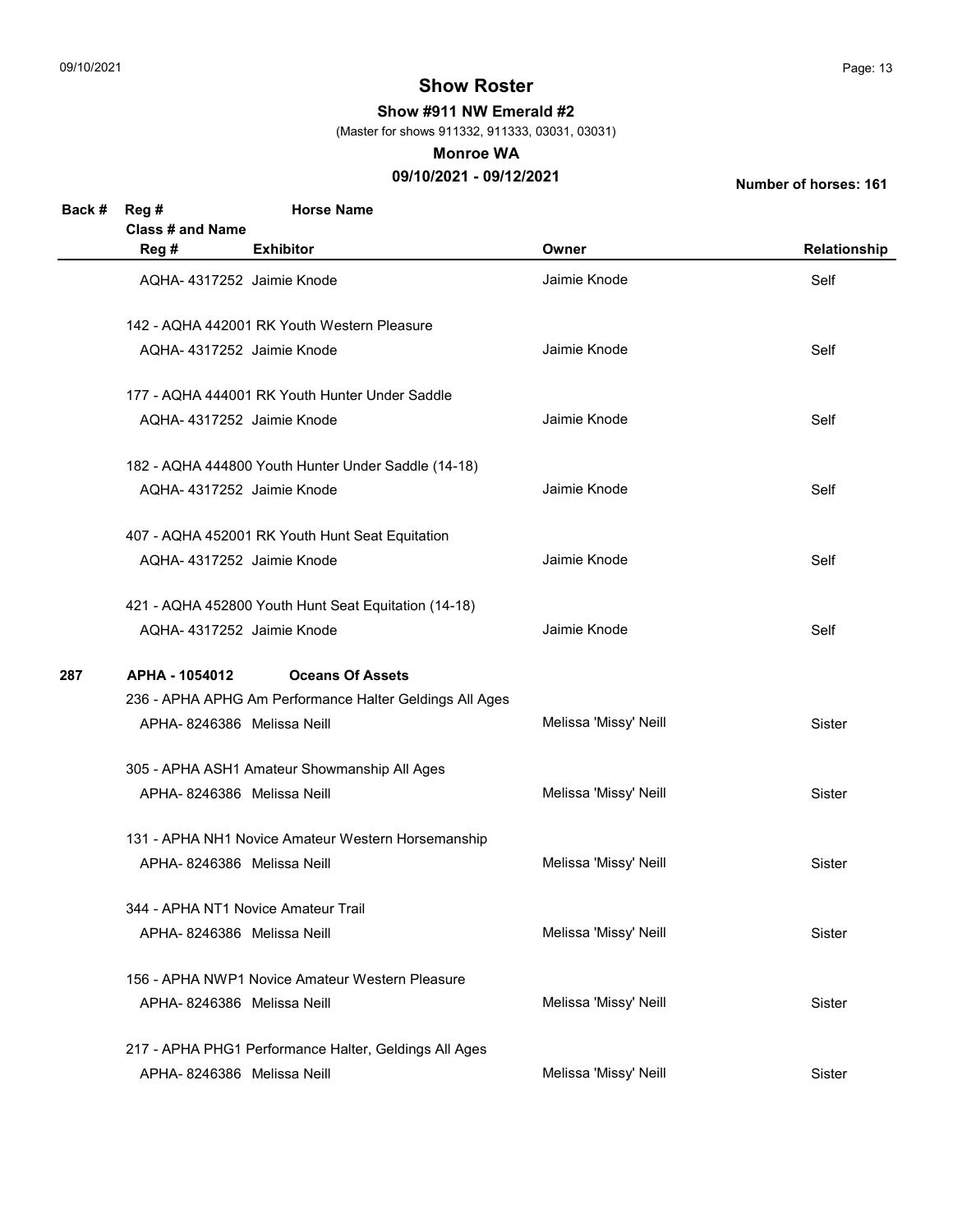Show #911 NW Emerald #2

(Master for shows 911332, 911333, 03031, 03031)

#### Monroe WA

## 09/10/2021 - 09/12/2021

| Back # | Reg #<br><b>Class # and Name</b> | <b>Horse Name</b>                                |                     |              |
|--------|----------------------------------|--------------------------------------------------|---------------------|--------------|
|        | Reg #                            | <b>Exhibitor</b>                                 | Owner               | Relationship |
| 289    | AQHA - 5133545                   | <b>Cool Cruzin Kenny</b>                         |                     |              |
|        |                                  | 293 - AQHA 412001 RK Youth Showmanship at Halter |                     |              |
|        |                                  | AQHA-4460089 Emma Rebecca Lewis                  | Emma Lewis          | Sister       |
|        | 341 - AQHA 438001 RK Youth Trail |                                                  |                     |              |
|        |                                  | AQHA-4460089 Emma Rebecca Lewis                  | Emma Lewis          | Sister       |
|        |                                  | 119 - AQHA 440001 RK Youth Western Horsemanship  |                     |              |
|        |                                  | AQHA-4460089 Emma Rebecca Lewis                  | Emma Lewis          | Sister       |
|        |                                  | 407 - AQHA 452001 RK Youth Hunt Seat Equitation  |                     |              |
|        |                                  | AQHA-4460089 Emma Rebecca Lewis                  | Emma Lewis          | Sister       |
| 290    | AQHA - 5999266                   | <b>Call Me Heavy Medal</b>                       |                     |              |
|        |                                  | 211 - AQHA 107500 Two Yr Old Geldings            |                     |              |
|        |                                  | AQHA- 1678563 Lisa J Freimark                    | Gina L Dorcas       | None         |
|        |                                  | 226 - AQHA 207500 Amt Two Yr Old Geldings        |                     |              |
|        | AQHA-2035066 Gina L Dorcas       |                                                  | Gina L Dorcas       | Self         |
|        |                                  | 232 - AQHA 207502 L1 Amt Two Yr Old Geldings     |                     |              |
|        | AQHA-2035066 Gina L Dorcas       |                                                  | Gina L Dorcas       | Self         |
| 291    | APHA - 01078855                  | <b>All Time Machine</b>                          |                     |              |
|        |                                  | 192 - APHA ABBH Amt SPB Hunter Under Saddle      |                     |              |
|        | APHA-8795838 Brenda Grass        |                                                  | <b>Brenda Grass</b> | Self         |
|        |                                  | 239 - APHA ABS7 Amt SPB Geldings All Ages        |                     |              |
|        | APHA-8795838 Brenda Grass        |                                                  | <b>Brenda Grass</b> | Self         |
|        |                                  | 170 - APHA BBH1 SPB Hunter Under Saddle          |                     |              |
|        | APHA-                            | Alex Whalen                                      | <b>Brenda Grass</b> |              |
|        | 222 - APHA BG21 SPB Jr Geldings  |                                                  |                     |              |
|        | APHA- 8795838 Brenda Grass       |                                                  | <b>Brenda Grass</b> | Self         |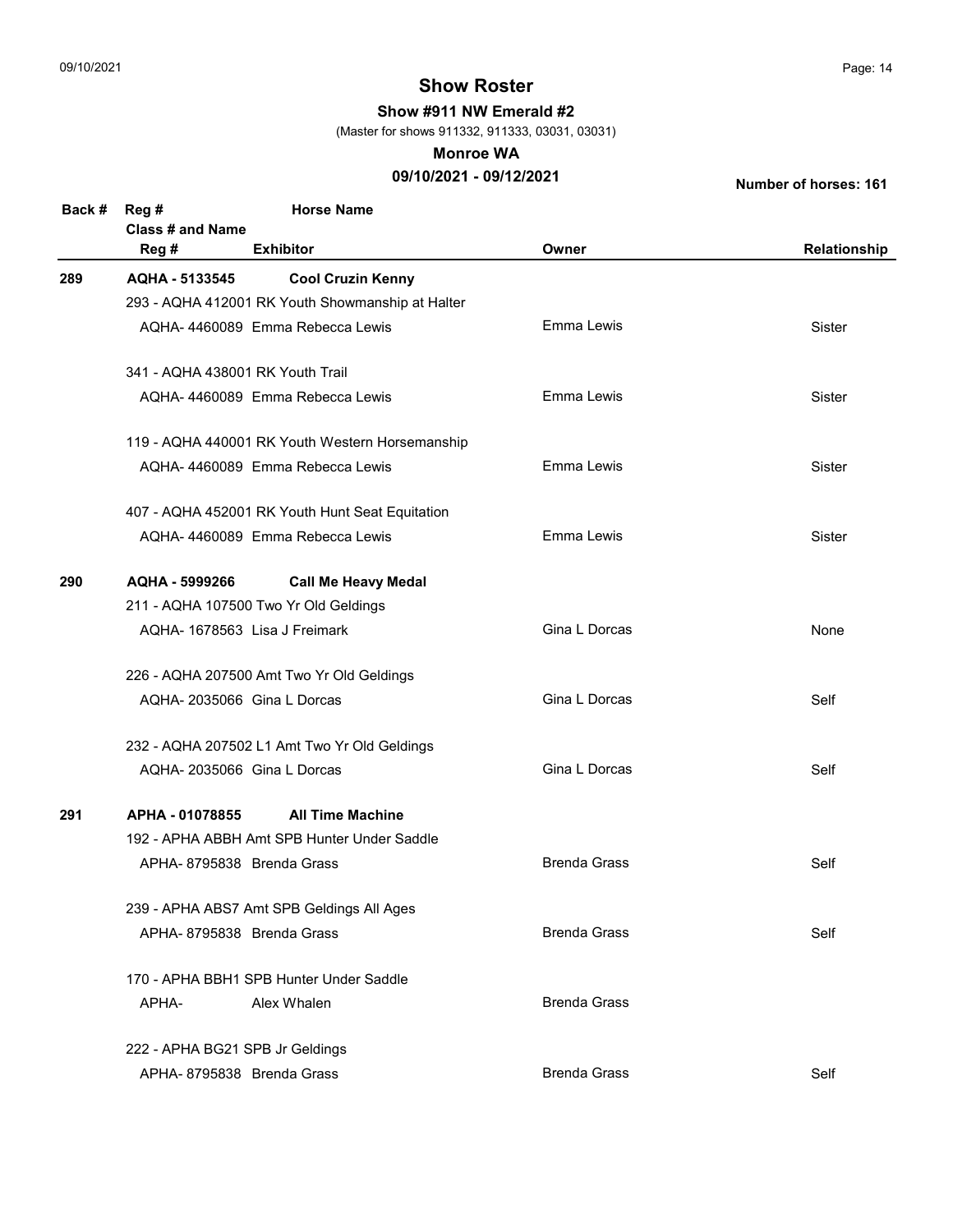Show #911 NW Emerald #2

(Master for shows 911332, 911333, 03031, 03031)

#### Monroe WA

## 09/10/2021 - 09/12/2021

| Back # | Reg #<br><b>Class # and Name</b> | <b>Horse Name</b>                                     |                     |              |
|--------|----------------------------------|-------------------------------------------------------|---------------------|--------------|
|        | Reg #                            | <b>Exhibitor</b>                                      | Owner               | Relationship |
| 292    | APHA - 01145574                  | <b>TWF Epic Gem</b>                                   |                     |              |
|        | 205 - APHA BS21 SPB Jr Stallions |                                                       |                     |              |
|        | APHA-                            | Alex Whalen                                           | <b>Brenda Grass</b> | None         |
| 293    | AQHA - 4608195                   | <b>Potential Zip</b>                                  |                     |              |
|        |                                  | 307 - AQHA 212800 Amt Select Showmanship at Halter    |                     |              |
|        |                                  | AQHA- 3521054 Lori Braunstein                         | Lori Braunstein     | Sister       |
|        |                                  | 303 - AQHA 212802 L1 Amt Select Showmanship at Halter |                     |              |
|        |                                  | AQHA- 3521054 Lori Braunstein                         | Lori Braunstein     | Sister       |
|        |                                  | 338 - AQHA 238102 L1 Amt Walk Trot Trail              |                     |              |
|        |                                  | AQHA- 3521054 Lori Braunstein                         | Lori Braunstein     | Sister       |
|        |                                  | 130 - AQHA 240001 RK Amt Western Horsemanship         |                     |              |
|        |                                  | AQHA- 3521054 Lori Braunstein                         | Lori Braunstein     | Sister       |
|        |                                  | 132 - AQHA 240802 L1 Amt Select Western Horsemanship  |                     |              |
|        |                                  | AQHA- 3521054 Lori Braunstein                         | Lori Braunstein     | Sister       |
| 294    | AQHA - 5610088                   | Maybeitsneighbelline                                  |                     |              |
|        |                                  | 264 - AQHA 205702 L1 Amt Aged Mares                   |                     |              |
|        | AQHA- 4446378 Danyelle Harp      |                                                       | Danyelle Harp       | Self         |
|        |                                  | 301 - AQHA 212001 RK Amt Showmanship at Halter        |                     |              |
|        | AQHA- 4446378 Danyelle Harp      |                                                       | Danyelle Harp       | Self         |
|        |                                  | 304 - AQHA 212002 L1 Amt Showmanship at Halter        |                     |              |
|        | AQHA- 4446378 Danyelle Harp      |                                                       | Danyelle Harp       | Self         |
| 295    | APHA - 1060111                   | <b>Daddys First Recruit</b>                           |                     |              |
|        |                                  | 305 - APHA ASH1 Amateur Showmanship All Ages          |                     |              |
|        |                                  | APHA- 1060111 Shawn Kingma                            | Shawn Kingma        | Self         |
|        |                                  | 156 - APHA NWP1 Novice Amateur Western Pleasure       |                     |              |
|        |                                  | APHA- 1060111 Shawn Kingma                            | Shawn Kingma        | Self         |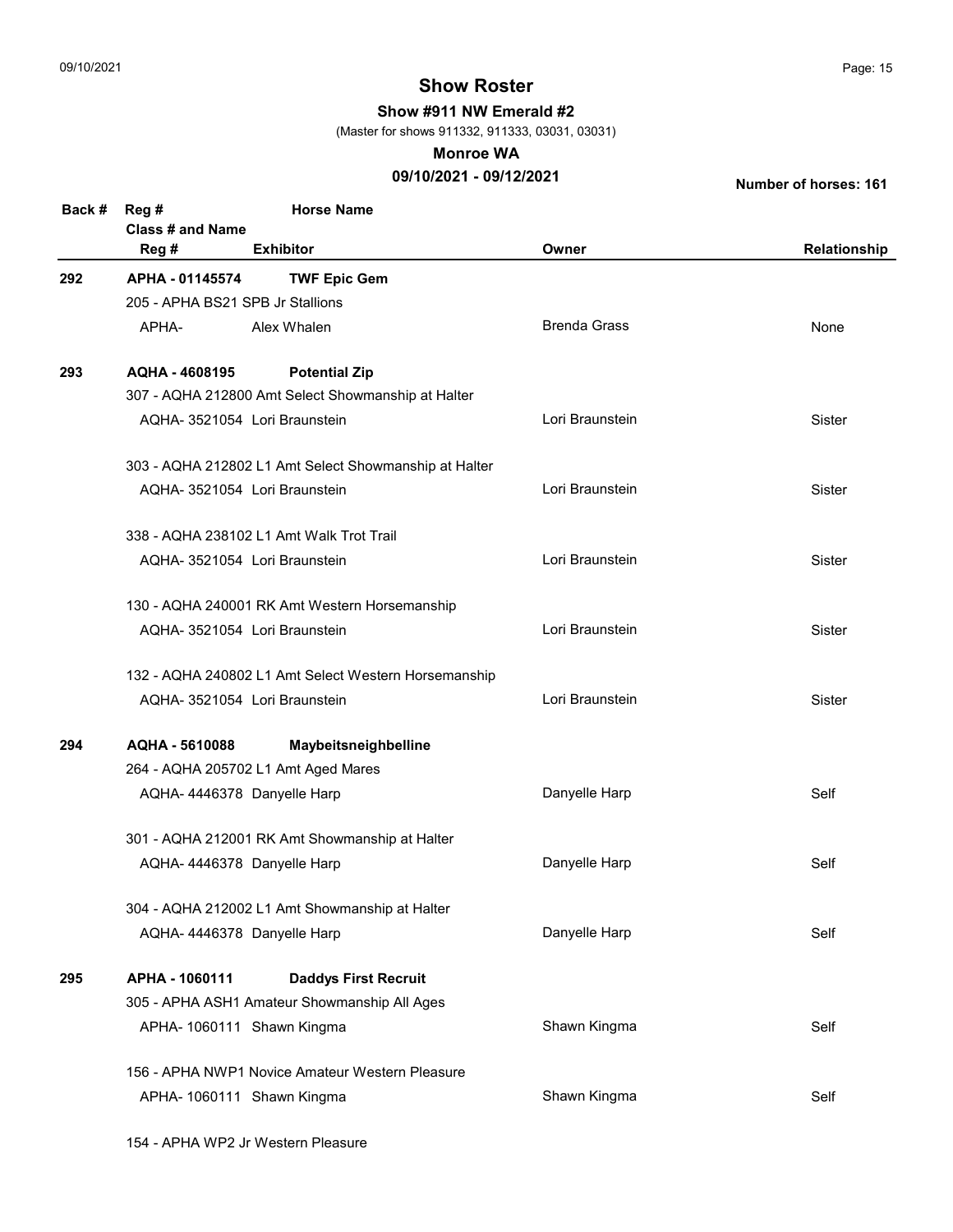Show #911 NW Emerald #2

(Master for shows 911332, 911333, 03031, 03031)

#### Monroe WA

## 09/10/2021 - 09/12/2021

| Back # | Reg #<br>Class # and Name  | <b>Horse Name</b>                                         |                      |              |
|--------|----------------------------|-----------------------------------------------------------|----------------------|--------------|
|        | Reg #                      | <b>Exhibitor</b>                                          | Owner                | Relationship |
|        |                            | APHA-8776444 Monica L Webb                                | Shawn Kingma         |              |
| 297    | AQHA - 5854497             | <b>Moonlite Knight</b>                                    |                      |              |
|        |                            | 293 - AQHA 412001 RK Youth Showmanship at Halter          |                      |              |
|        | AQHA-4411751 Tylor Harvill |                                                           | <b>Tylor Harvill</b> | Self         |
|        |                            | 116 - AQHA 440102 L1 Youth Walk Trot Horsemanship         |                      |              |
|        | AQHA-4411751 Tylor Harvill |                                                           | <b>Tylor Harvill</b> | Self         |
|        |                            | 140 - AQHA 442102 L1 Youth Walk Trot Western Pleasure     |                      |              |
|        | AQHA-4411751 Tylor Harvill |                                                           | <b>Tylor Harvill</b> | Self         |
|        |                            | 406 - AQHA 452102 L1 Youth Walk Trot Hunt Seat Equitation |                      |              |
|        | AQHA-4411751 Tylor Harvill |                                                           | <b>Tylor Harvill</b> | Self         |
| 298    | APHA - 733539              | <b>Jd Warbucks</b>                                        |                      |              |
|        |                            | 302 - APHA NSH1 Novice Amateur Showmanship                |                      |              |
|        | APHA-8348551 Julie Jansen  |                                                           | Jamie & Julie Jansen | Spouse       |
|        |                            | 344 - APHA NT1 Novice Amateur Trail                       |                      |              |
|        | APHA-8348551 Julie Jansen  |                                                           | Jamie & Julie Jansen | Spouse       |
| 300    | AQHA - 5497055             | <b>Kisses Required</b>                                    |                      |              |
|        |                            | 299 - AQHA 412800 Youth Showmanship (14 - 18)             |                      |              |
|        |                            | AQHA-4221859 Sara Wohlleben                               | Sara Wohlleben       | Self         |
|        |                            | 296 - AQHA 412802 L1 Youth Showmanship (14 - 18)          |                      |              |
|        |                            | AQHA- 4221859 Sara Wohlleben                              | Sara Wohlleben       | Self         |
|        |                            | 126 - AQHA 440800 Youth Western Horsemanship 14 - 18      |                      |              |
|        |                            | AQHA-4221859 Sara Wohlleben                               | Sara Wohlleben       | Self         |
|        |                            | 122 - AQHA 440802 L1 Youth Western Horsemanship 14 - 18   |                      |              |
|        |                            | AQHA-4221859 Sara Wohlleben                               | Sara Wohlleben       | Self         |
|        |                            | 182 - AQHA 444800 Youth Hunter Under Saddle (14-18)       |                      |              |
|        |                            | AQHA- 4221859 Sara Wohlleben                              | Sara Wohlleben       | Self         |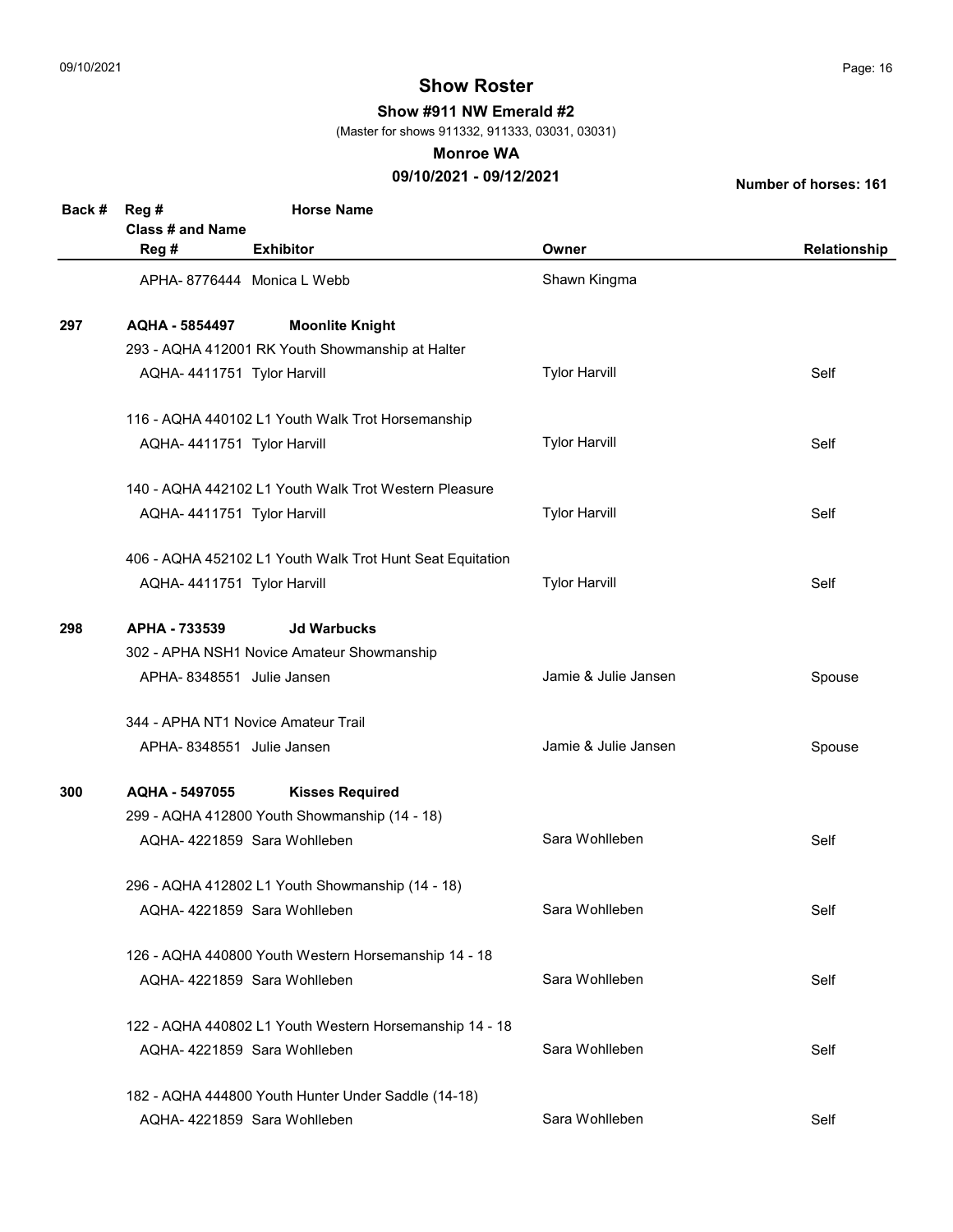Show #911 NW Emerald #2

(Master for shows 911332, 911333, 03031, 03031)

#### Monroe WA

## 09/10/2021 - 09/12/2021

| <b>Class # and Name</b><br><b>Exhibitor</b><br>Reg #<br>Owner<br>1811 - AQHA 444802 L1 Youth Hunter Under Saddle (14-18)<br>Sara Wohlleben<br>AQHA- 4221859 Sara Wohlleben<br>Self<br>421 - AQHA 452800 Youth Hunt Seat Equitation (14-18)<br>Sara Wohlleben<br>AQHA- 4221859 Sara Wohlleben<br>Self<br>419 - AQHA 452802 L1 Youth Hunt Seat Equitation (14-18)<br>Sara Wohlleben<br>AQHA- 4221859 Sara Wohlleben<br>Self<br><b>Last Piece Of Pie</b><br>301<br>AQHA - 3795286<br>114 - AQHA 136200 Senior Western Riding<br>Renee Ryssel<br>AQHA- 3005015 Renee L Ryssel<br>Self<br>112 - AQHA 236800 Amt Select Western Riding<br>Renee Ryssel<br>AQHA- 3005015 Renee L Ryssel<br>Self<br>APHA - 932219<br>302<br><b>Especially Fancy</b><br>237 - APHA AMH7 Amateur Geldings All Ages<br>Deneen King<br>Child<br>APHA- 9167073 Dakota King<br>194 - APHA BPH3 Sr Hunter Under Saddle<br>Deneen King<br>APHA-8543586 Anthony Wilson<br>218 - APHA HG9 3 Yr Old & Aged Geldings<br>Deneen King<br>Child<br>APHA- 9167073 Dakota King<br>188 - APHA NBH1 Novice Amateur Hunter Under Saddle<br>Deneen King<br>Child<br>APHA- 9167073 Dakota King<br>APHA - 01027059<br><b>Someone Like You</b><br>303<br>332 - APHA GTR Green Trail All Ages<br>Deneen King<br>APHA- 8543586 Anthony Wilson<br>101 - APHA GWR Green Western Riding All Ages<br>Deneen King<br>APHA- 8543586 Anthony Wilson | Back # | Reg # | <b>Horse Name</b> |              |
|--------------------------------------------------------------------------------------------------------------------------------------------------------------------------------------------------------------------------------------------------------------------------------------------------------------------------------------------------------------------------------------------------------------------------------------------------------------------------------------------------------------------------------------------------------------------------------------------------------------------------------------------------------------------------------------------------------------------------------------------------------------------------------------------------------------------------------------------------------------------------------------------------------------------------------------------------------------------------------------------------------------------------------------------------------------------------------------------------------------------------------------------------------------------------------------------------------------------------------------------------------------------------------------------------------------------------------------------------------------------------------------------|--------|-------|-------------------|--------------|
|                                                                                                                                                                                                                                                                                                                                                                                                                                                                                                                                                                                                                                                                                                                                                                                                                                                                                                                                                                                                                                                                                                                                                                                                                                                                                                                                                                                            |        |       |                   |              |
|                                                                                                                                                                                                                                                                                                                                                                                                                                                                                                                                                                                                                                                                                                                                                                                                                                                                                                                                                                                                                                                                                                                                                                                                                                                                                                                                                                                            |        |       |                   | Relationship |
|                                                                                                                                                                                                                                                                                                                                                                                                                                                                                                                                                                                                                                                                                                                                                                                                                                                                                                                                                                                                                                                                                                                                                                                                                                                                                                                                                                                            |        |       |                   |              |
|                                                                                                                                                                                                                                                                                                                                                                                                                                                                                                                                                                                                                                                                                                                                                                                                                                                                                                                                                                                                                                                                                                                                                                                                                                                                                                                                                                                            |        |       |                   |              |
|                                                                                                                                                                                                                                                                                                                                                                                                                                                                                                                                                                                                                                                                                                                                                                                                                                                                                                                                                                                                                                                                                                                                                                                                                                                                                                                                                                                            |        |       |                   |              |
|                                                                                                                                                                                                                                                                                                                                                                                                                                                                                                                                                                                                                                                                                                                                                                                                                                                                                                                                                                                                                                                                                                                                                                                                                                                                                                                                                                                            |        |       |                   |              |
|                                                                                                                                                                                                                                                                                                                                                                                                                                                                                                                                                                                                                                                                                                                                                                                                                                                                                                                                                                                                                                                                                                                                                                                                                                                                                                                                                                                            |        |       |                   |              |
|                                                                                                                                                                                                                                                                                                                                                                                                                                                                                                                                                                                                                                                                                                                                                                                                                                                                                                                                                                                                                                                                                                                                                                                                                                                                                                                                                                                            |        |       |                   |              |
|                                                                                                                                                                                                                                                                                                                                                                                                                                                                                                                                                                                                                                                                                                                                                                                                                                                                                                                                                                                                                                                                                                                                                                                                                                                                                                                                                                                            |        |       |                   |              |
|                                                                                                                                                                                                                                                                                                                                                                                                                                                                                                                                                                                                                                                                                                                                                                                                                                                                                                                                                                                                                                                                                                                                                                                                                                                                                                                                                                                            |        |       |                   |              |
|                                                                                                                                                                                                                                                                                                                                                                                                                                                                                                                                                                                                                                                                                                                                                                                                                                                                                                                                                                                                                                                                                                                                                                                                                                                                                                                                                                                            |        |       |                   |              |
|                                                                                                                                                                                                                                                                                                                                                                                                                                                                                                                                                                                                                                                                                                                                                                                                                                                                                                                                                                                                                                                                                                                                                                                                                                                                                                                                                                                            |        |       |                   |              |
|                                                                                                                                                                                                                                                                                                                                                                                                                                                                                                                                                                                                                                                                                                                                                                                                                                                                                                                                                                                                                                                                                                                                                                                                                                                                                                                                                                                            |        |       |                   |              |
|                                                                                                                                                                                                                                                                                                                                                                                                                                                                                                                                                                                                                                                                                                                                                                                                                                                                                                                                                                                                                                                                                                                                                                                                                                                                                                                                                                                            |        |       |                   |              |
|                                                                                                                                                                                                                                                                                                                                                                                                                                                                                                                                                                                                                                                                                                                                                                                                                                                                                                                                                                                                                                                                                                                                                                                                                                                                                                                                                                                            |        |       |                   |              |
|                                                                                                                                                                                                                                                                                                                                                                                                                                                                                                                                                                                                                                                                                                                                                                                                                                                                                                                                                                                                                                                                                                                                                                                                                                                                                                                                                                                            |        |       |                   |              |
|                                                                                                                                                                                                                                                                                                                                                                                                                                                                                                                                                                                                                                                                                                                                                                                                                                                                                                                                                                                                                                                                                                                                                                                                                                                                                                                                                                                            |        |       |                   |              |
|                                                                                                                                                                                                                                                                                                                                                                                                                                                                                                                                                                                                                                                                                                                                                                                                                                                                                                                                                                                                                                                                                                                                                                                                                                                                                                                                                                                            |        |       |                   |              |
|                                                                                                                                                                                                                                                                                                                                                                                                                                                                                                                                                                                                                                                                                                                                                                                                                                                                                                                                                                                                                                                                                                                                                                                                                                                                                                                                                                                            |        |       |                   |              |
|                                                                                                                                                                                                                                                                                                                                                                                                                                                                                                                                                                                                                                                                                                                                                                                                                                                                                                                                                                                                                                                                                                                                                                                                                                                                                                                                                                                            |        |       |                   |              |
|                                                                                                                                                                                                                                                                                                                                                                                                                                                                                                                                                                                                                                                                                                                                                                                                                                                                                                                                                                                                                                                                                                                                                                                                                                                                                                                                                                                            |        |       |                   |              |
|                                                                                                                                                                                                                                                                                                                                                                                                                                                                                                                                                                                                                                                                                                                                                                                                                                                                                                                                                                                                                                                                                                                                                                                                                                                                                                                                                                                            |        |       |                   |              |
|                                                                                                                                                                                                                                                                                                                                                                                                                                                                                                                                                                                                                                                                                                                                                                                                                                                                                                                                                                                                                                                                                                                                                                                                                                                                                                                                                                                            |        |       |                   |              |
|                                                                                                                                                                                                                                                                                                                                                                                                                                                                                                                                                                                                                                                                                                                                                                                                                                                                                                                                                                                                                                                                                                                                                                                                                                                                                                                                                                                            |        |       |                   |              |
|                                                                                                                                                                                                                                                                                                                                                                                                                                                                                                                                                                                                                                                                                                                                                                                                                                                                                                                                                                                                                                                                                                                                                                                                                                                                                                                                                                                            |        |       |                   |              |
|                                                                                                                                                                                                                                                                                                                                                                                                                                                                                                                                                                                                                                                                                                                                                                                                                                                                                                                                                                                                                                                                                                                                                                                                                                                                                                                                                                                            |        |       |                   |              |
|                                                                                                                                                                                                                                                                                                                                                                                                                                                                                                                                                                                                                                                                                                                                                                                                                                                                                                                                                                                                                                                                                                                                                                                                                                                                                                                                                                                            |        |       |                   |              |
|                                                                                                                                                                                                                                                                                                                                                                                                                                                                                                                                                                                                                                                                                                                                                                                                                                                                                                                                                                                                                                                                                                                                                                                                                                                                                                                                                                                            |        |       |                   |              |
|                                                                                                                                                                                                                                                                                                                                                                                                                                                                                                                                                                                                                                                                                                                                                                                                                                                                                                                                                                                                                                                                                                                                                                                                                                                                                                                                                                                            |        |       |                   |              |
|                                                                                                                                                                                                                                                                                                                                                                                                                                                                                                                                                                                                                                                                                                                                                                                                                                                                                                                                                                                                                                                                                                                                                                                                                                                                                                                                                                                            |        |       |                   |              |
|                                                                                                                                                                                                                                                                                                                                                                                                                                                                                                                                                                                                                                                                                                                                                                                                                                                                                                                                                                                                                                                                                                                                                                                                                                                                                                                                                                                            |        |       |                   |              |
|                                                                                                                                                                                                                                                                                                                                                                                                                                                                                                                                                                                                                                                                                                                                                                                                                                                                                                                                                                                                                                                                                                                                                                                                                                                                                                                                                                                            |        |       |                   |              |
|                                                                                                                                                                                                                                                                                                                                                                                                                                                                                                                                                                                                                                                                                                                                                                                                                                                                                                                                                                                                                                                                                                                                                                                                                                                                                                                                                                                            |        |       |                   |              |
|                                                                                                                                                                                                                                                                                                                                                                                                                                                                                                                                                                                                                                                                                                                                                                                                                                                                                                                                                                                                                                                                                                                                                                                                                                                                                                                                                                                            |        |       |                   |              |
|                                                                                                                                                                                                                                                                                                                                                                                                                                                                                                                                                                                                                                                                                                                                                                                                                                                                                                                                                                                                                                                                                                                                                                                                                                                                                                                                                                                            |        |       |                   |              |
|                                                                                                                                                                                                                                                                                                                                                                                                                                                                                                                                                                                                                                                                                                                                                                                                                                                                                                                                                                                                                                                                                                                                                                                                                                                                                                                                                                                            |        |       |                   |              |
| 156 - APHA NWP1 Novice Amateur Western Pleasure                                                                                                                                                                                                                                                                                                                                                                                                                                                                                                                                                                                                                                                                                                                                                                                                                                                                                                                                                                                                                                                                                                                                                                                                                                                                                                                                            |        |       |                   |              |
| Deneen King<br>Child<br>APHA- 9167073 Dakota King                                                                                                                                                                                                                                                                                                                                                                                                                                                                                                                                                                                                                                                                                                                                                                                                                                                                                                                                                                                                                                                                                                                                                                                                                                                                                                                                          |        |       |                   |              |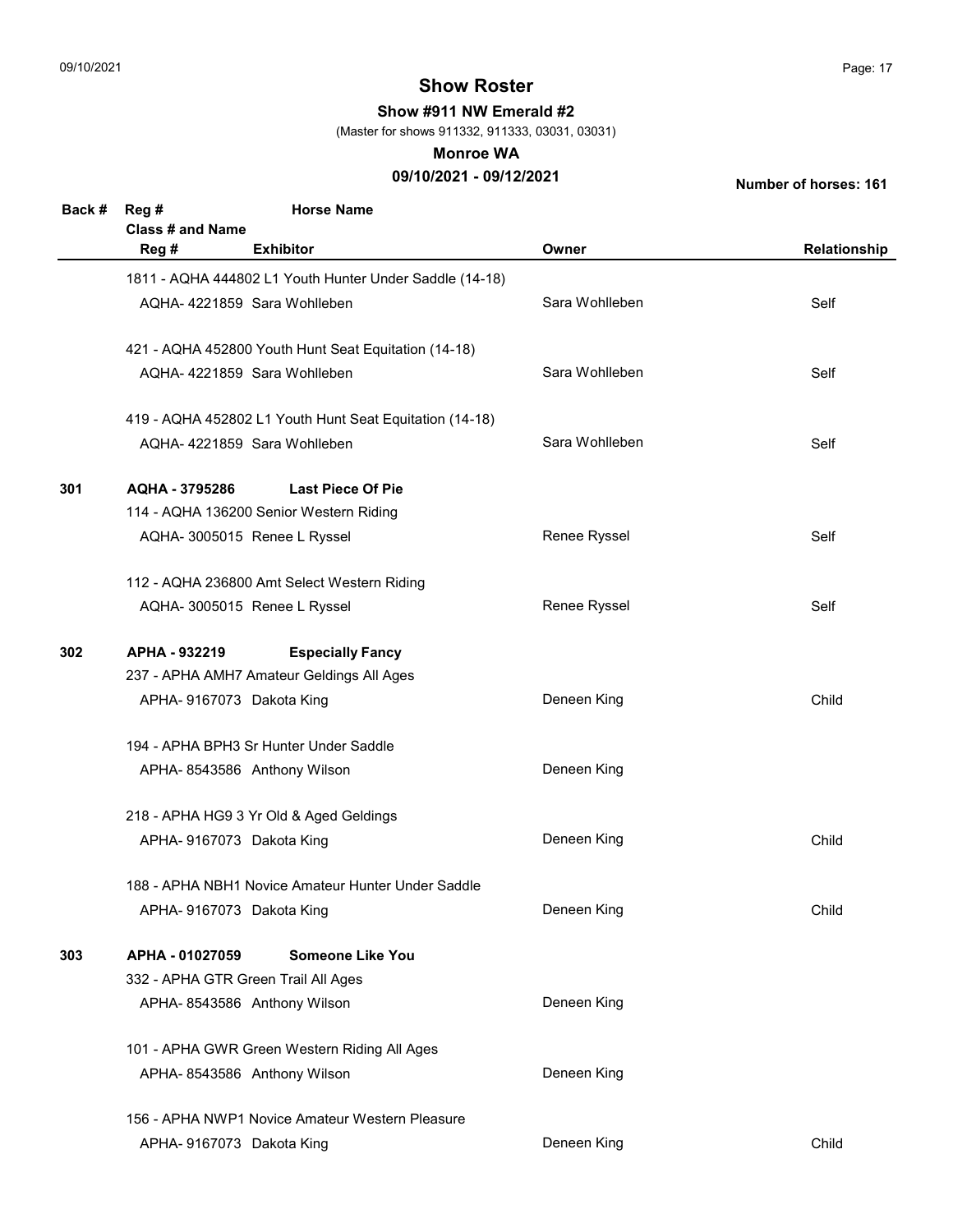Show #911 NW Emerald #2

(Master for shows 911332, 911333, 03031, 03031)

#### Monroe WA

## 09/10/2021 - 09/12/2021

| Back # | Reg #                          | <b>Horse Name</b>                                    |                  |              |
|--------|--------------------------------|------------------------------------------------------|------------------|--------------|
|        | <b>Class # and Name</b>        |                                                      |                  |              |
|        | Reg #                          | <b>Exhibitor</b>                                     | Owner            | Relationship |
|        |                                |                                                      |                  |              |
|        |                                | 158 - APHA WP3 Sr Western Pleasure                   |                  |              |
|        |                                | APHA- 8543586 Anthony Wilson                         | Deneen King      |              |
| 304    | AQHA - 5242468                 | <b>Poison Rain</b>                                   |                  |              |
|        | 357 - AQHA 138200 Senior Trail |                                                      |                  |              |
|        |                                | AQHA-1197787 Michael S Edwards                       | Cindy L Nakahara | None         |
|        |                                | 307 - AQHA 212800 Amt Select Showmanship at Halter   |                  |              |
|        |                                | AQHA-408484 Cindy L Nakahara                         | Cindy L Nakahara | Sister       |
|        |                                | 351 - AQHA 238800 Amt Select Trail                   |                  |              |
|        |                                | AQHA-408484 Cindy L Nakahara                         | Cindy L Nakahara | Sister       |
|        |                                | 346 - AQHA 238802 L1 Amt Select Trail                |                  |              |
|        |                                | AQHA- 408484 Cindy L Nakahara                        | Cindy L Nakahara | Sister       |
|        |                                | 132 - AQHA 240802 L1 Amt Select Western Horsemanship |                  |              |
|        |                                | AQHA- 408484 Cindy L Nakahara                        | Cindy L Nakahara | Sister       |
| 305    | AQHA - 5820805                 | <b>Bettin Ona Blue</b>                               |                  |              |
|        |                                | 100 - AQHA 136004 L1 Western Riding                  |                  |              |
|        | AQHA-76288                     | <b>Todd Jerome Hovrud</b>                            | kelly Chvatal    | Sister       |
|        |                                | 107 - AQHA 136100 Junior Western Riding              |                  |              |
|        | AQHA-76288                     | <b>Todd Jerome Hovrud</b>                            | kelly Chvatal    | Sister       |
|        | 331 - AQHA 138004 L1 Trail     |                                                      |                  |              |
|        | AQHA-76288                     | <b>Todd Jerome Hovrud</b>                            | kelly Chvatal    | Sister       |
|        | 333 - AQHA 138100 Junior Trail |                                                      |                  |              |
|        | AQHA- 76288                    | <b>Todd Jerome Hovrud</b>                            | kelly Chvatal    | Sister       |
|        |                                | 139 - AQHA 142004 L1 Western Pleasure                |                  |              |
|        | AQHA- 76288                    | <b>Todd Jerome Hovrud</b>                            | kelly Chvatal    | Sister       |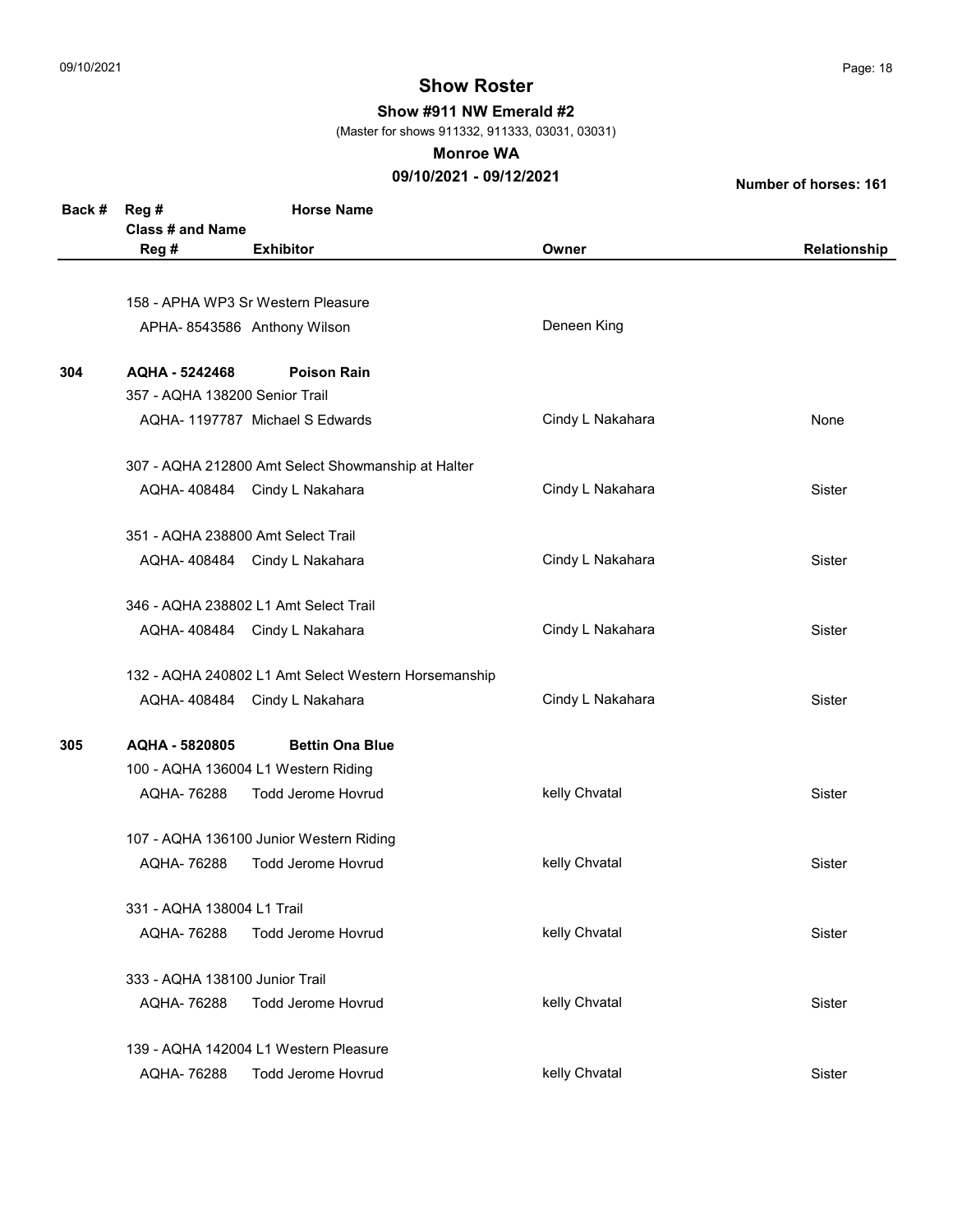Show #911 NW Emerald #2

(Master for shows 911332, 911333, 03031, 03031)

#### Monroe WA

### 09/10/2021 - 09/12/2021

| Back # | Reg #                          | <b>Horse Name</b>                              |                          |              |
|--------|--------------------------------|------------------------------------------------|--------------------------|--------------|
|        | <b>Class # and Name</b>        |                                                |                          |              |
|        | Reg #                          | <b>Exhibitor</b>                               | Owner                    | Relationship |
| 306    | AQHA - 5758626                 | <b>Notice My Mechanics</b>                     |                          |              |
|        |                                | 100 - AQHA 136004 L1 Western Riding            |                          |              |
|        | AQHA-76288                     | <b>Todd Jerome Hovrud</b>                      | <b>Charlene A Greene</b> | Sister       |
|        |                                | 107 - AQHA 136100 Junior Western Riding        |                          |              |
|        | AQHA-76288                     | <b>Todd Jerome Hovrud</b>                      | <b>Charlene A Greene</b> | Sister       |
|        | 331 - AQHA 138004 L1 Trail     |                                                |                          |              |
|        | AQHA-76288                     | <b>Todd Jerome Hovrud</b>                      | <b>Charlene A Greene</b> | Sister       |
|        | 333 - AQHA 138100 Junior Trail |                                                |                          |              |
|        | AQHA-76288                     | <b>Todd Jerome Hovrud</b>                      | <b>Charlene A Greene</b> | Sister       |
|        |                                | 152 - AQHA 142100 Junior Western Pleasure      |                          |              |
|        | AQHA-76288                     | <b>Todd Jerome Hovrud</b>                      | <b>Charlene A Greene</b> | Sister       |
| 307    | AQHA - 4864673                 | <b>Secured Return</b>                          |                          |              |
|        |                                | 304 - AQHA 212002 L1 Amt Showmanship at Halter |                          |              |
|        |                                | AQHA- 3695968 Robin Bergam                     | Jeff Or Robin Bergan     | Self         |
|        |                                | 108 - AQHA 236001 RK Amt Western Riding        |                          |              |
|        |                                | AQHA- 3695968 Robin Bergam                     | Jeff Or Robin Bergan     | Self         |
|        |                                | 110 - AQHA 236002 L1 Amt Western Riding        |                          |              |
|        |                                | AQHA- 3695968 Robin Bergam                     | Jeff Or Robin Bergan     | Self         |
|        |                                | 187 - AQHA 244001 RK Amt Hunter Under Saddle   |                          |              |
|        |                                | AQHA- 3695968 Robin Bergam                     | Jeff Or Robin Bergan     | Self         |
|        |                                | 189 - AQHA 244002 L1 Amt Hunter Under Saddle   |                          |              |
|        |                                | AQHA- 3695968 Robin Bergam                     | Jeff Or Robin Bergan     | Self         |
| 308    | AQHA - 5721815                 | <b>Feelfreeto Flatterme</b>                    |                          |              |
|        |                                | 165 - AQHA 142200 Senior Western Pleasure      |                          |              |
|        |                                | AQHA- 3146718 Tyrell E Elrod                   | Cassandra Letts          | None         |
|        |                                | 157 - AQHA 242002 L1 Amt Western Pleasure      |                          |              |
|        |                                | AQHA-4230168 Cassandra Letts                   | Cassandra Letts          | Self         |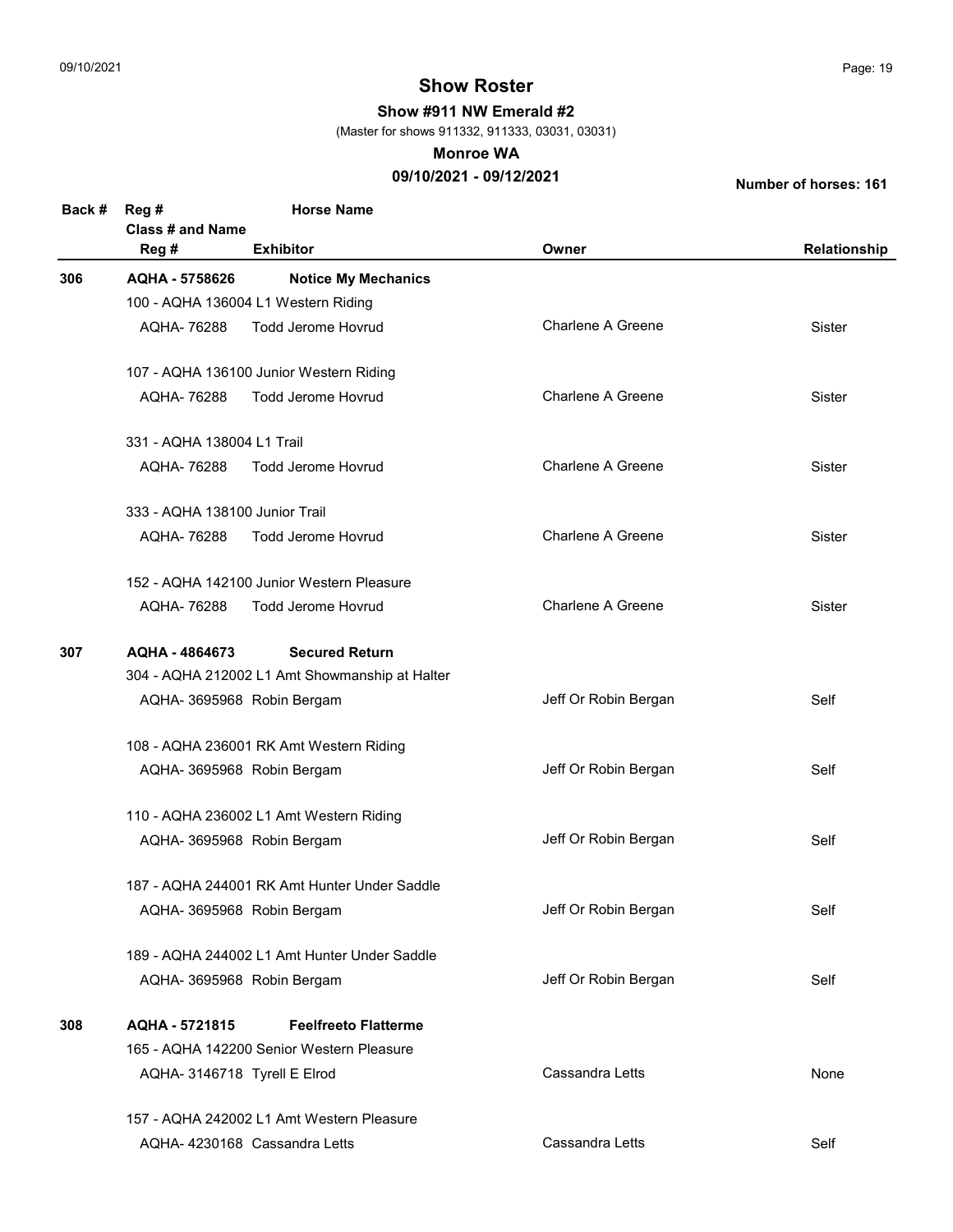Show #911 NW Emerald #2

(Master for shows 911332, 911333, 03031, 03031)

#### Monroe WA

### 09/10/2021 - 09/12/2021

| Back # | Reg #                   | <b>Horse Name</b>                                                                 |                    |               |  |
|--------|-------------------------|-----------------------------------------------------------------------------------|--------------------|---------------|--|
|        | <b>Class # and Name</b> |                                                                                   |                    |               |  |
|        | Reg #                   | <b>Exhibitor</b>                                                                  | Owner              | Relationship  |  |
|        |                         |                                                                                   |                    |               |  |
|        |                         | 123 - WSQHA WTHM W/T Horsemanship 11 & Un                                         |                    |               |  |
|        | WSQHA-                  | <b>Tegan McCarty</b>                                                              | Cassandra Letts    | Child         |  |
|        |                         |                                                                                   |                    |               |  |
|        |                         | 173 - WSQHA WTHU11 W/T Hus 11 & Un All Breed                                      |                    |               |  |
|        | WSQHA-                  | <b>Tegan McCarty</b>                                                              | Cassandra Letts    | Child         |  |
|        |                         |                                                                                   |                    |               |  |
|        |                         | 167 - WSQHA WTW11 W/T 11 & Un Western Plsr All Breed                              |                    |               |  |
|        | WSQHA-                  | <b>Tegan McCarty</b>                                                              | Cassandra Letts    | Child         |  |
|        |                         |                                                                                   |                    |               |  |
| 309    | AQHA - 5715023          | <b>Willy Ironic</b>                                                               |                    |               |  |
|        |                         | 301 - AQHA 212001 RK Amt Showmanship at Halter                                    |                    |               |  |
|        |                         | AQHA- 4293046 Kristin A Lauterbach                                                | Kristin Lauterbach | Self          |  |
|        |                         |                                                                                   |                    |               |  |
|        |                         | 304 - AQHA 212002 L1 Amt Showmanship at Halter                                    |                    |               |  |
|        |                         | AQHA-4293046 Kristin A Lauterbach                                                 | Kristin Lauterbach | Self          |  |
|        |                         | 130 - AQHA 240001 RK Amt Western Horsemanship                                     |                    |               |  |
|        |                         | AQHA-4293046 Kristin A Lauterbach                                                 | Kristin Lauterbach | Self          |  |
|        |                         |                                                                                   |                    |               |  |
|        |                         | 133 - AQHA 240002 L1 Amt Western Horsemanship                                     |                    |               |  |
|        |                         | AQHA-4293046 Kristin A Lauterbach                                                 | Kristin Lauterbach | Self          |  |
|        |                         |                                                                                   |                    |               |  |
|        |                         | 155 - AQHA 242001 RK Amt Western Pleasure                                         |                    |               |  |
|        |                         | AQHA-4293046 Kristin A Lauterbach                                                 | Kristin Lauterbach | Self          |  |
|        |                         |                                                                                   |                    |               |  |
|        |                         | 157 - AQHA 242002 L1 Amt Western Pleasure                                         |                    |               |  |
|        |                         | AQHA- 4293046 Kristin A Lauterbach                                                | Kristin Lauterbach | Self          |  |
|        |                         |                                                                                   |                    |               |  |
| 310    | APHA - 948306           | <b>A Lady With Assets</b><br>183 - APHA YBH1 Youth Hunter Under Saddle 18 & Under |                    |               |  |
|        |                         |                                                                                   |                    |               |  |
|        |                         | APHA- 9148670 Madison Wojeck                                                      | Madison Wojeck     | Sister        |  |
|        |                         | 430 - APHA YEE1 Youth Hunt Seat Equitation 18 & Under                             |                    |               |  |
|        |                         | APHA- 9148670 Madison Wojeck                                                      | Madison Wojeck     | <b>Sister</b> |  |
|        |                         |                                                                                   |                    |               |  |
|        |                         | 127 - APHA YH1 Youth Western Horsemanship 18 & Under                              |                    |               |  |
|        |                         | APHA- 9148670 Madison Wojeck                                                      | Madison Wojeck     | Sister        |  |
|        |                         |                                                                                   |                    |               |  |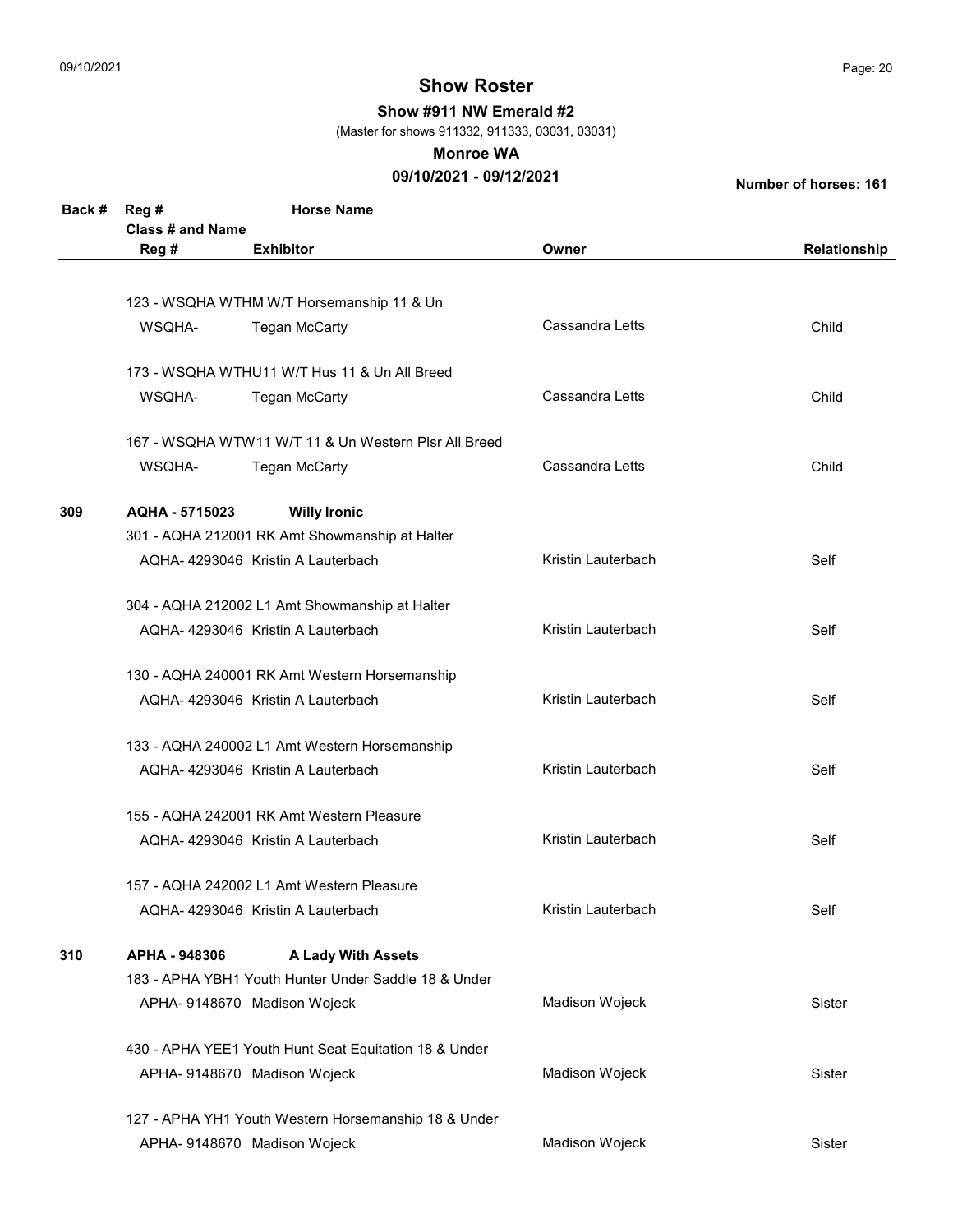Show #911 NW Emerald #2

(Master for shows 911332, 911333, 03031, 03031)

#### Monroe WA

## 09/10/2021 - 09/12/2021

| Back # | Reg #                          | <b>Horse Name</b>                                     |                            |              |
|--------|--------------------------------|-------------------------------------------------------|----------------------------|--------------|
|        | <b>Class # and Name</b>        |                                                       |                            |              |
|        | Reg #                          | <b>Exhibitor</b>                                      | Owner                      | Relationship |
|        |                                |                                                       |                            |              |
|        |                                | 270 - APHA YM1 Youth Mares All Ages                   |                            |              |
|        |                                | APHA- 9148670 Madison Wojeck                          | Madison Wojeck             | Sister       |
|        |                                |                                                       |                            |              |
|        |                                | 300 - APHA YSH1 Youth Showmanship 18 & Under          |                            |              |
|        |                                | APHA- 9148670 Madison Wojeck                          | Madison Wojeck             | Sister       |
|        |                                |                                                       |                            |              |
|        |                                | 356 - APHA YT1 Youth Trail 18 & Under                 |                            |              |
|        |                                | APHA- 9148670 Madison Wojeck                          | Madison Wojeck             | Sister       |
|        |                                | 151 - APHA YWP1 Youth Western Pleasure 18 & Under     |                            |              |
|        |                                | APHA- 9148670 Madison Wojeck                          | Madison Wojeck             | Sister       |
|        |                                |                                                       |                            |              |
| 311    | AQHA - 5247233                 | <b>Hour Rumors</b>                                    |                            |              |
|        |                                | 307 - AQHA 212800 Amt Select Showmanship at Halter    |                            |              |
|        |                                | AQHA- 3180749 Julie R McCallister                     | <b>Julie R McCallister</b> | Sister       |
|        |                                |                                                       |                            |              |
|        |                                | 303 - AQHA 212802 L1 Amt Select Showmanship at Halter |                            |              |
|        |                                | AQHA- 3180749 Julie R McCallister                     | Julie R McCallister        | Sister       |
|        | 343 - AQHA 238001 RK Amt Trail |                                                       |                            |              |
|        |                                | AQHA- 3180749 Julie R McCallister                     | Julie R McCallister        | Sister       |
|        |                                |                                                       |                            |              |
|        |                                | 346 - AQHA 238802 L1 Amt Select Trail                 |                            |              |
|        |                                | AQHA- 3180749 Julie R McCallister                     | Julie R McCallister        | Sister       |
|        |                                |                                                       |                            |              |
|        |                                | 136 - AQHA 240800 Amt Select Western Horsemanship     |                            |              |
|        |                                | AQHA- 3180749 Julie R McCallister                     | Julie R McCallister        | Sister       |
|        |                                | 132 - AQHA 240802 L1 Amt Select Western Horsemanship  |                            |              |
|        |                                | AQHA- 3180749 Julie R McCallister                     | <b>Julie R McCallister</b> | Sister       |
|        |                                |                                                       |                            |              |
|        |                                | 164 - AQHA 242800 Amt Select Western Pleasure         |                            |              |
|        |                                | AQHA- 3180749 Julie R McCallister                     | <b>Julie R McCallister</b> | Sister       |
|        |                                |                                                       |                            |              |
|        |                                | 189 - AQHA 244002 L1 Amt Hunter Under Saddle          |                            |              |
|        |                                | AQHA- 3180749 Julie R McCallister                     | Julie R McCallister        | Sister       |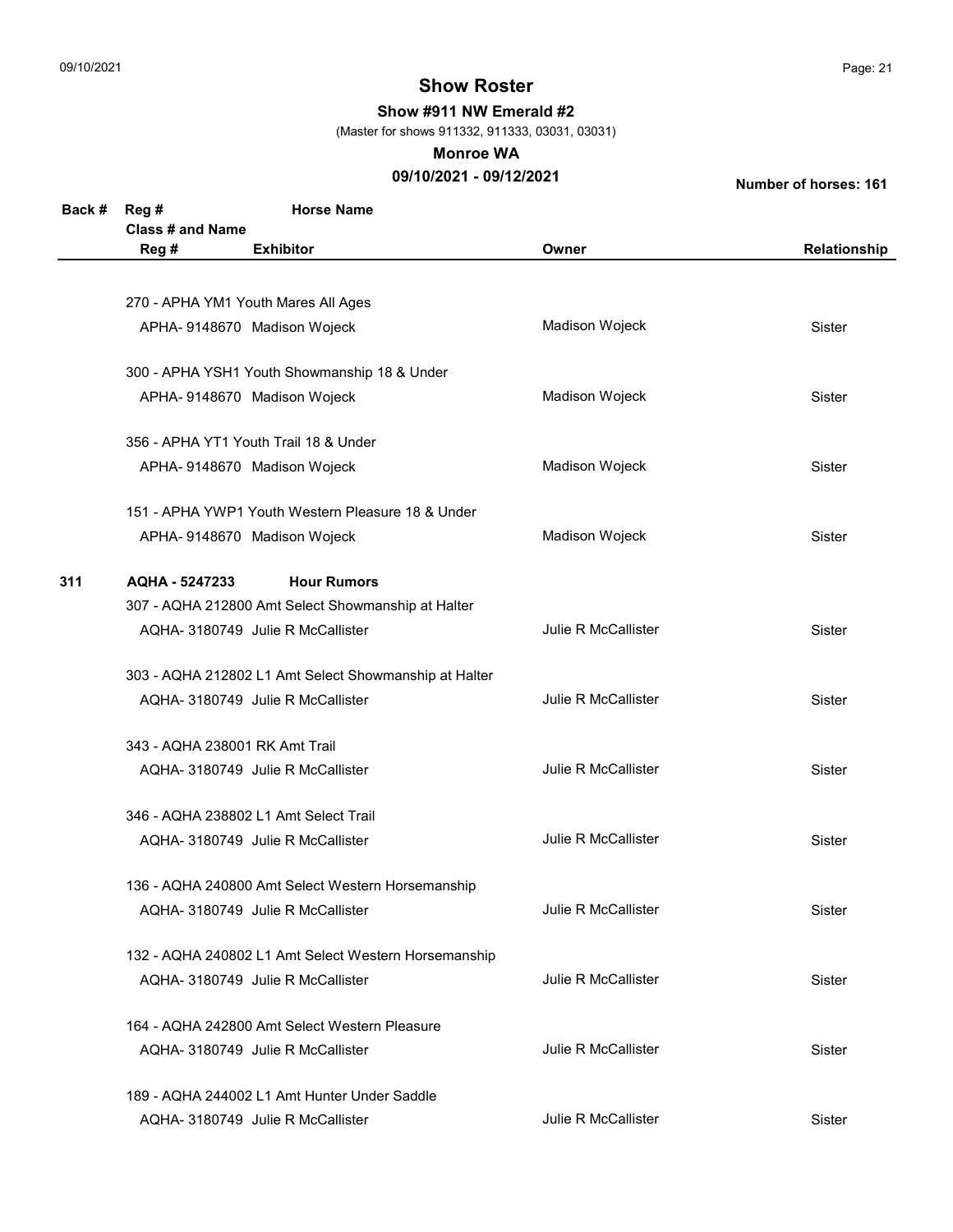Show #911 NW Emerald #2

(Master for shows 911332, 911333, 03031, 03031)

#### Monroe WA

## 09/10/2021 - 09/12/2021

| Back # | Reg #<br><b>Class # and Name</b> | <b>Horse Name</b>                                       |                        |              |
|--------|----------------------------------|---------------------------------------------------------|------------------------|--------------|
|        | Reg #                            | <b>Exhibitor</b>                                        | Owner                  | Relationship |
|        |                                  | 259 - AQHA 275000 Amt Performance Halter Mares          |                        |              |
|        |                                  | AQHA- 3180749 Julie R McCallister                       | Julie R McCallister    | Sister       |
| 313    | AQHA - 5897369                   | <b>Rocking The House</b>                                |                        |              |
|        |                                  | 293 - AQHA 412001 RK Youth Showmanship at Halter        |                        |              |
|        |                                  | AQHA-4423306 Grace Standley                             | <b>Teresa Standley</b> | Child        |
|        |                                  | 119 - AQHA 440001 RK Youth Western Horsemanship         |                        |              |
|        |                                  | AQHA-4423306 Grace Standley                             | <b>Teresa Standley</b> | Child        |
|        |                                  | 122 - AQHA 440802 L1 Youth Western Horsemanship 14 - 18 |                        |              |
|        |                                  | AQHA-4423306 Grace Standley                             | <b>Teresa Standley</b> | Child        |
|        |                                  | 177 - AQHA 444001 RK Youth Hunter Under Saddle          |                        |              |
|        |                                  | AQHA- 4423306 Grace Standley                            | <b>Teresa Standley</b> | Child        |
|        |                                  | 1811 - AQHA 444802 L1 Youth Hunter Under Saddle (14-18) |                        |              |
|        |                                  | AQHA-4423306 Grace Standley                             | <b>Teresa Standley</b> | Child        |
|        |                                  | 168 - WSQHA ESCH English Schooling Class                |                        |              |
|        | WSQHA-                           | <b>Grace Standley</b>                                   | <b>Teresa Standley</b> | Child        |
|        |                                  | 138 - WSQHA WSCH Western Schooling Class                |                        |              |
|        | WSQHA-                           | <b>Grace Standley</b>                                   | <b>Teresa Standley</b> | Child        |
| 314    | APHA - 979912                    | <b>Mighty Dominate Clu</b>                              |                        |              |
|        |                                  | 310 - APHA WT01 Youth W/T Showmanship 5-10              |                        |              |
|        |                                  | APHA- 9168075 Jocelyn D Krieg                           | Danielle Krieg         | Child        |
|        |                                  | 143 - APHA WT02 Youth W/T Western Pleasure 5-10         |                        |              |
|        |                                  | APHA- 9168075 Jocelyn D Krieg                           | Danielle Krieg         | Child        |
|        |                                  | 117 - APHA WT03 Youth W/T Western Horsemanship 5-10     |                        |              |
|        |                                  | APHA- 9168075 Jocelyn D Krieg                           | Danielle Krieg         | Child        |
|        |                                  | 336 - APHA WT04 Youth W/T Trail 5-10                    |                        |              |
|        |                                  | APHA- 9168075 Jocelyn D Krieg                           | Danielle Krieg         | Child        |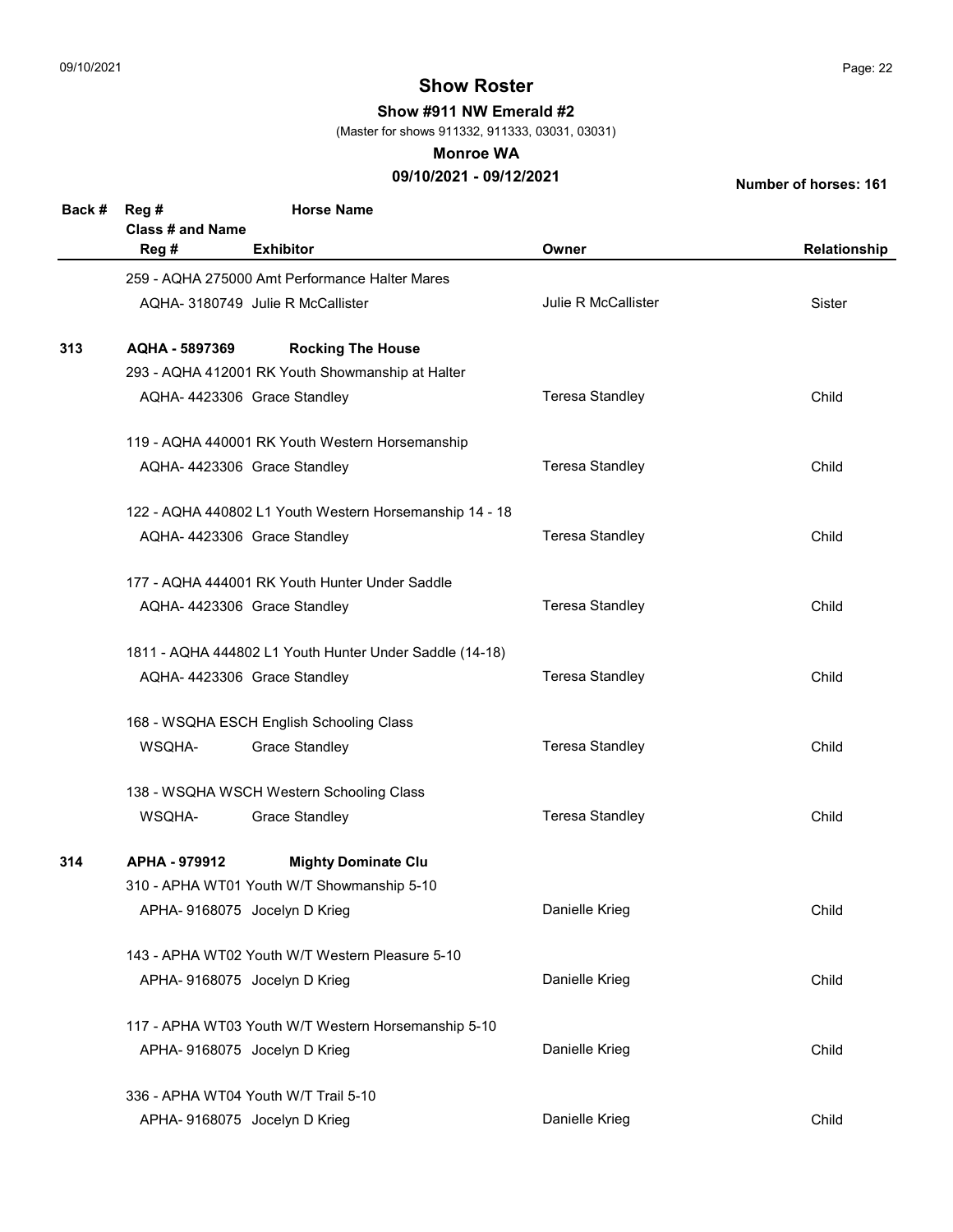Show #911 NW Emerald #2

(Master for shows 911332, 911333, 03031, 03031)

#### Monroe WA

## 09/10/2021 - 09/12/2021

Number of horses: 161

| Back # | Reg #<br><b>Class # and Name</b> | <b>Horse Name</b>                                   |                  |               |
|--------|----------------------------------|-----------------------------------------------------|------------------|---------------|
|        | Reg #                            | <b>Exhibitor</b>                                    | Owner            | Relationship  |
|        |                                  | 175 - APHA WT05 Youth W/T Hunter Under Saddle 5-10  |                  |               |
|        |                                  | APHA- 9168075 Jocelyn D Krieg                       | Danielle Krieg   | Child         |
|        |                                  | 426 - APHA WT06 Youth W/T Hunt Seat Equitation 5-10 |                  |               |
|        |                                  | APHA- 9168075 Jocelyn D Krieg                       | Danielle Krieg   | Child         |
|        |                                  | 309 - WSQHA WTS11 All Breed W/T Showmanship 11 & Un |                  |               |
|        | WSQHA-                           | Jocelyn D Krieg                                     | Danielle Krieg   | Child         |
|        |                                  | 240 - APHA YG1 Youth Geldings All Ages              |                  |               |
|        |                                  | APHA- 9168075 Jocelyn D Krieg                       | Danielle Krieg   | Child         |
| 315    | AQHA - 4892994                   | <b>Dont Push My Buttons</b>                         |                  |               |
|        |                                  | 304 - AQHA 212002 L1 Amt Showmanship at Halter      |                  |               |
|        |                                  | AQHA-4431584 Natasha T Steele                       | Natasha T Steele | Sister        |
|        | 345 - AQHA 238002 L1 Amt Trail   |                                                     |                  |               |
|        |                                  | AQHA-4431584 Natasha T Steele                       | Natasha T Steele | <b>Sister</b> |
|        |                                  | 130 - AQHA 240001 RK Amt Western Horsemanship       |                  |               |
|        |                                  | AQHA-4431584 Natasha T Steele                       | Natasha T Steele | <b>Sister</b> |
|        |                                  | 133 - AQHA 240002 L1 Amt Western Horsemanship       |                  |               |
|        |                                  | AQHA-4431584 Natasha T Steele                       | Natasha T Steele | <b>Sister</b> |
|        |                                  | 155 - AQHA 242001 RK Amt Western Pleasure           |                  |               |
|        |                                  | AQHA-4431584 Natasha T Steele                       | Natasha T Steele | Sister        |
|        |                                  | 159 - AQHA 242802 L1 Amt Select Western Pleasure    |                  |               |
|        |                                  | AQHA-4431584 Natasha T Steele                       | Natasha T Steele | Sister        |
|        |                                  | 402 - AQHA 252001 RK Amt Hunt Seat Equitation       |                  |               |
|        |                                  | AQHA-4431584 Natasha T Steele                       | Natasha T Steele | Sister        |
|        |                                  | 403 - AQHA 252002 L1 Amt Hunt Seat Equitation       |                  |               |
|        |                                  | AQHA-4431584 Natasha T Steele                       | Natasha T Steele | Sister        |
|        |                                  |                                                     |                  |               |

235 - AQHA 277002 L1 Amt Performance Halter Geldings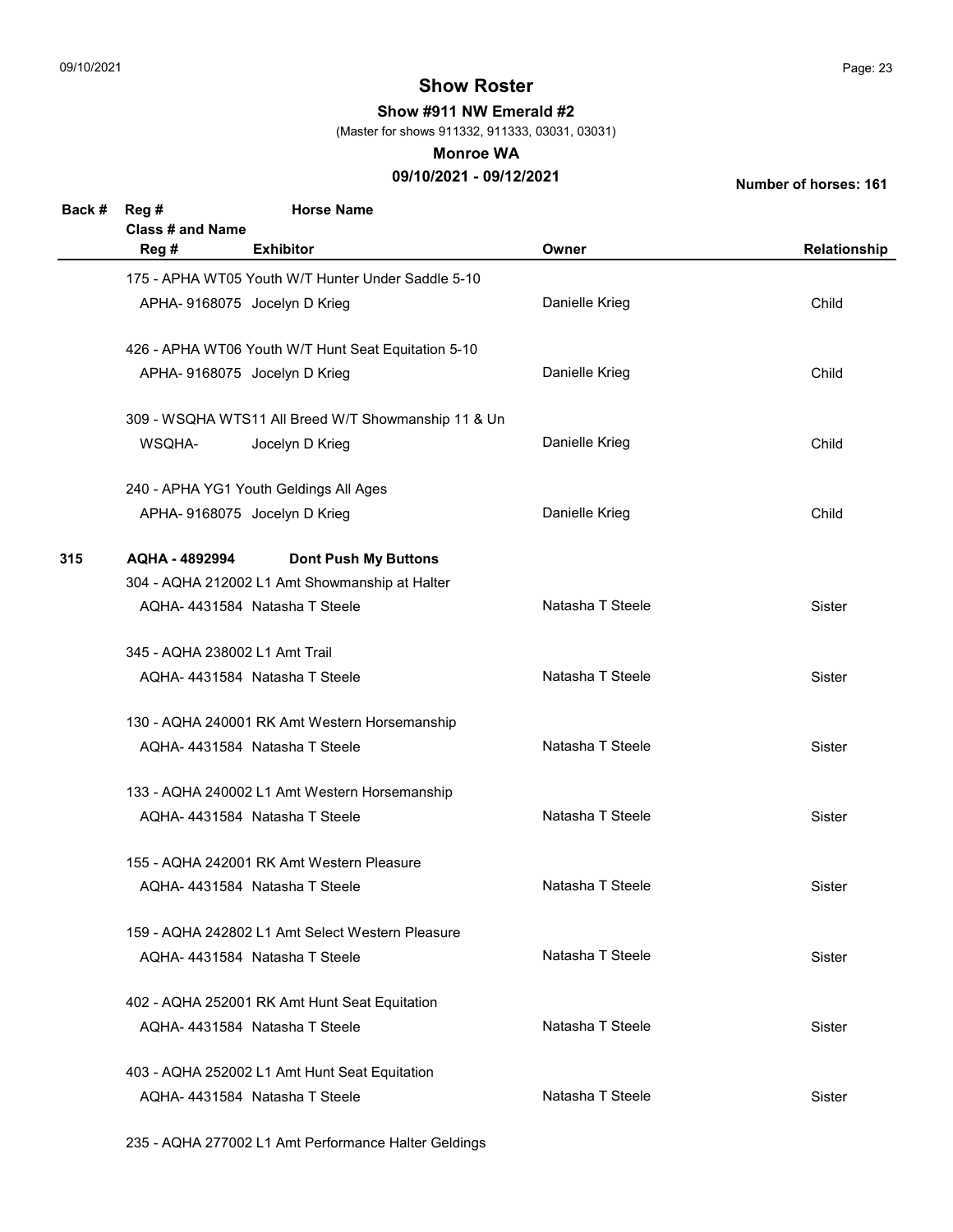Show #911 NW Emerald #2

(Master for shows 911332, 911333, 03031, 03031)

#### Monroe WA

## 09/10/2021 - 09/12/2021

Number of horses: 161

| Back # | Reg #                             | <b>Horse Name</b>                                     |                  |              |
|--------|-----------------------------------|-------------------------------------------------------|------------------|--------------|
|        | Class # and Name                  |                                                       |                  |              |
|        | Reg #                             | <b>Exhibitor</b>                                      | Owner            | Relationship |
|        |                                   | AQHA-4431584 Natasha T Steele                         | Natasha T Steele | Sister       |
| 316    | APHA - 1043251                    | <b>Lawless Zippos</b>                                 |                  |              |
|        |                                   | 178 - APHA VBH1 Novice Youth Hunter Under Saddle      |                  |              |
|        | APHA- 9174345 Dakota Hagel        |                                                       | Kim Basterrechea | Sister       |
|        |                                   | 428 - APHA VEE1 Novice Youth Hunt Seat Equitation     |                  |              |
|        | APHA- 9174345 Dakota Hagel        |                                                       | Kim Basterrechea | Sister       |
|        |                                   | 120 - APHA VH1 Novice Youth Western Horsemanship      |                  |              |
|        | APHA- 9174345 Dakota Hagel        |                                                       | Kim Basterrechea | Sister       |
|        |                                   | 294 - APHA VSH1 Novice Youth Showmanship              |                  |              |
|        | APHA- 9174345 Dakota Hagel        |                                                       | Kim Basterrechea | Sister       |
|        | 342 - APHA VT1 Novice Youth Trail |                                                       |                  |              |
|        | APHA- 9174345 Dakota Hagel        |                                                       | Kim Basterrechea | Sister       |
|        |                                   | 147 - APHA VWP1 Novice Youth Western Pleasure         |                  |              |
|        | APHA-9174345 Dakota Hagel         |                                                       | Kim Basterrechea | Sister       |
|        |                                   | 183 - APHA YBH1 Youth Hunter Under Saddle 18 & Under  |                  |              |
|        | APHA- 9174345 Dakota Hagel        |                                                       | Kim Basterrechea | Sister       |
|        |                                   | 300 - APHA YSH1 Youth Showmanship 18 & Under          |                  |              |
|        | APHA- 9174345 Dakota Hagel        |                                                       | Kim Basterrechea | Sister       |
|        |                                   | 151 - APHA YWP1 Youth Western Pleasure 18 & Under     |                  |              |
|        | APHA- 9174345 Dakota Hagel        |                                                       | Kim Basterrechea | Sister       |
| 317    | APHA - 01098588                   | <b>Factor In The Blues</b>                            |                  |              |
|        |                                   | 186 - APHA AWT5 Amateur Walk Trot Hunter Under Saddle |                  |              |
|        |                                   | APHA-7106020 Cathleen Hernandez                       | Cathleen Warner  | Self         |
|        |                                   | 172 - APHA BPH2 Jr Hunter Under Saddle                |                  |              |
|        |                                   | APHA-8543586 Anthony Wilson                           | Cathleen Warner  |              |
|        |                                   |                                                       |                  |              |

185 - APHA GHU Green Hunter Under Saddle All Ages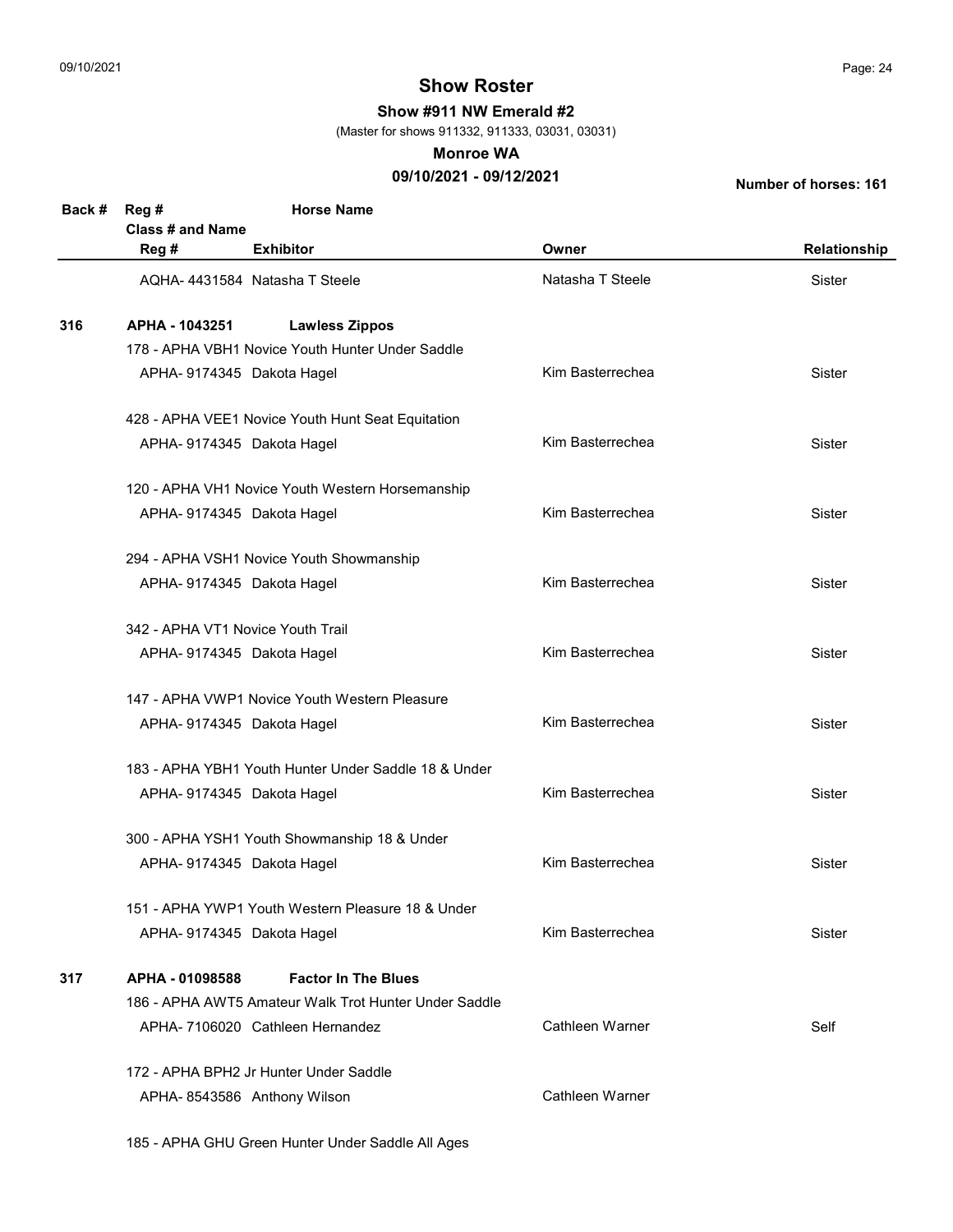Show #911 NW Emerald #2

(Master for shows 911332, 911333, 03031, 03031)

#### Monroe WA

## 09/10/2021 - 09/12/2021

| Back # | Reg #<br>Class # and Name           | <b>Horse Name</b>                                          |                 |              |  |  |  |
|--------|-------------------------------------|------------------------------------------------------------|-----------------|--------------|--|--|--|
|        | Reg #                               | <b>Exhibitor</b>                                           | Owner           | Relationship |  |  |  |
|        |                                     | APHA- 7106020 Cathleen Hernandez                           | Cathleen Warner | Self         |  |  |  |
|        |                                     | 219 - APHA HG6 Yearling & 2 Yr Old Geldings                |                 |              |  |  |  |
|        |                                     | APHA- 7106020 Cathleen Hernandez                           | Cathleen Warner | Self         |  |  |  |
| 318    | AQHA - 5215066                      | <b>Too Hot For Sleeping</b>                                |                 |              |  |  |  |
|        |                                     | 307 - AQHA 212800 Amt Select Showmanship at Halter         |                 |              |  |  |  |
|        | AQHA-2823205 Lynda C Gress          |                                                            | Lynda C Gress   | Sister       |  |  |  |
|        | 351 - AQHA 238800 Amt Select Trail  |                                                            |                 |              |  |  |  |
|        | AQHA-2823205 Lynda C Gress          |                                                            | Lynda C Gress   | Sister       |  |  |  |
|        |                                     | 136 - AQHA 240800 Amt Select Western Horsemanship          |                 |              |  |  |  |
|        | AQHA-2823205 Lynda C Gress          |                                                            | Lynda C Gress   | Sister       |  |  |  |
|        |                                     | 259 - AQHA 275000 Amt Performance Halter Mares             |                 |              |  |  |  |
|        | AQHA-2823205 Lynda C Gress          |                                                            | Lynda C Gress   | Sister       |  |  |  |
| 320    | AQHA - 5899244                      | <b>Dun Made For Mousing</b>                                |                 |              |  |  |  |
|        |                                     | 159 - AQHA 242802 L1 Amt Select Western Pleasure           |                 |              |  |  |  |
|        | AQHA- 508375 Kerri Lee Pace         |                                                            | Kerri Lee Pace  | Self         |  |  |  |
| 321    | APHA - 1057683                      | <b>Special Impulse</b>                                     |                 |              |  |  |  |
|        |                                     | 161 - APHA AWP6 Amateur Masters Western Pleasure 45 & Over |                 |              |  |  |  |
|        | APHA-8344442 Tina Johnson           |                                                            | Tina Johnson    | Sister       |  |  |  |
|        | 332 - APHA GTR Green Trail All Ages |                                                            |                 |              |  |  |  |
|        | APHA-132313                         | Elizabeth Wagner                                           | Tina Johnson    |              |  |  |  |
|        |                                     | 141 - APHA GWP Green Western Pleasure All Ages             |                 |              |  |  |  |
|        | APHA-132313                         | Elizabeth Wagner                                           | Tina Johnson    |              |  |  |  |
|        |                                     | 359 - APHA TRL3 Sr Trail                                   |                 |              |  |  |  |
|        | APHA-132313                         | Elizabeth Wagner                                           | Tina Johnson    |              |  |  |  |
|        |                                     | 158 - APHA WP3 Sr Western Pleasure                         |                 |              |  |  |  |
|        | APHA-132313                         | Elizabeth Wagner                                           | Tina Johnson    |              |  |  |  |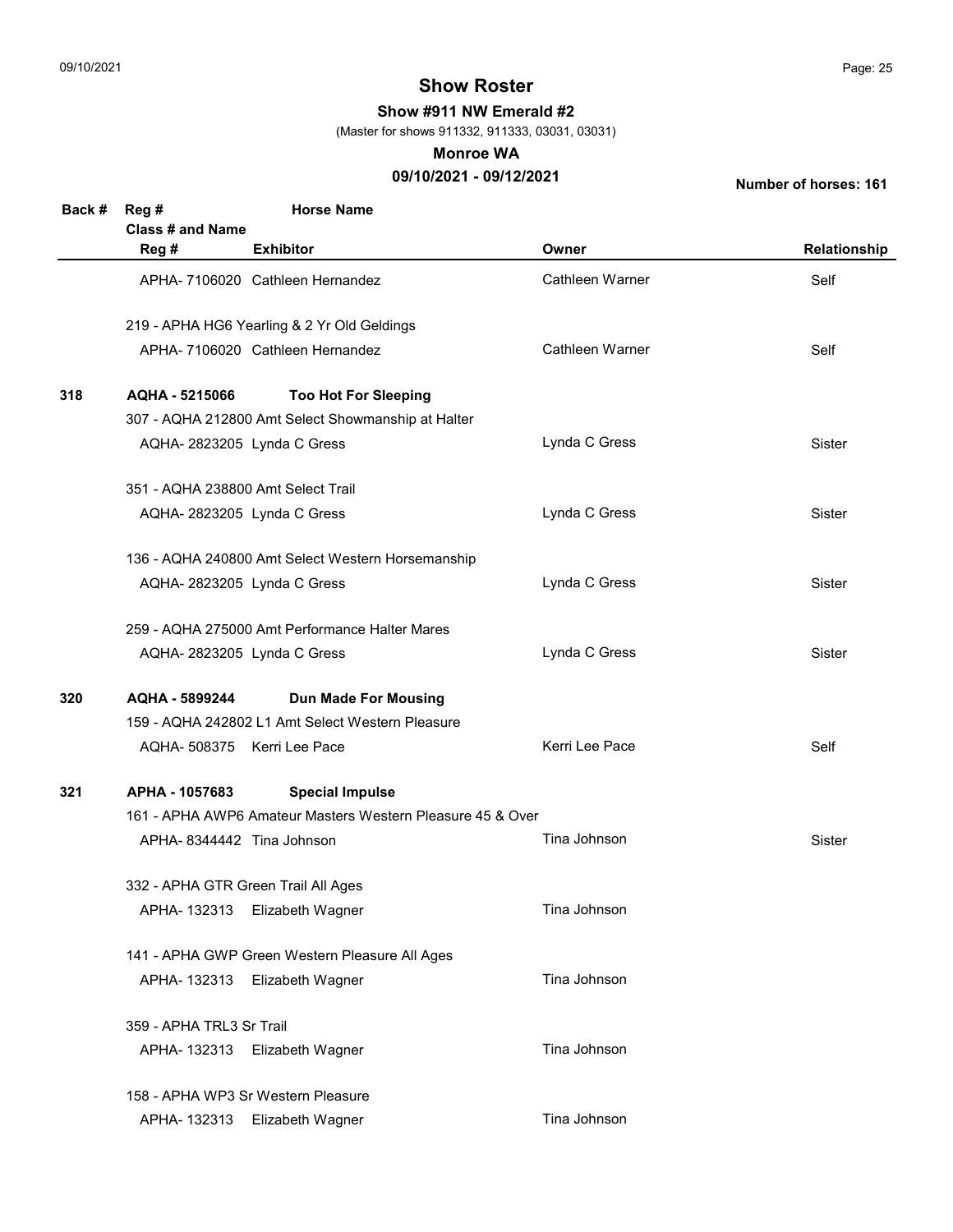Show #911 NW Emerald #2

(Master for shows 911332, 911333, 03031, 03031)

#### Monroe WA

## 09/10/2021 - 09/12/2021

| Back # | Reg #                       | <b>Horse Name</b>                                       |                         |              |
|--------|-----------------------------|---------------------------------------------------------|-------------------------|--------------|
|        | <b>Class # and Name</b>     |                                                         |                         |              |
|        | Reg #                       | <b>Exhibitor</b>                                        | Owner                   | Relationship |
| 322    | AQHA - 5819164              | <b>Made A Pretty Penny</b>                              |                         |              |
|        |                             | 159 - AQHA 242802 L1 Amt Select Western Pleasure        |                         |              |
|        | AQHA- 782198 Emily Axelson  |                                                         | <b>Emily Axelson</b>    | Self         |
| 324    | AQHA - 5680346              | <b>Whoz Dat Batt Man</b>                                |                         |              |
|        |                             | 139 - AQHA 142004 L1 Western Pleasure                   |                         |              |
|        |                             | AQHA- 2494158 Genevieve Miller                          | <b>Tracy Kotlarz</b>    | None         |
|        |                             | 157 - AQHA 242002 L1 Amt Western Pleasure               |                         |              |
|        | AQHA- 3508146 Tracy Kotlarz |                                                         | <b>Tracy Kotlarz</b>    | Self         |
| 325    | APHA - 1010968              | <b>Kiss N Tell Fella</b>                                |                         |              |
|        |                             | 191 - APHA ABH6 Amateur Hunter Under Saddle 45 & Over   |                         |              |
|        |                             | APHA-8428456 Elizabeth Kae Strait                       | <b>Elizabeth Strait</b> | Self         |
|        |                             | 425 - APHA AHS6 Amateur Hunt Seat Equitation 45 & Older |                         |              |
|        |                             | APHA-8428456 Elizabeth Kae Strait                       | <b>Elizabeth Strait</b> | Self         |
|        |                             | 236 - APHA APHG Am Performance Halter Geldings All Ages |                         |              |
|        |                             | APHA-8428456 Elizabeth Kae Strait                       | <b>Elizabeth Strait</b> | Self         |
|        |                             | 305 - APHA ASH1 Amateur Showmanship All Ages            |                         |              |
|        |                             | APHA-8428456 Elizabeth Kae Strait                       | <b>Elizabeth Strait</b> | Self         |
|        |                             | 194 - APHA BPH3 Sr Hunter Under Saddle                  |                         |              |
|        | APHA-132313                 | Elizabeth Wagner                                        | <b>Elizabeth Strait</b> |              |
|        |                             | 168 - WSQHA ESCH English Schooling Class                |                         |              |
|        | WSQHA-                      | Elizabeth Wagner                                        | <b>Elizabeth Strait</b> |              |
|        |                             | 185 - APHA GHU Green Hunter Under Saddle All Ages       |                         |              |
|        | APHA-132313                 | Elizabeth Wagner                                        | <b>Elizabeth Strait</b> |              |
|        |                             | 188 - APHA NBH1 Novice Amateur Hunter Under Saddle      |                         |              |
|        |                             | APHA- 8428456 Elizabeth Kae Strait                      | <b>Elizabeth Strait</b> | Self         |
|        |                             | 423 - APHA NHS1 Novice Amateur Hunt Seat Equitation     |                         |              |
|        |                             | APHA-8428456 Elizabeth Kae Strait                       | <b>Elizabeth Strait</b> | Self         |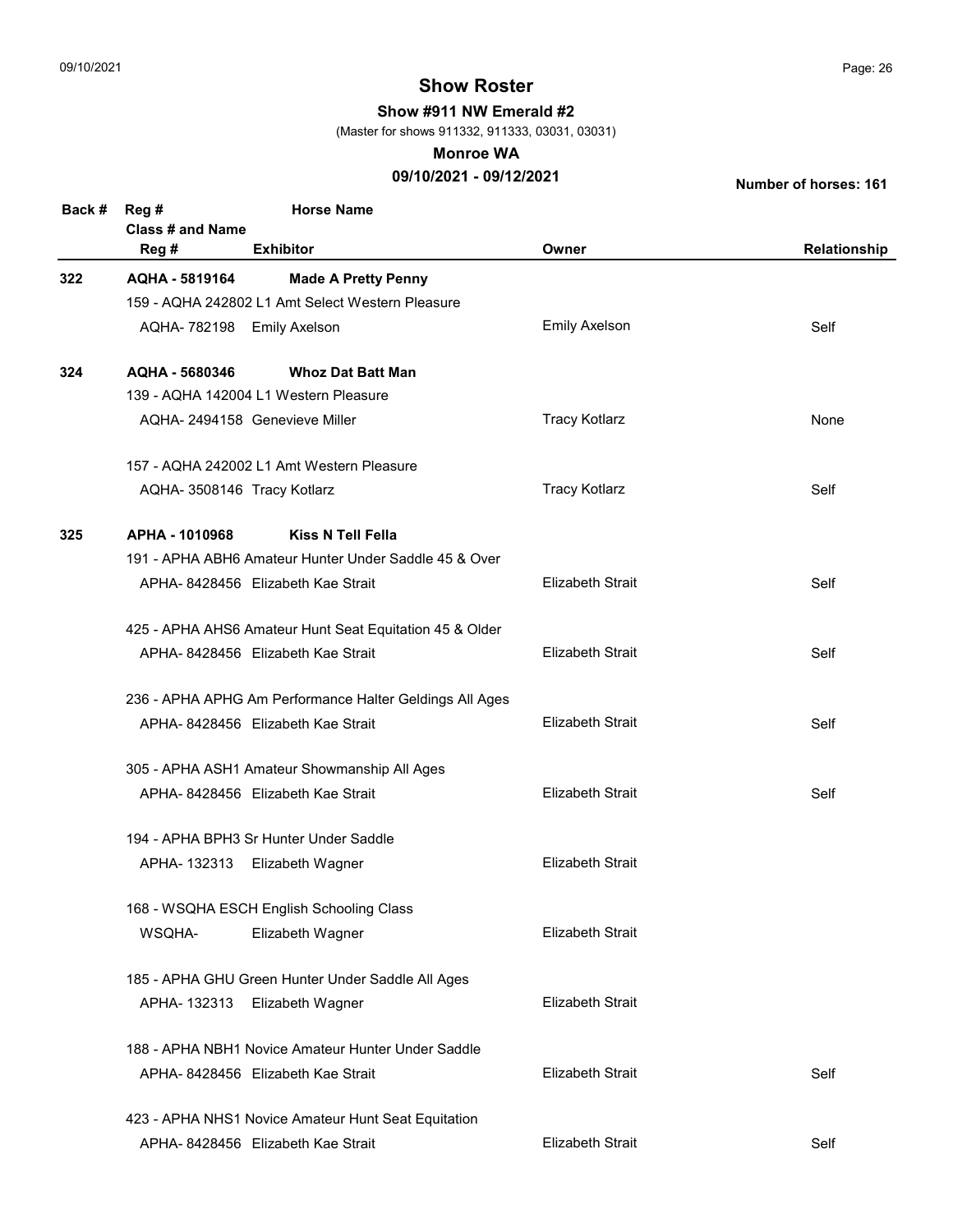Show #911 NW Emerald #2

(Master for shows 911332, 911333, 03031, 03031)

#### Monroe WA

## 09/10/2021 - 09/12/2021

Number of horses: 161

| Back # | Reg #<br>Class # and Name                      | <b>Horse Name</b>                              |                         |              |  |
|--------|------------------------------------------------|------------------------------------------------|-------------------------|--------------|--|
|        | Reg #                                          | <b>Exhibitor</b>                               | Owner                   | Relationship |  |
|        |                                                |                                                |                         |              |  |
|        |                                                | 302 - APHA NSH1 Novice Amateur Showmanship     |                         |              |  |
|        |                                                | APHA- 8428456 Elizabeth Kae Strait             | <b>Elizabeth Strait</b> | Self         |  |
| 326    | AQHA - 5969914                                 | <b>Kissin N Zippin</b>                         |                         |              |  |
|        |                                                | 227 - AQHA 207600 Amt Three Yr Old Geldings    |                         |              |  |
|        |                                                | AQHA-2742543 Sarah Wardell                     | Sarah Wardell           | Self         |  |
|        |                                                | 233 - AQHA 207602 L1 Amt Three Yr Old Geldings |                         |              |  |
|        |                                                | AQHA-2742543 Sarah Wardell                     | Sarah Wardell           | Self         |  |
| 327    | AQHA - 5878326                                 | <b>That Willy Happened</b>                     |                         |              |  |
|        |                                                | 139 - AQHA 142004 L1 Western Pleasure          |                         |              |  |
|        | AQHA- 3146718 Tyrell E Elrod                   |                                                | <b>Michael Morrison</b> | None         |  |
| 328    | <b>AQHA - X0668495</b>                         | <b>Pf Huntin For Fame</b>                      |                         |              |  |
|        |                                                | 100 - AQHA 136004 L1 Western Riding            |                         |              |  |
|        | AQHA- 1884571 Deserie Rieu                     |                                                | Renee Dierdorff         | None         |  |
|        | 357 - AQHA 138200 Senior Trail                 |                                                |                         |              |  |
|        | AQHA- 1884571 Deserie Rieu                     |                                                | <b>Renee Dierdorff</b>  | None         |  |
|        |                                                | 308 - AQHA 212000 Amt Showmanship at Halter    |                         |              |  |
|        |                                                | AQHA- 3293732 Renee M Dierdorff                | Renee Dierdorff         | Self         |  |
|        | 304 - AQHA 212002 L1 Amt Showmanship at Halter |                                                |                         |              |  |
|        |                                                | AQHA- 3293732 Renee M Dierdorff                | <b>Renee Dierdorff</b>  | Self         |  |
|        | 350 - AQHA 238000 Amt Trail                    |                                                |                         |              |  |
|        | AQHA- 3293732 Renee M Dierdorff                |                                                | Renee Dierdorff         | Self         |  |
|        | 345 - AQHA 238002 L1 Amt Trail                 |                                                |                         |              |  |
|        |                                                | AQHA- 3293732 Renee M Dierdorff                | <b>Renee Dierdorff</b>  | Self         |  |
|        |                                                | 137 - AQHA 240000 Amt Western Horsemanship     |                         |              |  |
|        |                                                | AQHA- 3293732 Renee M Dierdorff                | Renee Dierdorff         | Self         |  |

133 - AQHA 240002 L1 Amt Western Horsemanship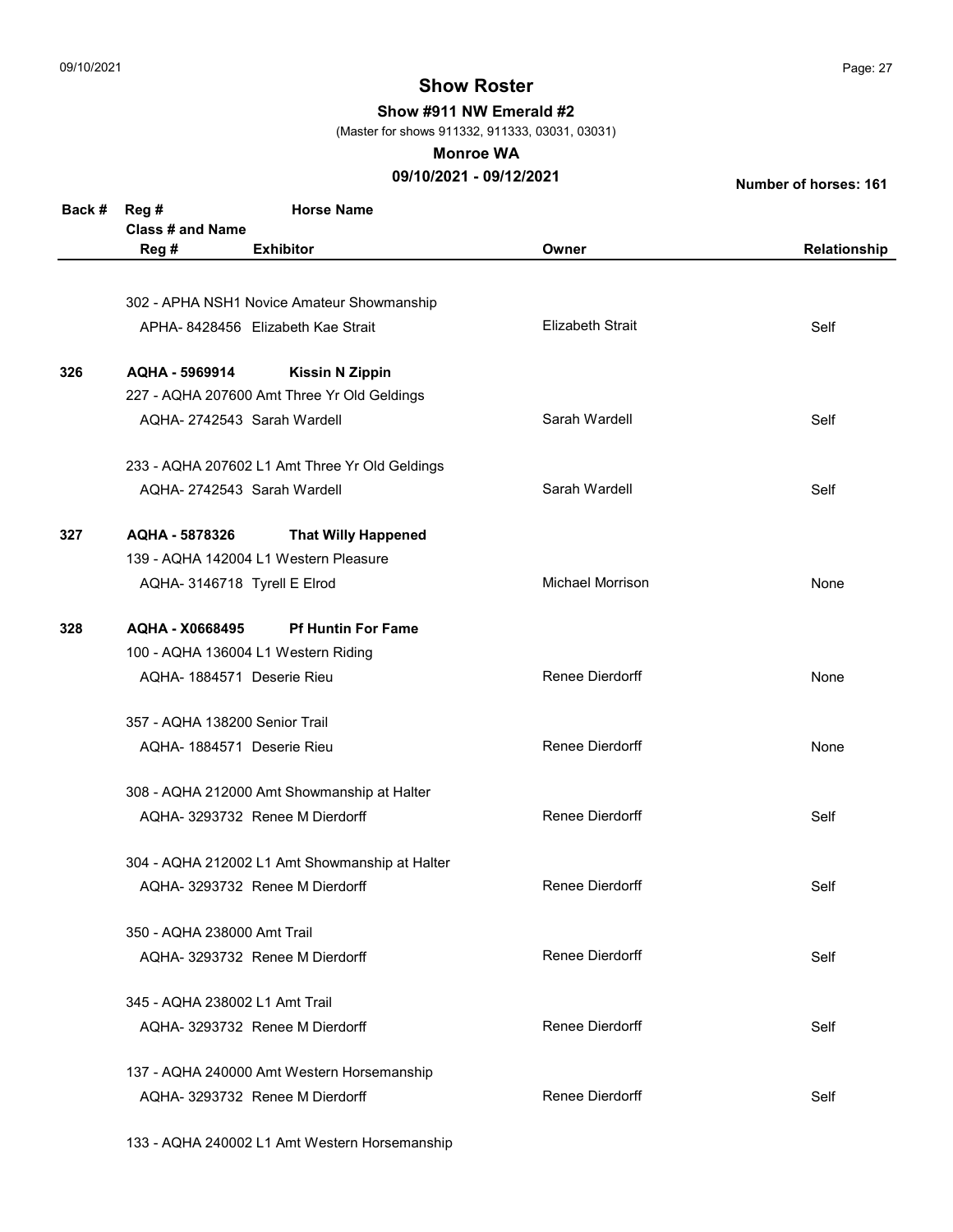Show #911 NW Emerald #2

(Master for shows 911332, 911333, 03031, 03031)

#### Monroe WA

## 09/10/2021 - 09/12/2021

| Back # | Reg #                           | <b>Horse Name</b>                                       |                                  |              |
|--------|---------------------------------|---------------------------------------------------------|----------------------------------|--------------|
|        | Class # and Name                |                                                         |                                  |              |
|        | Reg #                           | <b>Exhibitor</b>                                        | Owner                            | Relationship |
|        |                                 | AQHA- 3293732 Renee M Dierdorff                         | Renee Dierdorff                  | Self         |
|        |                                 | 157 - AQHA 242002 L1 Amt Western Pleasure               |                                  |              |
|        |                                 | AQHA- 3293732 Renee M Dierdorff                         | Renee Dierdorff                  | Self         |
|        |                                 | 138 - WSQHA WSCH Western Schooling Class                |                                  |              |
|        | WSQHA-                          | Renee M Dierdorff                                       | <b>Renee Dierdorff</b>           |              |
| 329    | AQHA - 5067200                  | C You In Vegas                                          |                                  |              |
|        | 213 - AQHA 107700 Aged Geldings |                                                         |                                  |              |
|        |                                 | AQHA- 3021520 Michelle Cuillier                         | Michelle Cuillier                | Self         |
|        |                                 | 228 - AQHA 207700 Amt Aged Geldings                     |                                  |              |
|        |                                 | AQHA- 3021520 Michelle Cuillier                         | Michelle Cuillier                | Self         |
|        |                                 | 234 - AQHA 207702 L1 Amt Aged Geldings                  |                                  |              |
|        |                                 | AQHA- 3021520 Michelle Cuillier                         | Michelle Cuillier                | Self         |
|        |                                 | 338 - AQHA 238102 L1 Amt Walk Trot Trail                |                                  |              |
|        |                                 | AQHA- 3021520 Michelle Cuillier                         | <b>Michelle Cuillier</b>         | Self         |
|        |                                 | 128 - AQHA 240102 L1 Amt Walk Trot Western Horsemanship |                                  |              |
|        |                                 | AQHA- 3021520 Michelle Cuillier                         | <b>Michelle Cuillier</b>         | Self         |
|        |                                 | 153 - AQHA 242102 L1 Amt Walk Trot Western Pleasure     |                                  |              |
|        |                                 | AQHA- 3021520 Michelle Cuillier                         | Michelle Cuillier                | Self         |
| 330    | AQHA - 5785175                  | <b>Made Um Good</b>                                     |                                  |              |
|        | 331 - AQHA 138004 L1 Trail      |                                                         |                                  |              |
|        |                                 | AQHA-2738694 Monica L Webb                              | Debra D Nelson Chapin            | None         |
| 331    | AQHA - 4756603                  | <b>Invited Tobe Good</b>                                |                                  |              |
|        |                                 | 299 - AQHA 412800 Youth Showmanship (14 - 18)           |                                  |              |
|        | AQHA-4361941 Mallie Olson       |                                                         | <b>Teens And Oregon Mustangs</b> | None         |
|        |                                 | 296 - AQHA 412802 L1 Youth Showmanship (14 - 18)        |                                  |              |
|        | AQHA- 4361941 Mallie Olson      |                                                         | <b>Teens And Oregon Mustangs</b> | None         |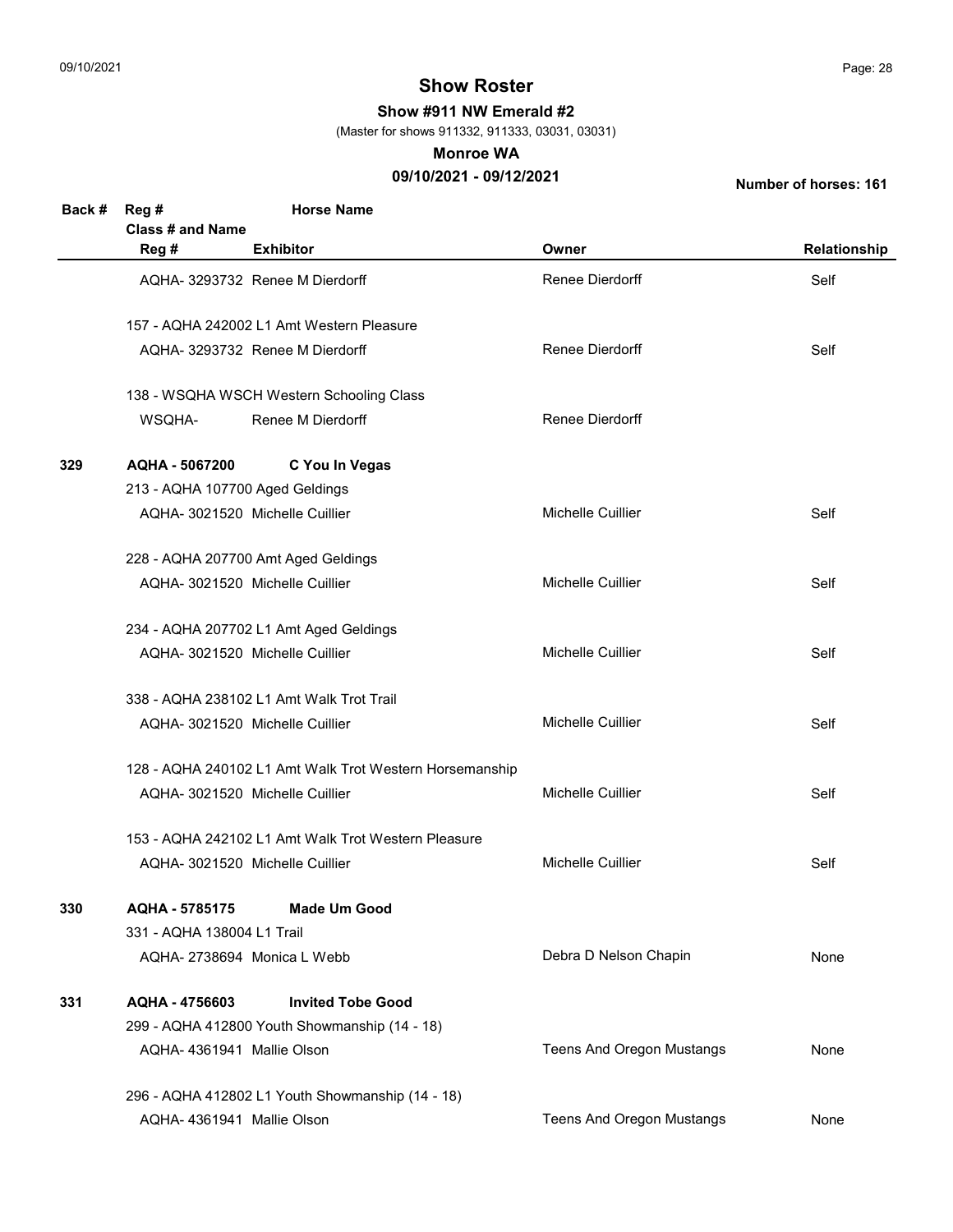Show #911 NW Emerald #2

(Master for shows 911332, 911333, 03031, 03031)

#### Monroe WA

## 09/10/2021 - 09/12/2021

| Back # | Reg #                      | <b>Horse Name</b>                                       |                                  |              |
|--------|----------------------------|---------------------------------------------------------|----------------------------------|--------------|
|        | <b>Class # and Name</b>    |                                                         |                                  |              |
|        | Reg #                      | <b>Exhibitor</b>                                        | Owner                            | Relationship |
|        |                            | 119 - AQHA 440001 RK Youth Western Horsemanship         |                                  |              |
|        | AQHA-4361941 Mallie Olson  |                                                         | <b>Teens And Oregon Mustangs</b> | None         |
|        |                            |                                                         |                                  |              |
|        |                            | 126 - AQHA 440800 Youth Western Horsemanship 14 - 18    |                                  |              |
|        | AQHA-4361941 Mallie Olson  |                                                         | <b>Teens And Oregon Mustangs</b> | None         |
|        |                            |                                                         |                                  |              |
|        |                            | 122 - AQHA 440802 L1 Youth Western Horsemanship 14 - 18 |                                  |              |
|        | AQHA-4361941 Mallie Olson  |                                                         | <b>Teens And Oregon Mustangs</b> | None         |
|        |                            |                                                         |                                  |              |
|        |                            | 142 - AQHA 442001 RK Youth Western Pleasure             |                                  |              |
|        | AQHA-4361941 Mallie Olson  |                                                         | <b>Teens And Oregon Mustangs</b> | None         |
|        |                            |                                                         |                                  |              |
|        |                            | 146 - AQHA 442802 L1 Youth Western Pleasure (14-18)     |                                  |              |
|        | AQHA-4361941 Mallie Olson  |                                                         | <b>Teens And Oregon Mustangs</b> | None         |
|        |                            |                                                         |                                  |              |
|        |                            | 177 - AQHA 444001 RK Youth Hunter Under Saddle          |                                  |              |
|        | AQHA-4361941 Mallie Olson  |                                                         | <b>Teens And Oregon Mustangs</b> | None         |
|        |                            |                                                         |                                  |              |
|        |                            | 182 - AQHA 444800 Youth Hunter Under Saddle (14-18)     |                                  |              |
|        | AQHA-4361941 Mallie Olson  |                                                         | <b>Teens And Oregon Mustangs</b> | None         |
|        |                            |                                                         |                                  |              |
|        |                            | 1811 - AQHA 444802 L1 Youth Hunter Under Saddle (14-18) |                                  |              |
|        | AQHA-4361941 Mallie Olson  |                                                         | <b>Teens And Oregon Mustangs</b> | None         |
|        |                            | 407 - AQHA 452001 RK Youth Hunt Seat Equitation         |                                  |              |
|        | AQHA-4361941 Mallie Olson  |                                                         | Teens And Oregon Mustangs        | None         |
|        |                            |                                                         |                                  |              |
|        |                            | 421 - AQHA 452800 Youth Hunt Seat Equitation (14-18)    |                                  |              |
|        | AQHA- 4361941 Mallie Olson |                                                         | Teens And Oregon Mustangs        | None         |
|        |                            |                                                         |                                  |              |
|        |                            | 419 - AQHA 452802 L1 Youth Hunt Seat Equitation (14-18) |                                  |              |
|        | AQHA- 4361941 Mallie Olson |                                                         | Teens And Oregon Mustangs        | None         |
|        |                            |                                                         |                                  |              |
|        |                            | 274 - AQHA 477000 Youth Performance Halter Geldings     |                                  |              |
|        | AQHA- 4361941 Mallie Olson |                                                         | Teens And Oregon Mustangs        | None         |
|        |                            |                                                         |                                  |              |
|        |                            | 280 - AQHA 477002 L1 Youth Performance Halter Geldings  |                                  |              |
|        | AQHA-4361941 Mallie Olson  |                                                         | <b>Teens And Oregon Mustangs</b> | None         |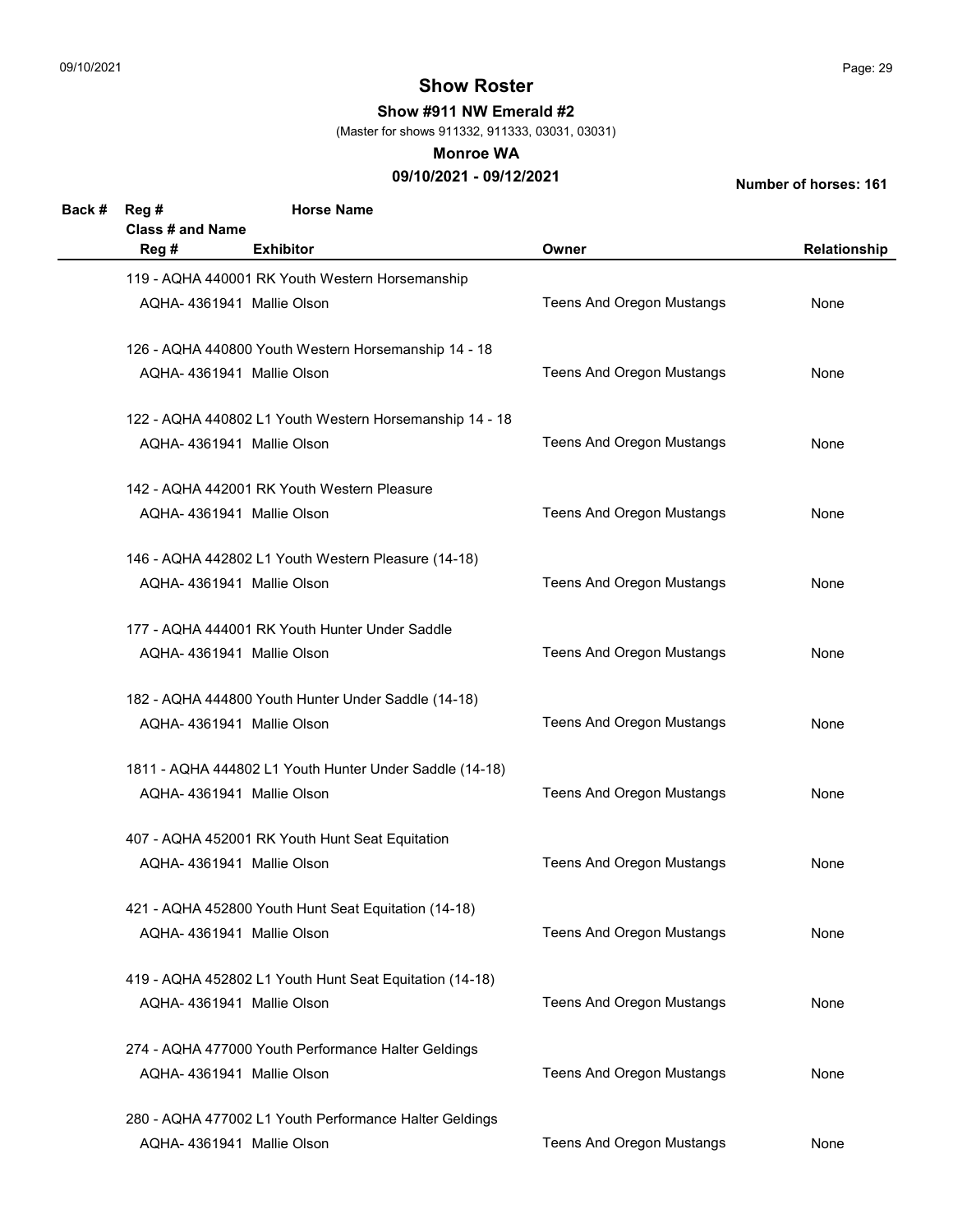Show #911 NW Emerald #2

(Master for shows 911332, 911333, 03031, 03031)

#### Monroe WA

## 09/10/2021 - 09/12/2021

Number of horses: 161

| Back # | Reg #                          | <b>Horse Name</b>                                     |                     |              |
|--------|--------------------------------|-------------------------------------------------------|---------------------|--------------|
|        | <b>Class # and Name</b>        |                                                       |                     |              |
|        | Reg #                          | <b>Exhibitor</b>                                      | Owner               | Relationship |
|        |                                |                                                       |                     |              |
| 333    | AQHA - 5783802                 | <b>Social Remembered</b>                              |                     |              |
|        |                                | 293 - AQHA 412001 RK Youth Showmanship at Halter      |                     |              |
|        |                                | AQHA-4445878 Teya Thompson                            | Pamela McMahon      | Child        |
| 334    | AQHA - 5874465                 | A Margarita Machine                                   |                     |              |
|        |                                | 212 - AQHA 107600 Three Yr Old Geldings               |                     |              |
|        |                                | AQHA-1600044 June Mohrland                            | Jne Mohrland        | Sister       |
|        | 333 - AQHA 138100 Junior Trail |                                                       |                     |              |
|        | AQHA-76288                     | <b>Todd Jerome Hovrud</b>                             | <b>Jne Mohrland</b> | None         |
|        |                                | 233 - AQHA 207602 L1 Amt Three Yr Old Geldings        |                     |              |
|        |                                | AQHA-1600044 June Mohrland                            | Jne Mohrland        | Sister       |
|        |                                | 303 - AQHA 212802 L1 Amt Select Showmanship at Halter |                     |              |
|        |                                | AQHA-1600044 June Mohrland                            | Jne Mohrland        | Sister       |
|        |                                | 346 - AQHA 238802 L1 Amt Select Trail                 |                     |              |
|        |                                | AQHA-1600044 June Mohrland                            | Jne Mohrland        | Sister       |
|        |                                | 132 - AQHA 240802 L1 Amt Select Western Horsemanship  |                     |              |
|        |                                | AQHA-1600044 June Mohrland                            | Jne Mohrland        | Sister       |
|        |                                | 159 - AQHA 242802 L1 Amt Select Western Pleasure      |                     |              |
|        |                                | AQHA-1600044 June Mohrland                            | <b>Jne Mohrland</b> | Sister       |
|        |                                | 146 - AQHA 442802 L1 Youth Western Pleasure (14-18)   |                     |              |
|        |                                | AQHA- 1600044 June Mohrland                           | Jne Mohrland        | Sister       |
| 335    | APHA - 1054873                 | <b>Living Day By Day</b>                              |                     |              |
|        |                                | 311 - APHA WT11 Youth W/T Showmanship 11-18           |                     |              |
|        | APHA-148710                    | Maille S Herr                                         | Karma Huff          | Sister       |
|        |                                | 144 - APHA WT12 Youth W/T Western Pleasure 11-18      |                     |              |
|        | APHA-148710                    | Maille S Herr                                         | Karma Huff          | Sister       |
|        |                                |                                                       |                     |              |

118 - APHA WT13 Youth W/T Western Horsemanship 11-18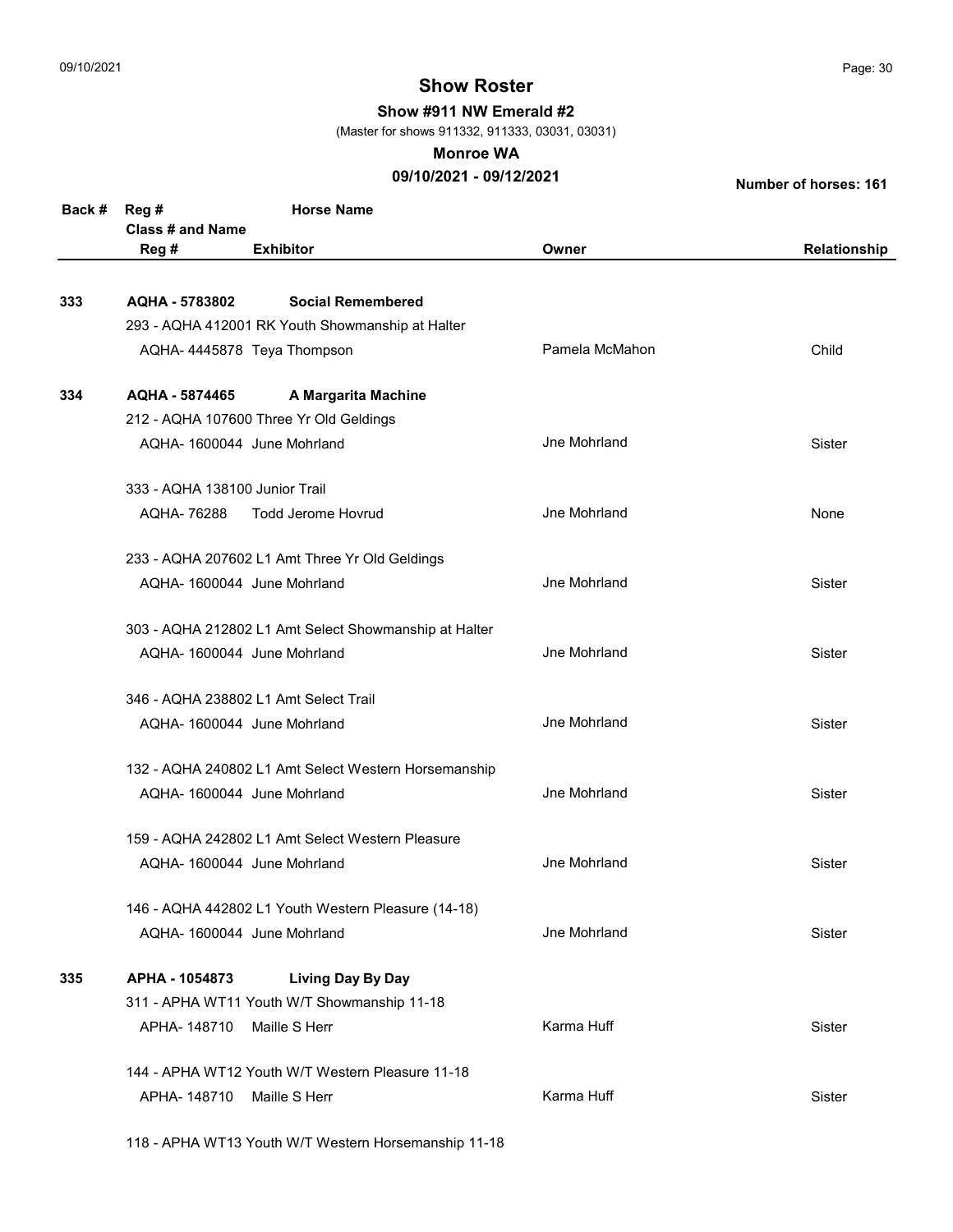Show #911 NW Emerald #2

(Master for shows 911332, 911333, 03031, 03031)

#### Monroe WA

## 09/10/2021 - 09/12/2021

| Back # | Reg #                      | <b>Horse Name</b>                                    |                           |              |
|--------|----------------------------|------------------------------------------------------|---------------------------|--------------|
|        | <b>Class # and Name</b>    |                                                      |                           |              |
|        | Reg #                      | <b>Exhibitor</b>                                     | Owner                     | Relationship |
|        | APHA-148710 Maille S Herr  |                                                      | Karma Huff                | Sister       |
|        |                            | 337 - APHA WT14 Youth W/T Trail 11-18                |                           |              |
|        | APHA-148710 Maille S Herr  |                                                      | Karma Huff                | Sister       |
|        |                            | 176 - APHA WT15 Youth W/T Hunter Under Saddle 11-18  |                           |              |
|        | APHA-148710 Maille S Herr  |                                                      | Karma Huff                | Sister       |
|        |                            | 427 - APHA WT66 Youth W/T Hunt Seat Eq 11-18         |                           |              |
|        | APHA- 148710 Maille S Herr |                                                      | Karma Huff                | Sister       |
| 336    | AQHA - 5983729             | <b>No Doubt Chex Me Out</b>                          |                           |              |
|        |                            | 241 - AQHA 105500 Two Yr Old Mares                   |                           |              |
|        |                            | AQHA-4224358 Shelby L Devet                          | <b>Shelby Devet</b>       | Self         |
|        |                            | 256 - AQHA 205500 Amt Two Yr Old Mares               |                           |              |
|        |                            | AQHA-4224358 Shelby L Devet                          | <b>Shelby Devet</b>       | Self         |
|        |                            | 262 - AQHA 205502 L1 Amt Two Yr Old Mares            |                           |              |
|        |                            | AQHA-4224358 Shelby L Devet                          | <b>Shelby Devet</b>       | Self         |
| 337    | AQHA - 6078517             | Aintnothinboutyou                                    |                           |              |
|        |                            | 241 - AQHA 105500 Two Yr Old Mares                   |                           |              |
|        |                            | AQHA- 4217685 Rachel Grace Devet                     | <b>Rachel Grace Devet</b> | Self         |
|        |                            | 287 - AQHA 405402 L1 Youth Yearling Mares            |                           |              |
|        |                            | AQHA- 4217685 Rachel Grace Devet                     | <b>Rachel Grace Devet</b> | Self         |
|        |                            | 281 - AQHA 405500 Youth Two Yr Old Mares             |                           |              |
|        |                            | AQHA-4217685 Rachel Grace Devet                      | Rachel Grace Devet        | Self         |
| 338    | AQHA - 5724470             | <b>Snack Chip</b>                                    |                           |              |
|        |                            | 136 - AQHA 240800 Amt Select Western Horsemanship    |                           |              |
|        |                            | AQHA- 3208726 Jenny Mcmurdo                          | Jenny Mcmurdo             | Self         |
|        |                            | 132 - AQHA 240802 L1 Amt Select Western Horsemanship |                           |              |
|        |                            | AQHA- 3208726 Jenny Mcmurdo                          | Jenny Mcmurdo             | Self         |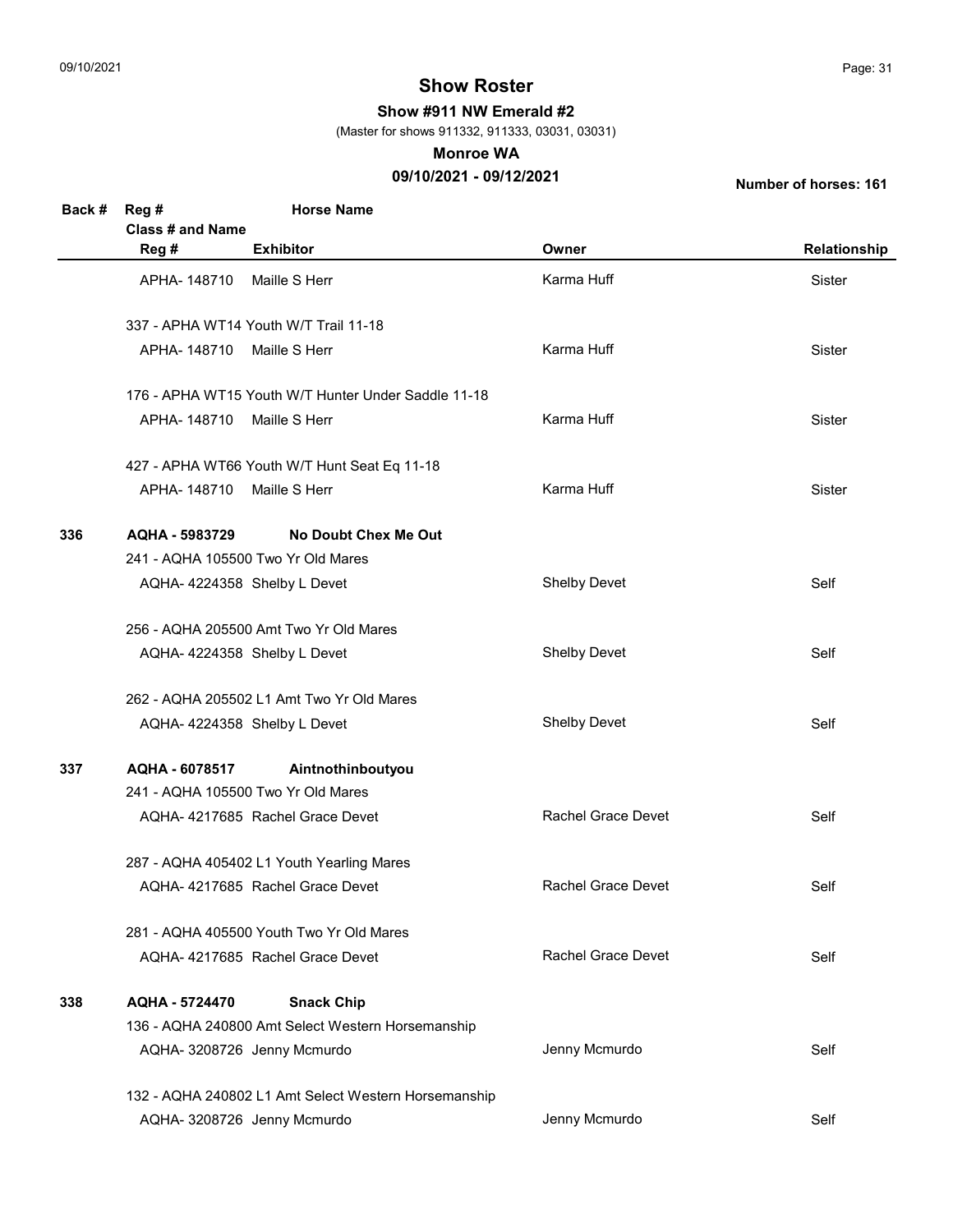Show #911 NW Emerald #2

(Master for shows 911332, 911333, 03031, 03031)

#### Monroe WA

## 09/10/2021 - 09/12/2021

Number of horses: 161

| Back # | Reg #<br>Class # and Name | <b>Horse Name</b>                                     |                      |              |
|--------|---------------------------|-------------------------------------------------------|----------------------|--------------|
|        | Reg #                     | <b>Exhibitor</b>                                      | Owner                | Relationship |
|        |                           | 164 - AQHA 242800 Amt Select Western Pleasure         |                      |              |
|        |                           | AQHA- 3208726 Jenny Mcmurdo                           | Jenny Mcmurdo        | Self         |
|        |                           | 159 - AQHA 242802 L1 Amt Select Western Pleasure      |                      |              |
|        |                           | AQHA- 3208726 Jenny Mcmurdo                           | Jenny Mcmurdo        | Self         |
| 339    | APHA - 1071913            | <b>Moonlite Shootin</b>                               |                      |              |
|        |                           | 141 - APHA GWP Green Western Pleasure All Ages        |                      |              |
|        |                           | APHA- 8092160 Lindsey Mooth                           | <b>Lindsey Mooth</b> | Self         |
|        |                           | 178 - APHA VBH1 Novice Youth Hunter Under Saddle      |                      |              |
|        |                           | APHA- 8092160 Lindsey Mooth                           | <b>Lindsey Mooth</b> | Self         |
|        |                           | 428 - APHA VEE1 Novice Youth Hunt Seat Equitation     |                      |              |
|        |                           | APHA-8092160 Lindsey Mooth                            | <b>Lindsey Mooth</b> | Self         |
|        |                           | 120 - APHA VH1 Novice Youth Western Horsemanship      |                      |              |
|        |                           | APHA- 8092160 Lindsey Mooth                           | <b>Lindsey Mooth</b> | Self         |
|        |                           | 294 - APHA VSH1 Novice Youth Showmanship              |                      |              |
|        |                           | APHA-8092160 Lindsey Mooth                            | <b>Lindsey Mooth</b> | Self         |
|        |                           | 147 - APHA VWP1 Novice Youth Western Pleasure         |                      |              |
|        |                           | APHA-8092160 Lindsey Mooth                            | <b>Lindsey Mooth</b> | Self         |
|        |                           | 183 - APHA YBH1 Youth Hunter Under Saddle 18 & Under  |                      |              |
|        |                           | APHA- 8092160 Lindsey Mooth                           | Lindsey Mooth        | Self         |
|        |                           | 430 - APHA YEE1 Youth Hunt Seat Equitation 18 & Under |                      |              |
|        |                           | APHA- 8092160 Lindsey Mooth                           | <b>Lindsey Mooth</b> | Self         |
|        |                           | 240 - APHA YG1 Youth Geldings All Ages                |                      |              |
|        |                           | APHA-8092160 Lindsey Mooth                            | <b>Lindsey Mooth</b> | Self         |
|        |                           | 127 - APHA YH1 Youth Western Horsemanship 18 & Under  |                      |              |
|        |                           | APHA- 8092160 Lindsey Mooth                           | <b>Lindsey Mooth</b> | Self         |

300 - APHA YSH1 Youth Showmanship 18 & Under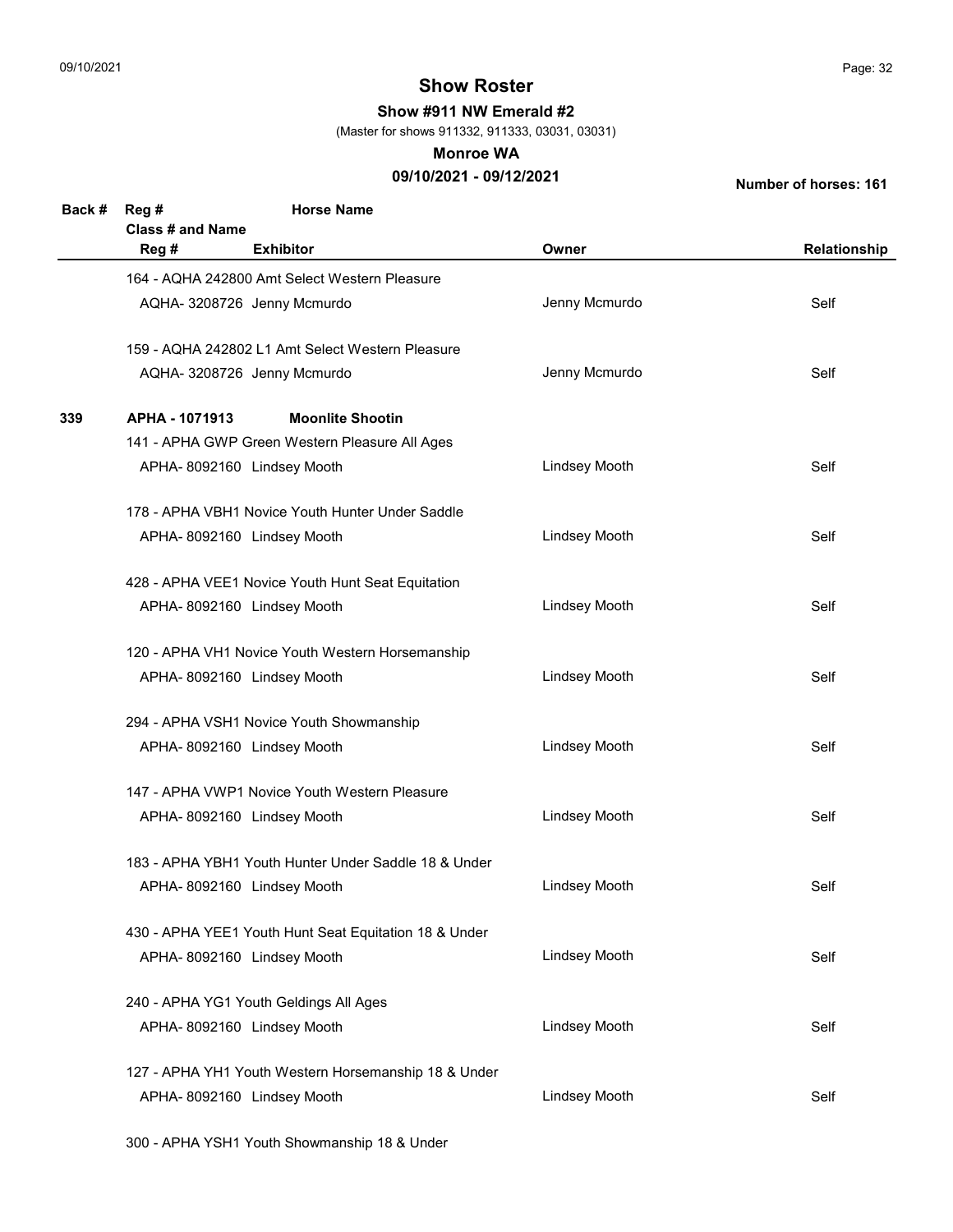Show #911 NW Emerald #2

(Master for shows 911332, 911333, 03031, 03031)

#### Monroe WA

## 09/10/2021 - 09/12/2021

Number of horses: 161

| Back # | Reg #                      | <b>Horse Name</b>                                   |                      |               |
|--------|----------------------------|-----------------------------------------------------|----------------------|---------------|
|        | Class # and Name           |                                                     |                      |               |
|        | Reg #                      | <b>Exhibitor</b>                                    | Owner                | Relationship  |
|        | APHA-8092160 Lindsey Mooth |                                                     | Lindsey Mooth        | Self          |
|        |                            | 151 - APHA YWP1 Youth Western Pleasure 18 & Under   |                      |               |
|        | APHA-8092160 Lindsey Mooth |                                                     | <b>Lindsey Mooth</b> | Self          |
| 340    | APHA - 1079591             | <b>Custom Compromise</b>                            |                      |               |
|        |                            | 310 - APHA WT01 Youth W/T Showmanship 5-10          |                      |               |
|        | APHA-150821 Lauren E Hunt  |                                                     | Lauren E Hunt        | Sister        |
|        |                            | 143 - APHA WT02 Youth W/T Western Pleasure 5-10     |                      |               |
|        | APHA-150821 Lauren E Hunt  |                                                     | Lauren E Hunt        | <b>Sister</b> |
|        |                            | 117 - APHA WT03 Youth W/T Western Horsemanship 5-10 |                      |               |
|        | APHA-150821 Lauren E Hunt  |                                                     | Lauren E Hunt        | <b>Sister</b> |
|        |                            | 336 - APHA WT04 Youth W/T Trail 5-10                |                      |               |
|        | APHA-150821 Lauren E Hunt  |                                                     | Lauren E Hunt        | <b>Sister</b> |
|        |                            | 175 - APHA WT05 Youth W/T Hunter Under Saddle 5-10  |                      |               |
|        | APHA-150821 Lauren E Hunt  |                                                     | Lauren E Hunt        | <b>Sister</b> |
|        |                            | 426 - APHA WT06 Youth W/T Hunt Seat Equitation 5-10 |                      |               |
|        | APHA-150821 Lauren E Hunt  |                                                     | Lauren E Hunt        | <b>Sister</b> |
|        |                            | 309 - WSQHA WTS11 All Breed W/T Showmanship 11 & Un |                      |               |
|        | WSQHA-                     | Lauren E Hunt                                       | Lauren E Hunt        | Self          |
| 341    | AQHA - 5796600             | <b>Lazy Southern Belle</b>                          |                      |               |
|        |                            | 264 - AQHA 205702 L1 Amt Aged Mares                 |                      |               |
|        |                            | AQHA- 3545189 Michelle Lynn Parker                  | Michelle Lynn Parker | Self          |
|        |                            | 301 - AQHA 212001 RK Amt Showmanship at Halter      |                      |               |
|        |                            | AQHA- 3545189 Michelle Lynn Parker                  | Michelle Lynn Parker | Self          |
|        |                            | 304 - AQHA 212002 L1 Amt Showmanship at Halter      |                      |               |
|        |                            | AQHA- 3545189 Michelle Lynn Parker                  | Michelle Lynn Parker | Self          |

130 - AQHA 240001 RK Amt Western Horsemanship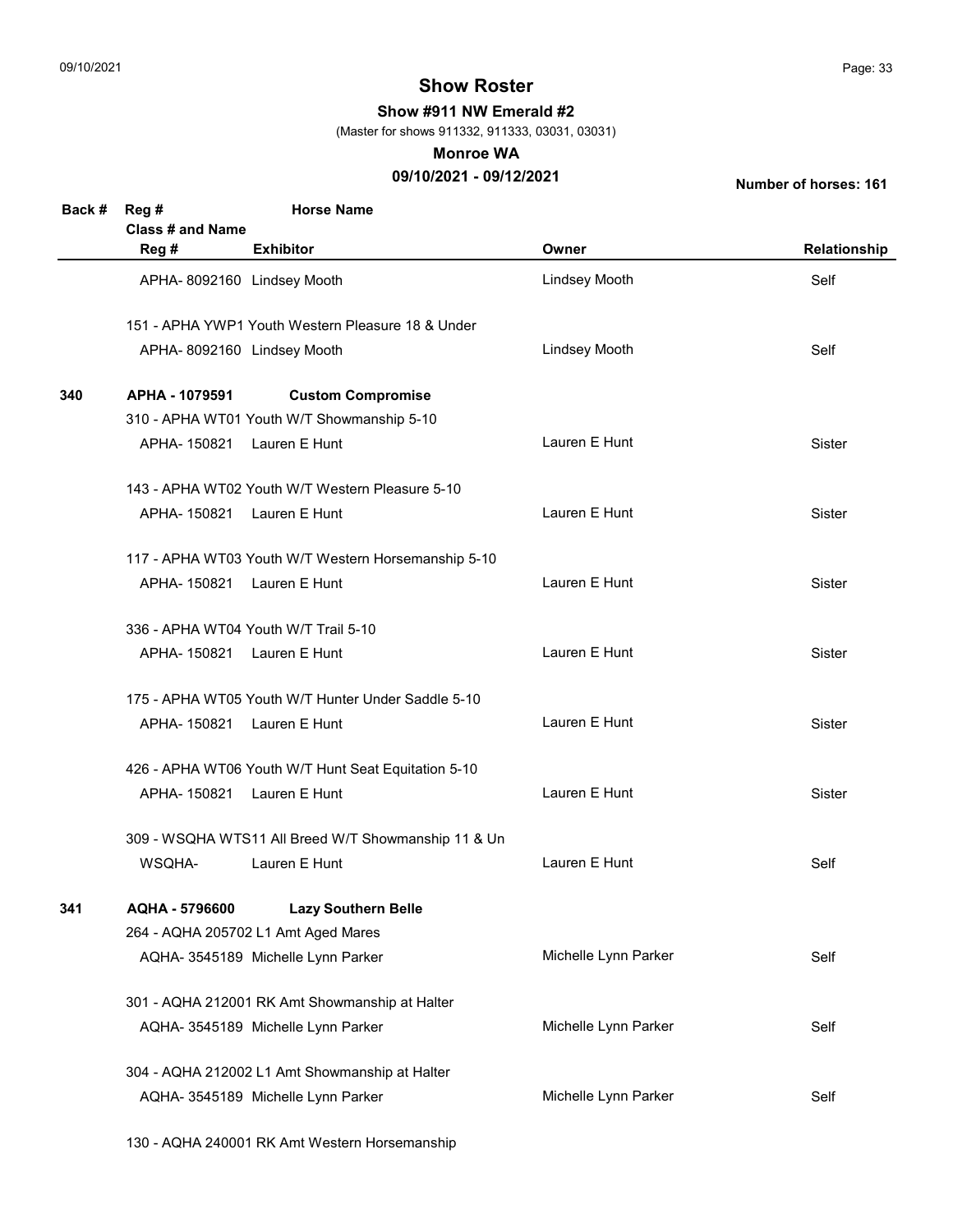Show #911 NW Emerald #2

(Master for shows 911332, 911333, 03031, 03031)

#### Monroe WA

## 09/10/2021 - 09/12/2021

Number of horses: 161

| Back # | Reg #                      | <b>Horse Name</b>                                |                      |               |
|--------|----------------------------|--------------------------------------------------|----------------------|---------------|
|        | <b>Class # and Name</b>    |                                                  |                      |               |
|        | Reg #                      | <b>Exhibitor</b>                                 | Owner                | Relationship  |
|        |                            | AQHA- 3545189 Michelle Lynn Parker               | Michelle Lynn Parker | Self          |
|        |                            | 133 - AQHA 240002 L1 Amt Western Horsemanship    |                      |               |
|        |                            | AQHA- 3545189 Michelle Lynn Parker               | Michelle Lynn Parker | Self          |
|        |                            | 155 - AQHA 242001 RK Amt Western Pleasure        |                      |               |
|        |                            | AQHA- 3545189 Michelle Lynn Parker               | Michelle Lynn Parker | Self          |
|        |                            | 157 - AQHA 242002 L1 Amt Western Pleasure        |                      |               |
|        |                            | AQHA- 3545189 Michelle Lynn Parker               | Michelle Lynn Parker | Self          |
|        |                            | 187 - AQHA 244001 RK Amt Hunter Under Saddle     |                      |               |
|        |                            | AQHA- 3545189 Michelle Lynn Parker               | Michelle Lynn Parker | Self          |
|        |                            | 189 - AQHA 244002 L1 Amt Hunter Under Saddle     |                      |               |
|        |                            | AQHA- 3545189 Michelle Lynn Parker               | Michelle Lynn Parker | Self          |
|        |                            | 402 - AQHA 252001 RK Amt Hunt Seat Equitation    |                      |               |
|        |                            | AQHA- 3545189 Michelle Lynn Parker               | Michelle Lynn Parker | Self          |
|        |                            | 403 - AQHA 252002 L1 Amt Hunt Seat Equitation    |                      |               |
|        |                            | AQHA- 3545189 Michelle Lynn Parker               | Michelle Lynn Parker | Self          |
| 342    | APHA - 1071925             | <b>Certainly Scenic</b>                          |                      |               |
|        |                            | 339 - APHA AWT4 Amateur Walk Trot Trail          |                      |               |
|        | APHA-139560 Susan Kitchens |                                                  | Susan Kitchens       | <b>Sister</b> |
| 343    | AQHA - X0646891            | <b>Inclinations Invited</b>                      |                      |               |
|        |                            | 293 - AQHA 412001 RK Youth Showmanship at Halter |                      |               |
|        | AQHA- 4320469 Paige Landau |                                                  | Laura Landau         | Child         |
|        |                            | 296 - AQHA 412802 L1 Youth Showmanship (14 - 18) |                      |               |
|        | AQHA- 4320469 Paige Landau |                                                  | Laura Landau         | Child         |
|        |                            | 102 - AQHA 436001 RK Youth Western Riding        |                      |               |
|        | AQHA- 4320469 Paige Landau |                                                  | Laura Landau         | Child         |

119 - AQHA 440001 RK Youth Western Horsemanship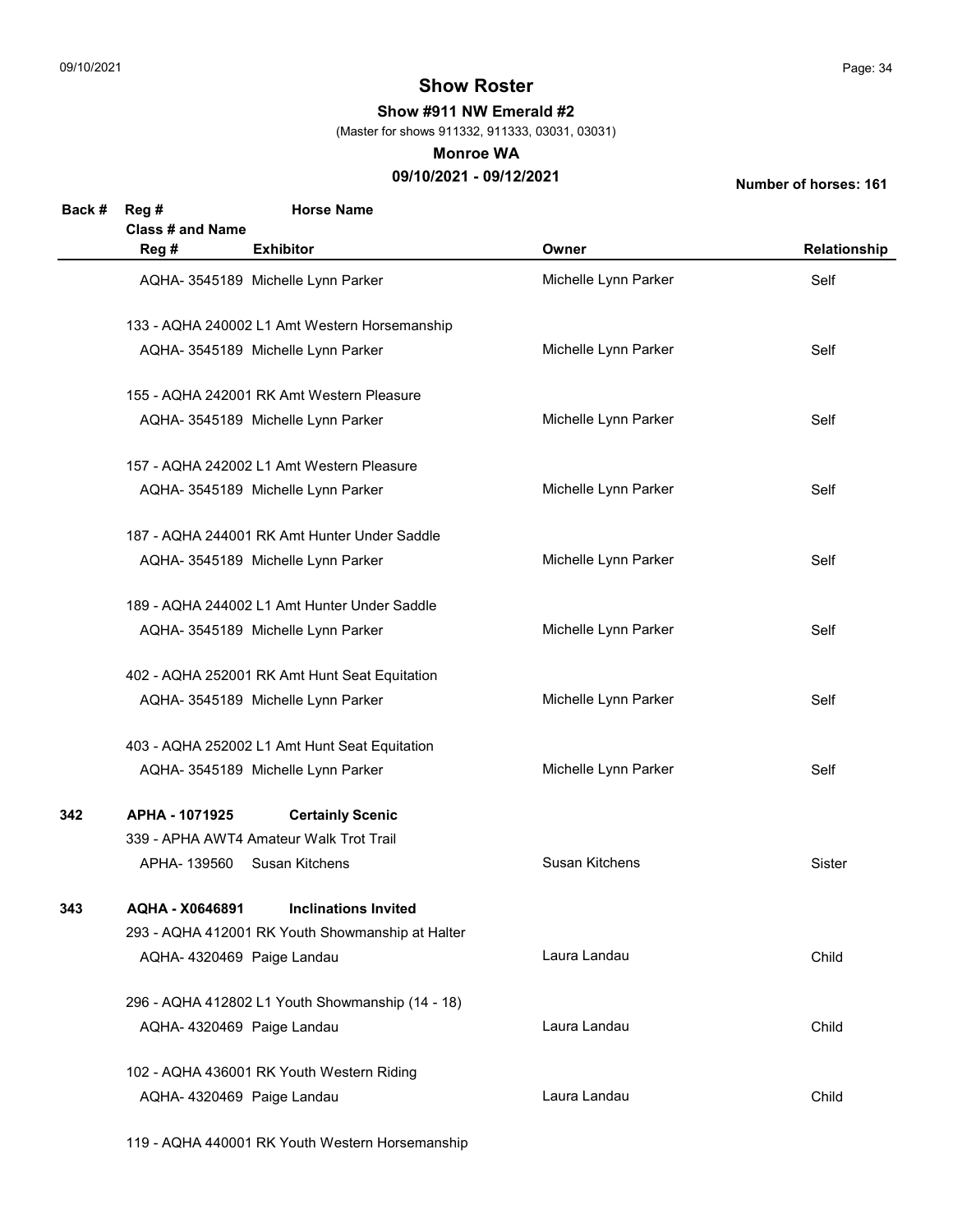Show #911 NW Emerald #2

(Master for shows 911332, 911333, 03031, 03031)

#### Monroe WA

## 09/10/2021 - 09/12/2021

| Back # | Reg #<br><b>Class # and Name</b>                  | <b>Horse Name</b>                                       |                |              |  |
|--------|---------------------------------------------------|---------------------------------------------------------|----------------|--------------|--|
|        | Reg #                                             | <b>Exhibitor</b>                                        | Owner          | Relationship |  |
|        | AQHA- 4320469 Paige Landau                        |                                                         | Laura Landau   | Child        |  |
| 344    | APHA - 1015704                                    | Im Lazy And I Know It                                   |                |              |  |
|        |                                                   | 428 - APHA VEE1 Novice Youth Hunt Seat Equitation       |                |              |  |
|        | APHA-142866                                       | Katie J Strong                                          | Katie J Strong | Self         |  |
|        |                                                   | 120 - APHA VH1 Novice Youth Western Horsemanship        |                |              |  |
|        | APHA- 142866 Katie J Strong                       |                                                         | Katie J Strong | Self         |  |
|        |                                                   | 294 - APHA VSH1 Novice Youth Showmanship                |                |              |  |
|        | APHA- 142866 Katie J Strong                       |                                                         | Katie J Strong | Self         |  |
|        |                                                   | 147 - APHA VWP1 Novice Youth Western Pleasure           |                |              |  |
|        | APHA- 142866 Katie J Strong                       |                                                         | Katie J Strong | Self         |  |
| 345    | APHA - 8996724                                    | <b>Color Me Invited</b>                                 |                |              |  |
|        |                                                   | 425 - APHA AHS6 Amateur Hunt Seat Equitation 45 & Older |                |              |  |
|        | APHA-8996724 Teresa Irvin                         |                                                         | Teresa Irvin   | Self         |  |
|        |                                                   | 305 - APHA ASH1 Amateur Showmanship All Ages            |                |              |  |
|        | APHA-8996724 Teresa Irvin                         |                                                         | Teresa Irvin   | Self         |  |
|        | 185 - APHA GHU Green Hunter Under Saddle All Ages |                                                         |                |              |  |
|        | APHA-129157 Laura Satern                          |                                                         | Teresa Irvin   |              |  |
|        |                                                   | 188 - APHA NBH1 Novice Amateur Hunter Under Saddle      |                |              |  |
|        | APHA-8996724 Teresa Irvin                         |                                                         | Teresa Irvin   | Self         |  |
|        |                                                   | 423 - APHA NHS1 Novice Amateur Hunt Seat Equitation     |                |              |  |
|        | APHA-8996724 Teresa Irvin                         |                                                         | Teresa Irvin   | Self         |  |
|        |                                                   | 302 - APHA NSH1 Novice Amateur Showmanship              |                |              |  |
|        | APHA-8996724 Teresa Irvin                         |                                                         | Teresa Irvin   | Self         |  |
| 346    | AQHA - 5893322                                    | <b>Classic Designer</b>                                 |                |              |  |
|        | 341 - AQHA 438001 RK Youth Trail                  |                                                         |                |              |  |
|        | AQHA-4344042 Kyler Nall                           |                                                         | Kelly Lidster  | Sister       |  |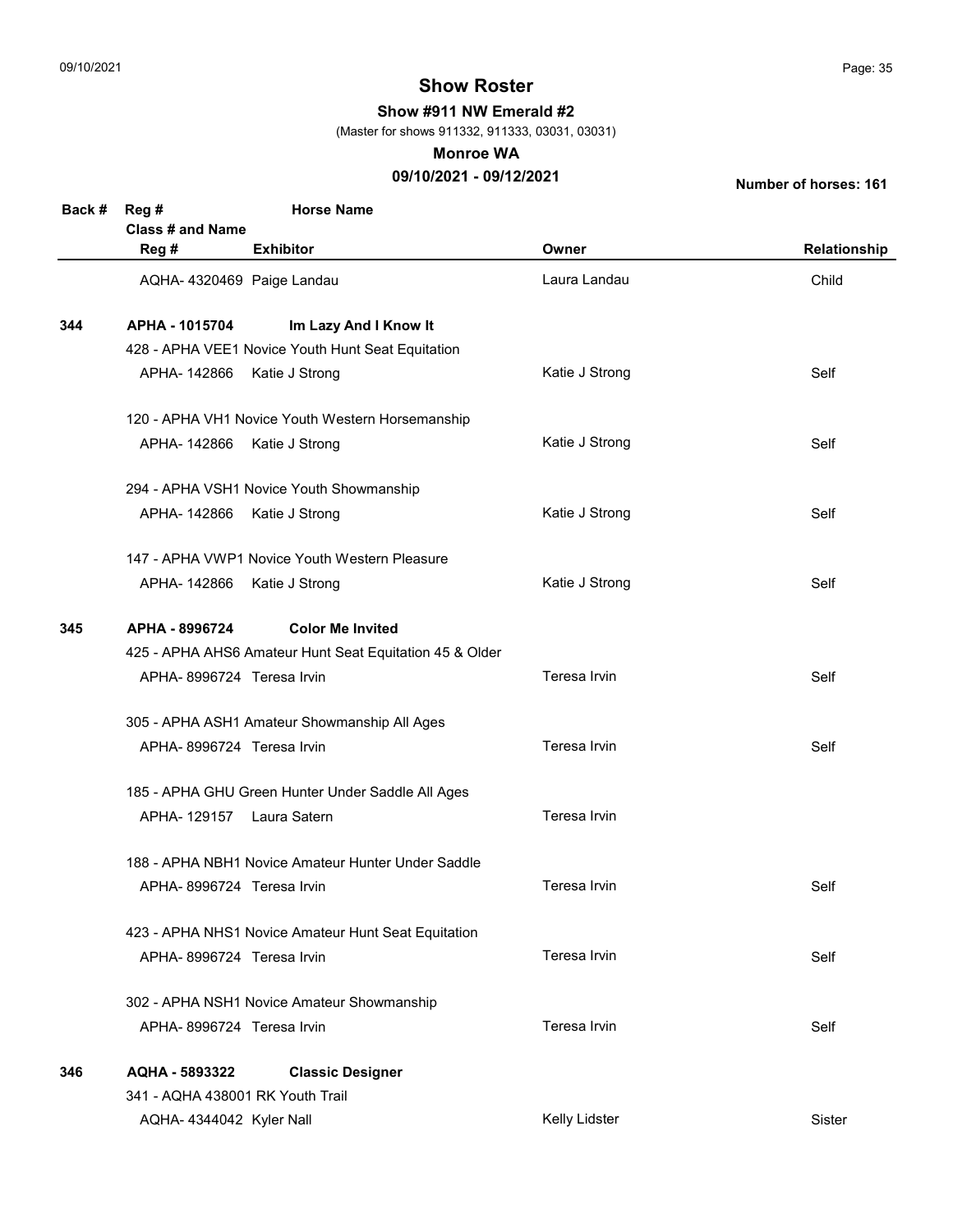Show #911 NW Emerald #2

(Master for shows 911332, 911333, 03031, 03031)

#### Monroe WA

## 09/10/2021 - 09/12/2021

Number of horses: 161

| Back # | Reg #<br>Class # and Name   | <b>Horse Name</b>                                 |                          |              |
|--------|-----------------------------|---------------------------------------------------|--------------------------|--------------|
|        | Reg #                       | <b>Exhibitor</b>                                  | Owner                    | Relationship |
|        |                             | 119 - AQHA 440001 RK Youth Western Horsemanship   |                          |              |
|        | AQHA-4344042 Kyler Nall     |                                                   | Kelly Lidster            | Sister       |
|        |                             | 142 - AQHA 442001 RK Youth Western Pleasure       |                          |              |
|        | AQHA-4344042 Kyler Nall     |                                                   | Kelly Lidster            | Sister       |
| 347    | AQHA - 5520890              | The Daily Show                                    |                          |              |
|        |                             | 112 - AQHA 236800 Amt Select Western Riding       |                          |              |
|        |                             | AQHA-1671741 Amanda Katherine Jackson             | Amanda Katherine Jackson | Sister       |
|        |                             | 351 - AQHA 238800 Amt Select Trail                |                          |              |
|        |                             | AQHA-1671741 Amanda Katherine Jackson             | Amanda Katherine Jackson | Sister       |
|        |                             | 136 - AQHA 240800 Amt Select Western Horsemanship |                          |              |
|        |                             | AQHA-1671741 Amanda Katherine Jackson             | Amanda Katherine Jackson | Sister       |
|        |                             | 164 - AQHA 242800 Amt Select Western Pleasure     |                          |              |
|        |                             | AQHA-1671741 Amanda Katherine Jackson             | Amanda Katherine Jackson | Sister       |
|        |                             | 229 - AQHA 277000 Amt Performance Halter Geldings |                          |              |
|        |                             | AQHA-1671741 Amanda Katherine Jackson             | Amanda Katherine Jackson | Sister       |
| 348    | AQHA - 5593215              | <b>Eat Pray Lope</b>                              |                          |              |
|        |                             | 137 - AQHA 240000 Amt Western Horsemanship        |                          |              |
|        |                             | AQHA- 1838115 Maggie M McCrady                    | Maggie M McCrady         | Self         |
|        |                             | 405 - AQHA 252000 Amt Hunt Seat Equitation        |                          |              |
|        |                             | AQHA- 1838115 Maggie M McCrady                    | Maggie M McCrady         | Self         |
| 349    | AQHA - 5898952              | <b>Shown N My Machine</b>                         |                          |              |
|        |                             | 100 - AQHA 136004 L1 Western Riding               |                          |              |
|        |                             | AQHA- 3146718 Tyrell E Elrod                      | Patty Morrison           | None         |
| 351    | AQHA - 5397199              | <b>Invite Who</b>                                 |                          |              |
|        |                             | 308 - AQHA 212000 Amt Showmanship at Halter       |                          |              |
|        | AQHA- 4114790 Katrina Bilic |                                                   | <b>Katrina Bilic</b>     | Self         |

350 - AQHA 238000 Amt Trail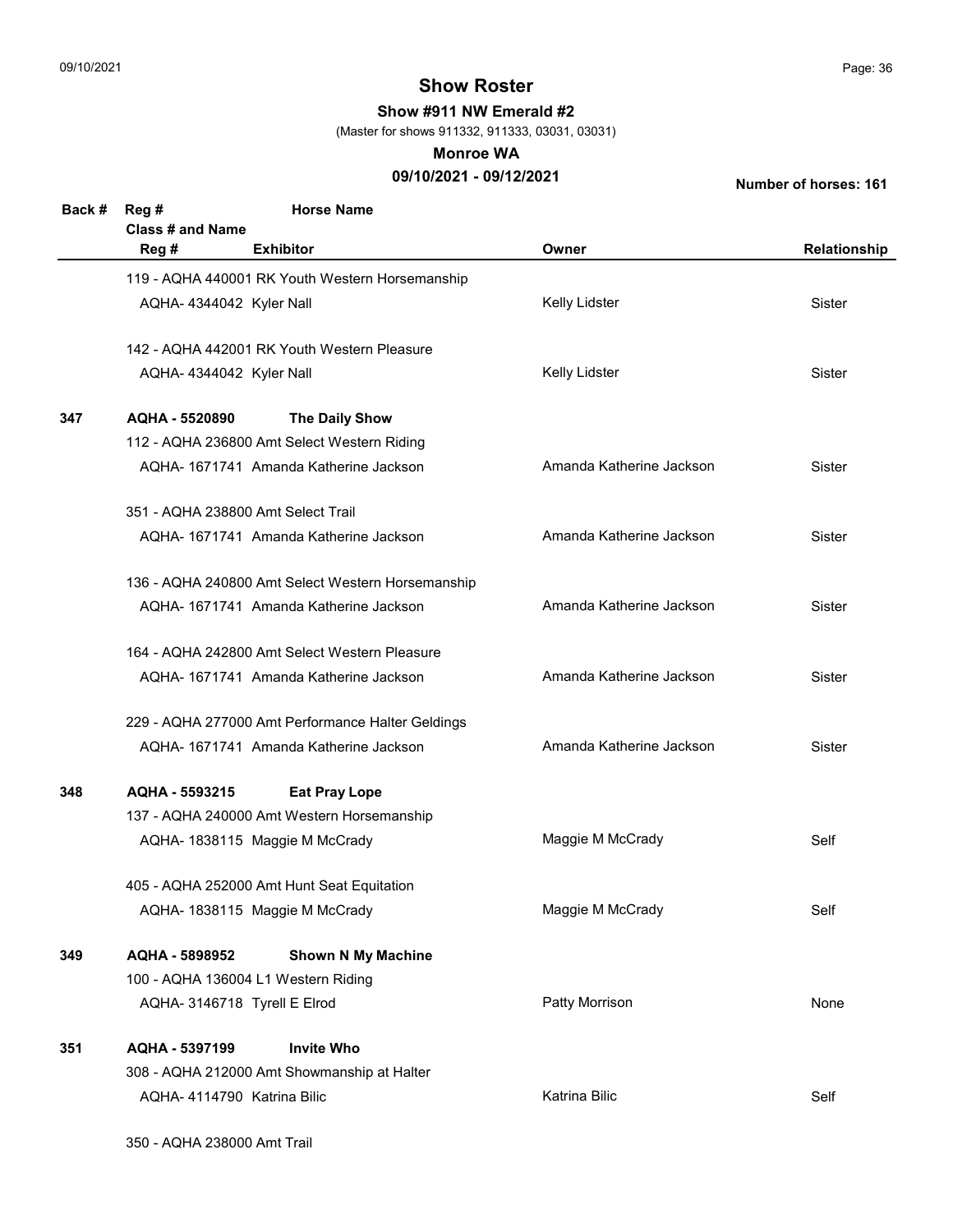Show #911 NW Emerald #2

(Master for shows 911332, 911333, 03031, 03031)

#### Monroe WA

## 09/10/2021 - 09/12/2021

| Back # | Reg #<br>Class # and Name      | <b>Horse Name</b>                                       |                      |              |
|--------|--------------------------------|---------------------------------------------------------|----------------------|--------------|
|        | Reg #                          | <b>Exhibitor</b>                                        | Owner                | Relationship |
|        | AQHA-4114790 Katrina Bilic     |                                                         | <b>Katrina Bilic</b> | Self         |
|        | 345 - AQHA 238002 L1 Amt Trail |                                                         |                      |              |
|        | AQHA- 4114790 Katrina Bilic    |                                                         | Katrina Bilic        | Self         |
|        |                                | 137 - AQHA 240000 Amt Western Horsemanship              |                      |              |
|        | AQHA-4114790 Katrina Bilic     |                                                         | Katrina Bilic        | Self         |
|        |                                | 405 - AQHA 252000 Amt Hunt Seat Equitation              |                      |              |
|        | AQHA- 4114790 Katrina Bilic    |                                                         | <b>Katrina Bilic</b> | Self         |
|        |                                | 138 - WSQHA WSCH Western Schooling Class                |                      |              |
|        | WSQHA-                         | <b>Katrina Bilic</b>                                    | <b>Katrina Bilic</b> |              |
| 352    | APHA - 1077483                 | <b>Impulsive Allthe Time</b>                            |                      |              |
|        |                                | 191 - APHA ABH6 Amateur Hunter Under Saddle 45 & Over   |                      |              |
|        | APHA-8949984 April Mehls       |                                                         | <b>April Mehls</b>   | Self         |
|        |                                | 425 - APHA AHS6 Amateur Hunt Seat Equitation 45 & Older |                      |              |
|        | APHA-8949984 April Mehls       |                                                         | <b>April Mehls</b>   | Self         |
|        |                                | 236 - APHA APHG Am Performance Halter Geldings All Ages |                      |              |
|        | APHA-8949984 April Mehls       |                                                         | <b>April Mehls</b>   | Self         |
|        |                                | 305 - APHA ASH1 Amateur Showmanship All Ages            |                      |              |
|        | APHA-8949984 April Mehls       |                                                         | <b>April Mehls</b>   | Self         |
|        |                                | 188 - APHA NBH1 Novice Amateur Hunter Under Saddle      |                      |              |
|        | APHA-8949984 April Mehls       |                                                         | <b>April Mehls</b>   | Self         |
|        |                                | 423 - APHA NHS1 Novice Amateur Hunt Seat Equitation     |                      |              |
|        | APHA-8949984 April Mehls       |                                                         | <b>April Mehls</b>   | Self         |
|        |                                | 302 - APHA NSH1 Novice Amateur Showmanship              |                      |              |
|        | APHA-8949984 April Mehls       |                                                         | <b>April Mehls</b>   | Self         |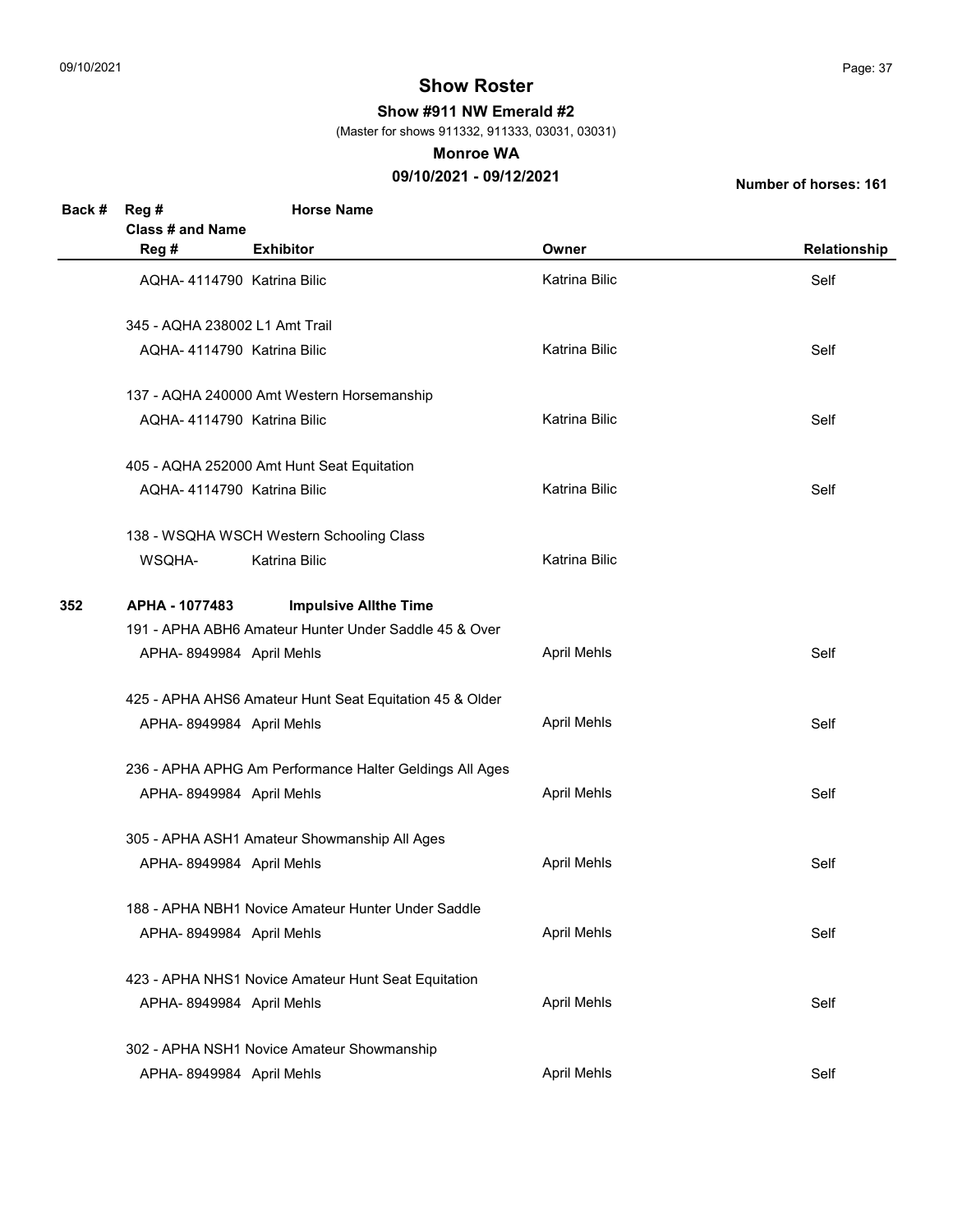Show #911 NW Emerald #2

(Master for shows 911332, 911333, 03031, 03031)

#### Monroe WA

## 09/10/2021 - 09/12/2021

| Back # | Reg #<br><b>Class # and Name</b> | <b>Horse Name</b>                                      |                            |              |
|--------|----------------------------------|--------------------------------------------------------|----------------------------|--------------|
|        | Reg #                            | <b>Exhibitor</b>                                       | Owner                      | Relationship |
| 353    | AQHA - 5821216                   | <b>Never Doubt A Cowboy</b>                            |                            |              |
|        | 331 - AQHA 138004 L1 Trail       |                                                        |                            |              |
|        |                                  | AQHA-2688352 Michael R Davis                           | Esperanza Tervalon-Garrett | Sister       |
|        | 333 - AQHA 138100 Junior Trail   |                                                        |                            |              |
|        |                                  | AQHA- 2688352 Michael R Davis                          | Esperanza Tervalon-Garrett | Sister       |
|        |                                  | 139 - AQHA 142004 L1 Western Pleasure                  |                            |              |
|        |                                  | AQHA- 2688352 Michael R Davis                          | Esperanza Tervalon-Garrett | Sister       |
|        |                                  | 152 - AQHA 142100 Junior Western Pleasure              |                            |              |
|        |                                  | AQHA-2688352 Michael R Davis                           | Esperanza Tervalon-Garrett | Sister       |
|        |                                  | 332 - APHA GTR Green Trail All Ages                    |                            |              |
|        |                                  | APHA-8317254 Michael R Davis                           | Esperanza Tervalon-Garrett | Sister       |
|        | 334 - APHA TRL2 Jr Trail         |                                                        |                            |              |
|        |                                  | APHA-8317254 Michael R Davis                           | Esperanza Tervalon-Garrett | Sister       |
| 354    | APHA - 965786                    | <b>Norfleets Lil Shadow</b>                            |                            |              |
|        |                                  | 312 - APHA AWT1 Amateur Walk Trot Showmanship          |                            |              |
|        |                                  | APHA- 8857604 Esperanza Tervalon-Garrett               | Esperanza Tervalon-Garrett | Self         |
|        |                                  | 166 - APHA AWT2 Amateur Walk Trot Western Pleasure     |                            |              |
|        |                                  | APHA-8857604 Esperanza Tervalon-Garrett                | Esperanza Tervalon-Garrett | Self         |
|        |                                  | 129 - APHA AWT3 Amateur Walk Trot Western Horsemanship |                            |              |
|        |                                  | APHA- 8857604 Esperanza Tervalon-Garrett               | Esperanza Tervalon-Garrett | Self         |
| 355    | AQHA - 5858946                   | <b>Best Be A Lopin</b>                                 |                            |              |
|        |                                  | 187 - AQHA 244001 RK Amt Hunter Under Saddle           |                            |              |
|        |                                  | AQHA-1634159 Paula Dandliker                           | Paula Dandliker            | Self         |
| 356    | AQHA - 5825639                   | <b>Machine Life</b>                                    |                            |              |
|        |                                  | 293 - AQHA 412001 RK Youth Showmanship at Halter       |                            |              |
|        |                                  | AQHA- 4338925 Olivia Forcier-capper                    | Olivia Forcier-capper      | Self         |
|        |                                  | 296 - AQHA 412802 L1 Youth Showmanship (14 - 18)       |                            |              |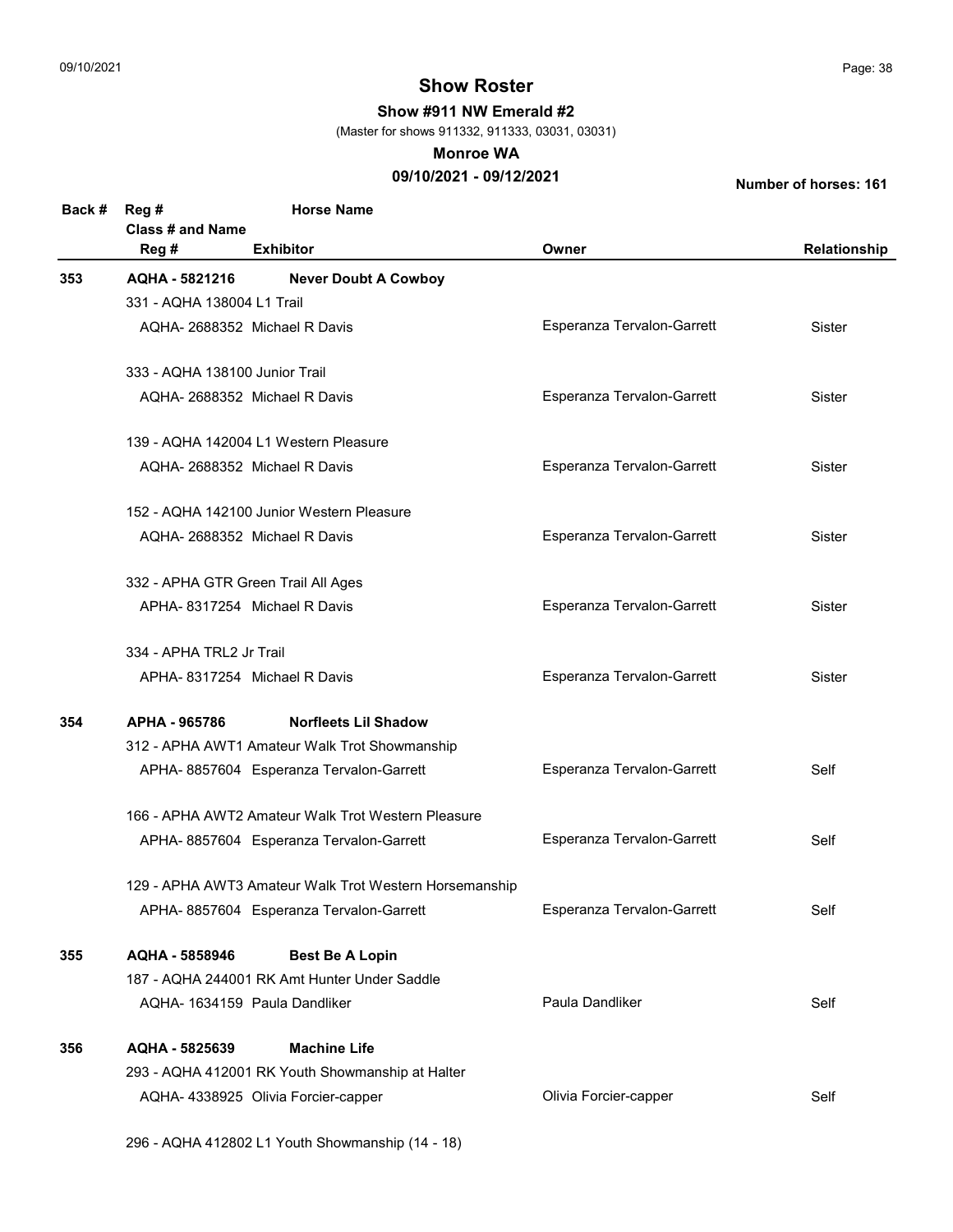Show #911 NW Emerald #2

(Master for shows 911332, 911333, 03031, 03031)

#### Monroe WA

## 09/10/2021 - 09/12/2021

| Back # | Reg #<br><b>Class # and Name</b> | <b>Horse Name</b>                                   |                       |               |
|--------|----------------------------------|-----------------------------------------------------|-----------------------|---------------|
|        | Reg #                            | <b>Exhibitor</b>                                    | Owner                 | Relationship  |
|        |                                  | AQHA- 4338925 Olivia Forcier-capper                 | Olivia Forcier-capper | Self          |
|        |                                  | 142 - AQHA 442001 RK Youth Western Pleasure         |                       |               |
|        |                                  | AQHA- 4338925 Olivia Forcier-capper                 | Olivia Forcier-capper | Self          |
|        |                                  | 150 - AQHA 442800 Youth Western Pleasure (14-18)    |                       |               |
|        |                                  | AQHA- 4338925 Olivia Forcier-capper                 | Olivia Forcier-capper | Self          |
|        |                                  | 146 - AQHA 442802 L1 Youth Western Pleasure (14-18) |                       |               |
|        |                                  | AQHA- 4338925 Olivia Forcier-capper                 | Olivia Forcier-capper | Self          |
| 358    | APHA - 999533                    | Im Good With It                                     |                       |               |
|        |                                  | 353 - APHA AT6 Amateur Trail 45 & Over              |                       |               |
|        |                                  | APHA- 8971806 Nancy Parkison                        | Nancy Parkison        | <b>Sister</b> |
|        |                                  | 101 - APHA GWR Green Western Riding All Ages        |                       |               |
|        | APHA-8764048 Kara Whitsell       |                                                     | Nancy Parkison        |               |
|        | 359 - APHA TRL3 Sr Trail         |                                                     |                       |               |
|        | APHA-8764048 Kara Whitsell       |                                                     | Nancy Parkison        |               |
| 359    | AQHA - 6036550                   | <b>Extra Dun Extra Fun</b>                          |                       |               |
|        |                                  | 211 - AQHA 107500 Two Yr Old Geldings               |                       |               |
|        |                                  | AQHA- 4408552 Marni Sams-Green                      | <b>Brian Green</b>    | Family        |
|        |                                  | 226 - AQHA 207500 Amt Two Yr Old Geldings           |                       |               |
|        |                                  | AQHA-4408552 Marni Sams-Green                       | <b>Brian Green</b>    | Family        |
|        |                                  | 232 - AQHA 207502 L1 Amt Two Yr Old Geldings        |                       |               |
|        |                                  | AQHA-4408552 Marni Sams-Green                       | <b>Brian Green</b>    | Family        |
| 360    | AQHA - 5546410                   | <b>Just Roddin</b>                                  |                       |               |
|        |                                  | 234 - AQHA 207702 L1 Amt Aged Geldings              |                       |               |
|        | AQHA- 3108865 Annette Kruse      |                                                     | Annette Kruse         | Self          |
|        |                                  | 307 - AQHA 212800 Amt Select Showmanship at Halter  |                       |               |
|        | AQHA- 3108865 Annette Kruse      |                                                     | Annette Kruse         | Self          |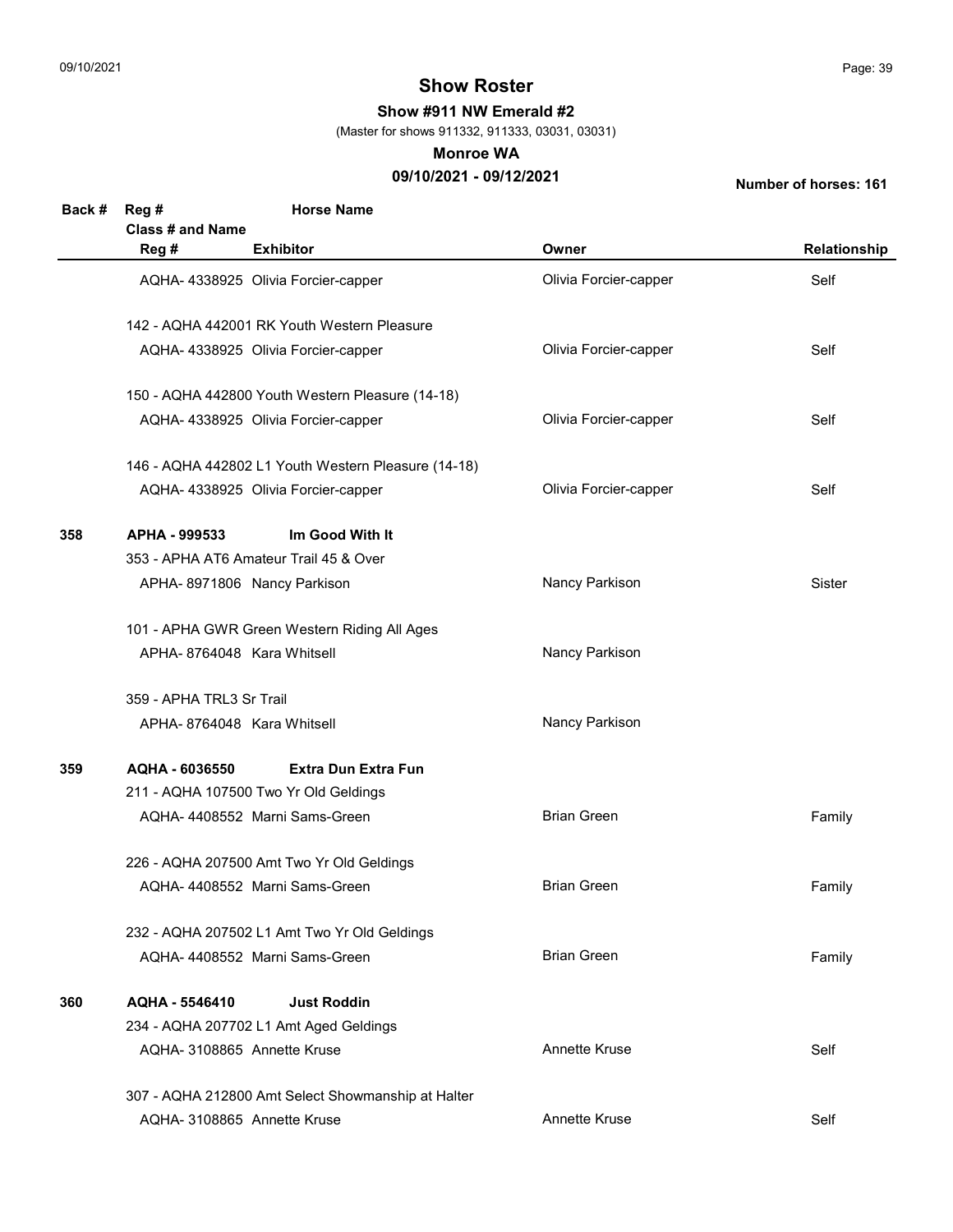Show #911 NW Emerald #2

(Master for shows 911332, 911333, 03031, 03031)

#### Monroe WA

## 09/10/2021 - 09/12/2021

| Back # | Reg #<br><b>Class # and Name</b>          | <b>Horse Name</b>                                      |                |              |  |
|--------|-------------------------------------------|--------------------------------------------------------|----------------|--------------|--|
|        | Reg #                                     | <b>Exhibitor</b>                                       | Owner          | Relationship |  |
|        |                                           | 303 - AQHA 212802 L1 Amt Select Showmanship at Halter  |                |              |  |
|        |                                           | AQHA- 3108865 Annette Kruse                            | Annette Kruse  | Self         |  |
|        |                                           | 132 - AQHA 240802 L1 Amt Select Western Horsemanship   |                |              |  |
|        |                                           | AQHA-3108865 Annette Kruse                             | Annette Kruse  | Self         |  |
|        |                                           | 159 - AQHA 242802 L1 Amt Select Western Pleasure       |                |              |  |
|        |                                           | AQHA- 3108865 Annette Kruse                            | Annette Kruse  | Self         |  |
|        |                                           | 189 - AQHA 244002 L1 Amt Hunter Under Saddle           |                |              |  |
|        |                                           | AQHA-3108865 Annette Kruse                             | Annette Kruse  | Self         |  |
|        |                                           | 404 - AQHA 252800 Amt Select Hunt Seat Equitation      |                |              |  |
|        |                                           | AQHA-3108865 Annette Kruse                             | Annette Kruse  | Self         |  |
| 361    | <b>RL Designed Only</b><br>AQHA - 5312931 |                                                        |                |              |  |
|        |                                           | 280 - AQHA 477002 L1 Youth Performance Halter Geldings |                |              |  |
|        |                                           | AQHA-4436250 Shiloh Harbison                           | Alefa Eserjose | Sister       |  |
|        |                                           | 123 - WSQHA WTHM W/T Horsemanship 11 & Un              |                |              |  |
|        | WSQHA-                                    | Shiloh Harbison                                        | Alefa Eserjose | Self         |  |
|        |                                           | 400 - WSQHA WTHSE W/T All Breed 11 & Un Hunt Seat Eq   |                |              |  |
|        | WSQHA-                                    | Shiloh Harbison                                        | Alefa Eserjose | Self         |  |
|        |                                           | 173 - WSQHA WTHU11 W/T Hus 11 & Un All Breed           |                |              |  |
|        | WSQHA-                                    | Shiloh Harbison                                        | Alefa Eserjose | Self         |  |
|        |                                           | 309 - WSQHA WTS11 All Breed W/T Showmanship 11 & Un    |                |              |  |
|        | WSQHA-                                    | Shiloh Harbison                                        | Alefa Eserjose | Self         |  |
|        |                                           | 340 - WSQHA WTT10 W/T Trail 11 & Un All Breed          |                |              |  |
|        | WSQHA-                                    | Shiloh Harbison                                        | Alefa Eserjose | Self         |  |
|        |                                           | 167 - WSQHA WTW11 W/T 11 & Un Western Plsr All Breed   |                |              |  |
|        | WSQHA-                                    | Shiloh Harbison                                        | Alefa Eserjose | Self         |  |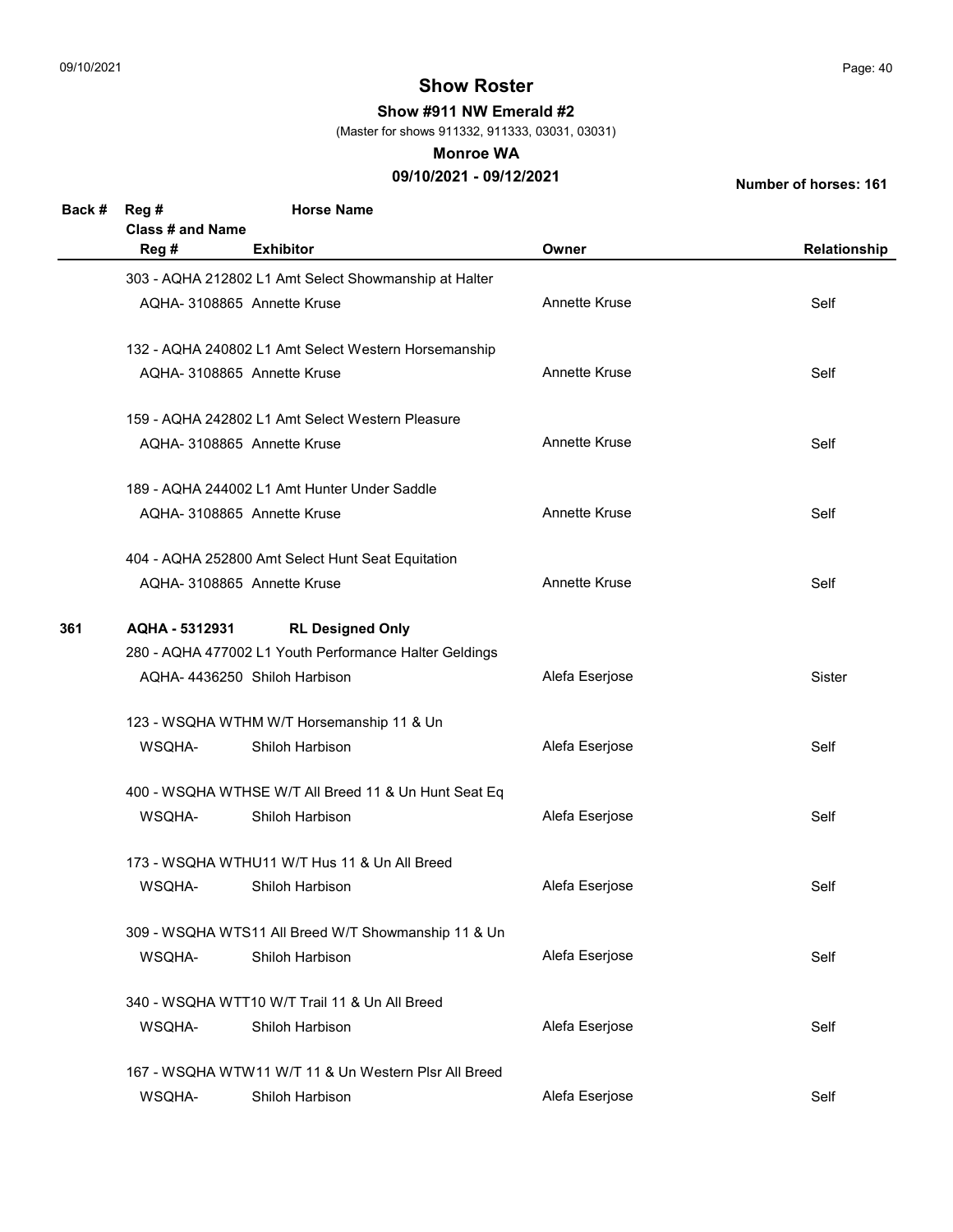Show #911 NW Emerald #2

(Master for shows 911332, 911333, 03031, 03031)

#### Monroe WA

## 09/10/2021 - 09/12/2021

| Back # | Reg #                                | <b>Horse Name</b>                                    |                        |              |  |  |
|--------|--------------------------------------|------------------------------------------------------|------------------------|--------------|--|--|
|        | <b>Class # and Name</b>              |                                                      |                        |              |  |  |
|        | Reg #                                | <b>Exhibitor</b>                                     | Owner                  | Relationship |  |  |
| 362    | AQHA - 5759118                       | <b>Presidential Passion</b>                          |                        |              |  |  |
|        |                                      | 290 - AQHA 405702 L1 Youth Aged Mares                |                        |              |  |  |
|        |                                      | AQHA- 4397247 Sienna K Harbison                      | Summer Harbison        | Child        |  |  |
|        |                                      | 123 - WSQHA WTHM W/T Horsemanship 11 & Un            |                        |              |  |  |
|        | WSQHA-                               | Sienna K Harbison                                    | Summer Harbison        | Child        |  |  |
|        |                                      | 400 - WSQHA WTHSE W/T All Breed 11 & Un Hunt Seat Eq |                        |              |  |  |
|        | WSQHA-                               | Sienna K Harbison                                    | <b>Summer Harbison</b> | Child        |  |  |
|        |                                      | 173 - WSQHA WTHU11 W/T Hus 11 & Un All Breed         |                        |              |  |  |
|        | WSQHA-                               | Sienna K Harbison                                    | <b>Summer Harbison</b> | Child        |  |  |
|        |                                      | 309 - WSQHA WTS11 All Breed W/T Showmanship 11 & Un  |                        |              |  |  |
|        | WSQHA-                               | Sienna K Harbison                                    | <b>Summer Harbison</b> | Child        |  |  |
|        |                                      | 167 - WSQHA WTW11 W/T 11 & Un Western Plsr All Breed |                        |              |  |  |
|        | WSQHA-                               | Sienna K Harbison                                    | <b>Summer Harbison</b> | Child        |  |  |
| 363    | AQHA - 5720665<br>lota Hava Hot Time |                                                      |                        |              |  |  |
|        |                                      | 301 - AQHA 212001 RK Amt Showmanship at Halter       |                        |              |  |  |
|        |                                      | AQHA-4176274 Chloe Galbreath                         | Kelly Marinella-Barnes | Lease        |  |  |
|        |                                      | 402 - AQHA 252001 RK Amt Hunt Seat Equitation        |                        |              |  |  |
|        |                                      | AQHA- 4176274 Chloe Galbreath                        | Kelly Marinella-Barnes | Lease        |  |  |
| 364    | AQHA - X0730640                      | Toogoodfortheblues                                   |                        |              |  |  |
|        |                                      | 169 - AQHA 144004 L1 Hunter Under Saddle             |                        |              |  |  |
|        |                                      | AQHA- 3384226 Jessica Thorndycraft                   | Jessica Thorndycraft   | Self         |  |  |
|        |                                      | 171 - AQHA 144100 Junior Hunter Under Saddle         |                        |              |  |  |
|        |                                      | AQHA- 3384226 Jessica Thorndycraft                   | Jessica Thorndycraft   | Self         |  |  |
|        |                                      | 301 - AQHA 212001 RK Amt Showmanship at Halter       |                        |              |  |  |
|        |                                      | AQHA- 3384226 Jessica Thorndycraft                   | Jessica Thorndycraft   | Self         |  |  |
|        |                                      | 134 - APHA AH1 Amateur Western Horsemanship All Ages |                        |              |  |  |
|        |                                      | APHA-8727353 Jessica Thorndycraft                    | Jessica Thorndycraft   | Self         |  |  |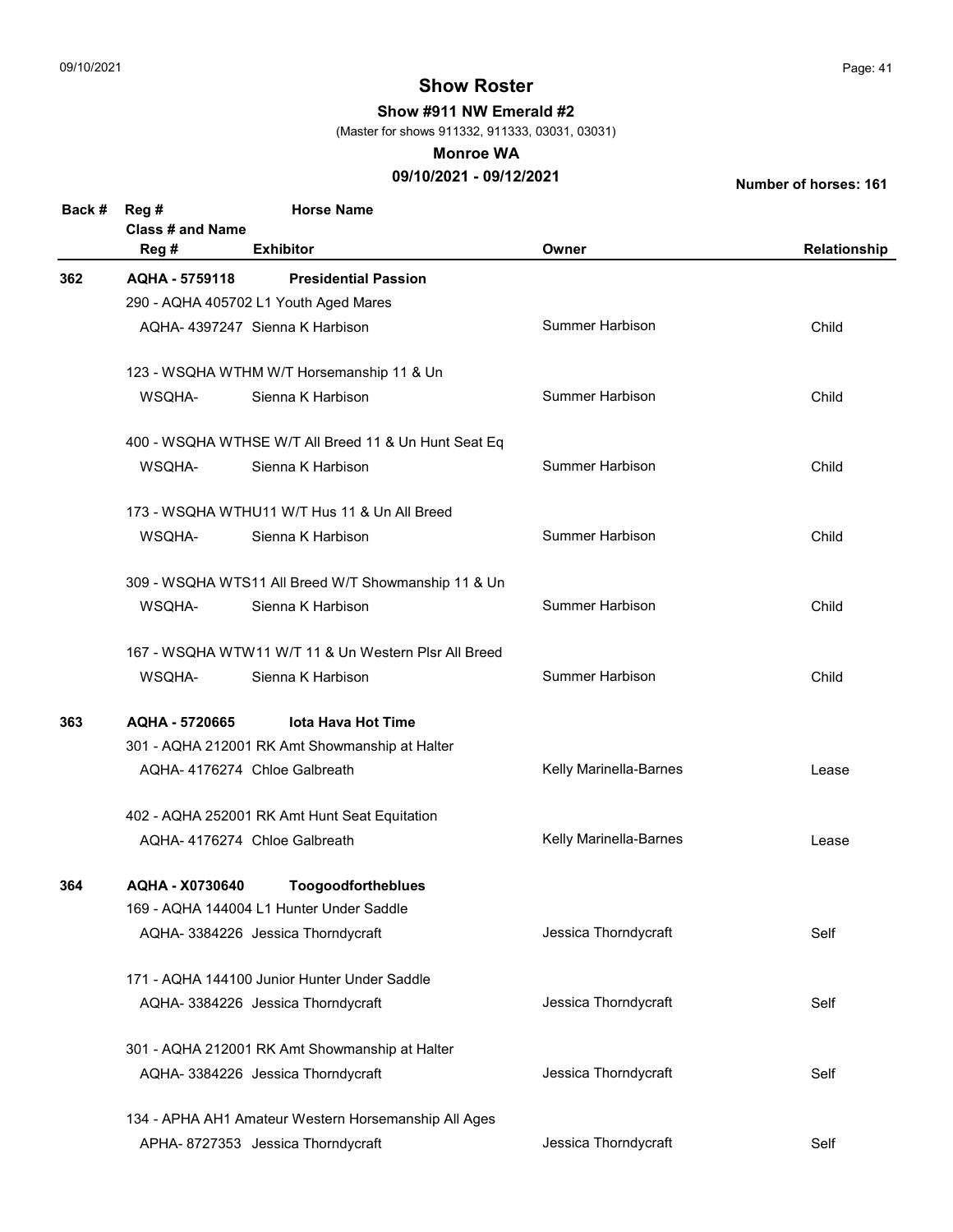Show #911 NW Emerald #2

(Master for shows 911332, 911333, 03031, 03031)

#### Monroe WA

## 09/10/2021 - 09/12/2021

| Back # | Reg #                            | <b>Horse Name</b>                                       |                      |              |
|--------|----------------------------------|---------------------------------------------------------|----------------------|--------------|
|        | Class # and Name                 |                                                         |                      |              |
|        | Reg #                            | <b>Exhibitor</b>                                        | Owner                | Relationship |
|        |                                  |                                                         |                      |              |
|        |                                  | 424 - APHA AHS1 Amateur Hunt Seat Equitation All Ages   |                      |              |
|        |                                  | APHA- 8727353 Jessica Thorndycraft                      | Jessica Thorndycraft | Self         |
|        |                                  | 236 - APHA APHG Am Performance Halter Geldings All Ages |                      |              |
|        |                                  | APHA-8727353 Jessica Thorndycraft                       | Jessica Thorndycraft | Self         |
|        |                                  | 188 - APHA NBH1 Novice Amateur Hunter Under Saddle      |                      |              |
|        |                                  | APHA-8727353 Jessica Thorndycraft                       | Jessica Thorndycraft | Self         |
|        |                                  | 302 - APHA NSH1 Novice Amateur Showmanship              |                      |              |
|        |                                  | APHA-8727353 Jessica Thorndycraft                       | Jessica Thorndycraft | Self         |
|        |                                  | 217 - APHA PHG1 Performance Halter, Geldings All Ages   |                      |              |
|        |                                  | APHA- 8727353 Jessica Thorndycraft                      | Jessica Thorndycraft | Self         |
| 365    | AQHA - 4911449                   | Im Bringing Back Sexy                                   |                      |              |
|        | 213 - AQHA 107700 Aged Geldings  |                                                         |                      |              |
|        | AQHA-2867604 Kelly A Hill        |                                                         | Kelly A Hill         | Self         |
|        |                                  | 228 - AQHA 207700 Amt Aged Geldings                     |                      |              |
|        | AQHA-2867604 Kelly A Hill        |                                                         | Kelly A Hill         | Self         |
|        |                                  | 234 - AQHA 207702 L1 Amt Aged Geldings                  |                      |              |
|        | AQHA-2867604 Kelly A Hill        |                                                         | Kelly A Hill         | Self         |
| 366    | AQHA - 5609777                   | Ucanlookbutdonttouch                                    |                      |              |
|        | 243 - AQHA 105700 Aged Mares     |                                                         |                      |              |
|        | AQHA-2867604 Kelly A Hill        |                                                         | Kelly A Hill         | Self         |
|        | 258 - AQHA 205700 Amt Aged Mares |                                                         |                      |              |
|        | AQHA-2867604 Kelly A Hill        |                                                         | Kelly A Hill         | Self         |
|        |                                  | 264 - AQHA 205702 L1 Amt Aged Mares                     |                      |              |
|        | AQHA-2867604 Kelly A Hill        |                                                         | Kelly A Hill         | Self         |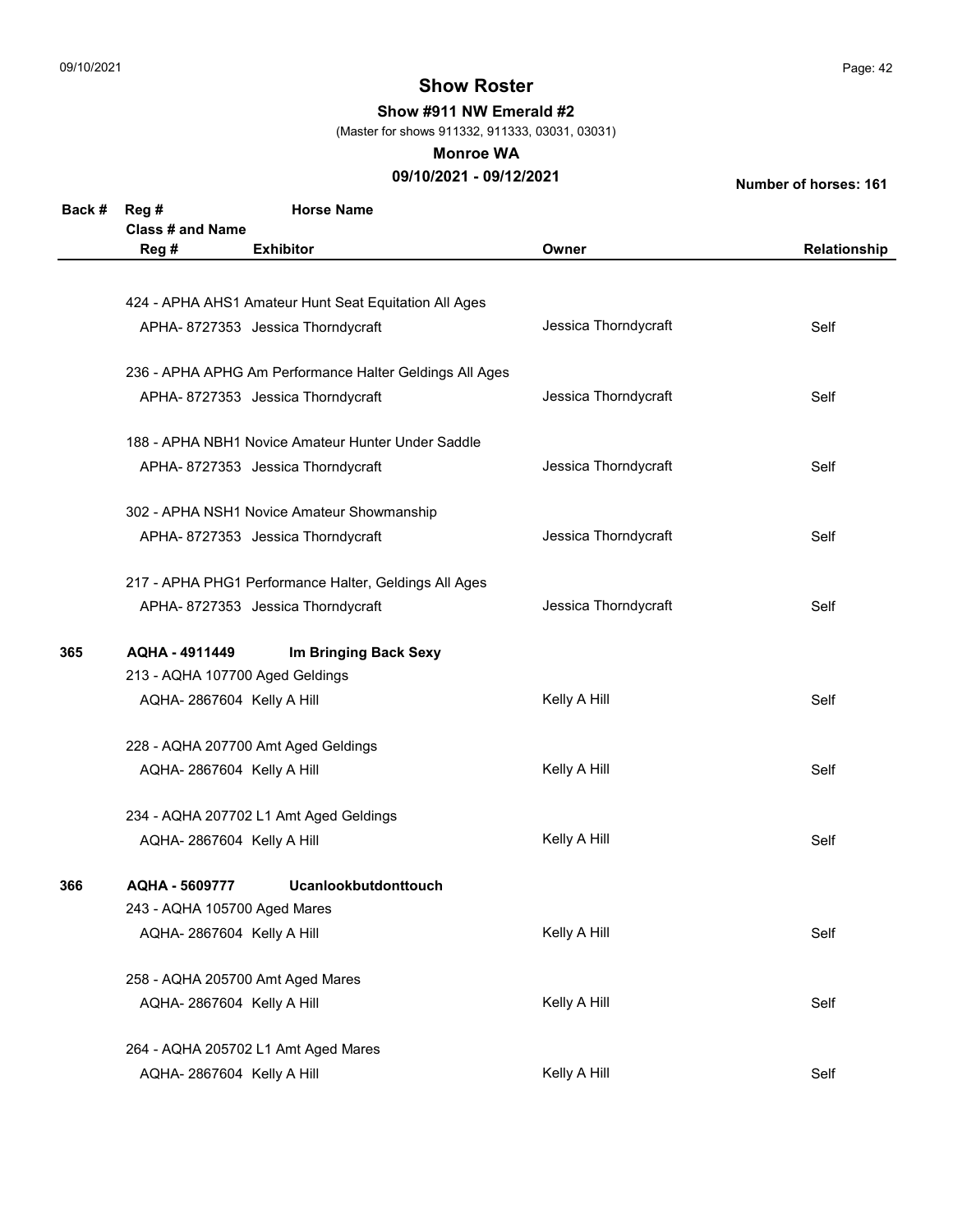331 - AQHA 138004 L1 Trail

# Show Roster

Show #911 NW Emerald #2

(Master for shows 911332, 911333, 03031, 03031)

#### Monroe WA

### 09/10/2021 - 09/12/2021

| Back # | Reg #                          | <b>Horse Name</b>                             |                    |              |
|--------|--------------------------------|-----------------------------------------------|--------------------|--------------|
|        | Class # and Name<br>Reg #      | <b>Exhibitor</b>                              | Owner              | Relationship |
| 368    | AQHA - 6030497                 | <b>Panic In The Disco</b>                     |                    |              |
|        |                                | 242 - AQHA 105600 Three Yr Old Mares          |                    |              |
|        | AQHA- 3676905 Kelsy Erickson   |                                               | Kelsy Erickson     | Self         |
|        |                                | 257 - AQHA 205600 Amt Three Yr Old Mares      |                    |              |
|        | AQHA- 3676905 Kelsy Erickson   |                                               | Kelsy Erickson     | Self         |
| 369    | AQHA - 5667737                 | <b>Helen Hywater</b>                          |                    |              |
|        |                                | 100 - AQHA 136004 L1 Western Riding           |                    |              |
|        | AQHA- 1884571 Deserie Rieu     |                                               | Donna Biddulph     | None         |
|        |                                | 114 - AQHA 136200 Senior Western Riding       |                    |              |
|        | AQHA- 1884571 Deserie Rieu     |                                               | Donna Biddulph     | None         |
|        | 357 - AQHA 138200 Senior Trail |                                               |                    |              |
|        | AQHA- 1884571 Deserie Rieu     |                                               | Donna Biddulph     | None         |
|        |                                | 165 - AQHA 142200 Senior Western Pleasure     |                    |              |
|        |                                | AQHA- 4054445 Logan Michael Louis Bitz        | Donna Biddulph     | None         |
|        |                                | 137 - AQHA 240000 Amt Western Horsemanship    |                    |              |
|        |                                | AQHA- 3657423 Mykaila Dawn Reece              | Donna Biddulph     | Lease        |
|        |                                | 133 - AQHA 240002 L1 Amt Western Horsemanship |                    |              |
|        |                                | AQHA- 3657423 Mykaila Dawn Reece              | Donna Biddulph     | Lease        |
| 370    | AQHA - 5636111                 | <b>Upp Close N Personal</b>                   |                    |              |
|        |                                | 165 - AQHA 142200 Senior Western Pleasure     |                    |              |
|        | AQHA- 1884571 Deserie Rieu     |                                               | Donna Biddulph     | None         |
|        |                                | 244 - AQHA 175000 Performance Halter Mares    |                    |              |
|        | AQHA- 1884571 Deserie Rieu     |                                               | Donna Biddulph     | None         |
| 371    | AQHA - 5873788                 | Chex N My Blu Jnz                             |                    |              |
|        |                                | 100 - AQHA 136004 L1 Western Riding           |                    |              |
|        | AQHA- 1884571 Deserie Rieu     |                                               | <b>Cathy Guest</b> | None         |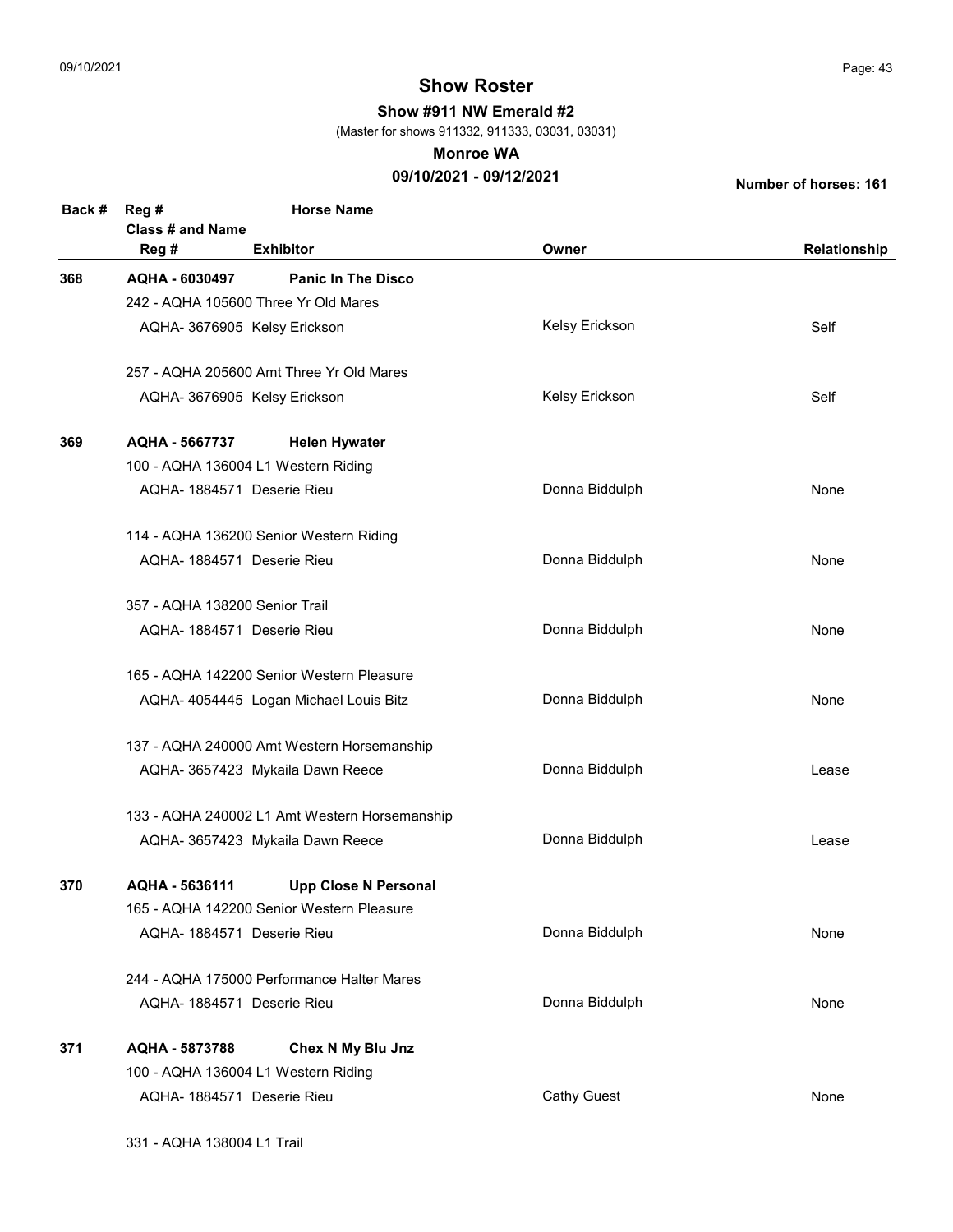Show #911 NW Emerald #2

(Master for shows 911332, 911333, 03031, 03031)

#### Monroe WA

## 09/10/2021 - 09/12/2021

| Back # | Reg #                          | <b>Horse Name</b>                                 |                      |               |
|--------|--------------------------------|---------------------------------------------------|----------------------|---------------|
|        | Class # and Name               |                                                   |                      |               |
|        | Reg #                          | <b>Exhibitor</b>                                  | Owner                | Relationship  |
|        | AQHA-1884571 Deserie Rieu      |                                                   | <b>Cathy Guest</b>   | None          |
|        | 333 - AQHA 138100 Junior Trail |                                                   |                      |               |
|        | AQHA- 1884571 Deserie Rieu     |                                                   | <b>Cathy Guest</b>   | None          |
|        |                                |                                                   |                      |               |
|        |                                | 139 - AQHA 142004 L1 Western Pleasure             |                      |               |
|        | AQHA- 1884571 Deserie Rieu     |                                                   | <b>Cathy Guest</b>   | None          |
|        |                                | 159 - AQHA 242802 L1 Amt Select Western Pleasure  |                      |               |
|        | AQHA-415024 Cathy Guest        |                                                   | <b>Cathy Guest</b>   | Sister        |
|        |                                |                                                   |                      |               |
| 372    | AQHA - 5528694                 | <b>Relaxx Monn</b>                                |                      |               |
|        | 331 - AQHA 138004 L1 Trail     |                                                   |                      |               |
|        |                                | AQHA-2651743 Chelsea E Carlson                    | <b>Tatum Goode</b>   | <b>Sister</b> |
| 373    | AQHA - 5921491                 | <b>Made To Raise Cain</b>                         |                      |               |
|        |                                | 152 - AQHA 142100 Junior Western Pleasure         |                      |               |
|        |                                | AQHA- 1643511 Kristy L McCann                     | Jeff Williams        | None          |
|        |                                | 164 - AQHA 242800 Amt Select Western Pleasure     |                      |               |
|        | AQHA- 701274 Jeff Williams     |                                                   | Jeff Williams        | Self          |
|        |                                |                                                   |                      |               |
| 374    | APHA - 1068401                 | <b>Time To Be Formal</b>                          |                      |               |
|        |                                | 190 - APHA ABH1 Amateur Hunter Under Saddle       |                      |               |
|        |                                | APHA-8727353 Jessica Thorndycraft                 | Jessica Thorndycraft | Self          |
|        |                                | 237 - APHA AMH7 Amateur Geldings All Ages         |                      |               |
|        |                                | APHA- 8727353 Jessica Thorndycraft                | Jessica Thorndycraft | Self          |
|        |                                | 185 - APHA GHU Green Hunter Under Saddle All Ages |                      |               |
|        |                                | APHA- 8727353 Jessica Thorndycraft                | Jessica Thorndycraft | Self          |
|        |                                |                                                   |                      |               |
|        |                                | 218 - APHA HG9 3 Yr Old & Aged Geldings           |                      |               |
|        |                                | APHA- 8727353 Jessica Thorndycraft                | Jessica Thorndycraft | Self          |
| 375    | AQHA - 5360479                 | <b>Iron Mann</b>                                  |                      |               |
|        |                                | 165 - AQHA 142200 Senior Western Pleasure         |                      |               |
|        |                                | AQHA- 2002211 Teresa Sullivan                     | Dawn Jones           | None          |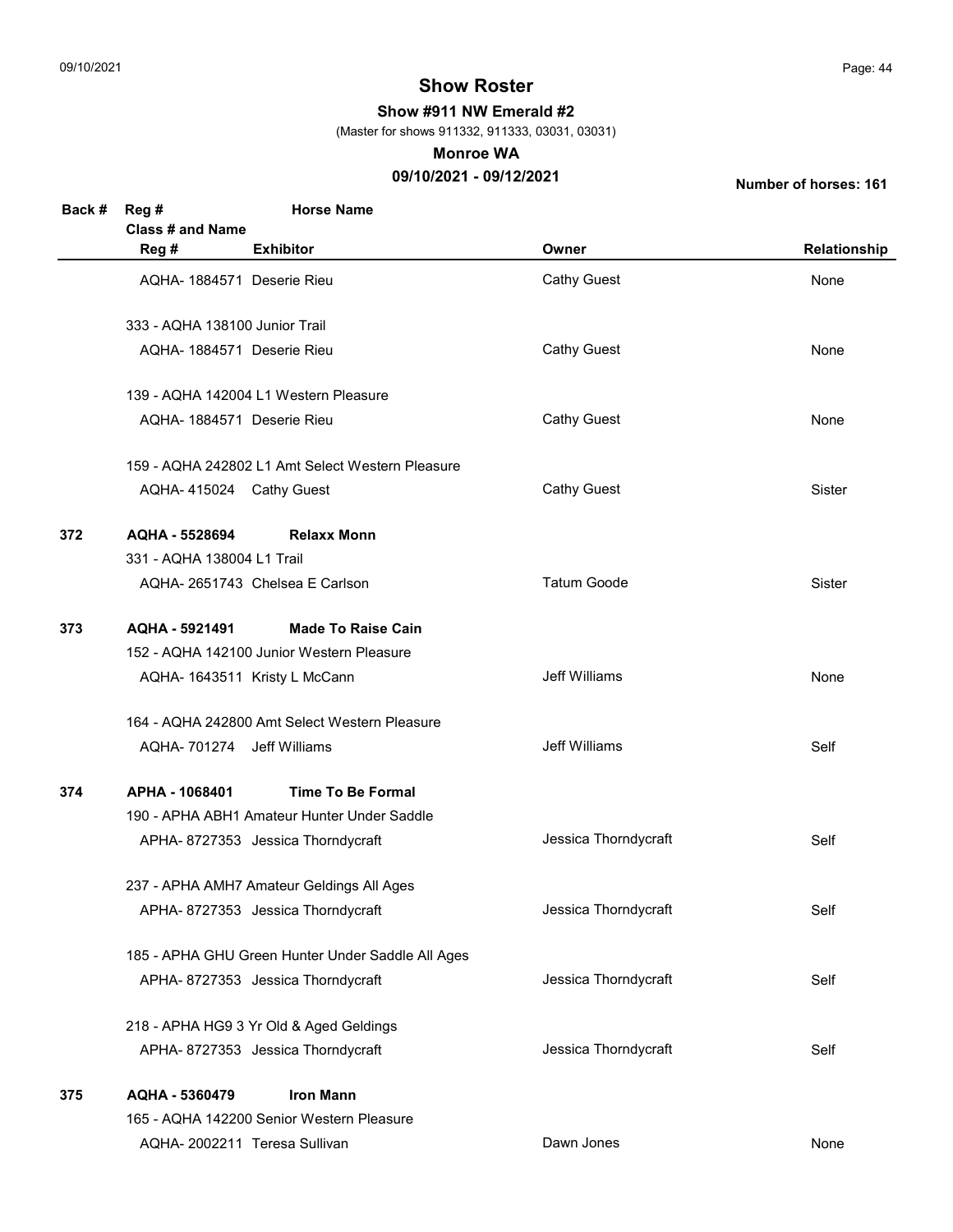Show #911 NW Emerald #2

(Master for shows 911332, 911333, 03031, 03031)

#### Monroe WA

## 09/10/2021 - 09/12/2021

| Relationship |
|--------------|
|              |
|              |
| None         |
|              |
|              |
|              |
| Self         |
|              |
| Self         |
|              |
| Self         |
|              |
|              |
| None         |
|              |
| Self         |
|              |
| Self         |
|              |
| Self         |
|              |
|              |
| Self         |
|              |
| Self         |
|              |
| Self         |
|              |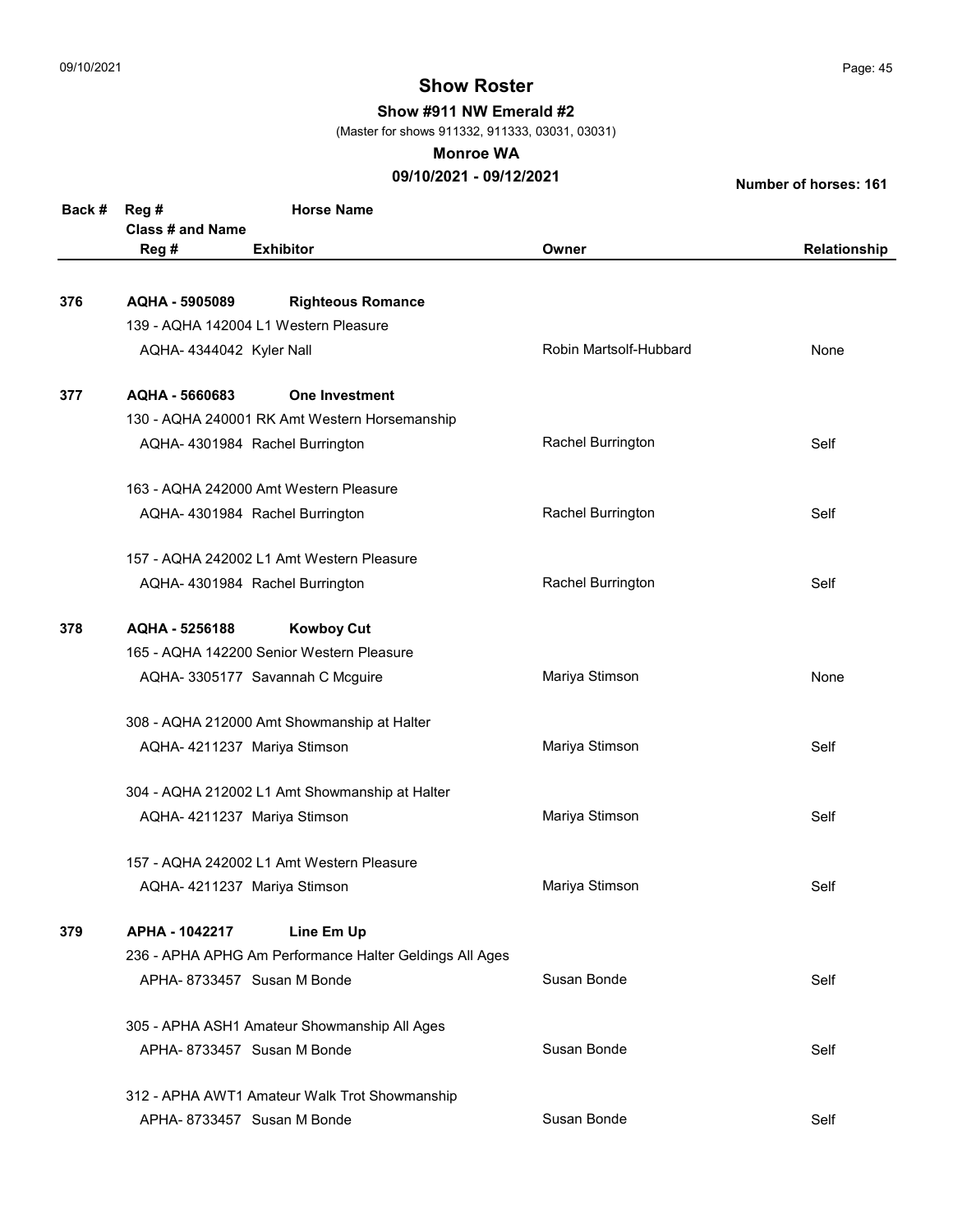Show #911 NW Emerald #2

(Master for shows 911332, 911333, 03031, 03031)

#### Monroe WA

## 09/10/2021 - 09/12/2021

Number of horses: 161

| Back # | Reg #<br>Class # and Name | <b>Horse Name</b>                                       |                      |              |
|--------|---------------------------|---------------------------------------------------------|----------------------|--------------|
|        | Reg #                     | <b>Exhibitor</b>                                        | Owner                | Relationship |
|        |                           | 166 - APHA AWT2 Amateur Walk Trot Western Pleasure      |                      |              |
|        |                           | APHA-8733457 Susan M Bonde                              | Susan Bonde          | Self         |
|        |                           | 129 - APHA AWT3 Amateur Walk Trot Western Horsemanship  |                      |              |
|        |                           | APHA-8733457 Susan M Bonde                              | Susan Bonde          | Self         |
| 380    | AQHA - 5632345            | A Spot In The Dark                                      |                      |              |
|        |                           | 169 - AQHA 144004 L1 Hunter Under Saddle                |                      |              |
|        |                           | AQHA- 1378588 Nikki L DeForest                          | Karla Ness           | None         |
|        |                           | 130 - AQHA 240001 RK Amt Western Horsemanship           |                      |              |
|        | AQHA-3365124 Karla A Ness |                                                         | Karla Ness           | Self         |
|        |                           | 189 - AQHA 244002 L1 Amt Hunter Under Saddle            |                      |              |
|        | AQHA-3365124 Karla A Ness |                                                         | Karla Ness           | Self         |
| 381    | AQHA - 6030613            | <b>Made To Be Deluxe</b>                                |                      |              |
|        |                           | 130 - AQHA 240001 RK Amt Western Horsemanship           |                      |              |
|        |                           | AQHA- 694533 Tracey Larson                              | <b>Tracey Larson</b> | Self         |
| 383    | AQHA - 5765424            | <b>Zippos M And M</b>                                   |                      |              |
|        |                           | 128 - AQHA 240102 L1 Amt Walk Trot Western Horsemanship |                      |              |
|        | AQHA-                     | Samantha Fabrikant                                      | Kathryn Strecker     | None         |
|        |                           | 153 - AQHA 242102 L1 Amt Walk Trot Western Pleasure     |                      |              |
|        | AQHA-                     | Samantha Fabrikant                                      | Kathryn Strecker     | None         |
| 385    | AQHA - 4918867            | <b>Too Good For Words</b>                               |                      |              |
|        |                           | 299 - AQHA 412800 Youth Showmanship (14 - 18)           |                      |              |
|        |                           | AQHA-4392097 Devin VanZanten                            | Devin VanZanten      | Sister       |
|        |                           | 296 - AQHA 412802 L1 Youth Showmanship (14 - 18)        |                      |              |
|        |                           | AQHA- 4392097 Devin VanZanten                           | Devin VanZanten      | Sister       |
|        |                           | 105 - AQHA 436000 Youth Western Riding                  |                      |              |
|        |                           | AQHA- 4392097 Devin VanZanten                           | Devin VanZanten      | Sister       |

104 - AQHA 436002 L1 Youth Western Riding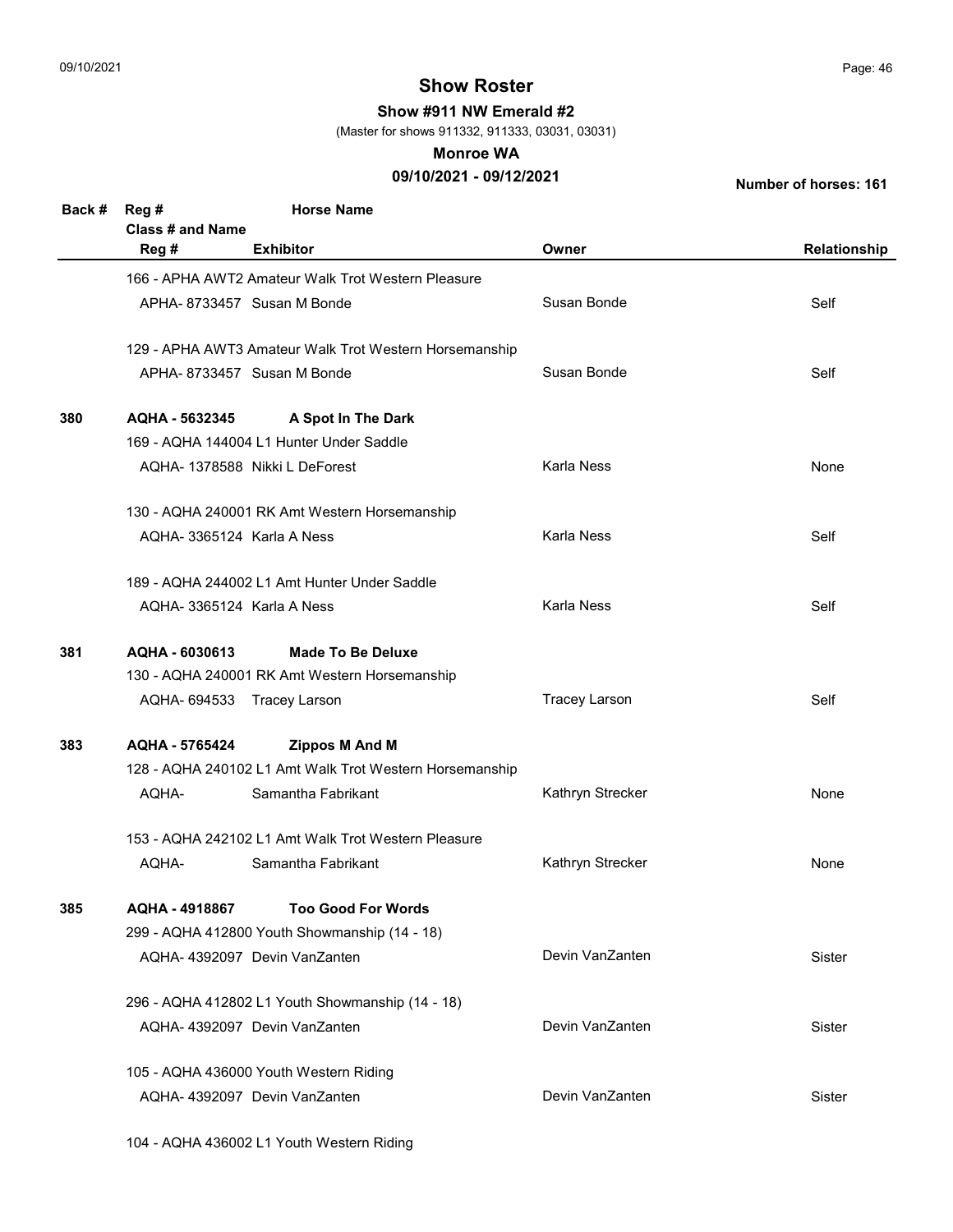Show #911 NW Emerald #2

(Master for shows 911332, 911333, 03031, 03031)

#### Monroe WA

## 09/10/2021 - 09/12/2021

| Back # | Reg #                         | <b>Horse Name</b>                                          |                 |              |  |
|--------|-------------------------------|------------------------------------------------------------|-----------------|--------------|--|
|        | Class # and Name              |                                                            |                 |              |  |
|        | Reg #                         | <b>Exhibitor</b>                                           | Owner           | Relationship |  |
|        |                               | AQHA-4392097 Devin VanZanten                               | Devin VanZanten | Sister       |  |
|        |                               | 355 - AQHA 438800 Youth Trail (14-18)                      |                 |              |  |
|        |                               | AQHA-4392097 Devin VanZanten                               | Devin VanZanten | Sister       |  |
|        |                               | 348 - AQHA 438802 L1 Youth Trail (14-18)                   |                 |              |  |
|        |                               | AQHA- 4392097 Devin VanZanten                              | Devin VanZanten | Sister       |  |
|        |                               | 126 - AQHA 440800 Youth Western Horsemanship 14 - 18       |                 |              |  |
|        |                               | AQHA- 4392097 Devin VanZanten                              | Devin VanZanten | Sister       |  |
|        |                               | 122 - AQHA 440802 L1 Youth Western Horsemanship 14 - 18    |                 |              |  |
|        |                               | AQHA- 4392097 Devin VanZanten                              | Devin VanZanten | Sister       |  |
|        |                               | 150 - AQHA 442800 Youth Western Pleasure (14-18)           |                 |              |  |
|        |                               | AQHA-4392097 Devin VanZanten                               | Devin VanZanten | Sister       |  |
|        |                               | 146 - AQHA 442802 L1 Youth Western Pleasure (14-18)        |                 |              |  |
|        |                               | AQHA- 4392097 Devin VanZanten                              | Devin VanZanten | Sister       |  |
|        |                               | 182 - AQHA 444800 Youth Hunter Under Saddle (14-18)        |                 |              |  |
|        |                               | AQHA-4392097 Devin VanZanten                               | Devin VanZanten | Sister       |  |
|        |                               | 1811 - AQHA 444802 L1 Youth Hunter Under Saddle (14-18)    |                 |              |  |
|        |                               | AQHA- 4392097 Devin VanZanten                              | Devin VanZanten | Sister       |  |
|        |                               | 274 - AQHA 477000 Youth Performance Halter Geldings        |                 |              |  |
|        |                               | AQHA- 4392097 Devin VanZanten                              | Devin VanZanten | Sister       |  |
| 386    | APHA - 01037087               | <b>Ocean Front Property</b>                                |                 |              |  |
|        |                               | 266 - APHA APHM Amateur Performance Halter Mares All Ages  |                 |              |  |
|        | APHA- 1037087 Kelly A Willoth |                                                            | Patty A Baker   | Sister       |  |
|        |                               | 161 - APHA AWP6 Amateur Masters Western Pleasure 45 & Over |                 |              |  |
|        | APHA- 1037087 Kelly A Willoth |                                                            | Patty A Baker   | Sister       |  |
|        |                               | 332 - APHA GTR Green Trail All Ages                        |                 |              |  |
|        |                               | APHA- 8237499 Kerri DeKubber                               | Patty A Baker   |              |  |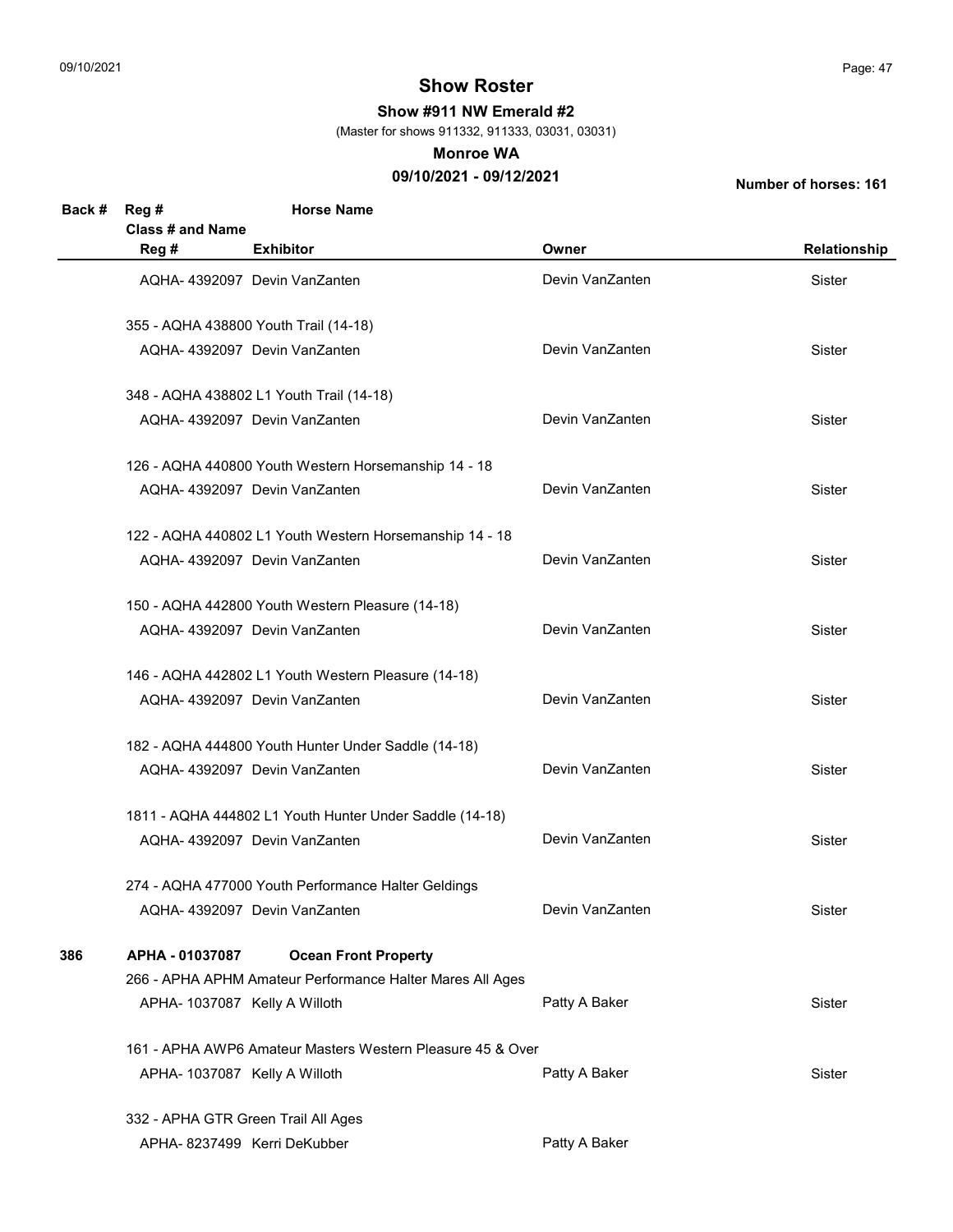Show #911 NW Emerald #2

(Master for shows 911332, 911333, 03031, 03031)

#### Monroe WA

## 09/10/2021 - 09/12/2021

| Back # | Reg #<br>Class # and Name | <b>Horse Name</b>                                   |                   |              |
|--------|---------------------------|-----------------------------------------------------|-------------------|--------------|
|        | Reg #                     | <b>Exhibitor</b>                                    | Owner             | Relationship |
|        |                           |                                                     |                   |              |
|        |                           | 247 - APHA PHM1 Performance Halter, Mares All Ages  |                   |              |
|        |                           | APHA- 1037087 Kelly A Willoth                       | Patty A Baker     | Sister       |
|        |                           | 158 - APHA WP3 Sr Western Pleasure                  |                   |              |
|        |                           | APHA-8237499 Kerri DeKubber                         | Patty A Baker     |              |
|        |                           | 115 - APHA WR1 Western Riding All Ages              |                   |              |
|        |                           | APHA- 8237499 Kerri DeKubber                        | Patty A Baker     |              |
|        |                           | 310 - APHA WT01 Youth W/T Showmanship 5-10          |                   |              |
|        | APHA-                     | Mckenna Sparrow                                     | Patty A Baker     | None         |
|        |                           | 117 - APHA WT03 Youth W/T Western Horsemanship 5-10 |                   |              |
|        |                           | APHA- 1037087 Kelly A Willoth                       | Patty A Baker     | Sister       |
|        |                           | 309 - WSQHA WTS11 All Breed W/T Showmanship 11 & Un |                   |              |
|        | WSQHA-                    | Mckenna Sparrow                                     | Patty A Baker     | None         |
| 388    |                           | <b>Hoppin My Hilfingers</b>                         |                   |              |
|        |                           | 310 - APHA WT01 Youth W/T Showmanship 5-10          |                   |              |
|        | APHA-                     | Selena Green                                        | Margaret Gillette | Sister       |
|        |                           | 143 - APHA WT02 Youth W/T Western Pleasure 5-10     |                   |              |
|        | APHA-                     | Selena Green                                        | Margaret Gillette | Sister       |
|        |                           | 117 - APHA WT03 Youth W/T Western Horsemanship 5-10 |                   |              |
|        | APHA-                     | Selena Green                                        | Margaret Gillette | Sister       |
|        |                           | 336 - APHA WT04 Youth W/T Trail 5-10                |                   |              |
|        | APHA-                     | Selena Green                                        | Margaret Gillette | Sister       |
|        |                           | 123 - WSQHA WTHM W/T Horsemanship 11 & Un           |                   |              |
|        | WSQHA-                    | Selena Green                                        | Margaret Gillette | Self         |
|        |                           | 309 - WSQHA WTS11 All Breed W/T Showmanship 11 & Un |                   |              |
|        | WSQHA-                    | Selena Green                                        | Margaret Gillette | Self         |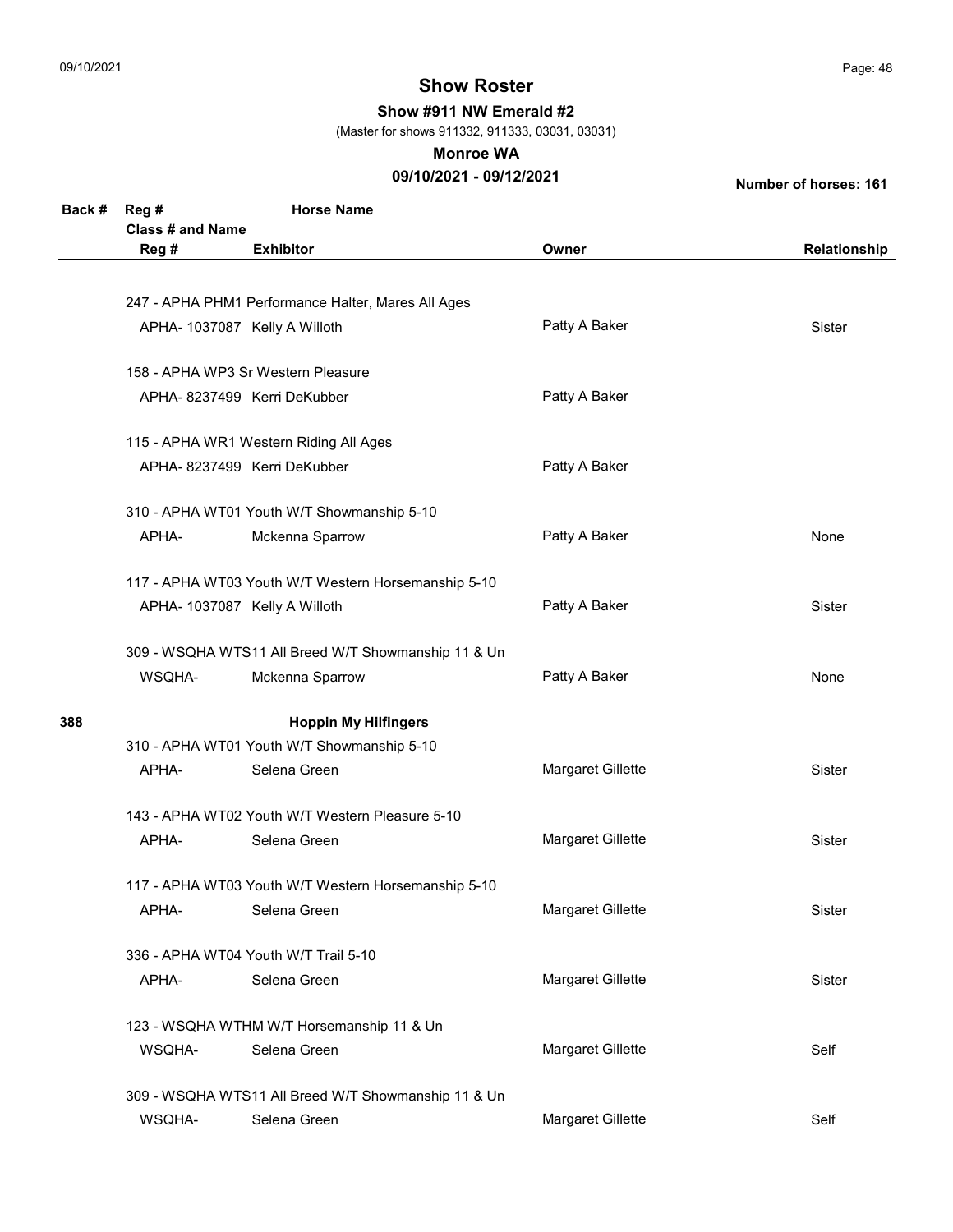Show #911 NW Emerald #2

(Master for shows 911332, 911333, 03031, 03031)

#### Monroe WA

## 09/10/2021 - 09/12/2021

| Back # | Reg #                   | <b>Horse Name</b>                                          |                      |               |
|--------|-------------------------|------------------------------------------------------------|----------------------|---------------|
|        | <b>Class # and Name</b> |                                                            |                      |               |
|        | Reg #                   | <b>Exhibitor</b>                                           | Owner                | Relationship  |
|        |                         | 340 - WSQHA WTT10 W/T Trail 11 & Un All Breed              |                      |               |
|        | WSQHA-                  | Selena Green                                               | Margaret Gillette    | Self          |
|        |                         | 167 - WSQHA WTW11 W/T 11 & Un Western Plsr All Breed       |                      |               |
|        | WSQHA-                  | Selena Green                                               | Margaret Gillette    | Self          |
| 389    | APHA - 01037170         | <b>Hes Got Good Assets</b>                                 |                      |               |
|        |                         | 131 - APHA NH1 Novice Amateur Western Horsemanship         |                      |               |
|        |                         | APHA- 9159925 Kaye Helton-Anderson                         | Kaye Helton-Anderson | Sister        |
|        |                         | 302 - APHA NSH1 Novice Amateur Showmanship                 |                      |               |
|        |                         | APHA- 9159925 Kaye Helton-Anderson                         | Kaye Helton-Anderson | <b>Sister</b> |
|        |                         | 344 - APHA NT1 Novice Amateur Trail                        |                      |               |
|        |                         | APHA- 9159925 Kaye Helton-Anderson                         | Kaye Helton-Anderson | Sister        |
| 390    | AQHA - 5600515          | <b>Just Call Me Mclazy</b>                                 |                      |               |
|        |                         | 130 - AQHA 240001 RK Amt Western Horsemanship              |                      |               |
|        |                         | AQHA-4276409 Dawn Jones                                    | Christina Azucena    | Self          |
|        |                         | 132 - AQHA 240802 L1 Amt Select Western Horsemanship       |                      |               |
|        |                         | AQHA-4276409 Dawn Jones                                    | Christina Azucena    | Self          |
|        |                         | 155 - AQHA 242001 RK Amt Western Pleasure                  |                      |               |
|        |                         | AQHA-4276409 Dawn Jones                                    | Christina Azucena    | Self          |
|        |                         | 159 - AQHA 242802 L1 Amt Select Western Pleasure           |                      |               |
|        |                         | AQHA-4276409 Dawn Jones                                    | Christina Azucena    | Self          |
| 391    | AQHA - 5599951          | <b>Hp Best Of Lazy</b>                                     |                      |               |
|        |                         | 119 - AQHA 440001 RK Youth Western Horsemanship            |                      |               |
|        |                         | AQHA- 4351614 Payten C Jorgensen                           | Karen Ochsner        | Lease         |
|        |                         | 121 - AQHA 440702 L1 Youth Western Horsemanship 13 & Under |                      |               |
|        |                         | AQHA- 4351614 Payten C Jorgensen                           | Karen Ochsner        | Lease         |
|        |                         | 142 - AQHA 442001 RK Youth Western Pleasure                |                      |               |
|        |                         | AQHA- 4351614 Payten C Jorgensen                           | Karen Ochsner        | Lease         |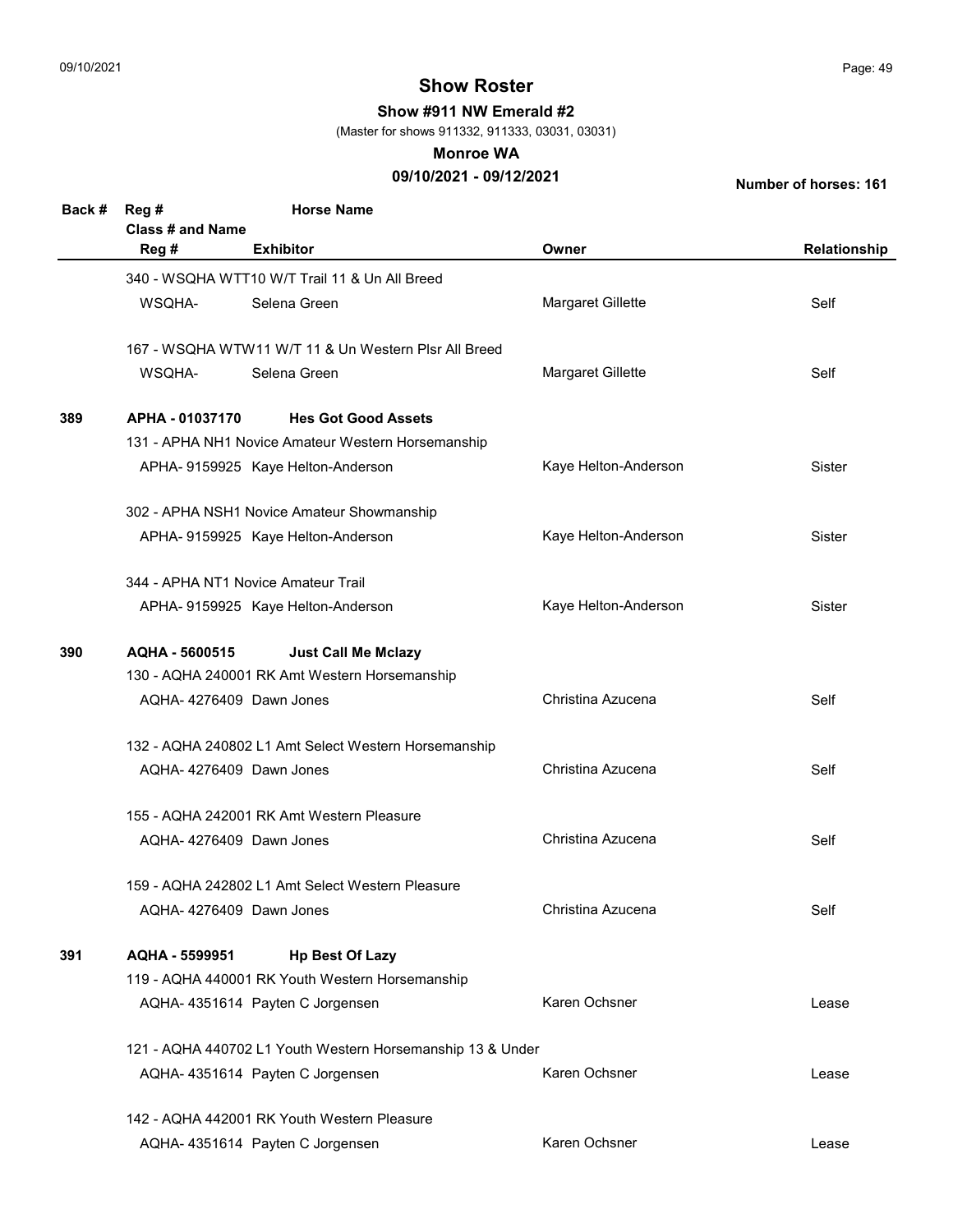Show #911 NW Emerald #2

(Master for shows 911332, 911333, 03031, 03031)

#### Monroe WA

## 09/10/2021 - 09/12/2021

| Back # | Reg#<br>Class # and Name                 | <b>Horse Name</b>                                           |                    |              |  |  |
|--------|------------------------------------------|-------------------------------------------------------------|--------------------|--------------|--|--|
|        | Reg #                                    | <b>Exhibitor</b>                                            | Owner              | Relationship |  |  |
|        |                                          |                                                             |                    |              |  |  |
|        |                                          | 145 - AQHA 442702 L1 Youth Western Pleasure (13 & Under)    |                    |              |  |  |
|        |                                          | AQHA- 4351614 Payten C Jorgensen                            | Karen Ochsner      | Lease        |  |  |
|        |                                          |                                                             |                    |              |  |  |
|        |                                          | 177 - AQHA 444001 RK Youth Hunter Under Saddle              |                    |              |  |  |
|        |                                          | AQHA- 4351614 Payten C Jorgensen                            | Karen Ochsner      | Lease        |  |  |
|        |                                          | 179 - AQHA 444702 L1 Youth Hunter Under Saddle (13 & Under) |                    |              |  |  |
|        |                                          | AQHA- 4351614 Payten C Jorgensen                            | Karen Ochsner      | Lease        |  |  |
|        |                                          | 274 - AQHA 477000 Youth Performance Halter Geldings         |                    |              |  |  |
|        |                                          | AQHA- 4351614 Payten C Jorgensen                            | Karen Ochsner      | Lease        |  |  |
|        |                                          | 280 - AQHA 477002 L1 Youth Performance Halter Geldings      |                    |              |  |  |
|        |                                          | AQHA- 4351614 Payten C Jorgensen                            | Karen Ochsner      | Lease        |  |  |
| 392    | AQHA - 5792803<br><b>Best Dont Doubt</b> |                                                             |                    |              |  |  |
|        |                                          | 100 - AQHA 136004 L1 Western Riding                         |                    |              |  |  |
|        | AQHA-2738694 Monica L Webb               |                                                             | <b>Evette Hart</b> | None         |  |  |
|        | 333 - AQHA 138100 Junior Trail           |                                                             |                    |              |  |  |
|        | AQHA-2738694 Monica L Webb               |                                                             | <b>Evette Hart</b> | None         |  |  |
|        |                                          | 161 - APHA AWP6 Amateur Masters Western Pleasure 45 & Over  |                    |              |  |  |
|        | APHA-8257323 Evette M Hart               |                                                             | <b>Evette Hart</b> | Sister       |  |  |
|        | 332 - APHA GTR Green Trail All Ages      |                                                             |                    |              |  |  |
|        | APHA-8776444 Monica L Webb               |                                                             | <b>Evette Hart</b> |              |  |  |
|        |                                          | 101 - APHA GWR Green Western Riding All Ages                |                    |              |  |  |
|        | APHA-8776444 Monica L Webb               |                                                             | <b>Evette Hart</b> |              |  |  |
|        | 334 - APHA TRL2 Jr Trail                 |                                                             |                    |              |  |  |
|        | APHA-8776444 Monica L Webb               |                                                             | <b>Evette Hart</b> |              |  |  |
| 393    | AQHA - 5539567                           | <b>Loping Into The Nite</b>                                 |                    |              |  |  |
|        |                                          | 130 - AQHA 240001 RK Amt Western Horsemanship               |                    |              |  |  |
|        |                                          | AQHA- 4376121 Brooke Vanderyacht                            | Brooke Vanderyacht | Self         |  |  |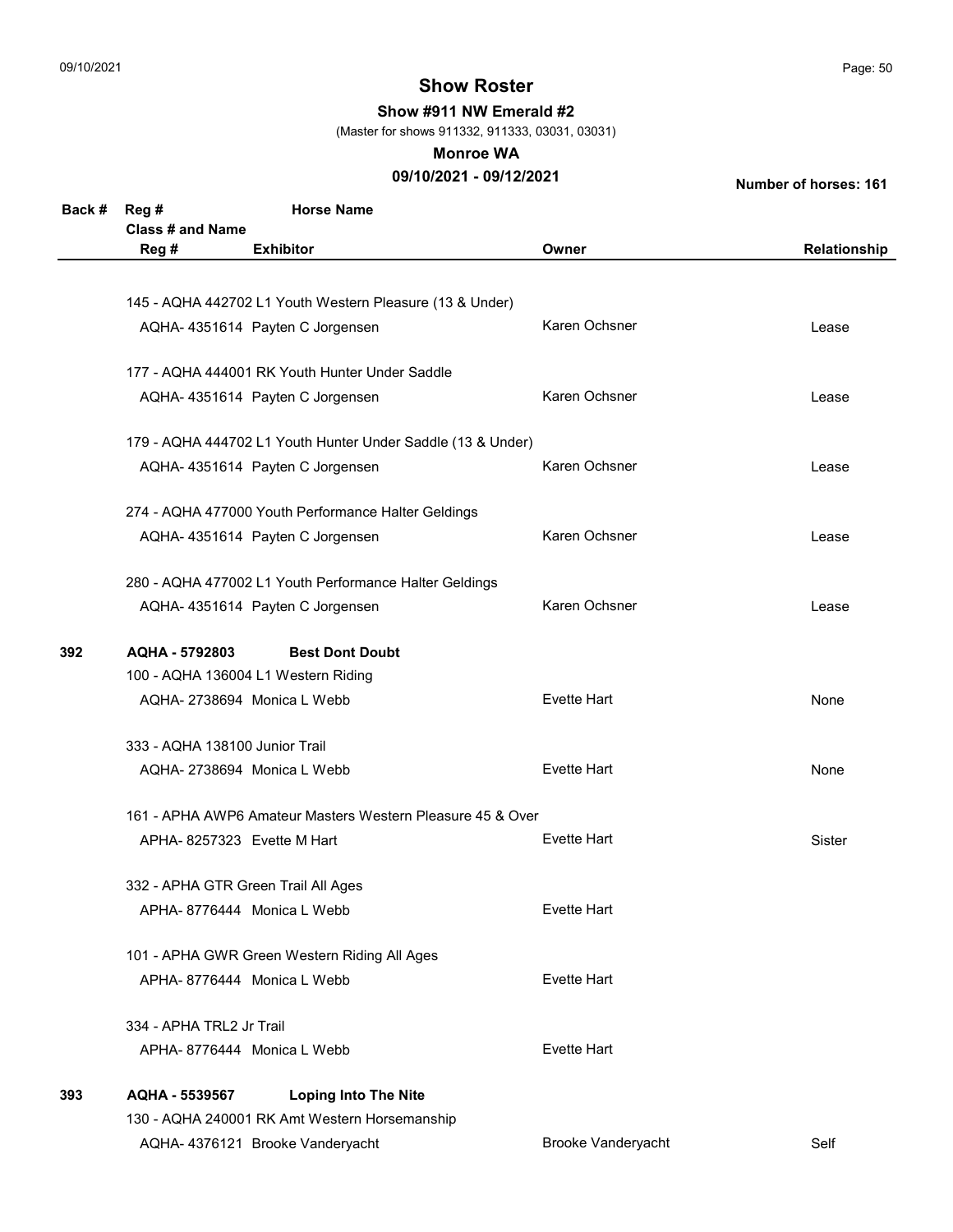Show #911 NW Emerald #2

(Master for shows 911332, 911333, 03031, 03031)

#### Monroe WA

## 09/10/2021 - 09/12/2021

| Back # | Reg #                   | <b>Horse Name</b>                                       |                           |              |  |  |
|--------|-------------------------|---------------------------------------------------------|---------------------------|--------------|--|--|
|        | <b>Class # and Name</b> |                                                         |                           |              |  |  |
|        | Reg #                   | <b>Exhibitor</b>                                        | Owner                     | Relationship |  |  |
|        |                         |                                                         |                           |              |  |  |
|        |                         | 133 - AQHA 240002 L1 Amt Western Horsemanship           |                           |              |  |  |
|        |                         | AQHA- 4376121 Brooke Vanderyacht                        | <b>Brooke Vanderyacht</b> | Self         |  |  |
|        |                         | 187 - AQHA 244001 RK Amt Hunter Under Saddle            |                           |              |  |  |
|        |                         | AQHA- 4376121 Brooke Vanderyacht                        | Brooke Vanderyacht        | Self         |  |  |
|        |                         | 402 - AQHA 252001 RK Amt Hunt Seat Equitation           |                           |              |  |  |
|        |                         | AQHA- 4376121 Brooke Vanderyacht                        | <b>Brooke Vanderyacht</b> | Self         |  |  |
| 394    | AQHA - 5008506          | The Best Sign Yet                                       |                           |              |  |  |
|        |                         | 157 - AQHA 242002 L1 Amt Western Pleasure               |                           |              |  |  |
|        |                         | AQHA- 4461176 Baylie Berendsen                          | Baylie Berendsen          | Self         |  |  |
|        |                         | 138 - WSQHA WSCH Western Schooling Class                |                           |              |  |  |
|        | WSQHA-                  | Baylie Berendsen                                        | Baylie Berendsen          |              |  |  |
| 395    | AQHA - 5745764          | <b>Vs Cruisin Blue</b>                                  |                           |              |  |  |
|        |                         | 139 - AQHA 142004 L1 Western Pleasure                   |                           |              |  |  |
|        |                         | AQHA-2002211 Teresa Sullivan                            | Marina Caputo             | None         |  |  |
|        |                         | 299 - AQHA 412800 Youth Showmanship (14 - 18)           |                           |              |  |  |
|        |                         | AQHA- 4366127 Marina Caputo                             | Marina Caputo             | Self         |  |  |
|        |                         | 126 - AQHA 440800 Youth Western Horsemanship 14 - 18    |                           |              |  |  |
|        |                         | AQHA- 4366127 Marina Caputo                             | Marina Caputo             | Self         |  |  |
|        |                         | 122 - AQHA 440802 L1 Youth Western Horsemanship 14 - 18 |                           |              |  |  |
|        |                         | AQHA- 4366127 Marina Caputo                             | Marina Caputo             | Self         |  |  |
|        |                         | 150 - AQHA 442800 Youth Western Pleasure (14-18)        |                           |              |  |  |
|        |                         | AQHA- 4366127 Marina Caputo                             | Marina Caputo             | Self         |  |  |
|        |                         | 146 - AQHA 442802 L1 Youth Western Pleasure (14-18)     |                           |              |  |  |
|        |                         | AQHA- 4366127 Marina Caputo                             | Marina Caputo             | Self         |  |  |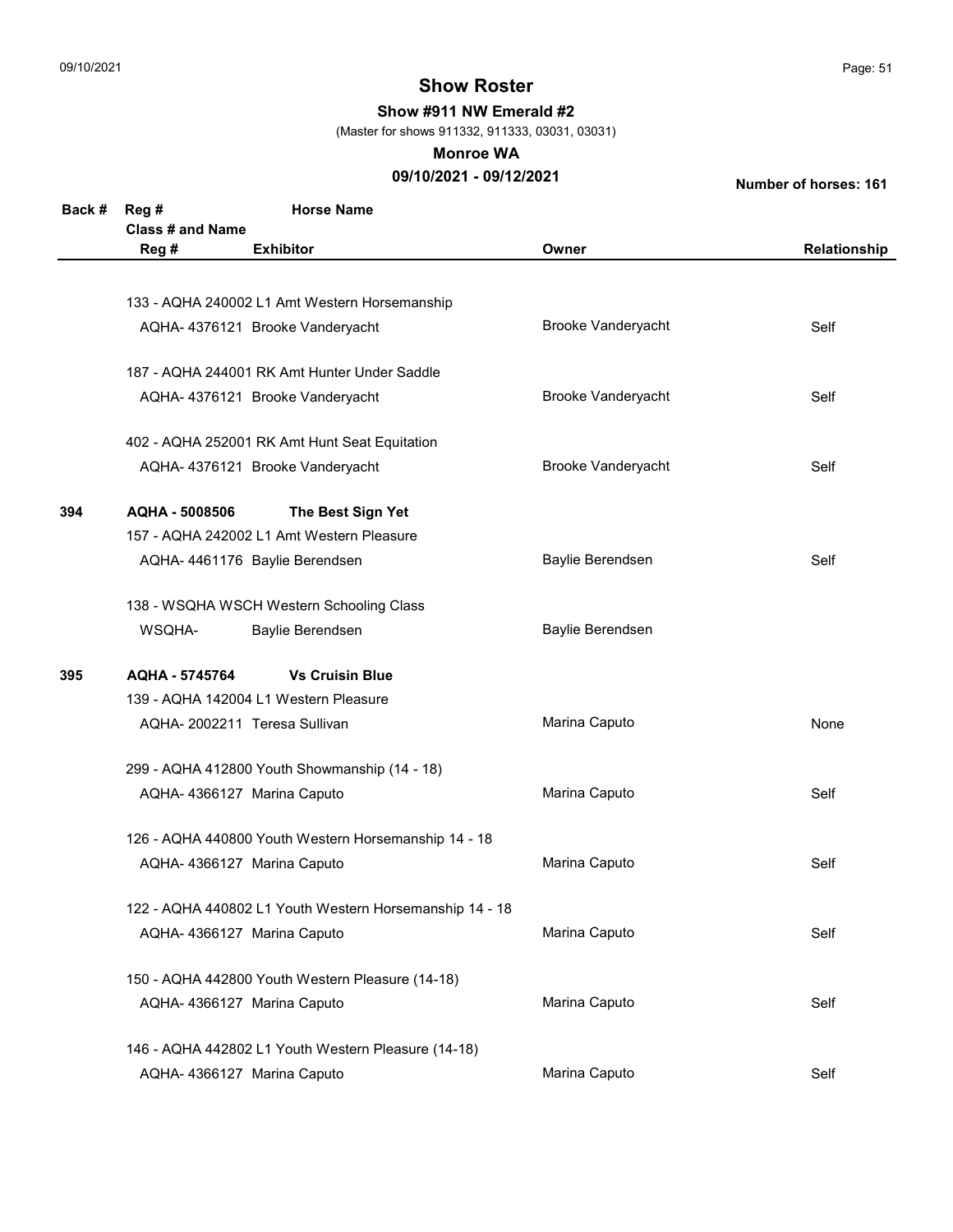Show #911 NW Emerald #2

(Master for shows 911332, 911333, 03031, 03031)

#### Monroe WA

## 09/10/2021 - 09/12/2021

| Back # | Reg#<br>Class # and Name                 | <b>Horse Name</b>                                       |                    |              |
|--------|------------------------------------------|---------------------------------------------------------|--------------------|--------------|
|        | Reg #                                    | <b>Exhibitor</b>                                        | Owner              | Relationship |
| 396    | AQHA - 5932608                           | Made Ona Blue Moon                                      |                    |              |
|        | 139 - AQHA 142004 L1 Western Pleasure    |                                                         |                    |              |
|        | AQHA- 3662750 Kyle C Hockett             |                                                         | Anne Kennedy       | None         |
| 397    | AQHA - 5584950                           | <b>Gotta Girl Krush</b>                                 |                    |              |
|        |                                          | 214 - AQHA 177000 Performance Halter Geldings           |                    |              |
|        | AQHA- 4323070 Sophia Mekeel              |                                                         | Tami Mekeel        | Child        |
|        |                                          | 229 - AQHA 277000 Amt Performance Halter Geldings       |                    |              |
|        | AQHA- 4323071 Tami Mekeel                |                                                         | Tami Mekeel        | Self         |
|        |                                          | 235 - AQHA 277002 L1 Amt Performance Halter Geldings    |                    |              |
|        | AQHA-4323071 Tami Mekeel                 |                                                         | Tami Mekeel        | Self         |
|        |                                          | 274 - AQHA 477000 Youth Performance Halter Geldings     |                    |              |
|        | AQHA- 4323070 Sophia Mekeel              |                                                         | Tami Mekeel        | Child        |
|        |                                          | 280 - AQHA 477002 L1 Youth Performance Halter Geldings  |                    |              |
|        | AQHA- 4323070 Sophia Mekeel              |                                                         | <b>Tami Mekeel</b> | Child        |
| 401    | AQHA - 4396711                           | <b>Perfect Selection</b>                                |                    |              |
|        |                                          | 102 - AQHA 436001 RK Youth Western Riding               |                    |              |
|        | AQHA-4363457 Natalie Patterson           |                                                         | Anna Patterson     | Child        |
|        |                                          | 104 - AQHA 436002 L1 Youth Western Riding               |                    |              |
|        | AQHA-4363457 Natalie Patterson           |                                                         | Anna Patterson     | Child        |
|        | 348 - AQHA 438802 L1 Youth Trail (14-18) |                                                         |                    |              |
|        | AQHA-4363457 Natalie Patterson           |                                                         | Anna Patterson     | Child        |
|        |                                          | 126 - AQHA 440800 Youth Western Horsemanship 14 - 18    |                    |              |
|        | AQHA-4363457 Natalie Patterson           |                                                         | Anna Patterson     | Child        |
|        |                                          | 122 - AQHA 440802 L1 Youth Western Horsemanship 14 - 18 |                    |              |
|        | AQHA- 4363457 Natalie Patterson          |                                                         | Anna Patterson     | Child        |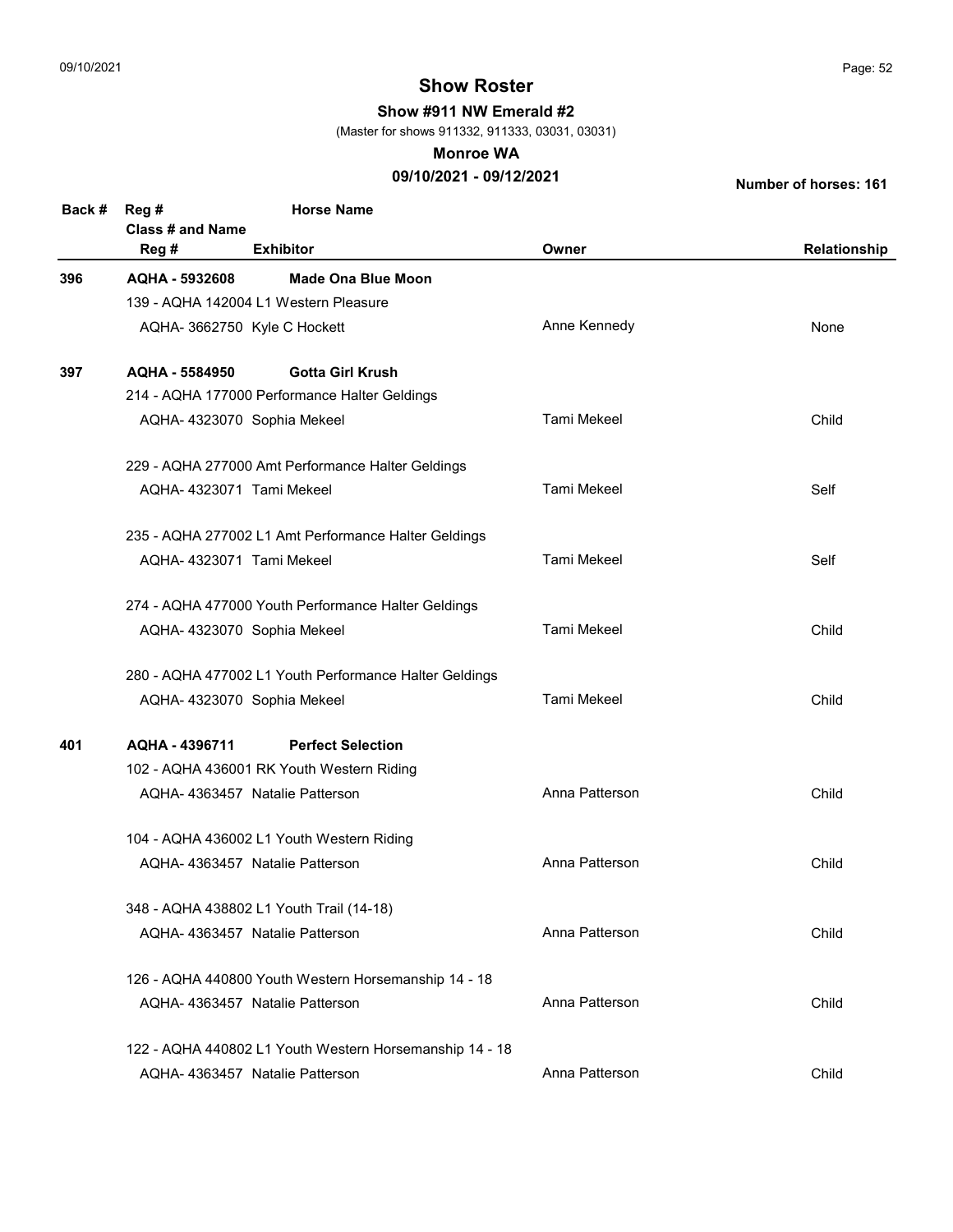Show #911 NW Emerald #2

(Master for shows 911332, 911333, 03031, 03031)

#### Monroe WA

## 09/10/2021 - 09/12/2021

| Back # | Reg #                   | <b>Horse Name</b>                                    |                       |              |
|--------|-------------------------|------------------------------------------------------|-----------------------|--------------|
|        | <b>Class # and Name</b> |                                                      |                       |              |
|        | Reg #                   | <b>Exhibitor</b>                                     | Owner                 | Relationship |
| 411    | AQHA - 5291625          | All Jackd Up                                         |                       |              |
|        |                         | 343 - AQHA 238001 RK Amt Trail                       |                       |              |
|        |                         | AQHA- 1362987 Ashley W Newbury                       | <b>Ashley Newbury</b> | Sister       |
|        |                         | 345 - AQHA 238002 L1 Amt Trail                       |                       |              |
|        |                         | AQHA- 1362987 Ashley W Newbury                       | <b>Ashley Newbury</b> | Sister       |
|        |                         | 133 - AQHA 240002 L1 Amt Western Horsemanship        |                       |              |
|        |                         | AQHA- 1362987 Ashley W Newbury                       | <b>Ashley Newbury</b> | Sister       |
| 413    |                         | <b>Gold And Elegant</b>                              |                       |              |
|        |                         | 123 - WSQHA WTHM W/T Horsemanship 11 & Un            |                       |              |
|        | WSQHA-                  | Rose Amala                                           | Rose Amala            | Self         |
|        |                         | 400 - WSQHA WTHSE W/T All Breed 11 & Un Hunt Seat Eq |                       |              |
|        | WSQHA-                  | Rose Amala                                           | Rose Amala            | Self         |
|        |                         | 173 - WSQHA WTHU11 W/T Hus 11 & Un All Breed         |                       |              |
|        | WSQHA-                  | Rose Amala                                           | Rose Amala            | Self         |
|        |                         | 309 - WSQHA WTS11 All Breed W/T Showmanship 11 & Un  |                       |              |
|        | WSQHA-                  | Rose Amala                                           | Rose Amala            | Self         |
|        |                         | 340 - WSQHA WTT10 W/T Trail 11 & Un All Breed        |                       |              |
|        | WSQHA-                  | Rose Amala                                           | Rose Amala            | Self         |
|        |                         | 167 - WSQHA WTW11 W/T 11 & Un Western Plsr All Breed |                       |              |
|        | WSQHA-                  | Rose Amala                                           | Rose Amala            | Self         |
| 414    | AQHA - 5273669          | <b>Party Tips</b>                                    |                       |              |
|        |                         | 273 - AQHA 407700 Youth Aged Geldings                |                       |              |
|        |                         | AQHA- 4319204 Annika I Ewing                         | Ingela Hoerler        | Child        |
|        |                         | 279 - AQHA 407702 L1 Youth Aged Geldings             |                       |              |
|        |                         | AQHA- 4319204 Annika I Ewing                         | Ingela Hoerler        | Child        |
|        |                         | 293 - AQHA 412001 RK Youth Showmanship at Halter     |                       |              |
|        |                         | AQHA- 4319204 Annika I Ewing                         | Ingela Hoerler        | Child        |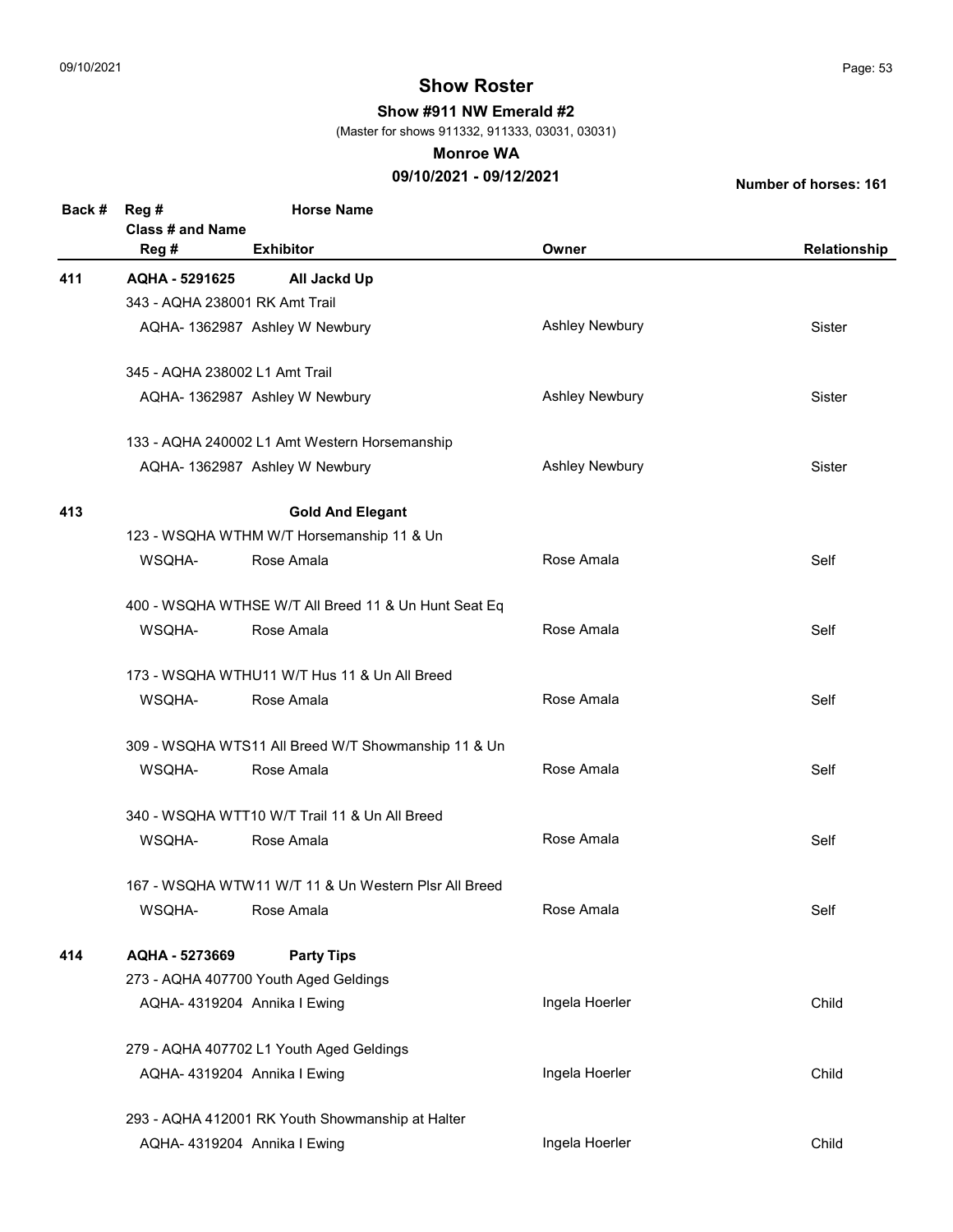Show #911 NW Emerald #2

(Master for shows 911332, 911333, 03031, 03031)

#### Monroe WA

## 09/10/2021 - 09/12/2021

Number of horses: 161

| Back # | Reg #<br>Class # and Name                          | <b>Horse Name</b>                                   |                            |              |
|--------|----------------------------------------------------|-----------------------------------------------------|----------------------------|--------------|
|        | Reg #                                              | <b>Exhibitor</b>                                    | Owner                      | Relationship |
|        |                                                    |                                                     |                            |              |
|        |                                                    | 119 - AQHA 440001 RK Youth Western Horsemanship     |                            |              |
|        |                                                    | AQHA- 4319204 Annika I Ewing                        | Ingela Hoerler             | Child        |
|        |                                                    | 142 - AQHA 442001 RK Youth Western Pleasure         |                            |              |
|        |                                                    | AQHA- 4319204 Annika I Ewing                        | Ingela Hoerler             | Child        |
|        |                                                    | 146 - AQHA 442802 L1 Youth Western Pleasure (14-18) |                            |              |
|        |                                                    | AQHA- 4319204 Annika I Ewing                        | Ingela Hoerler             | Child        |
| 416    |                                                    | <b>Sir Deliverance</b>                              |                            |              |
|        |                                                    | 123 - WSQHA WTHM W/T Horsemanship 11 & Un           |                            |              |
|        | WSQHA-                                             | <b>Brooklyn Nelson</b>                              | Ardy L Germaine            | Self         |
|        |                                                    | 340 - WSQHA WTT10 W/T Trail 11 & Un All Breed       |                            |              |
|        | WSQHA-                                             | <b>Brooklyn Nelson</b>                              | Ardy L Germaine            | Self         |
| 420    | AQHA - 5605881                                     | <b>Leaguers Big Finale</b>                          |                            |              |
|        | 307 - AQHA 212800 Amt Select Showmanship at Halter |                                                     |                            |              |
|        |                                                    | AQHA- 3448112 Teri Christofferson                   | Teri Christofferson        | Self         |
|        | 136 - AQHA 240800 Amt Select Western Horsemanship  |                                                     |                            |              |
|        |                                                    | AQHA- 3448112 Teri Christofferson                   | <b>Teri Christofferson</b> | Self         |
| 421    | AQHA - 5749746                                     | <b>Best Believe That</b>                            |                            |              |
|        | 331 - AQHA 138004 L1 Trail                         |                                                     |                            |              |
|        |                                                    | AQHA-2328653 Taunya Clizbe                          | Taunya Clizbe              | Sister       |
|        | 343 - AQHA 238001 RK Amt Trail                     |                                                     |                            |              |
|        | AQHA-2328653 Taunya Clizbe                         |                                                     | Taunya Clizbe              | Sister       |
|        | 345 - AQHA 238002 L1 Amt Trail                     |                                                     |                            |              |
|        |                                                    | AQHA-2328653 Taunya Clizbe                          | Taunya Clizbe              | Sister       |
|        |                                                    | 133 - AQHA 240002 L1 Amt Western Horsemanship       |                            |              |
|        |                                                    | AQHA-2328653 Taunya Clizbe                          | Taunya Clizbe              | Sister       |

157 - AQHA 242002 L1 Amt Western Pleasure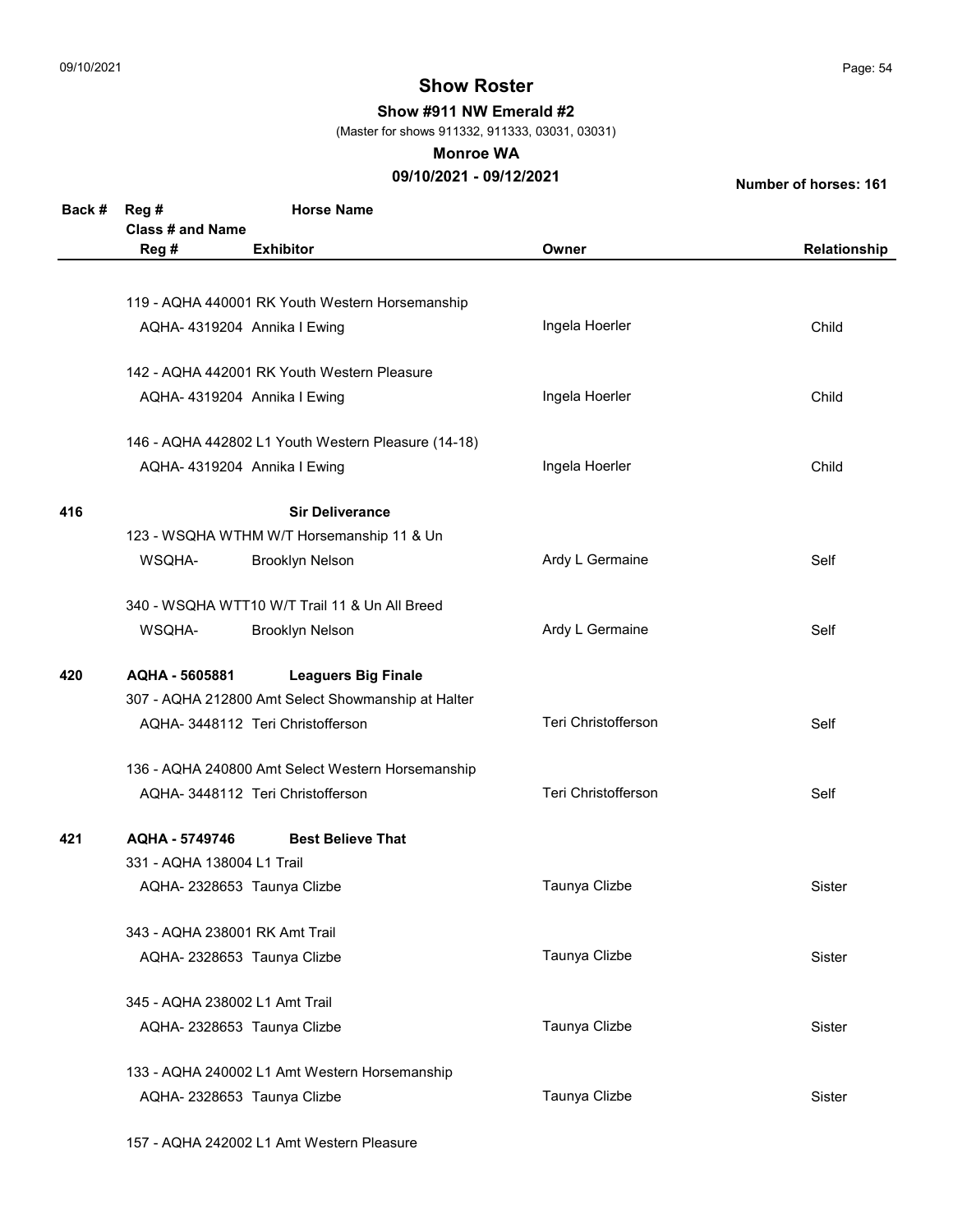Show #911 NW Emerald #2

(Master for shows 911332, 911333, 03031, 03031)

#### Monroe WA

## 09/10/2021 - 09/12/2021

| Back # | Reg #<br><b>Class # and Name</b>              | <b>Horse Name</b>                                    |                        |               |  |  |
|--------|-----------------------------------------------|------------------------------------------------------|------------------------|---------------|--|--|
|        | Reg #                                         | <b>Exhibitor</b>                                     | Owner                  | Relationship  |  |  |
|        | AQHA-2328653 Taunya Clizbe                    |                                                      | Taunya Clizbe          | <b>Sister</b> |  |  |
| 425    | AQHA - 5278735                                | <b>Zippn Hot Machine</b>                             |                        |               |  |  |
|        |                                               | 100 - AQHA 136004 L1 Western Riding                  |                        |               |  |  |
|        |                                               | AQHA- 1643511 Kristy L McCann                        | Ken & Jodi Gundersen   | None          |  |  |
|        |                                               | 114 - AQHA 136200 Senior Western Riding              |                        |               |  |  |
|        |                                               | AQHA- 1643511 Kristy L McCann                        | Ken & Jodi Gundersen   | None          |  |  |
|        |                                               | 165 - AQHA 142200 Senior Western Pleasure            |                        |               |  |  |
|        |                                               | AQHA- 1643511 Kristy L McCann                        | Ken & Jodi Gundersen   | None          |  |  |
|        | 164 - AQHA 242800 Amt Select Western Pleasure |                                                      |                        |               |  |  |
|        |                                               | AQHA- 796388 Jodi Gundersen                          | Ken & Jodi Gundersen   | Self          |  |  |
| 428    | AQHA - X0724043<br><b>Made To Be Noticed</b>  |                                                      |                        |               |  |  |
|        | 243 - AQHA 105700 Aged Mares                  |                                                      |                        |               |  |  |
|        | AQHA- 3483358 Renay Crosby                    |                                                      | Renay Crosby           | Self          |  |  |
|        | 258 - AQHA 205700 Amt Aged Mares              |                                                      |                        |               |  |  |
|        | AQHA- 3483358 Renay Crosby                    |                                                      | Renay Crosby           | Self          |  |  |
|        |                                               | 264 - AQHA 205702 L1 Amt Aged Mares                  |                        |               |  |  |
|        | AQHA- 3483358 Renay Crosby                    |                                                      | Renay Crosby           | Self          |  |  |
|        |                                               | 307 - AQHA 212800 Amt Select Showmanship at Halter   |                        |               |  |  |
|        | AQHA- 3483358 Renay Crosby                    |                                                      | Renay Crosby           | Self          |  |  |
|        |                                               | 136 - AQHA 240800 Amt Select Western Horsemanship    |                        |               |  |  |
|        | AQHA- 3483358 Renay Crosby                    |                                                      | Renay Crosby           | Self          |  |  |
|        |                                               | 132 - AQHA 240802 L1 Amt Select Western Horsemanship |                        |               |  |  |
|        | AQHA- 3483358 Renay Crosby                    |                                                      | Renay Crosby           | Self          |  |  |
| 498    | AQHA - 5770514                                | <b>Top Of The Rock</b>                               |                        |               |  |  |
|        |                                               | 273 - AQHA 407700 Youth Aged Geldings                |                        |               |  |  |
|        |                                               | AQHA-4426837 Madison Barnes                          | Kelly Marinella-Barnes | Child         |  |  |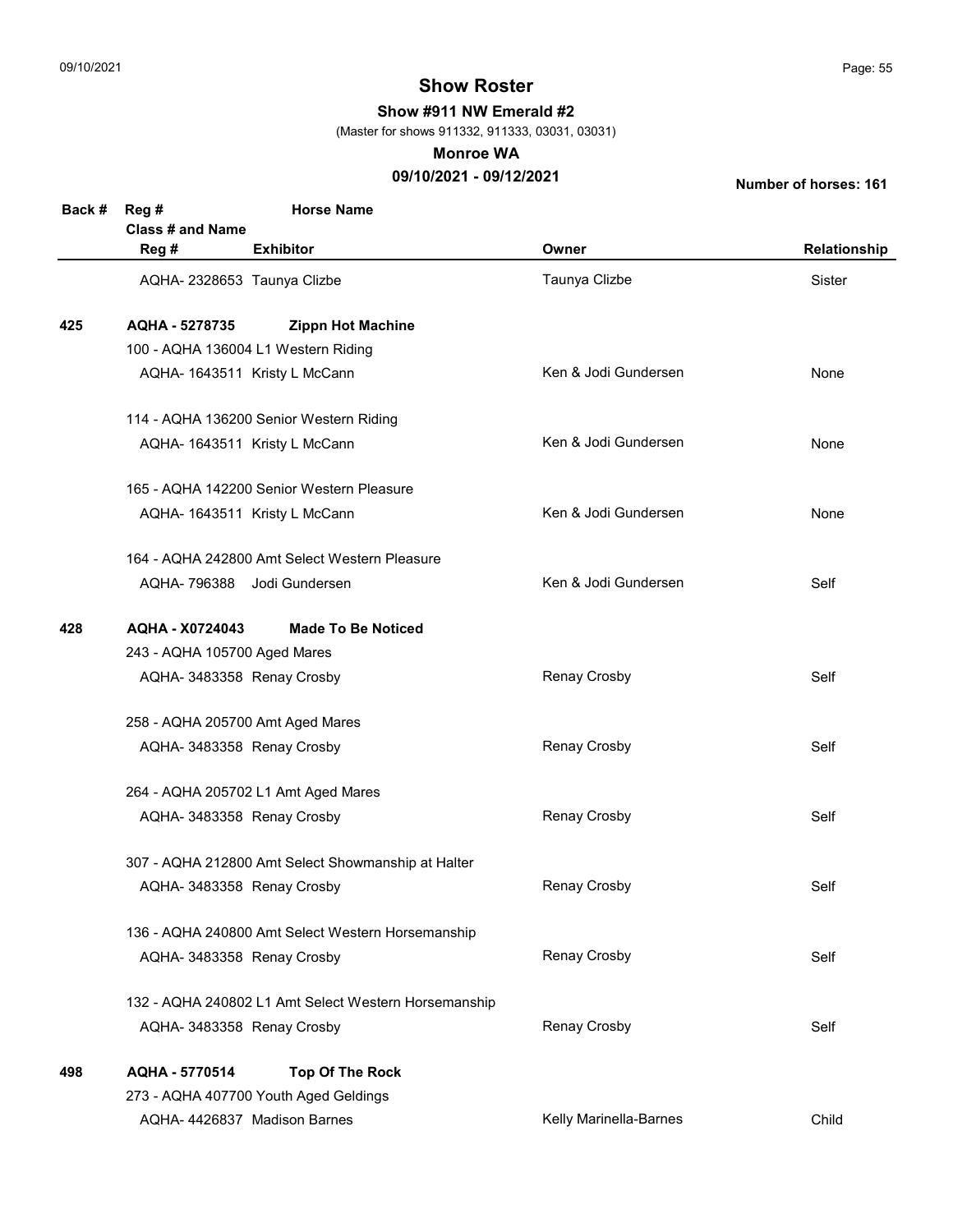Show #911 NW Emerald #2

(Master for shows 911332, 911333, 03031, 03031)

#### Monroe WA

## 09/10/2021 - 09/12/2021

| Back # | Reg #<br><b>Class # and Name</b> | <b>Horse Name</b>                                     |                        |              |
|--------|----------------------------------|-------------------------------------------------------|------------------------|--------------|
|        | Reg #                            | <b>Exhibitor</b>                                      | Owner                  | Relationship |
|        |                                  | 279 - AQHA 407702 L1 Youth Aged Geldings              |                        |              |
|        |                                  | AQHA- 4426837 Madison Barnes                          | Kelly Marinella-Barnes | Child        |
|        |                                  | 293 - AQHA 412001 RK Youth Showmanship at Halter      |                        |              |
|        |                                  | AQHA-4426837 Madison Barnes                           | Kelly Marinella-Barnes | Child        |
|        |                                  | 116 - AQHA 440102 L1 Youth Walk Trot Horsemanship     |                        |              |
|        |                                  | AQHA-4426837 Madison Barnes                           | Kelly Marinella-Barnes | Child        |
|        |                                  | 140 - AQHA 442102 L1 Youth Walk Trot Western Pleasure |                        |              |
|        |                                  | AQHA-4426837 Madison Barnes                           | Kelly Marinella-Barnes | Child        |
| 500    | AQHA - 4830084                   | A Daytona Machine                                     |                        |              |
|        |                                  | 234 - AQHA 207702 L1 Amt Aged Geldings                |                        |              |
|        |                                  | AQHA- 3708476 Caitlin Johnson                         | Tresie M Wiersma       | Child        |
|        |                                  | 304 - AQHA 212002 L1 Amt Showmanship at Halter        |                        |              |
|        |                                  | AQHA- 3708476 Caitlin Johnson                         | Tresie M Wiersma       | Child        |
|        |                                  | 133 - AQHA 240002 L1 Amt Western Horsemanship         |                        |              |
|        |                                  | AQHA- 3708476 Caitlin Johnson                         | Tresie M Wiersma       | Child        |
|        |                                  | 157 - AQHA 242002 L1 Amt Western Pleasure             |                        |              |
|        |                                  | AQHA- 3708476 Caitlin Johnson                         | Tresie M Wiersma       | Child        |
|        |                                  | 189 - AQHA 244002 L1 Amt Hunter Under Saddle          |                        |              |
|        |                                  | AQHA-3708476 Caitlin Johnson                          | Tresie M Wiersma       | Child        |
|        |                                  | 403 - AQHA 252002 L1 Amt Hunt Seat Equitation         |                        |              |
|        |                                  | AQHA-3708476 Caitlin Johnson                          | Tresie M Wiersma       | Child        |
|        |                                  | 293 - AQHA 412001 RK Youth Showmanship at Halter      |                        |              |
|        |                                  | AQHA- 4361883 Georgia Wiersma                         | Tresie M Wiersma       | Child        |
|        |                                  | 296 - AQHA 412802 L1 Youth Showmanship (14 - 18)      |                        |              |
|        |                                  | AQHA- 4361883 Georgia Wiersma                         | Tresie M Wiersma       | Child        |
|        |                                  | 119 - AQHA 440001 RK Youth Western Horsemanship       |                        |              |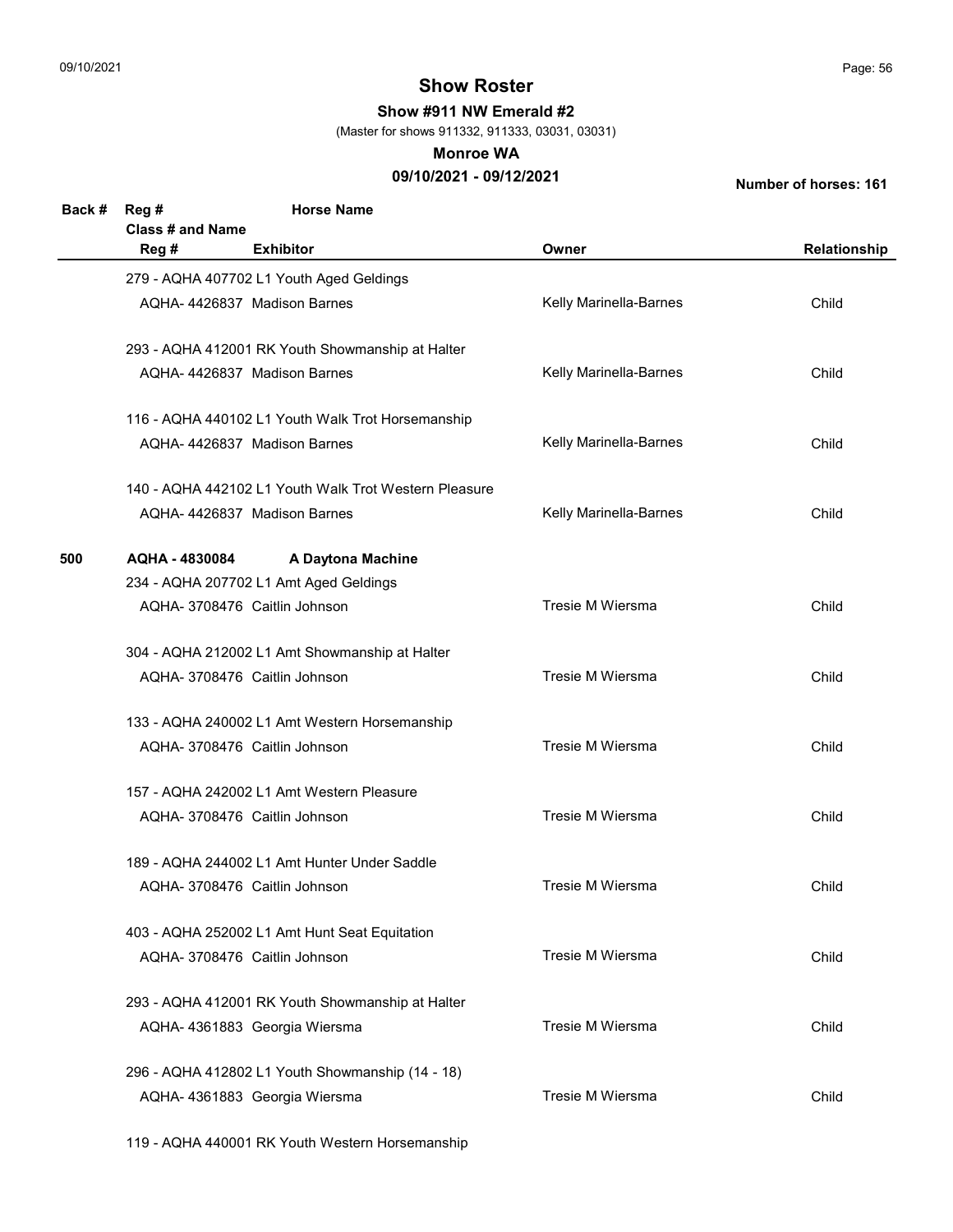Show #911 NW Emerald #2

(Master for shows 911332, 911333, 03031, 03031)

#### Monroe WA

## 09/10/2021 - 09/12/2021

| Back # | Reg #                         | <b>Horse Name</b>                               |                   |              |
|--------|-------------------------------|-------------------------------------------------|-------------------|--------------|
|        | Class # and Name              |                                                 |                   |              |
|        | Reg #                         | <b>Exhibitor</b>                                | Owner             | Relationship |
|        |                               | AQHA- 4361883 Georgia Wiersma                   | Tresie M Wiersma  | Child        |
|        |                               | 177 - AQHA 444001 RK Youth Hunter Under Saddle  |                   |              |
|        |                               | AQHA- 4361883 Georgia Wiersma                   | Tresie M Wiersma  | Child        |
|        |                               | 407 - AQHA 452001 RK Youth Hunt Seat Equitation |                   |              |
|        |                               | AQHA- 4361883 Georgia Wiersma                   | Tresie M Wiersma  | Child        |
| 507    | AQHA - 5750127                | <b>Who Fired The Made</b>                       |                   |              |
|        |                               | 100 - AQHA 136004 L1 Western Riding             |                   |              |
|        | AQHA- 1648397 Crysta L Kellar |                                                 | Crysta L Lombardi | Self         |
|        |                               | 113 - AQHA 236000 Amt Western Riding            |                   |              |
|        | AQHA- 1648397 Crysta L Kellar |                                                 | Crysta L Lombardi | Self         |
|        |                               | 110 - AQHA 236002 L1 Amt Western Riding         |                   |              |
|        | AQHA- 1648397 Crysta L Kellar |                                                 | Crysta L Lombardi | Self         |
|        |                               | 137 - AQHA 240000 Amt Western Horsemanship      |                   |              |
|        | AQHA- 1648397 Crysta L Kellar |                                                 | Crysta L Lombardi | Self         |
|        |                               | 133 - AQHA 240002 L1 Amt Western Horsemanship   |                   |              |
|        | AQHA- 1648397 Crysta L Kellar |                                                 | Crysta L Lombardi | Self         |
|        |                               | 157 - AQHA 242002 L1 Amt Western Pleasure       |                   |              |
|        | AQHA- 1648397 Crysta L Kellar |                                                 | Crysta L Lombardi | Self         |
|        |                               | 138 - WSQHA WSCH Western Schooling Class        |                   |              |
|        | WSQHA-                        | Crysta L Kellar                                 | Crysta L Lombardi |              |
| 540    | AQHA - 3817189                | <b>Impulsive Smoke</b>                          |                   |              |
|        |                               | 338 - AQHA 238102 L1 Amt Walk Trot Trail        |                   |              |
|        | AQHA- 1636431 Nancy O'Keefe   |                                                 | Kim F. Burnell    | Sister       |
| 555    | AQHA - 5668615                | <b>Best Vette Yet</b>                           |                   |              |
|        |                               | 264 - AQHA 205702 L1 Amt Aged Mares             |                   |              |
|        |                               | AQHA-267652 Jo Ann L Polley                     | Jo Ann L Polley   | Self         |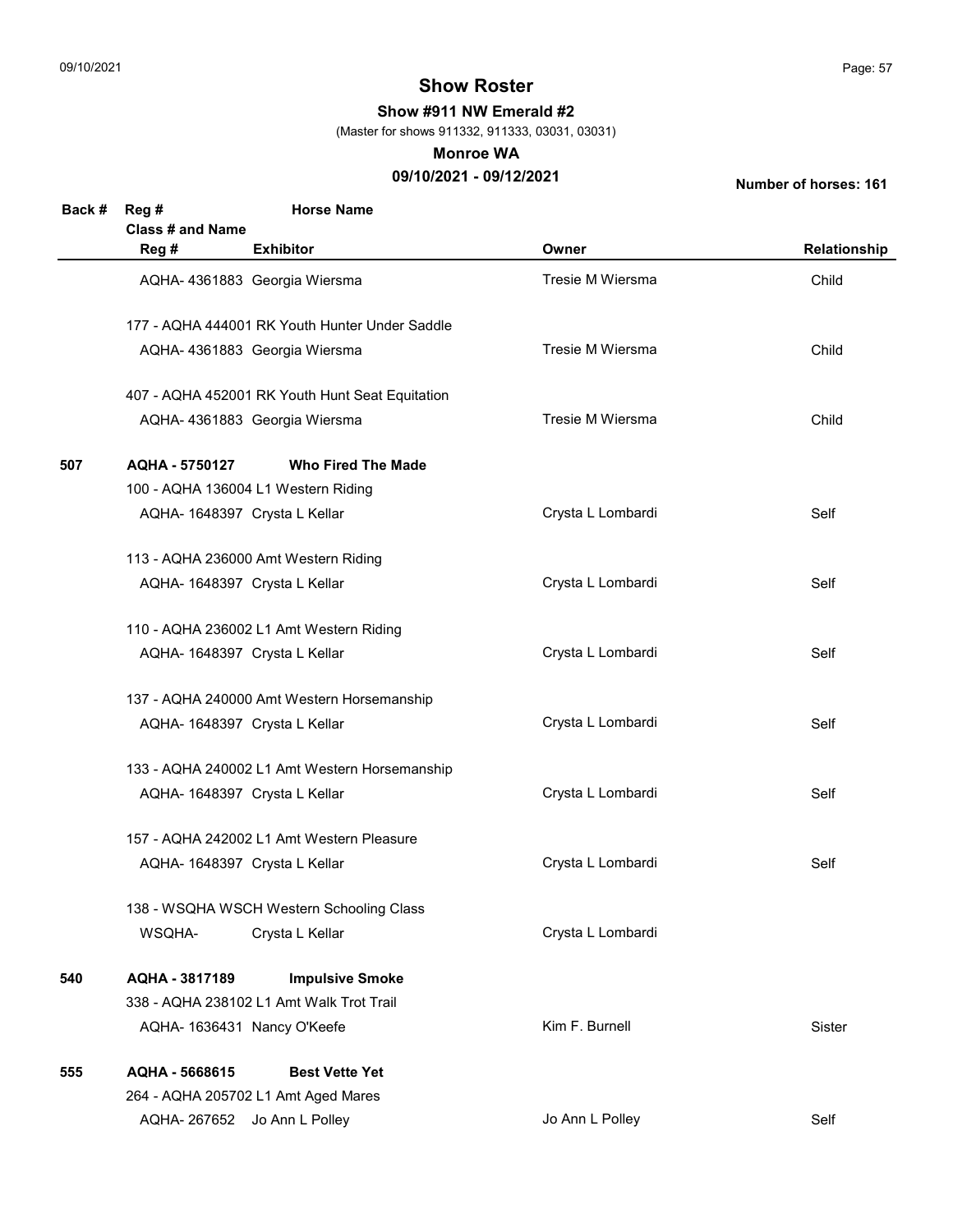Show #911 NW Emerald #2

(Master for shows 911332, 911333, 03031, 03031)

#### Monroe WA

## 09/10/2021 - 09/12/2021

| Back # | Reg #<br>Class # and Name                                  | <b>Horse Name</b>                                            |                 |              |  |
|--------|------------------------------------------------------------|--------------------------------------------------------------|-----------------|--------------|--|
|        | Reg #                                                      | <b>Exhibitor</b>                                             | Owner           | Relationship |  |
|        |                                                            | 130 - AQHA 240001 RK Amt Western Horsemanship                |                 |              |  |
|        |                                                            | AQHA-267652 Jo Ann L Polley                                  | Jo Ann L Polley | Self         |  |
|        |                                                            | 132 - AQHA 240802 L1 Amt Select Western Horsemanship         |                 |              |  |
|        |                                                            | AQHA-267652 Jo Ann L Polley                                  | Jo Ann L Polley | Self         |  |
|        |                                                            | 164 - AQHA 242800 Amt Select Western Pleasure                |                 |              |  |
|        |                                                            | AQHA-267652 Jo Ann L Polley                                  | Jo Ann L Polley | Self         |  |
|        |                                                            | 159 - AQHA 242802 L1 Amt Select Western Pleasure             |                 |              |  |
|        |                                                            | AQHA-267652 Jo Ann L Polley                                  | Jo Ann L Polley | Self         |  |
|        |                                                            | 259 - AQHA 275000 Amt Performance Halter Mares               |                 |              |  |
|        |                                                            | AQHA-267652 Jo Ann L Polley                                  | Jo Ann L Polley | Self         |  |
| 601    | AQHA - 4276070                                             | <b>Chips Heart</b>                                           |                 |              |  |
|        |                                                            | 290 - AQHA 405702 L1 Youth Aged Mares                        |                 |              |  |
|        |                                                            | AQHA- 4391709 Makaley Emily Janneh                           | Lily Richardson | Sister       |  |
|        |                                                            | 295 - AQHA 412702 L1 Youth Showmanship (13 & Under)          |                 |              |  |
|        |                                                            | AQHA- 4391709 Makaley Emily Janneh                           | Lily Richardson | Sister       |  |
|        | 347 - AQHA 438702 L1 Youth Trail (13 & Under)              |                                                              |                 |              |  |
|        |                                                            | AQHA-4391709 Makaley Emily Janneh                            | Lily Richardson | Sister       |  |
|        | 121 - AQHA 440702 L1 Youth Western Horsemanship 13 & Under |                                                              |                 |              |  |
|        |                                                            | AQHA- 4391709 Makaley Emily Janneh                           | Lily Richardson | Sister       |  |
|        |                                                            | 408 - AQHA 452702 L1 Youth Hunt Seat Equitation (13 & Under) |                 |              |  |
|        |                                                            | AQHA- 4391709 Makaley Emily Janneh                           | Lily Richardson | Sister       |  |
| 613    | AQHA - 5472536                                             | Lastpeaceofpotential                                         |                 |              |  |
|        |                                                            | 105 - AQHA 436000 Youth Western Riding                       |                 |              |  |
|        | AQHA-4258283 Shelby Bogen                                  |                                                              | Shleby Bogen    | Self         |  |
|        |                                                            | 102 - AQHA 436001 RK Youth Western Riding                    |                 |              |  |
|        | AQHA- 4258283 Shelby Bogen                                 |                                                              | Shleby Bogen    | Self         |  |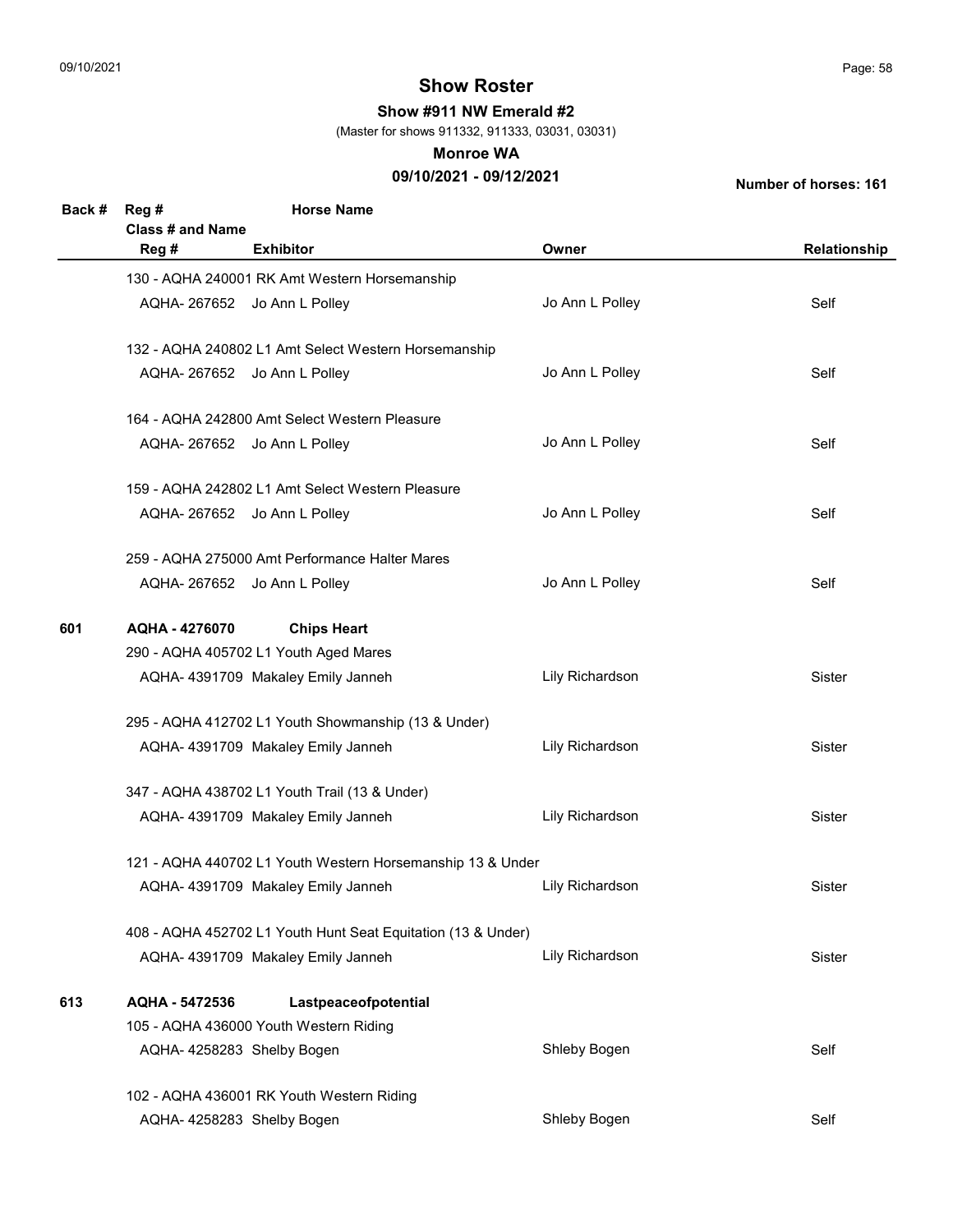Show #911 NW Emerald #2

(Master for shows 911332, 911333, 03031, 03031)

#### Monroe WA

## 09/10/2021 - 09/12/2021

| Back # | Reg #<br><b>Class # and Name</b> | <b>Horse Name</b>                                       |                       |              |
|--------|----------------------------------|---------------------------------------------------------|-----------------------|--------------|
|        | Reg #                            | <b>Exhibitor</b>                                        | Owner                 | Relationship |
|        |                                  | 104 - AQHA 436002 L1 Youth Western Riding               |                       |              |
|        | AQHA-4258283 Shelby Bogen        |                                                         | Shleby Bogen          | Self         |
|        |                                  | 355 - AQHA 438800 Youth Trail (14-18)                   |                       |              |
|        | AQHA-4258283 Shelby Bogen        |                                                         | Shleby Bogen          | Self         |
|        |                                  | 348 - AQHA 438802 L1 Youth Trail (14-18)                |                       |              |
|        | AQHA-4258283 Shelby Bogen        |                                                         | Shleby Bogen          | Self         |
|        |                                  | 126 - AQHA 440800 Youth Western Horsemanship 14 - 18    |                       |              |
|        | AQHA-4258283 Shelby Bogen        |                                                         | Shleby Bogen          | Self         |
|        |                                  | 122 - AQHA 440802 L1 Youth Western Horsemanship 14 - 18 |                       |              |
|        | AQHA-4258283 Shelby Bogen        |                                                         | Shleby Bogen          | Self         |
| 619    | AQHA - 5465433                   | <b>Amble Ona Hot Chip</b>                               |                       |              |
|        |                                  | 299 - AQHA 412800 Youth Showmanship (14 - 18)           |                       |              |
|        |                                  | AQHA-4200492 Madison Hammon                             | <b>Madison Hammon</b> | Sister       |
|        |                                  | 296 - AQHA 412802 L1 Youth Showmanship (14 - 18)        |                       |              |
|        |                                  | AQHA- 4200492 Madison Hammon                            | <b>Madison Hammon</b> | Sister       |
|        |                                  | 348 - AQHA 438802 L1 Youth Trail (14-18)                |                       |              |
|        |                                  | AQHA- 4200492 Madison Hammon                            | <b>Madison Hammon</b> | Sister       |
|        |                                  | 126 - AQHA 440800 Youth Western Horsemanship 14 - 18    |                       |              |
|        |                                  | AQHA-4200492 Madison Hammon                             | <b>Madison Hammon</b> | Sister       |
|        |                                  | 122 - AQHA 440802 L1 Youth Western Horsemanship 14 - 18 |                       |              |
|        |                                  | AQHA-4200492 Madison Hammon                             | <b>Madison Hammon</b> | Sister       |
| 620    | AQHA - 5827252                   | <b>Set On Kruze</b>                                     |                       |              |
|        | 331 - AQHA 138004 L1 Trail       |                                                         |                       |              |
|        | AQHA-4108642 Ciera Bennett       |                                                         | Ciera Bennett         | Sister       |
|        |                                  | 228 - AQHA 207700 Amt Aged Geldings                     |                       |              |
|        | AQHA-4108642 Ciera Bennett       |                                                         | Ciera Bennett         | Sister       |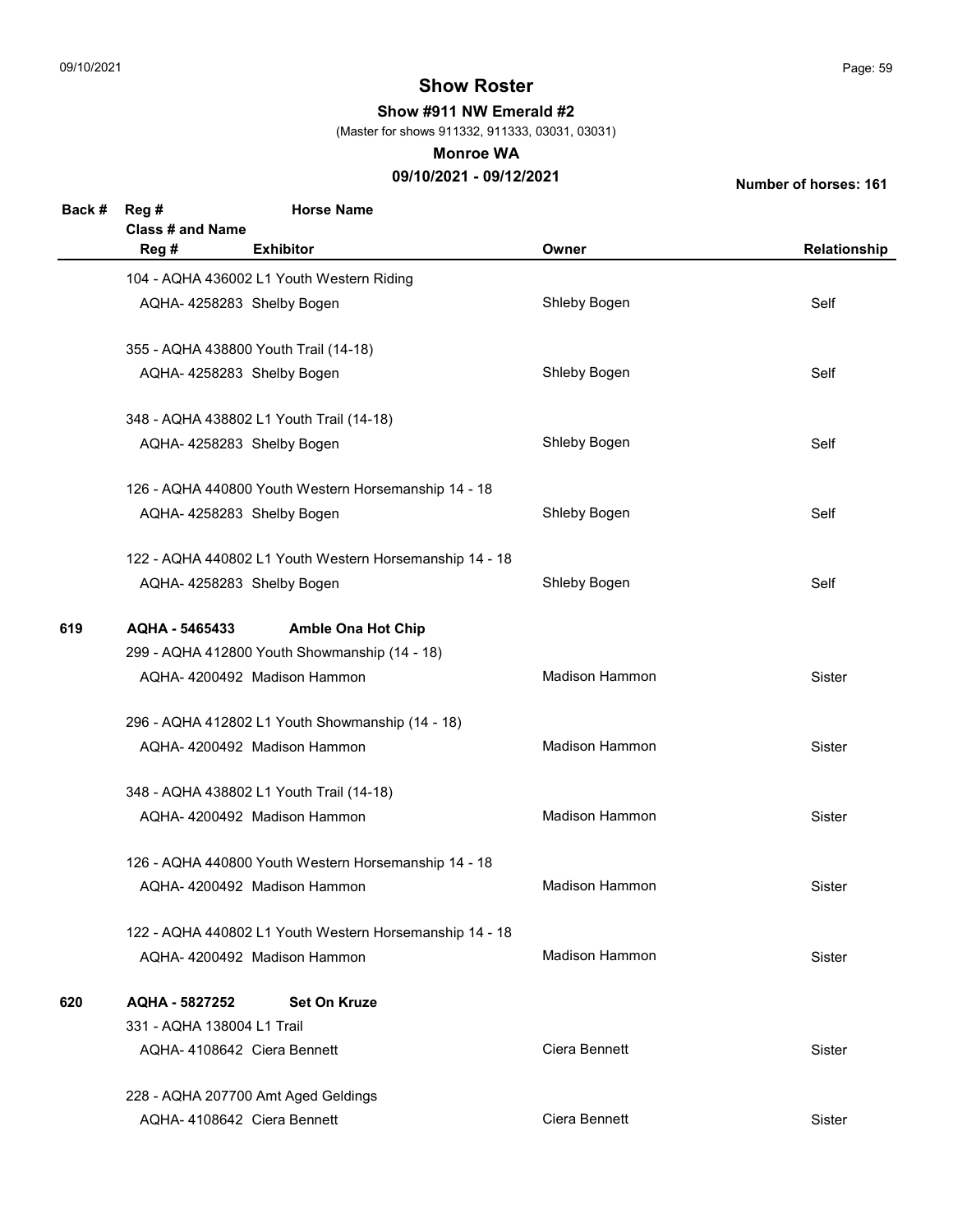Show #911 NW Emerald #2

(Master for shows 911332, 911333, 03031, 03031)

#### Monroe WA

## 09/10/2021 - 09/12/2021

| Back # | Reg #<br><b>Class # and Name</b> | <b>Horse Name</b>                                       |               |              |
|--------|----------------------------------|---------------------------------------------------------|---------------|--------------|
|        | Reg #                            | <b>Exhibitor</b>                                        | Owner         | Relationship |
|        |                                  | 308 - AQHA 212000 Amt Showmanship at Halter             |               |              |
|        | AQHA-4108642 Ciera Bennett       |                                                         | Ciera Bennett | Sister       |
|        | 345 - AQHA 238002 L1 Amt Trail   |                                                         |               |              |
|        | AQHA-4108642 Ciera Bennett       |                                                         | Ciera Bennett | Sister       |
|        |                                  | 137 - AQHA 240000 Amt Western Horsemanship              |               |              |
|        | AQHA-4108642 Ciera Bennett       |                                                         | Ciera Bennett | Sister       |
|        |                                  | 405 - AQHA 252000 Amt Hunt Seat Equitation              |               |              |
|        | AQHA-4108642 Ciera Bennett       |                                                         | Ciera Bennett | Sister       |
| 621    | AQHA - 5532586                   | <b>KM Best Ever</b>                                     |               |              |
|        |                                  | 299 - AQHA 412800 Youth Showmanship (14 - 18)           |               |              |
|        |                                  | AQHA- 4013997 Sheridan Alana Baringer                   | Kara Sheridan | Child        |
|        | 341 - AQHA 438001 RK Youth Trail |                                                         |               |              |
|        |                                  | AQHA- 4013997 Sheridan Alana Baringer                   | Kara Sheridan | Child        |
|        |                                  | 355 - AQHA 438800 Youth Trail (14-18)                   |               |              |
|        |                                  | AQHA- 4013997 Sheridan Alana Baringer                   | Kara Sheridan | Child        |
|        |                                  | 348 - AQHA 438802 L1 Youth Trail (14-18)                |               |              |
|        |                                  | AQHA- 4013997 Sheridan Alana Baringer                   | Kara Sheridan | Child        |
|        |                                  | 126 - AQHA 440800 Youth Western Horsemanship 14 - 18    |               |              |
|        |                                  | AQHA- 4013997 Sheridan Alana Baringer                   | Kara Sheridan | Child        |
|        |                                  | 421 - AQHA 452800 Youth Hunt Seat Equitation (14-18)    |               |              |
|        |                                  | AQHA- 4013997 Sheridan Alana Baringer                   | Kara Sheridan | Child        |
|        |                                  | 419 - AQHA 452802 L1 Youth Hunt Seat Equitation (14-18) |               |              |
|        |                                  | AQHA- 4013997 Sheridan Alana Baringer                   | Kara Sheridan | Child        |
| 626    | AQHA - 5949480                   | <b>Blazing Good Assets</b>                              |               |              |
|        |                                  | 212 - AQHA 107600 Three Yr Old Geldings                 |               |              |
|        | AQHA- 1342655 Amy E Barber       |                                                         | Amy Barber    | Self         |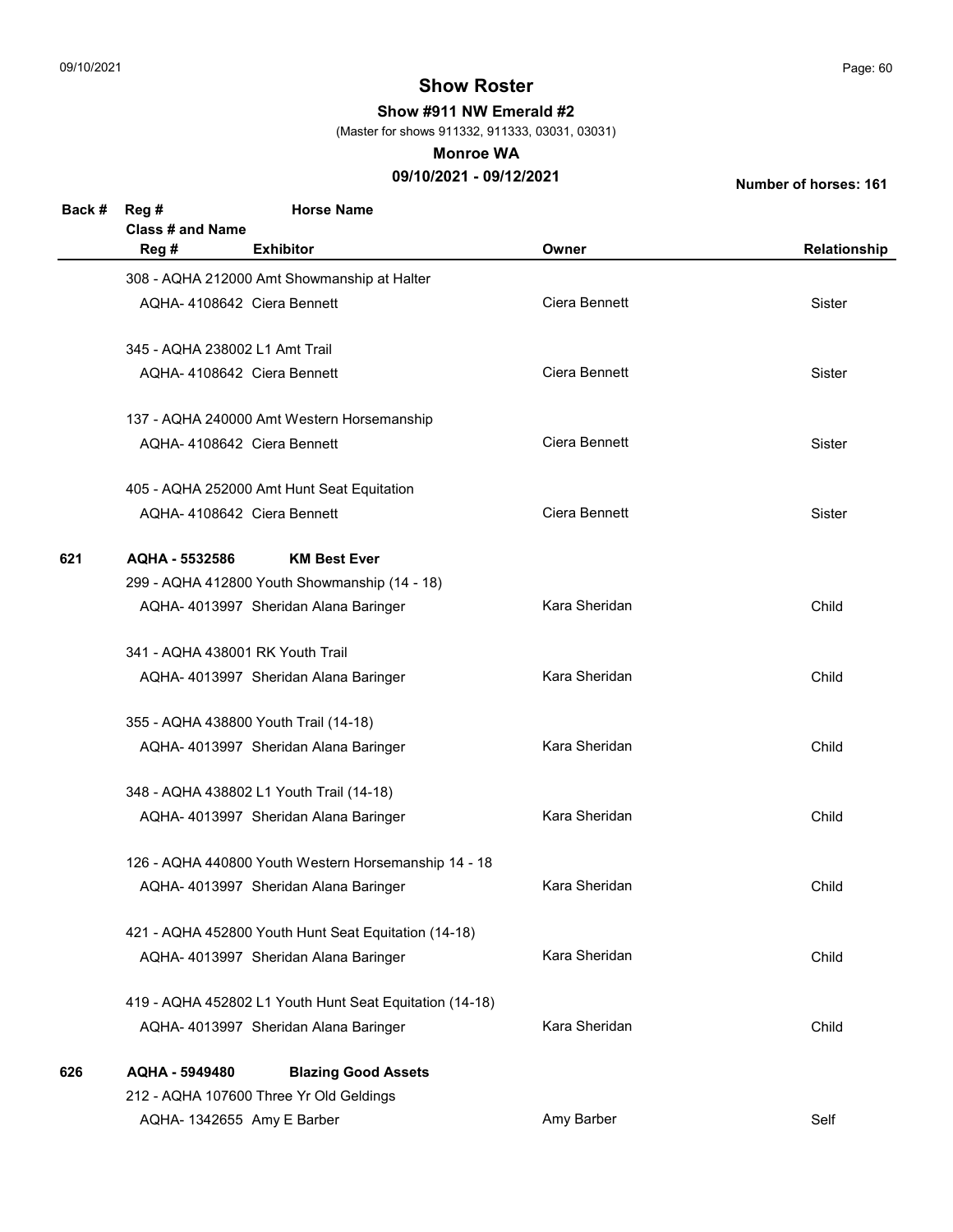Show #911 NW Emerald #2

(Master for shows 911332, 911333, 03031, 03031)

#### Monroe WA

## 09/10/2021 - 09/12/2021

| Back # | Reg #<br>Class # and Name             | <b>Horse Name</b>                                       |               |              |  |  |
|--------|---------------------------------------|---------------------------------------------------------|---------------|--------------|--|--|
|        | Reg #                                 | <b>Exhibitor</b>                                        | Owner         | Relationship |  |  |
|        |                                       | 227 - AQHA 207600 Amt Three Yr Old Geldings             |               |              |  |  |
|        | AQHA- 1342655 Amy E Barber            |                                                         | Amy Barber    | Self         |  |  |
|        |                                       | 233 - AQHA 207602 L1 Amt Three Yr Old Geldings          |               |              |  |  |
|        |                                       | AQHA- 1342655 Amy E Barber                              | Amy Barber    | Self         |  |  |
|        |                                       | 304 - AQHA 212002 L1 Amt Showmanship at Halter          |               |              |  |  |
|        |                                       | AQHA- 1342655 Amy E Barber                              | Amy Barber    | Self         |  |  |
|        |                                       | 153 - AQHA 242102 L1 Amt Walk Trot Western Pleasure     |               |              |  |  |
|        |                                       | AQHA- 1342655 Amy E Barber                              | Amy Barber    | Self         |  |  |
| 706    | <b>Good Krymsun</b><br>AQHA - 4795628 |                                                         |               |              |  |  |
|        |                                       | 299 - AQHA 412800 Youth Showmanship (14 - 18)           |               |              |  |  |
|        |                                       | AQHA-4293045 Chloe R Smith                              | Chloe R Smith | Self         |  |  |
|        |                                       | 296 - AQHA 412802 L1 Youth Showmanship (14 - 18)        |               |              |  |  |
|        |                                       | AQHA-4293045 Chloe R Smith                              | Chloe R Smith | Self         |  |  |
|        |                                       | 102 - AQHA 436001 RK Youth Western Riding               |               |              |  |  |
|        |                                       | AQHA-4293045 Chloe R Smith                              | Chloe R Smith | Self         |  |  |
|        |                                       | 104 - AQHA 436002 L1 Youth Western Riding               |               |              |  |  |
|        |                                       | AQHA-4293045 Chloe R Smith                              | Chloe R Smith | Self         |  |  |
|        |                                       | 126 - AQHA 440800 Youth Western Horsemanship 14 - 18    |               |              |  |  |
|        |                                       | AQHA-4293045 Chloe R Smith                              | Chloe R Smith | Self         |  |  |
|        |                                       | 122 - AQHA 440802 L1 Youth Western Horsemanship 14 - 18 |               |              |  |  |
|        |                                       | AQHA-4293045 Chloe R Smith                              | Chloe R Smith | Self         |  |  |
|        |                                       | 421 - AQHA 452800 Youth Hunt Seat Equitation (14-18)    |               |              |  |  |
|        |                                       | AQHA-4293045 Chloe R Smith                              | Chloe R Smith | Self         |  |  |
|        |                                       | 419 - AQHA 452802 L1 Youth Hunt Seat Equitation (14-18) |               |              |  |  |
|        |                                       | AQHA- 4293045 Chloe R Smith                             | Chloe R Smith | Self         |  |  |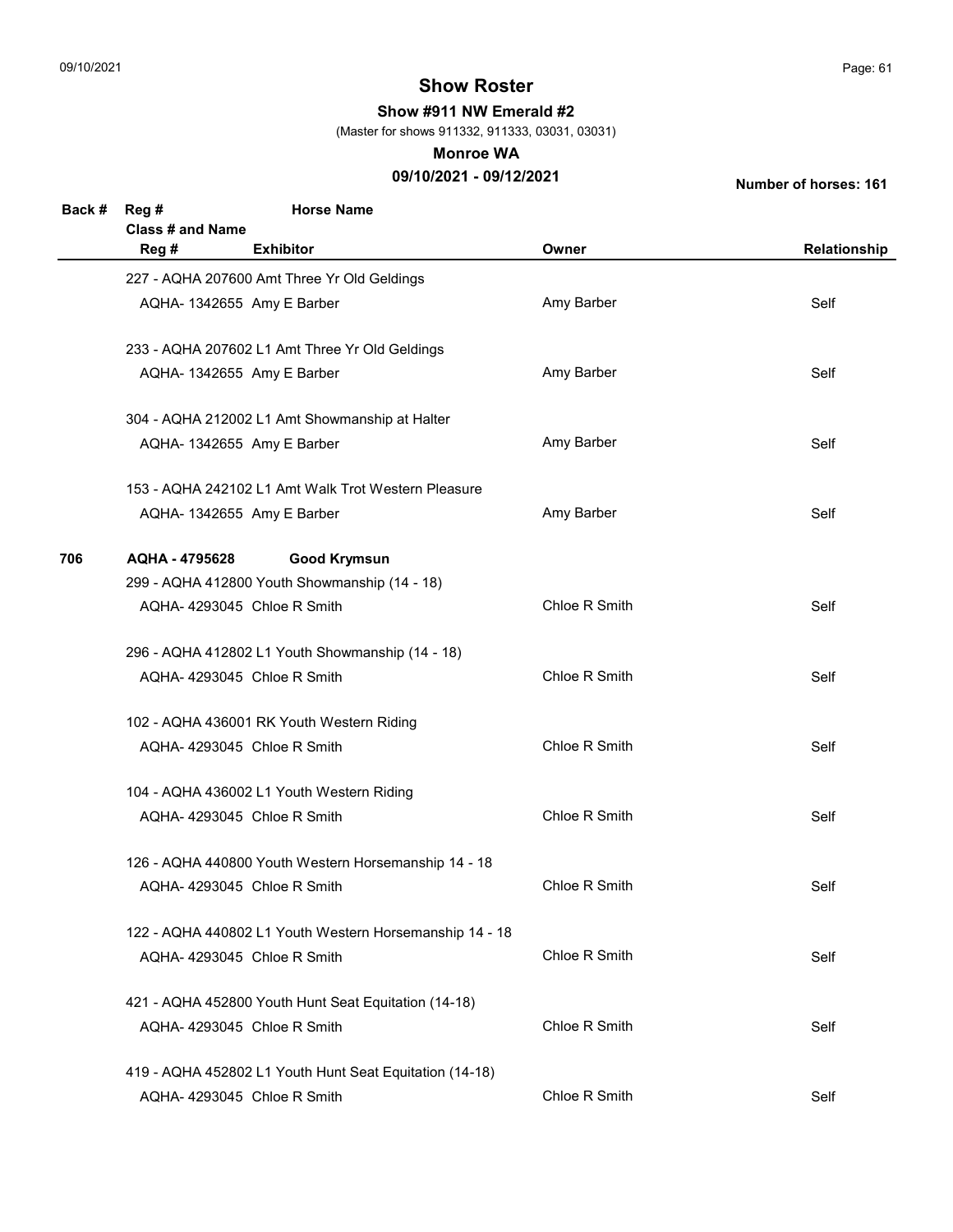Show #911 NW Emerald #2

(Master for shows 911332, 911333, 03031, 03031)

#### Monroe WA

## 09/10/2021 - 09/12/2021

| Back # | <b>Horse Name</b><br>Reg #<br>Class # and Name |                                                         |                 |              |  |  |
|--------|------------------------------------------------|---------------------------------------------------------|-----------------|--------------|--|--|
|        | Reg #                                          | <b>Exhibitor</b>                                        | Owner           | Relationship |  |  |
| 707    | AQHA - 4869158                                 | <b>Bobby Dimensions</b>                                 |                 |              |  |  |
|        | 299 - AQHA 412800 Youth Showmanship (14 - 18)  |                                                         |                 |              |  |  |
|        |                                                | AQHA- 4260092 Victoria Coombs                           | Victoria Coombs | Sister       |  |  |
|        |                                                | 296 - AQHA 412802 L1 Youth Showmanship (14 - 18)        |                 |              |  |  |
|        |                                                | AQHA-4260092 Victoria Coombs                            | Victoria Coombs | Sister       |  |  |
|        |                                                | 355 - AQHA 438800 Youth Trail (14-18)                   |                 |              |  |  |
|        |                                                | AQHA-4260092 Victoria Coombs                            | Victoria Coombs | Sister       |  |  |
|        |                                                | 348 - AQHA 438802 L1 Youth Trail (14-18)                |                 |              |  |  |
|        |                                                | AQHA-4260092 Victoria Coombs                            | Victoria Coombs | Sister       |  |  |
|        |                                                | 126 - AQHA 440800 Youth Western Horsemanship 14 - 18    |                 |              |  |  |
|        |                                                | AQHA-4260092 Victoria Coombs                            | Victoria Coombs | Sister       |  |  |
|        |                                                | 122 - AQHA 440802 L1 Youth Western Horsemanship 14 - 18 |                 |              |  |  |
|        |                                                | AQHA-4260092 Victoria Coombs                            | Victoria Coombs | Sister       |  |  |
| 726    | AQHA - 4903580                                 | <b>Sweet An Slow</b>                                    |                 |              |  |  |
|        | 357 - AQHA 138200 Senior Trail                 |                                                         |                 |              |  |  |
|        | AQHA-2554552 Kim Hanley                        |                                                         | Kim Hanley      | Sister       |  |  |
|        | 351 - AQHA 238800 Amt Select Trail             |                                                         |                 |              |  |  |
|        | AQHA-2554552 Kim Hanley                        |                                                         | Kim Hanley      | Sister       |  |  |
| 728    | AQHA - 5892294                                 | <b>Made Up Assets</b>                                   |                 |              |  |  |
|        | 212 - AQHA 107600 Three Yr Old Geldings        |                                                         |                 |              |  |  |
|        | AQHA-2554552 Kim Hanley                        |                                                         | Kim Hanley      | Self         |  |  |
|        | 227 - AQHA 207600 Amt Three Yr Old Geldings    |                                                         |                 |              |  |  |
|        | AQHA-2554552 Kim Hanley                        |                                                         | Kim Hanley      | Self         |  |  |
|        | 233 - AQHA 207602 L1 Amt Three Yr Old Geldings |                                                         |                 |              |  |  |
|        | AQHA- 2554552 Kim Hanley                       |                                                         | Kim Hanley      | Self         |  |  |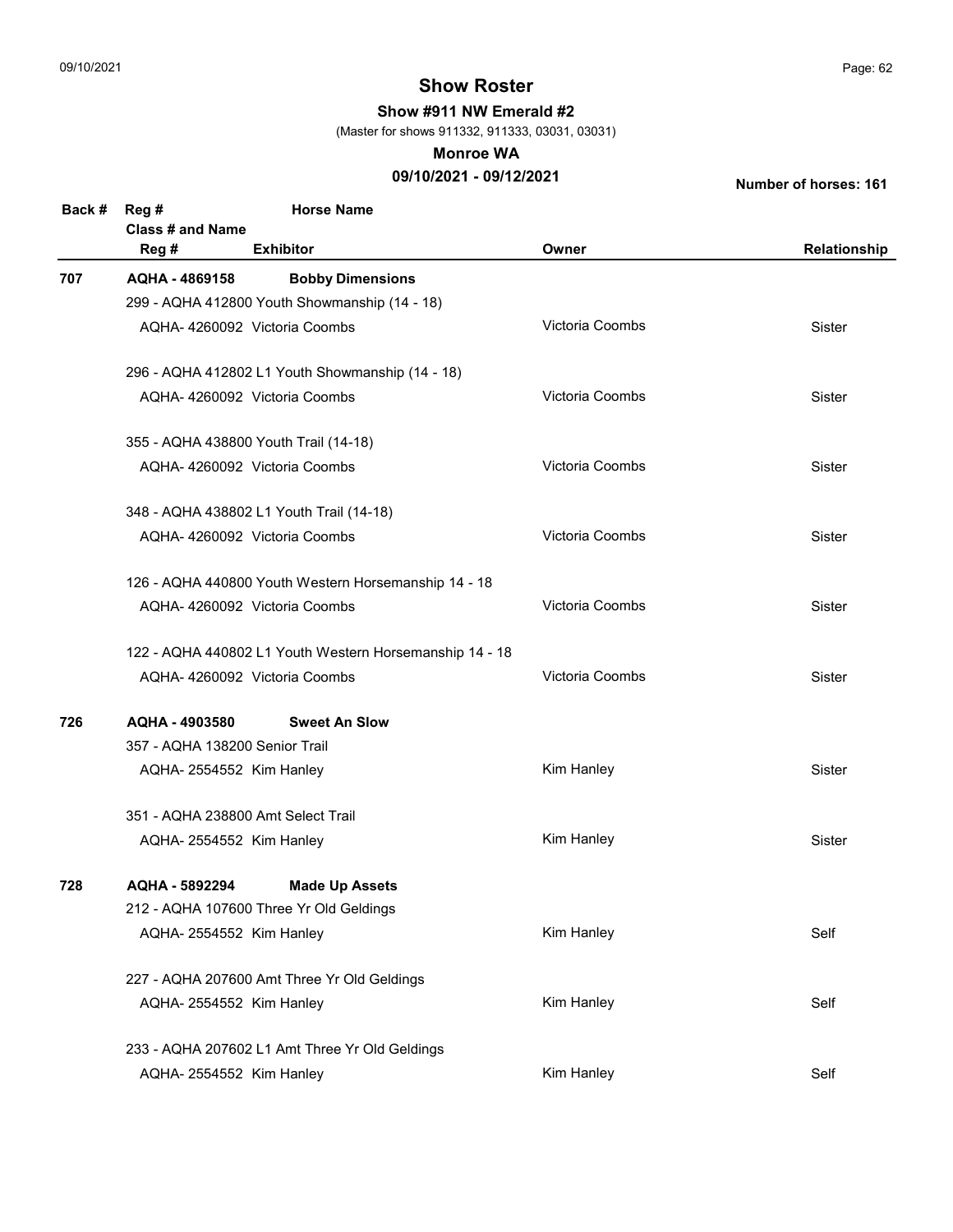Show #911 NW Emerald #2

(Master for shows 911332, 911333, 03031, 03031)

#### Monroe WA

## 09/10/2021 - 09/12/2021

| Back # | <b>Horse Name</b><br>Reg#<br><b>Class # and Name</b>  |                            |              |  |  |
|--------|-------------------------------------------------------|----------------------------|--------------|--|--|
|        | Reg #<br><b>Exhibitor</b>                             | Owner                      | Relationship |  |  |
| 784    | AQHA - 4352052<br><b>Justa Flashy Invite</b>          |                            |              |  |  |
|        | 308 - AQHA 212000 Amt Showmanship at Halter           |                            |              |  |  |
|        | AQHA- 3447989 Kimberly A Huizenga                     | Kimberly A Huizenga        | Sister       |  |  |
|        | 345 - AQHA 238002 L1 Amt Trail                        |                            |              |  |  |
|        | AQHA- 3447989 Kimberly A Huizenga                     | Kimberly A Huizenga        | Sister       |  |  |
|        | 137 - AQHA 240000 Amt Western Horsemanship            |                            |              |  |  |
|        | AQHA- 3447989 Kimberly A Huizenga                     | Kimberly A Huizenga        | Sister       |  |  |
|        | 405 - AQHA 252000 Amt Hunt Seat Equitation            |                            |              |  |  |
|        | AQHA- 3447989 Kimberly A Huizenga                     | Kimberly A Huizenga        | Sister       |  |  |
| 820    | <b>Radical N Excellence</b><br>AQHA - 5197031         |                            |              |  |  |
|        | 357 - AQHA 138200 Senior Trail                        |                            |              |  |  |
|        | AQHA- 1113301 Kip Larson                              | Janelle Carstensen-Sebring | None         |  |  |
|        | 307 - AQHA 212800 Amt Select Showmanship at Halter    |                            |              |  |  |
|        | AQHA- 3615597 Janelle Carstensen-Sebring              | Janelle Carstensen-Sebring | Sister       |  |  |
|        | 303 - AQHA 212802 L1 Amt Select Showmanship at Halter |                            |              |  |  |
|        | AQHA- 3615597 Janelle Carstensen-Sebring              | Janelle Carstensen-Sebring | Sister       |  |  |
|        | 346 - AQHA 238802 L1 Amt Select Trail                 |                            |              |  |  |
|        | AQHA- 3615597 Janelle Carstensen-Sebring              | Janelle Carstensen-Sebring | Sister       |  |  |
|        | 136 - AQHA 240800 Amt Select Western Horsemanship     |                            |              |  |  |
|        | AQHA- 3615597 Janelle Carstensen-Sebring              | Janelle Carstensen-Sebring | Sister       |  |  |
|        | 132 - AQHA 240802 L1 Amt Select Western Horsemanship  |                            |              |  |  |
|        | AQHA- 3615597 Janelle Carstensen-Sebring              | Janelle Carstensen-Sebring | Sister       |  |  |
|        | 159 - AQHA 242802 L1 Amt Select Western Pleasure      |                            |              |  |  |
|        | AQHA- 3615597 Janelle Carstensen-Sebring              | Janelle Carstensen-Sebring | Sister       |  |  |
| 878    | AQHA - 5802801<br><b>Only Escape Artist</b>           |                            |              |  |  |
|        | 189 - AQHA 244002 L1 Amt Hunter Under Saddle          |                            |              |  |  |
|        | AQHA-4156076 Jeannie Schmidt                          | Jeannie Schmidt            | Self         |  |  |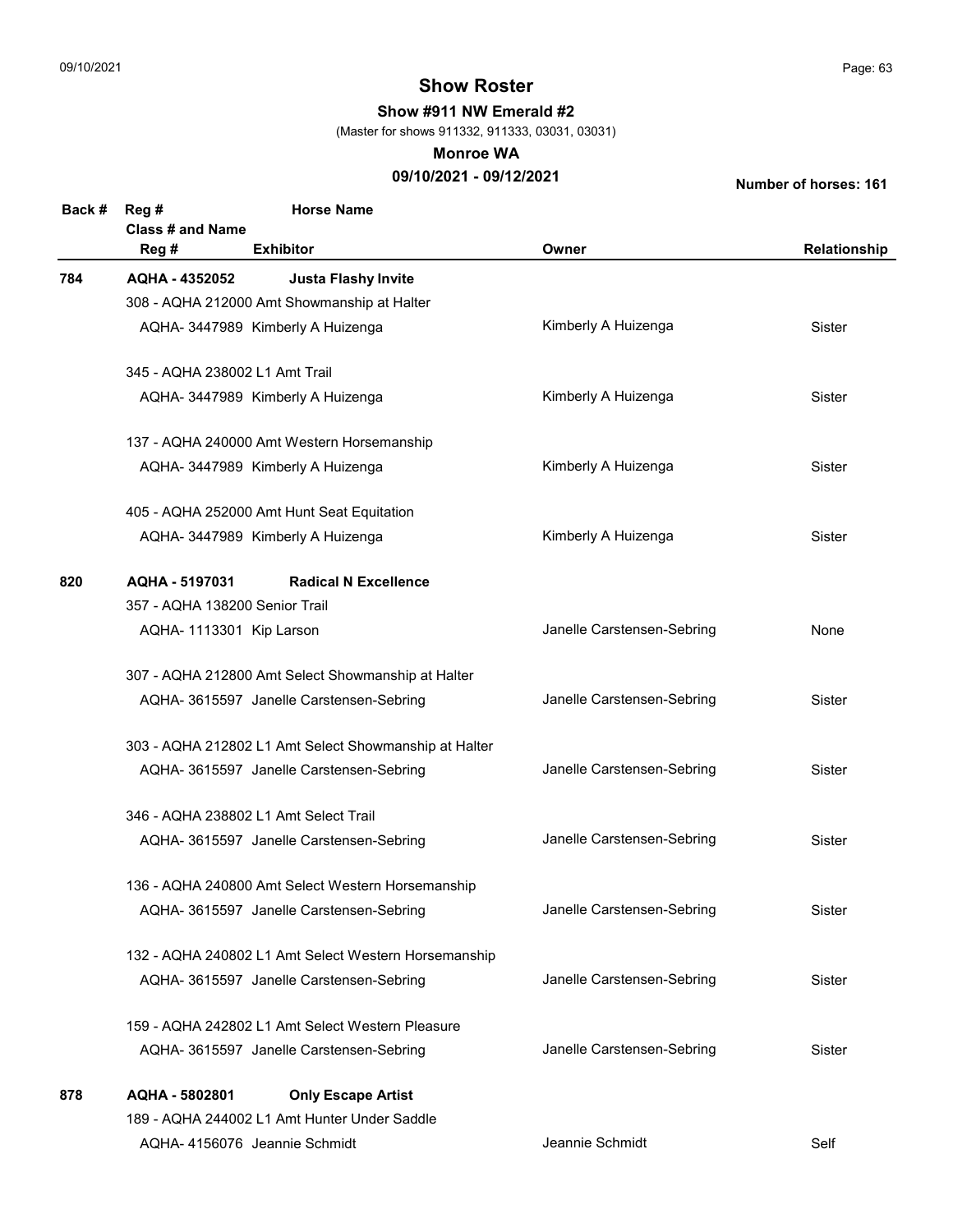Show #911 NW Emerald #2

(Master for shows 911332, 911333, 03031, 03031)

#### Monroe WA

## 09/10/2021 - 09/12/2021

Number of horses: 161

| Back # | Reg #<br>Class # and Name                      | <b>Horse Name</b>                                 |                         |              |  |  |
|--------|------------------------------------------------|---------------------------------------------------|-------------------------|--------------|--|--|
|        | Reg #                                          | <b>Exhibitor</b>                                  | Owner                   | Relationship |  |  |
|        |                                                |                                                   |                         |              |  |  |
| 881    | AQHA - 5165183                                 | Im Just Too Hot                                   |                         |              |  |  |
|        | 357 - AQHA 138200 Senior Trail                 |                                                   |                         |              |  |  |
|        | AQHA-2621127 Roby Harden                       |                                                   | Roby Harden             | Sister       |  |  |
|        | 304 - AQHA 212002 L1 Amt Showmanship at Halter |                                                   |                         |              |  |  |
|        | AQHA-2621127 Roby Harden                       |                                                   | Roby Harden             | Sister       |  |  |
|        |                                                | 133 - AQHA 240002 L1 Amt Western Horsemanship     |                         |              |  |  |
|        | AQHA-2621127 Roby Harden                       |                                                   | Roby Harden             | Sister       |  |  |
|        |                                                | 157 - AQHA 242002 L1 Amt Western Pleasure         |                         |              |  |  |
|        | AQHA-2621127 Roby Harden                       |                                                   | Roby Harden             | Sister       |  |  |
| 907    | AQHA - 5883601<br><b>Made The Boys Cry</b>     |                                                   |                         |              |  |  |
|        | 100 - AQHA 136004 L1 Western Riding            |                                                   |                         |              |  |  |
|        |                                                | AQHA- 1643511 Kristy L McCann                     | <b>Christine L Hess</b> | None         |  |  |
|        | 107 - AQHA 136100 Junior Western Riding        |                                                   |                         |              |  |  |
|        |                                                | AQHA- 1643511 Kristy L McCann                     | <b>Christine L Hess</b> | None         |  |  |
| 999    | AQHA - 5404350                                 | Iresistable Zip                                   |                         |              |  |  |
|        |                                                | 301 - AQHA 212001 RK Amt Showmanship at Halter    |                         |              |  |  |
|        | AQHA- 2829492 Marjorie Allen                   |                                                   | Marjorie Allen          | Sister       |  |  |
|        | 343 - AQHA 238001 RK Amt Trail                 |                                                   |                         |              |  |  |
|        | AQHA- 2829492 Marjorie Allen                   |                                                   | Marjorie Allen          | Sister       |  |  |
|        |                                                | 164 - AQHA 242800 Amt Select Western Pleasure     |                         |              |  |  |
|        | AQHA- 2829492 Marjorie Allen                   |                                                   | Marjorie Allen          | Sister       |  |  |
|        |                                                | 159 - AQHA 242802 L1 Amt Select Western Pleasure  |                         |              |  |  |
|        | AQHA- 2829492 Marjorie Allen                   |                                                   | Marjorie Allen          | Sister       |  |  |
|        |                                                | 229 - AQHA 277000 Amt Performance Halter Geldings |                         |              |  |  |
|        | AQHA- 2829492 Marjorie Allen                   |                                                   | Marjorie Allen          | Sister       |  |  |
|        |                                                |                                                   |                         |              |  |  |

235 - AQHA 277002 L1 Amt Performance Halter Geldings